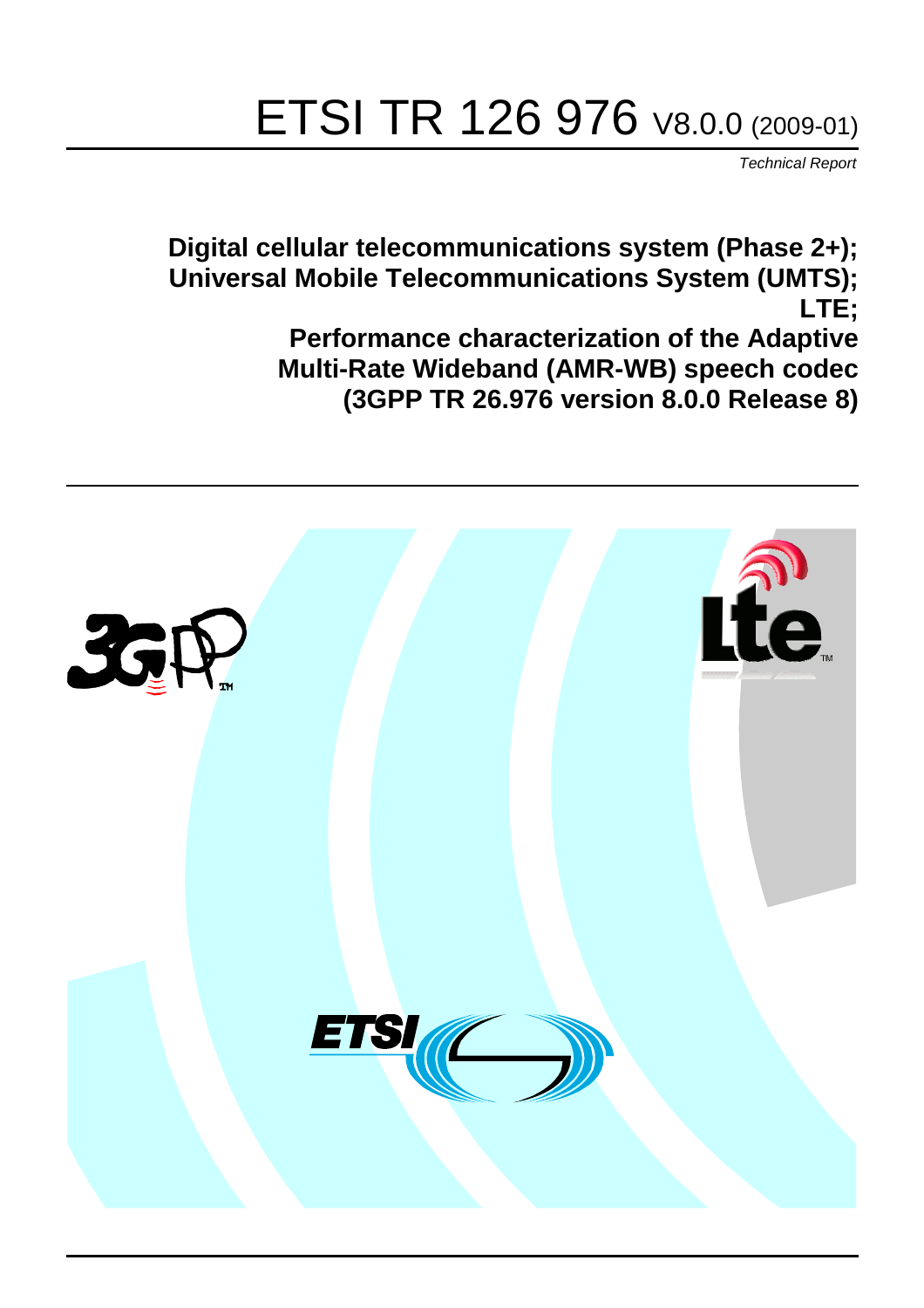Reference RTR/TSGS-0426976v800

> Keywords GSM, LTE, UMTS

> > *ETSI*

#### 650 Route des Lucioles F-06921 Sophia Antipolis Cedex - FRANCE

Tel.: +33 4 92 94 42 00 Fax: +33 4 93 65 47 16

Siret N° 348 623 562 00017 - NAF 742 C Association à but non lucratif enregistrée à la Sous-Préfecture de Grasse (06) N° 7803/88

#### *Important notice*

Individual copies of the present document can be downloaded from: [http://www.etsi.org](http://www.etsi.org/)

The present document may be made available in more than one electronic version or in print. In any case of existing or perceived difference in contents between such versions, the reference version is the Portable Document Format (PDF). In case of dispute, the reference shall be the printing on ETSI printers of the PDF version kept on a specific network drive within ETSI Secretariat.

Users of the present document should be aware that the document may be subject to revision or change of status. Information on the current status of this and other ETSI documents is available at <http://portal.etsi.org/tb/status/status.asp>

If you find errors in the present document, please send your comment to one of the following services: [http://portal.etsi.org/chaircor/ETSI\\_support.asp](http://portal.etsi.org/chaircor/ETSI_support.asp)

#### *Copyright Notification*

No part may be reproduced except as authorized by written permission. The copyright and the foregoing restriction extend to reproduction in all media.

> © European Telecommunications Standards Institute 2009. All rights reserved.

**DECT**TM, **PLUGTESTS**TM, **UMTS**TM, **TIPHON**TM, the TIPHON logo and the ETSI logo are Trade Marks of ETSI registered for the benefit of its Members.

**3GPP**TM is a Trade Mark of ETSI registered for the benefit of its Members and of the 3GPP Organizational Partners. **LTE**™ is a Trade Mark of ETSI currently being registered

for the benefit of its Members and of the 3GPP Organizational Partners.

**GSM**® and the GSM logo are Trade Marks registered and owned by the GSM Association.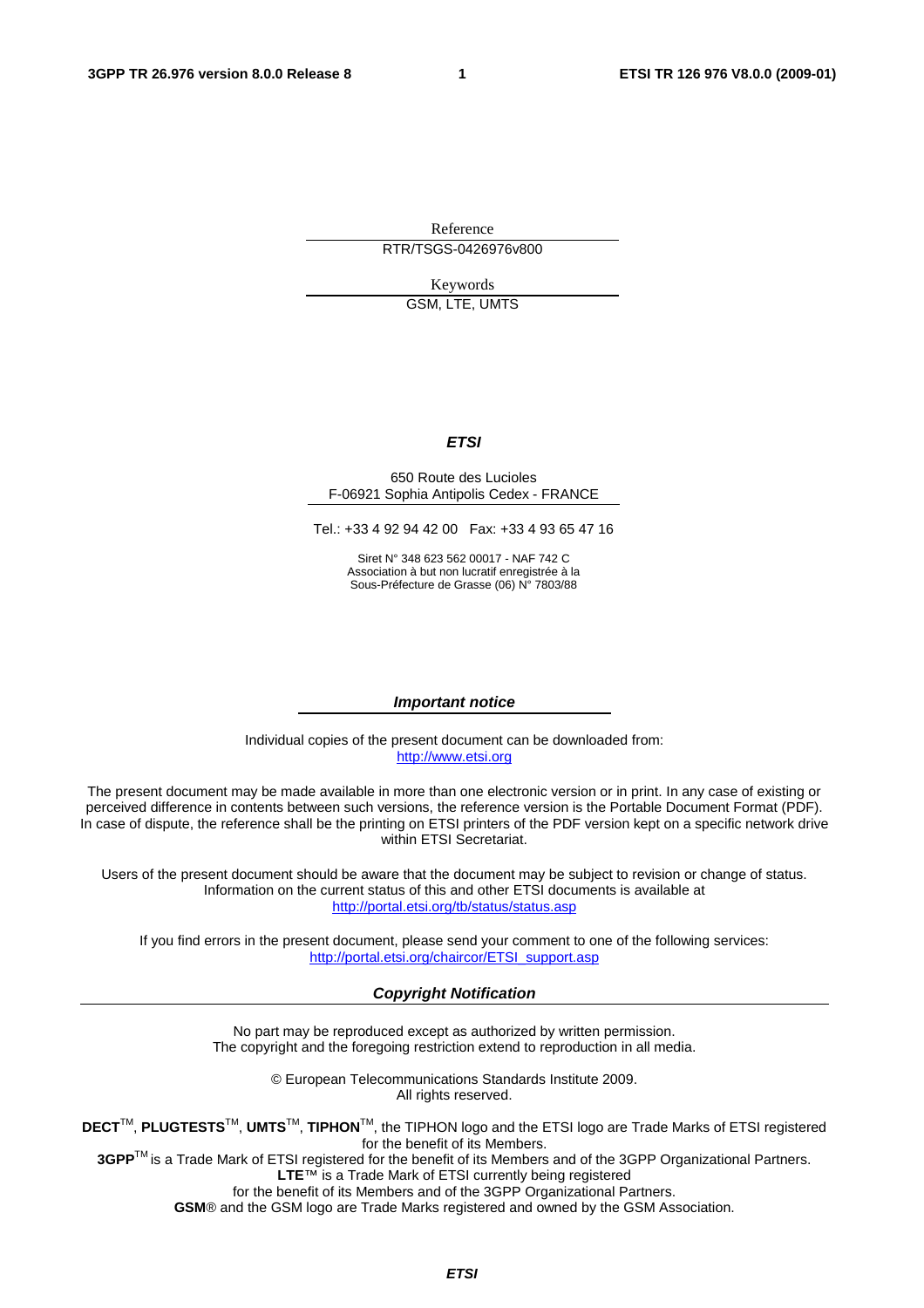### Intellectual Property Rights

IPRs essential or potentially essential to the present document may have been declared to ETSI. The information pertaining to these essential IPRs, if any, is publicly available for **ETSI members and non-members**, and can be found in ETSI SR 000 314: *"Intellectual Property Rights (IPRs); Essential, or potentially Essential, IPRs notified to ETSI in respect of ETSI standards"*, which is available from the ETSI Secretariat. Latest updates are available on the ETSI Web server ([http://webapp.etsi.org/IPR/home.asp\)](http://webapp.etsi.org/IPR/home.asp).

Pursuant to the ETSI IPR Policy, no investigation, including IPR searches, has been carried out by ETSI. No guarantee can be given as to the existence of other IPRs not referenced in ETSI SR 000 314 (or the updates on the ETSI Web server) which are, or may be, or may become, essential to the present document.

#### Foreword

This Technical Report (TR) has been produced by ETSI 3rd Generation Partnership Project (3GPP).

The present document may refer to technical specifications or reports using their 3GPP identities, UMTS identities or GSM identities. These should be interpreted as being references to the corresponding ETSI deliverables.

The cross reference between GSM, UMTS, 3GPP and ETSI identities can be found under [http://webapp.etsi.org/key/queryform.asp.](http://webapp.etsi.org/key/queryform.asp)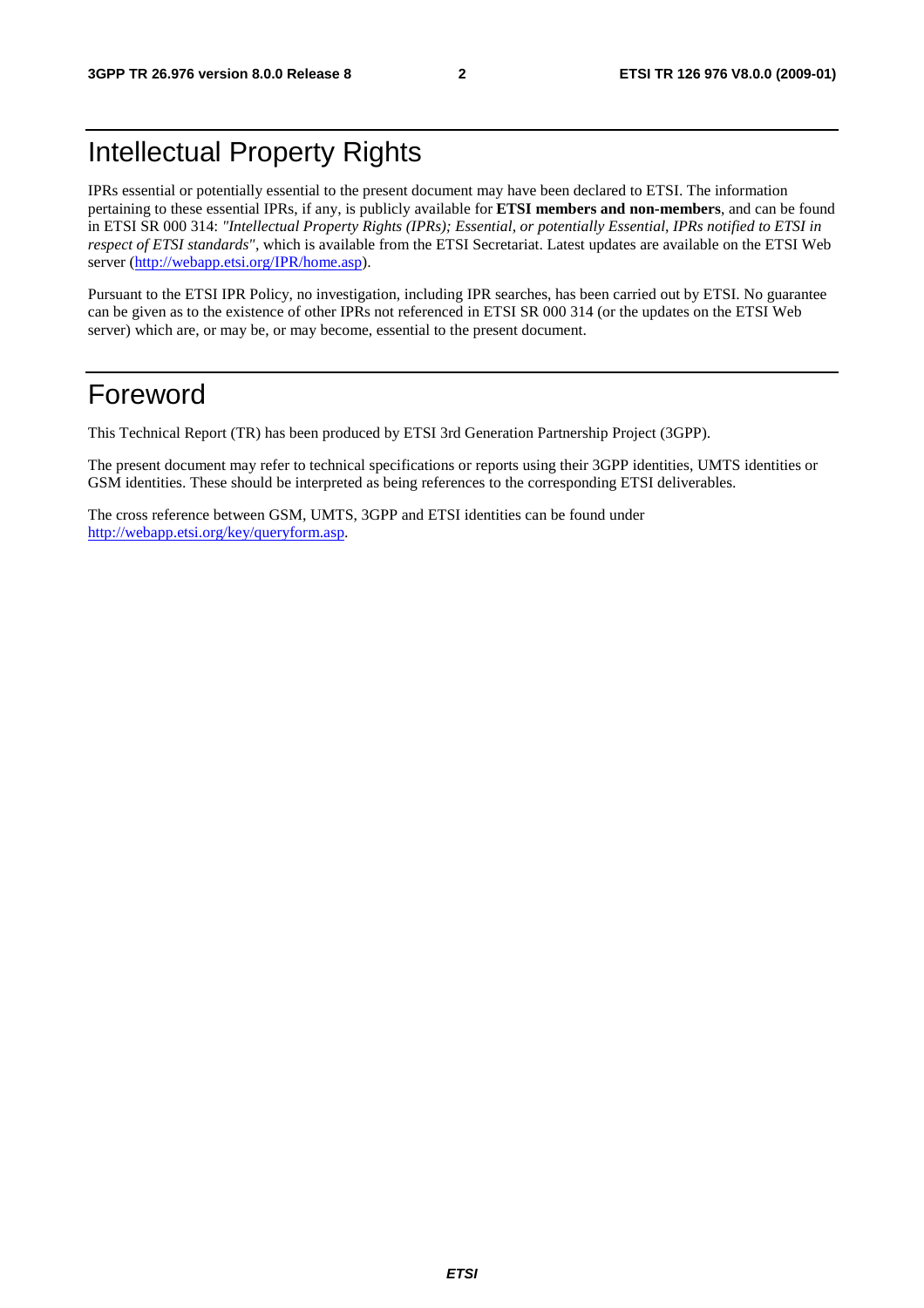$\mathbf{3}$ 

## Contents

| 1                                          |                                                                                     |  |
|--------------------------------------------|-------------------------------------------------------------------------------------|--|
| $\overline{2}$                             |                                                                                     |  |
| 3                                          |                                                                                     |  |
| $\overline{4}$<br>4.1<br>4.2<br>4.3        |                                                                                     |  |
| 5                                          |                                                                                     |  |
| 6<br>6.1<br>6.1.1<br>6.1.2<br>6.2<br>6.3   |                                                                                     |  |
| 7                                          |                                                                                     |  |
| 8                                          |                                                                                     |  |
| 9                                          |                                                                                     |  |
| 10                                         |                                                                                     |  |
| 11                                         |                                                                                     |  |
| 12                                         |                                                                                     |  |
| 13                                         |                                                                                     |  |
| 14                                         |                                                                                     |  |
| 15                                         |                                                                                     |  |
| 16                                         | Performance in Static Errors under Clean Speech Conditions in GERAN 8-PSK FR and HR |  |
| 17                                         |                                                                                     |  |
| 18                                         |                                                                                     |  |
| 19                                         |                                                                                     |  |
| 20                                         |                                                                                     |  |
| 21<br>21.1<br>21.2<br>21.3<br>21.4<br>21.5 |                                                                                     |  |
| 21.6                                       |                                                                                     |  |
| 21.7<br>21.8<br>21.9                       |                                                                                     |  |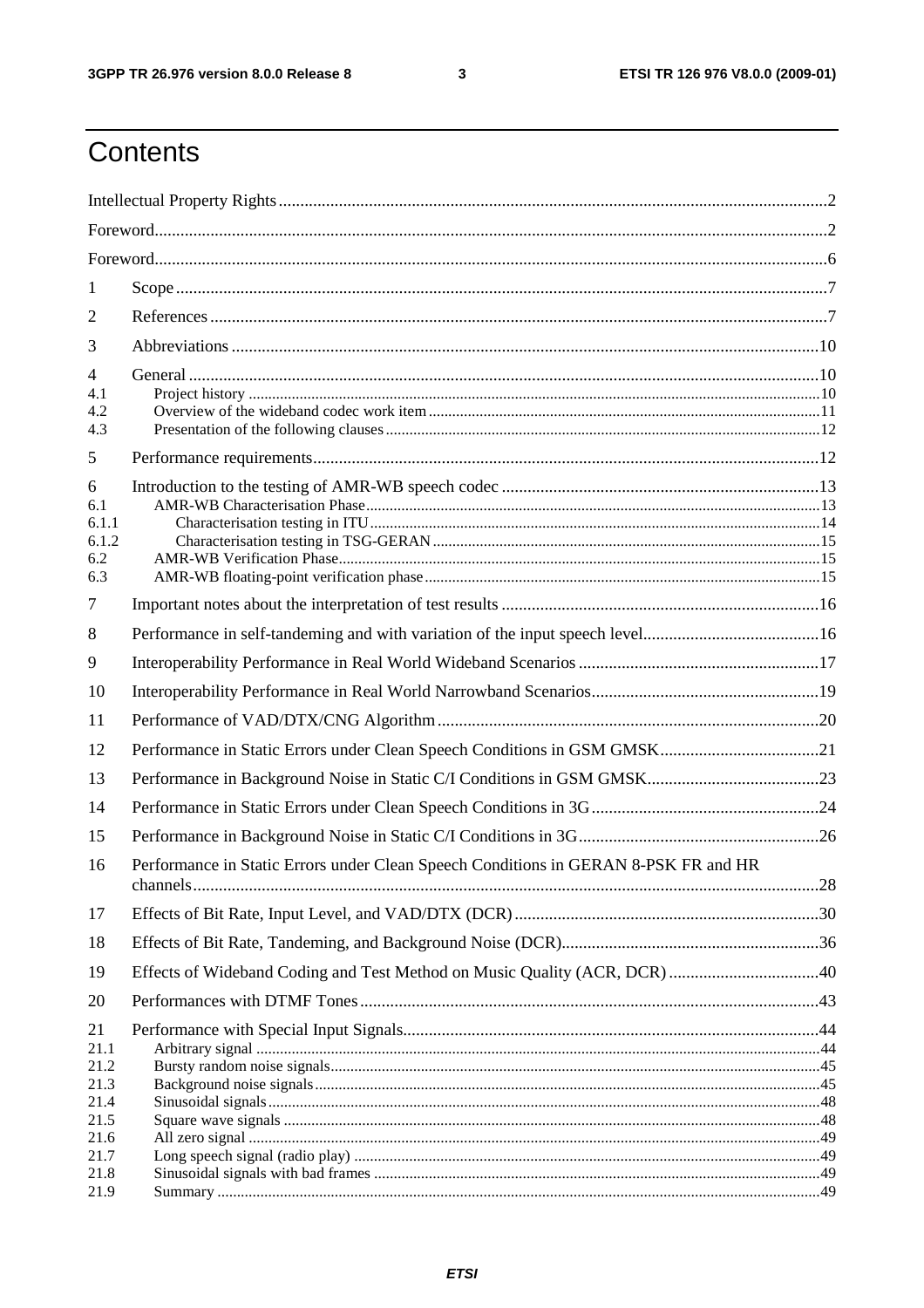#### $\overline{\mathbf{4}}$

| 22              |  |
|-----------------|--|
| 23              |  |
| 24              |  |
| 25              |  |
| 26              |  |
| 27              |  |
| 28              |  |
| 29              |  |
| 29.1<br>29.2    |  |
| 29.3            |  |
| 29.4            |  |
| 29.5            |  |
| 30              |  |
| 31              |  |
| Annex A:        |  |
| A.1             |  |
| A.1.1           |  |
| A.1.2           |  |
| A.1.3<br>A.1.4  |  |
|                 |  |
| A.2             |  |
| A.2.1<br>A.2.2  |  |
| A.2.2.1         |  |
| A.2.2.2         |  |
| A.3             |  |
| A.3.1           |  |
| A.3.2           |  |
|                 |  |
| A.4.1<br>A.4.2  |  |
| A.4.3           |  |
| A.5             |  |
| A.6             |  |
| A.7             |  |
| A.8             |  |
| A.9             |  |
| <b>Annex B:</b> |  |
| B.1             |  |
| B.2             |  |
| B.3             |  |
| B.4             |  |
| B.5             |  |
| <b>B.6</b>      |  |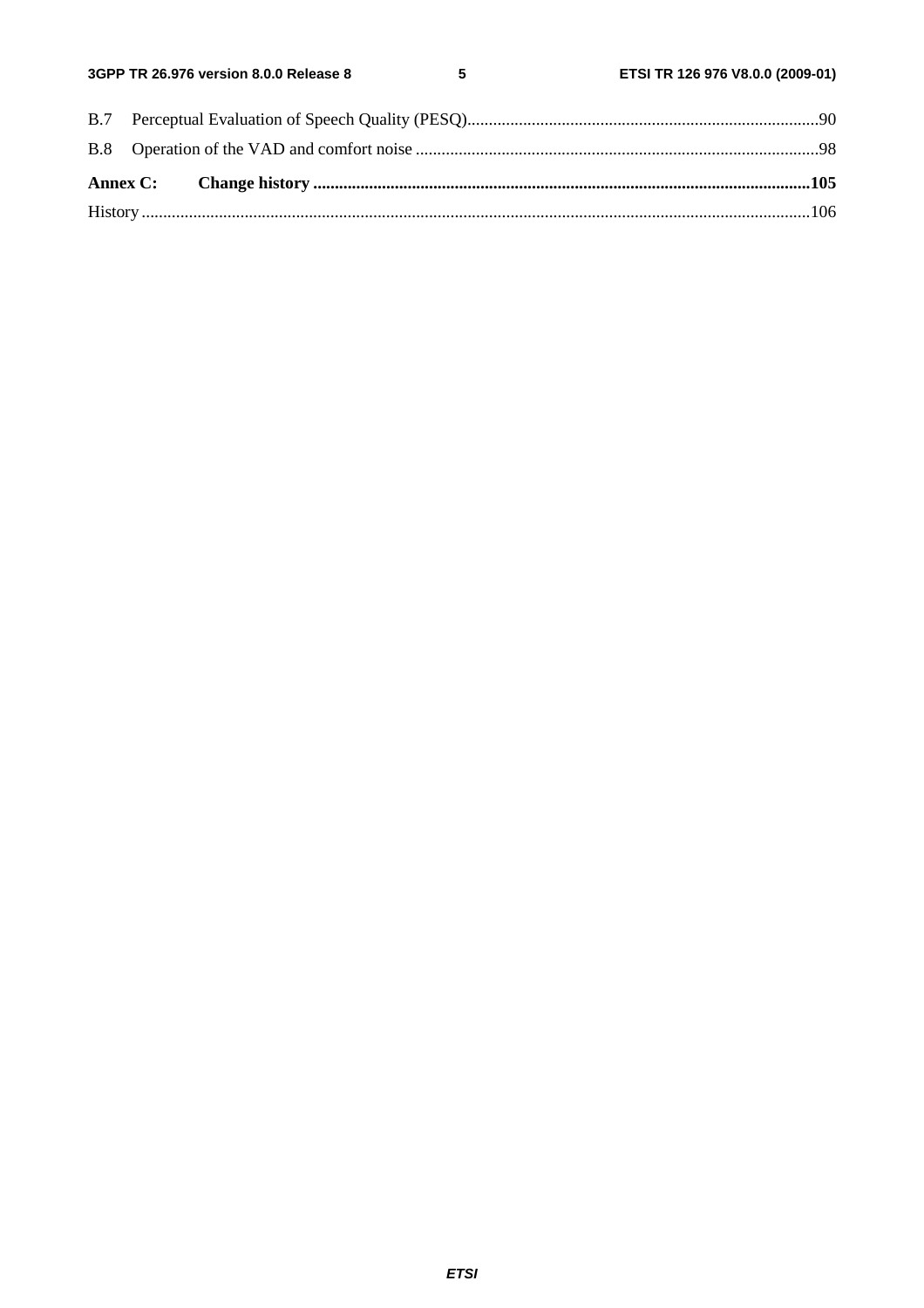### Foreword

This Technical Report has been produced by the  $3<sup>rd</sup>$  Generation Partnership Project (3GPP).

The contents of the present document are subject to continuing work within the TSG and may change following formal TSG approval. Should the TSG modify the contents of the present document, it will be re-released by the TSG with an identifying change of release date and an increase in version number as follows:

Version x.y.z

where:

- x the first digit:
	- 1 presented to TSG for information;
	- 2 presented to TSG for approval;
	- 3 or greater indicates TSG approved document under change control.
- y the second digit is incremented for all changes of substance, i.e. technical enhancements, corrections, updates, etc.
- z the third digit is incremented when editorial only changes have been incorporated in the document.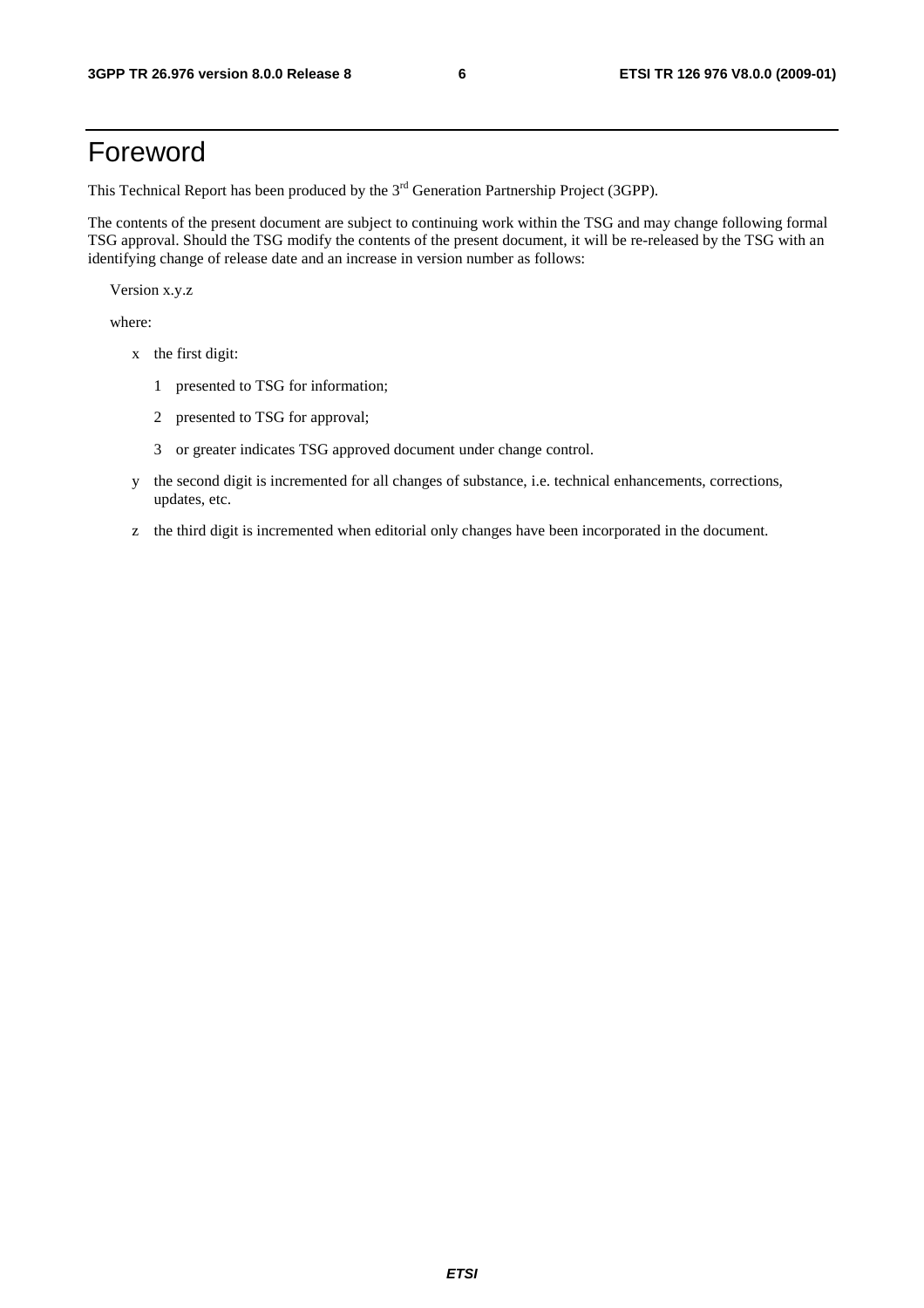#### 1 Scope

The present document provides information of the AMR Wideband (AMR-WB) Characterisation, Verification and Selection Phases. Experimental test results from the speech quality related testing are reported to illustrate the behaviour of the AMR-WB codec. Additional information is provided, e.g., on implementation complexity of the AMR-WB codec. Also the verification results for the floating-point version of the AMR-WB codec (3GPP TS 26.204) are presented.

### 2 References

The following documents contain provisions, which, through reference in this text, constitute provisions of the present document.

- References are either specific (identified by date of publication, edition number, version number, etc.) or non-specific.
- For a specific reference, subsequent revisions do not apply.
- For a non-specific reference, the latest version applies. In the case of a reference to a 3GPP document (including a GSM document), a non-specific reference implicitly refers to the latest version of that document in the same Release as the present document.
- [1] 3GPP TR 26.901: "AMR wideband speech codec; Feasibility study report (Release 4)".
- [2] Tdoc SP-99060: "Proposed TSG-S4 Work Items for approval", 3GPP TSG-SA meeting #2, 2-4 March, 1999 (Fort Lauderdale, USA).
- [3] Tdoc SP-99354: "Common WI description for the Wideband Codec", 3GPP TSG-SA meeting #5, 11-13 October, 1999 (Kjongju, South Korea).
- [4] Tdoc SP-000259: "AMR Wideband Speech Codec Qualification Phase Report", 3GPP TSG-SA#8, 26-28 June, 2000 (Dusseldorf, Germany)
- [5] Tdoc SP-000555: "Results of AMR Wideband (AMR-WB) Codec Selection Phase", 3GPP TSG-SA, Bangkok, Thailand, December 2000.
- [6] Tdoc S4-000321: "Permanent Project Document: AMR Wideband Performance Requirements (WB-3, version 2.2)", 3GPP TSG-S4.
- [7] Tdoc S4-000508: "Permanent Project Document: Selection Rules for AMR-WB (WB-5b, version 1.1)", 3GPP TSG-S4.
- [8] Tdoc S4-000340: "Permanent Project Document: Design Constraints (WB-4, version 1.3)", 3GPP TSG-S4.
- [9] Tdoc S4-000427: "Permanent Project Document: AMR Wideband Codec Development Project Deliverables for the Selection Test (WB-6b, version 2.0)", 3GPP TSG-S4.
- [10] Tdoc S4-000382: "Permanent Project Document: AMR-WB Selection Test Plan (WB-8b, version 1.0)", 3GPP TSG-S4.
- [11] Tdoc S4-000389: "Permanent Project Document: Processing Functions for WB-AMR Subjective Experiments (WB-7, v.1.0)", 3GPP TSG-S4.
- [12] 3GPP TR 21.905: "Vocabulary for 3GPP Specifications".
- [13] Tdoc S4-010463: "Test Plan for the AMR Wideband Characterisation Phase 1 v.1.2", 3GPP TSG-S4.
- [14] Tdoc S4-010008: "Complexity verification report of the AMR-WB codec", 3GPP TSG-S4.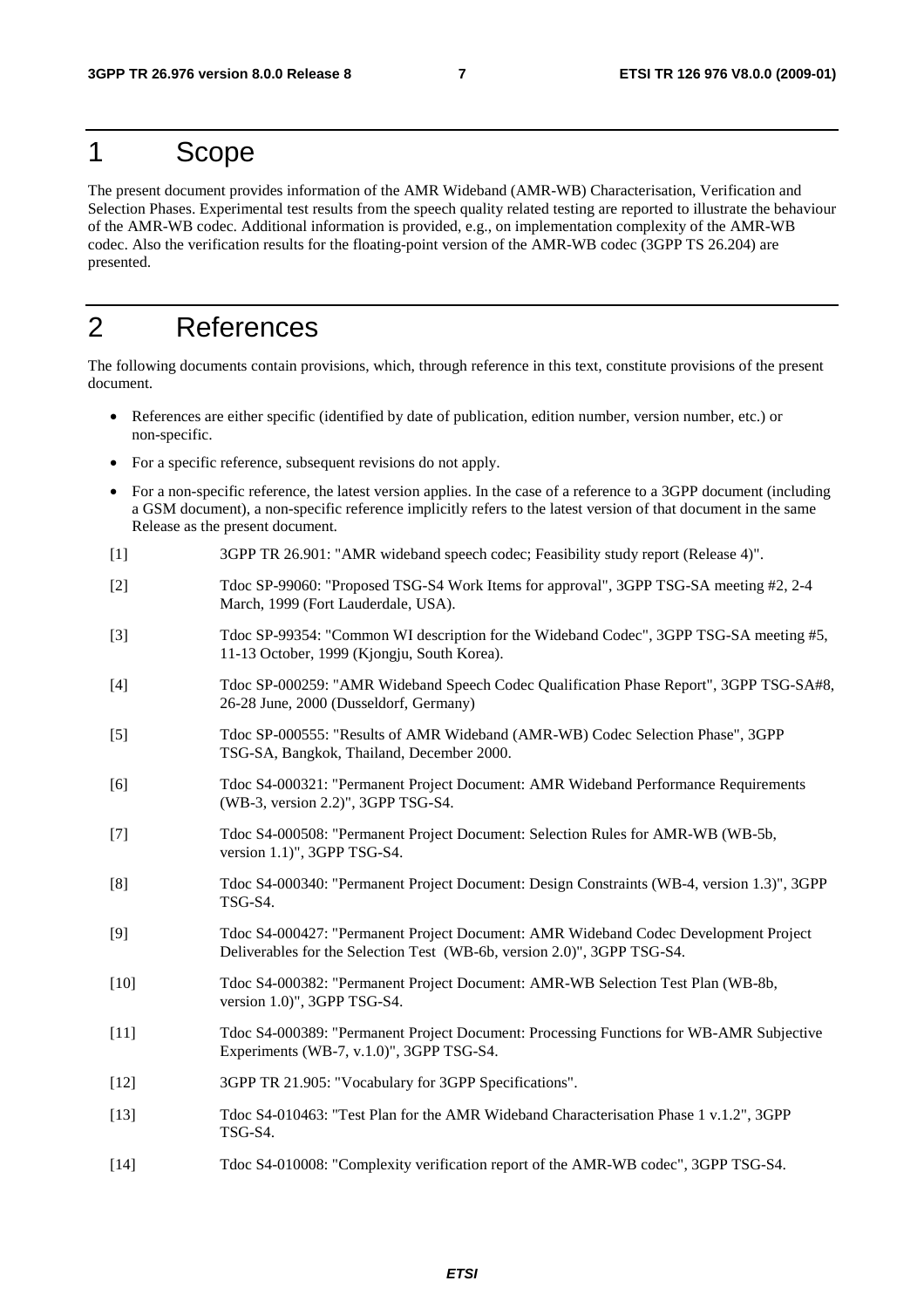- [15] Tdoc S4-010393: "Results of cross-language comparisons for Experiments 1, 2 and 5 of the AMR-WB Characterisation Phase 1A", 3GPP TSG-S4.
- [16] Tdoc S4-010021: "DTMF transparency of the AMR-WB speech codec", 3GPP TSG-S4.
- [17] Tdoc S4-010050: "AMR WB Verification: Switching Performance Between AMR WB and AMR", 3GPP TSG-S4.
- [18] Tdoc S4-010052: "Verification of the delays for the Wideband AMR codec", 3GPP TSG-S4.
- [19] Tdoc S4-010158: "WB-AMR Verification results: Performance with music signals (expert Listening tests)", 3GPP TSG-S4.
- [20] Tdoc S4-010228: "AMR-WB Verification: Special input signals", 3GPP TSG-S4.
- [21] Tdoc S4-010230: "AMR-WB verification: Testing of Comfort Noise Generation System", 3GPP TSG-S4.
- [22] Tdoc S4-010379: "AMR-WB verification : frequency response", 3GPP TSG-S4.
- [23] Tdoc S4-010608: "AMR-WB verification: Signaling Tones", 3GPP TSG-S4.
- [24] Tdoc S4-010040: "AMR Wideband Verification Phase Muting Behaviour", 3GPP TSG-S4.
- [25] Tdoc S4-010330: "AMR WB Verification: Overload Performance", 3GPP TSG-S4.
- [26] Tdoc S4-020049r1: "Verification of floating-point implementation of AMR-WB using Wideband-PESQ", 3GPP TSG-S4.
- [27] Tdoc S4-020124: "Addendum to Verification of floating-point implementation of AMR-WB using Wideband-PESQ", 3GPP TSG-S4.
- [28] Tdoc S4-020270: "AMR-WB Floating-Point Verification: VAD and Comfort Noise Performance", 3GPP TSG-S4.
- [29] Tdoc S4-020113: "AMR WB Floating-point C-Code Verification: Overload Performance", 3GPP TSG-S4.
- [30] Tdoc S4-020080: "AMR-WB Floating-Point Verification: Music Performance (Expert Listening Tests)", 3GPP TSG-S4.
- [31] Tdoc S4-020079: "AMR-WB Floating-Point Verification: Bit-Exactness, Idle-Channel Behavior and Long-Term Stability Performance", 3GPP TSG-S4.
- [32] Tdoc S4-020114: "Transparency of AMR-WB (Floating-Point) Codec for DTMF signals", 3GPP TSG-S4.
- [33] Tdoc S4-020077: "Verification of AMR-WB floating point", 3GPP TSG-S4.
- [34] Tdoc S4-020062: "Verification results of the AMR-WB floating-point codec", 3GPP TSG-S4.
- [35] Tdoc S4-020064: "Subjective test results of the AMR-WB floating-point codec", 3GPP TSG-S4.
- [36] Tdoc S4-010230: "AMR-WB verification: Testing of Comfort Noise Generation System", 3GPP TSG-S4.
- [37] TSG S4#12(00): "Processing Functions for WB-AMR Subjective Experiments", Annex A, 3GPP TSG-S4#12(00).
- [38] Tdoc 304/98: "On the Performance of proposed AMR VAD", ETSI SMG11.
- [39] Q.7/16: "Subjective Characterization Test Plan for the ITU-T Wideband (7 kHz) Speech Coding Algorithm around 16 kbit/s"; Version 0.7, March 29, 2002.
- [40] Q.7/12: "Report of the Global Analysis Laboratory for the ITU-T Q.7/16 Wideband Characterization Test", Geneva, 27 – 31 May 2002.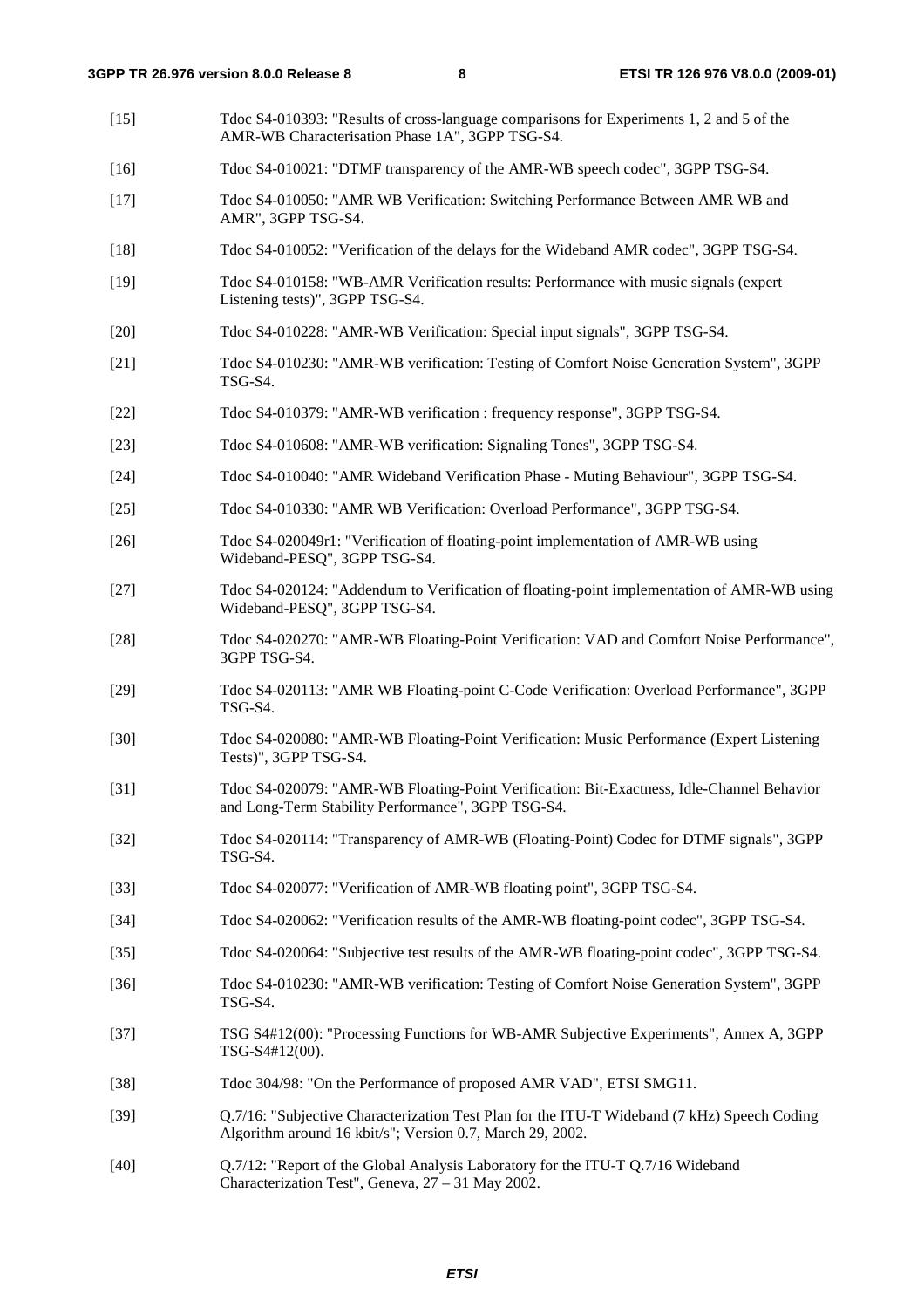- [41] Tdoc GP-020152: "Channel coding for O-TCH/WFS and O-TCH/WHS: High Level Description", 3GPP TSG-GERAN.
- [42] Tdoc GP-020153 "Channel coding for O-TCH/WFS and O-TCH/WHS: Listening Test Plan", 3GPP TSG-GERAN.
- [43] Tdoc GP-031432 "Listening Test Results for AMR-WB", 3GPP TSG-GERAN.
- [44] Tdoc GP-020155 "Channel coding for O-TCH/WFS and O-TCH/WHS: Objective Measurements", 3GPP TSG-GERAN.
- [45] Tdoc GP-020156: "CR 45.003-016 Channel coding for O-TCH/WFS and O-TCH/WHS", 3GPP TSG-GERAN.
- [46] ITU-T Recommendation Q.23: "Technical features of push-button telephone sets".
- [47] ITU-T Recommendation Q.24: "Multifrequency push-button signal reception".
- [48] ITU-T Recommendation G.191: "Software tools for speech and audio coding standardization".
- [49] ITU-T Recommendation G.711: "Pulse code modulation (PCM) of voice frequencies".
- [50] ITU-T Recommendation G.722: "7 kHz audio-coding within 64 kbit/s".
- [50a] ITU-T Recommendation G.722.1: "Coding at 24 and 32 kbit/s for hands-free operation in systems with low frame loss".
- [50b] ITU-T Recommendation G.722.2: "Wideband coding of speech at around 16 kbit/s using Adaptive Multi-rate Wideband (AMR-WB)".
- [51] ITU-T Recommendation G.729: "Coding of speech at 8 kbit/s using conjugate-structure algebraic-code-excited linear-prediction (CS-ACELP)".
- [52] ITU-T Recommendation E.180: "Technical characteristics of tones for the telephone service".
- [53] ITU-T Recommendation P.862: "Perceptual evaluation of speech quality (PESQ), an objective method for end-to-end speech quality assessment of narrowband telephone networks and speech codecs".
- [54] 3GPP TS 26.173: "ANSI-C code for the Adaptive Multi Rate (AMR) Wideband speech codec".
- [55] 3GPP TS 26.174: "AMR speech codec, wideband; Test sequences".
- [56] 3GPP TS 26.204: "ANSI-C code for the floating-point Adaptive Multi-Rate (AMR) wideband speech codec".
- [57] 3GPP TS 26.190: "Mandatory Speech Codec speech processing functions AMR Wideband speech codec; Transcoding functions".
- [58] 3GPP TS 26.191: "AMR speech codec, wideband; Error concealment of lost frames".
- [59] 3GPP TS 26.192: "Mandatory Speech Codec speech processing functions AMR Wideband Speech Codec; Comfort noise aspects".
- [60] 3GPP TS 26.193: "AMR speech codec, wideband; Source Controlled Rate operation".
- [61] 3GPP TS 26.194: "Mandatory Speech Codec speech processing functions AMR Wideband speech codec; Voice Activity Detector (VAD)".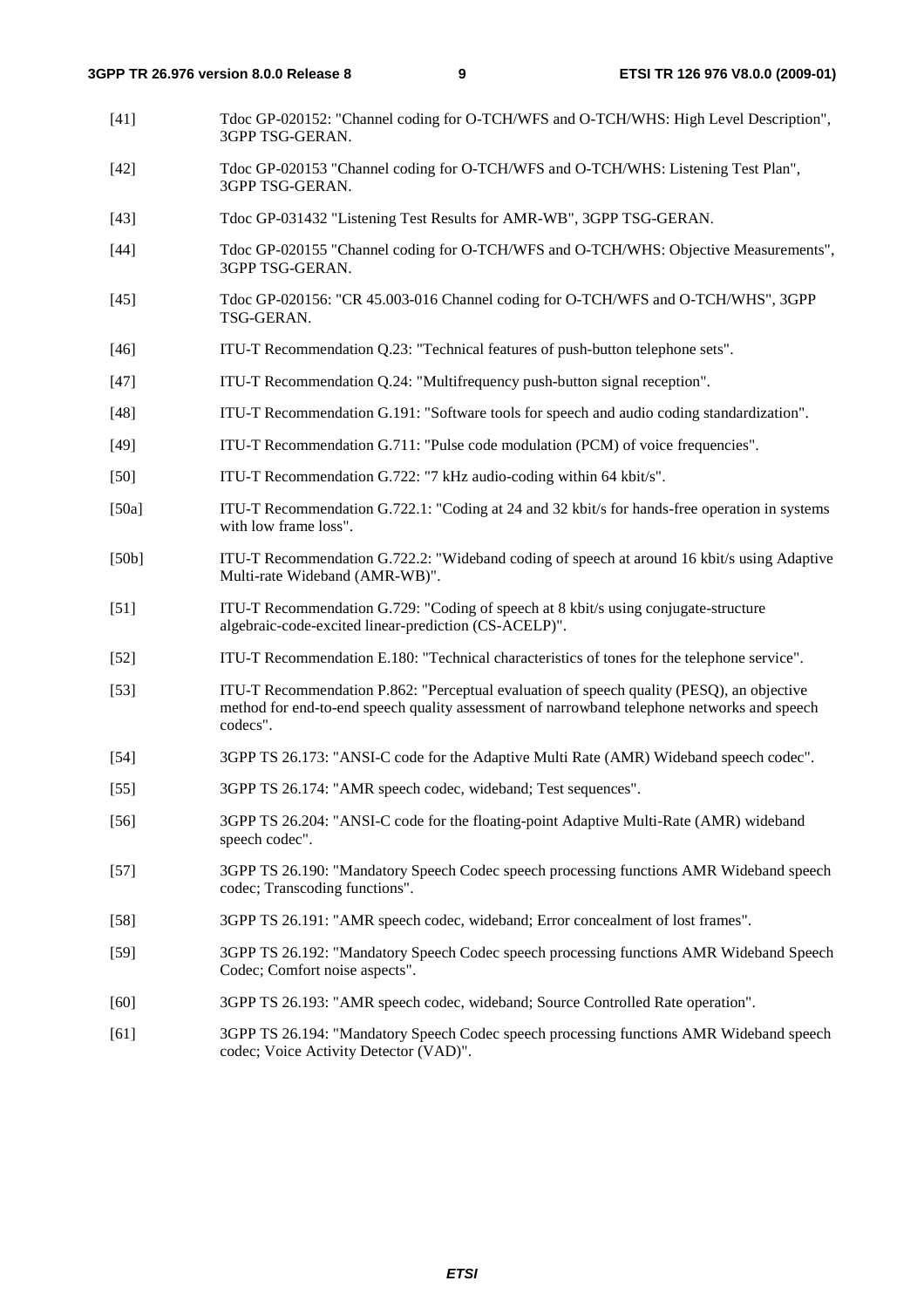## 3 Abbreviations

For the purposes of the present document, the abbreviations given in 3GPP TR 21.905 [12] and the following apply:

| <b>ACR</b>    | <b>Absolute Category Rating</b>                                                   |
|---------------|-----------------------------------------------------------------------------------|
| AMR           | Adaptive Multi-Rate                                                               |
| AMR-WB        | Adaptive Multi-Rate Wideband                                                      |
| C/I           | Carrier-to-Interfere ratio                                                        |
| <b>CCR</b>    | <b>Comparison Category Rating</b>                                                 |
| <b>CI</b>     | Confidence Interval                                                               |
| <b>CMOS</b>   | <b>Comparison MOS</b>                                                             |
| <b>DCR</b>    | <b>Degradation Category Rating</b>                                                |
| <b>DMOS</b>   | Differential MOS                                                                  |
| <b>DTMF</b>   | Dual Tone Multi Frequency                                                         |
| <b>DTX</b>    | Discontinuous Transmission for power consumption and interference reduction       |
| <b>EDGE</b>   | Enhanced Data rates for GSM Evolution                                             |
| <b>EFR</b>    | <b>Enhanced Full-Rate</b>                                                         |
| <b>ETSI</b>   | European Telecommunication Standards Institute                                    |
| FoM           | Figure of Merit                                                                   |
| <b>FR</b>     | Full-Rate                                                                         |
| G.722         | ITU 48/56/64kbit/s wideband codec                                                 |
| $G.722 - 48k$ | ITU 48 kbit/s wideband codec                                                      |
| $G.722 - 56k$ | ITU 56 kbit/s wideband codec                                                      |
| $G.722 - 64k$ | ITU 64kbit/s wideband codec                                                       |
| <b>GBER</b>   | Average gross bit error rate                                                      |
| <b>GERAN</b>  | <b>GSM/EDGE Radio Access Network</b>                                              |
| <b>GSM</b>    | Global System for Mobile communications                                           |
| <b>HR</b>     | Half-Rate                                                                         |
| <b>ITU-T</b>  | International Telecommunication Union – Telecommunications Standardisation Sector |
| MNRU          | Modulated Noise Reference Unit                                                    |
| <b>MOPS</b>   | Million of Operation per Seconds                                                  |
| <b>MOS</b>    | <b>Mean Opinion Score</b>                                                         |
| PoW           | Poor or Worse                                                                     |
| <b>PSK</b>    | Phase Shift Key                                                                   |
| <b>SMG</b>    | Special Mobile Group                                                              |
| TSG-SA        | Technical Specification Group - Service and System Aspects                        |
| SA4           | Service and System Aspects Working Group 4 (TSG-SA WG4)                           |
| <b>SNR</b>    | Signal To Noise Ratio                                                             |
| <b>TFO</b>    | <b>Tandem Free Operation</b>                                                      |
| <b>TSG</b>    | <b>Technical Specification Group</b>                                              |
| <b>UMTS</b>   | Universal Mobile Telecommunication System                                         |
| <b>UTRAN</b>  | Universal Terrestrial Radio Access network                                        |
| <b>VAD</b>    | Voice Activity Detection                                                          |
| wMOPS         | weighted Million of Operations per Seconds                                        |

## 4 General

### 4.1 Project history

The possibility to develop a wideband speech codec for GSM, with audio bandwidth up to 7 kHz instead of 3.4 kHz, was noted already during the feasibility study of the (narrowband) Adaptive Multi-Rate (AMR) codec. When the AMR codec standardisation was launched at ETSI SMG#23 in October 1997, the work was focused on developing narrowband coding. Wideband coding was set as a possible longer-term target.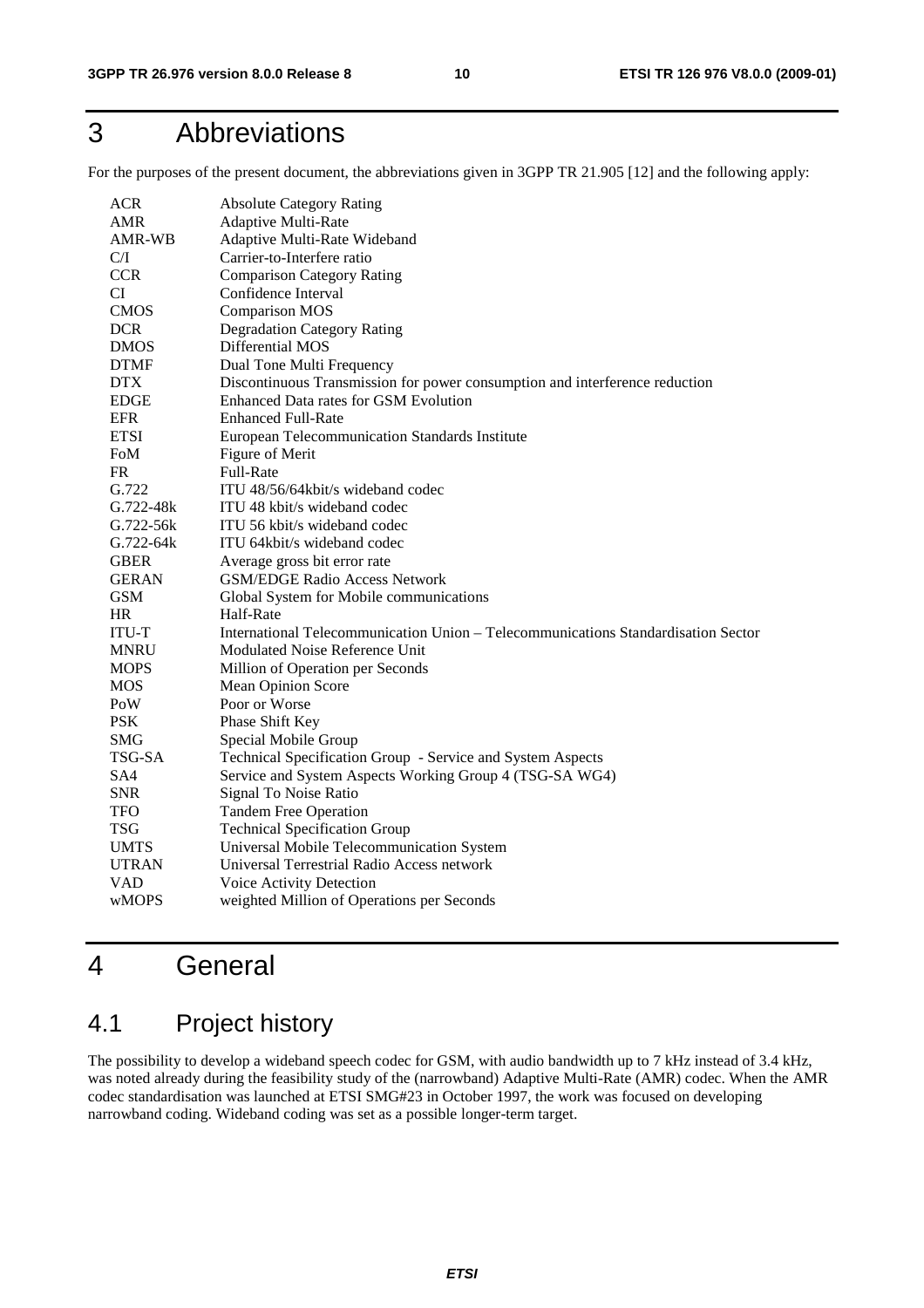ETSI SMG11 then carried out a feasibility study on wideband coding by June 1999. The results showed that wideband coding is feasible for mobile communication for the applicable bit-rates and error conditions. The feasibility study considered development of wideband coding not only for GSM Full-Rate channel, but also for GSM EDGE channels, and for UMTS [1].

3GPP TSG-SA approved a work item on UMTS wideband coding at TSG-SA#2 in March 1999 [2]. This took place couple of months before the end of the wideband feasibility study in ETSI SMG11. However, the effective start of the work was pending on the results of SMG11 feasibility study. Upon finalisation of the feasibility study, the wideband codec development and standardisation work was started. The work was carried out jointly by SA4 and SMG11 under a common SA4/SMG11 work item. The common harmonised WI description was approved in ETSI SMG#29 (June 1999) and in TSG-SA#5 (October 1999) [3].

The codec selection was carried out as a competitive selection process consisting of two phases: a Qualification (Pre-Selection) Phase and a Selection Phase. The Qualification Phase was carried out by June 2000 and the Selection Phase from July to October 2000. From altogether nine codec candidates, seven codecs were submitted for the Qualification Phase. One candidate was later withdrawn and the remaining six codecs were accepted at TSG-SA#8 in June 2000 to proceed into the Selection Phase [4]. After that two codec proponents joined their codec development effort reducing the number of codec candidates to five for the Selection Phase. The codecs that participated into the Selection Phase came from Ericsson, FDNS consortium (consisting of France Télécom, Deutsche Telekom, Nortel Networks and Siemens), Motorola, Nokia and Texas Instruments.

The Selection Phase results were reviewed, analysed and debated during SA4#13 in October 2000. A recommendation for the Nokia codec candidate to be selected was made [5]. The selection phase results and the codec selection were approved at TSG-SA#10 in December 2000 completing the development and selection of the wideband codec.

The completion of the codec standardisation development included also Verification Phase whose results are reported in this technical report. The phase was conducted in order to check the correctness of the code and behaviour in special conditions. Also, detailed analysis of the implementation complexity and transmission delay was performed during this phase. Verification was carried out, for most parts, by TSG-SA#11 in March 2001.

The Characterisation Phase is the latest phase. During this phase the codec was tested in a more complete manner than in the selection phase. Characterisation will be completed by the end of the year 2002.

The selected codec fulfils the project targets. It met all speech quality requirements covered in the selection tests. No failures were found in any of the participated listening test laboratories in any of the tested conditions. The codec fulfils all the design constraints.

3GPP has also specified a floating-point version of the AMR-WB codec (3GPP TS 26.204). This work started in the end of 2001 and was completed by TSG-SA#15 in March 2002.

#### 4.2 Overview of the wideband codec work item

Wideband coding brings quality improvement over the existing narrowband telephony through the use of extended audio bandwidth. The AMR codec, standardised for GSM Release 98 and 3GPP Release 99, provides good performance for telephone bandwidth speech (audio bandwidth limited to 3.4 kHz). However, the introduction of a wideband speech service (audio bandwidth extended to 7 kHz) brings improved voice quality especially in terms of increased voice naturalness. Wideband coding brings speech quality exceeding that of (narrowband) wireline quality to 3G and GSM/GERAN systems.

The wideband codec was developed as a multi-rate codec consisting of several codec modes like the AMR codec. Consequently, the wideband codec is referred to as AMR Wideband (AMR-WB) codec. Like in AMR, the codec mode is chosen based on the operating conditions on the radio channel. Adapting coding depending on the channel quality provides high robustness against transmission errors. The codec also includes a source controlled rate operation mechanism, which allows it to encode speech at a lower average rate by taking speech inactivity into account.

The AMR-WB codec was developed to operate in the following multiple applications (see note):

- Application A: GSM full-rate traffic channel with an additional constraint of 16 kbit/s A-ter sub-multiplexing.
- Application B: GSM full-rate traffic channel.
- Application C: Circuit Switched EDGE/GERAN 8-PSK Phase II radio channels.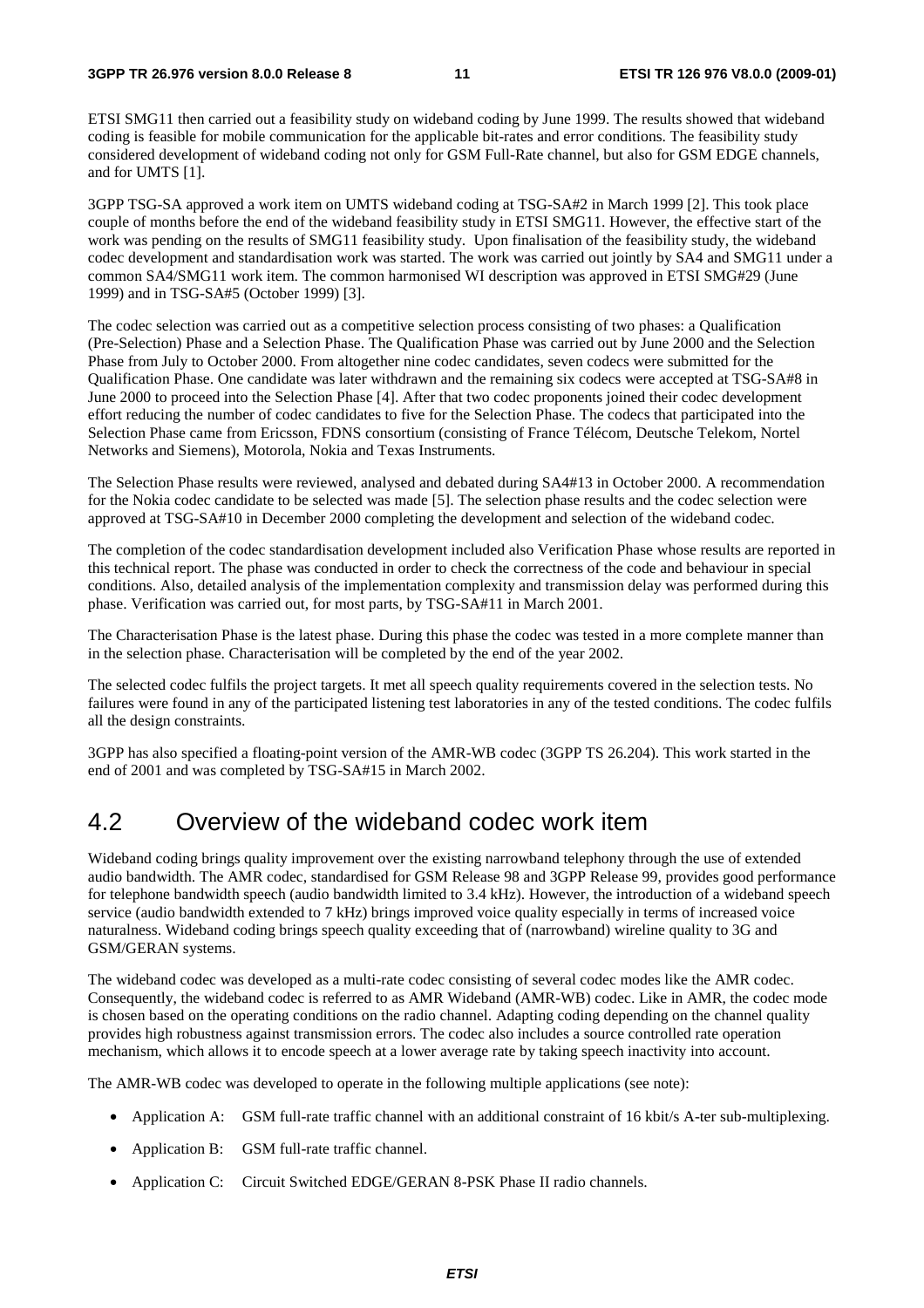#### **3GPP TR 26.976 version 8.0.0 Release 8 12 ETSI TR 126 976 V8.0.0 (2009-01)**

- Application E: 3G UTRAN WCDMA radio channel.
- NOTE: Letter "D" was reserved for an intended GSM multi-slot application. However, this was not found needed and was withdrawn later during standardisation.

The codec mode can be changed every 20 ms in 3G WCDMA channels and every 40 ms in GSM/GERAN channels. (For Tandem Free Operation interoperability with GSM/GERAN, mode change rate is restricted in 3G to 40 ms in AMR-WB encoder.)

#### 4.3 Presentation of the following clauses

The following clausess provide a summary of the Selection, Verification and Characterisation Phase test results, including a review of the performance requirements and selection criteria. Clause 5 defines the minimum performance requirements for speech quality. Clause 6 will give short summary of the experiments performed (and to be performed) during the characterisation and verification phases of testing. Clause 7 gives some guidance about interpretation of the subjective test results. Clauses 8-19 describe the results of the subjective listening tests undertaken during the characterisation phase. Clauses 19-30 contain results from the Verification Phase.

Annex A contains detailed information about the AMR-WB selection phase. In addition, Annex B contains results from the AMR-WB floating-point Verification Phase.

## 5 Performance requirements

The speech quality performance requirements are specified separately for each application.

In Application A, the general quality requirement is to be better than ITU-T Recommendation G.722 wideband codec at 48 kbit/s (G.722-48k). In Application B, quality equal to G.722-56k is required. For applications C and E a higher quality requirement is set requiring quality to be equal to G.722-64k. These are general requirements for clean channel performance (no transmission errors). Under the impact of background noise, relaxation is allowed in some cases (e.g. in Application A quality equal to G.722-48k is required in tandem conditions under background noise). In erroneous transmission, the codec should be robust against transmission errors. An illustrative diagram of the setting of quality requirements is given in figure 5.1 [4].

In Application A, the speech coding rate is restricted below 14.4 kbit/s, while in Application B rates up to the GSM FR transmission channel bit-rate of 22.8 kbit/s are possible. Due to this restriction, Application B can provide better maximum quality (at low error-rate conditions) than Application A.

The requirements are explained in more detail in Annex A. A full description of the performance requirements can be fo und in Permanent AMR-WB Project Document: Performance Requirements [6].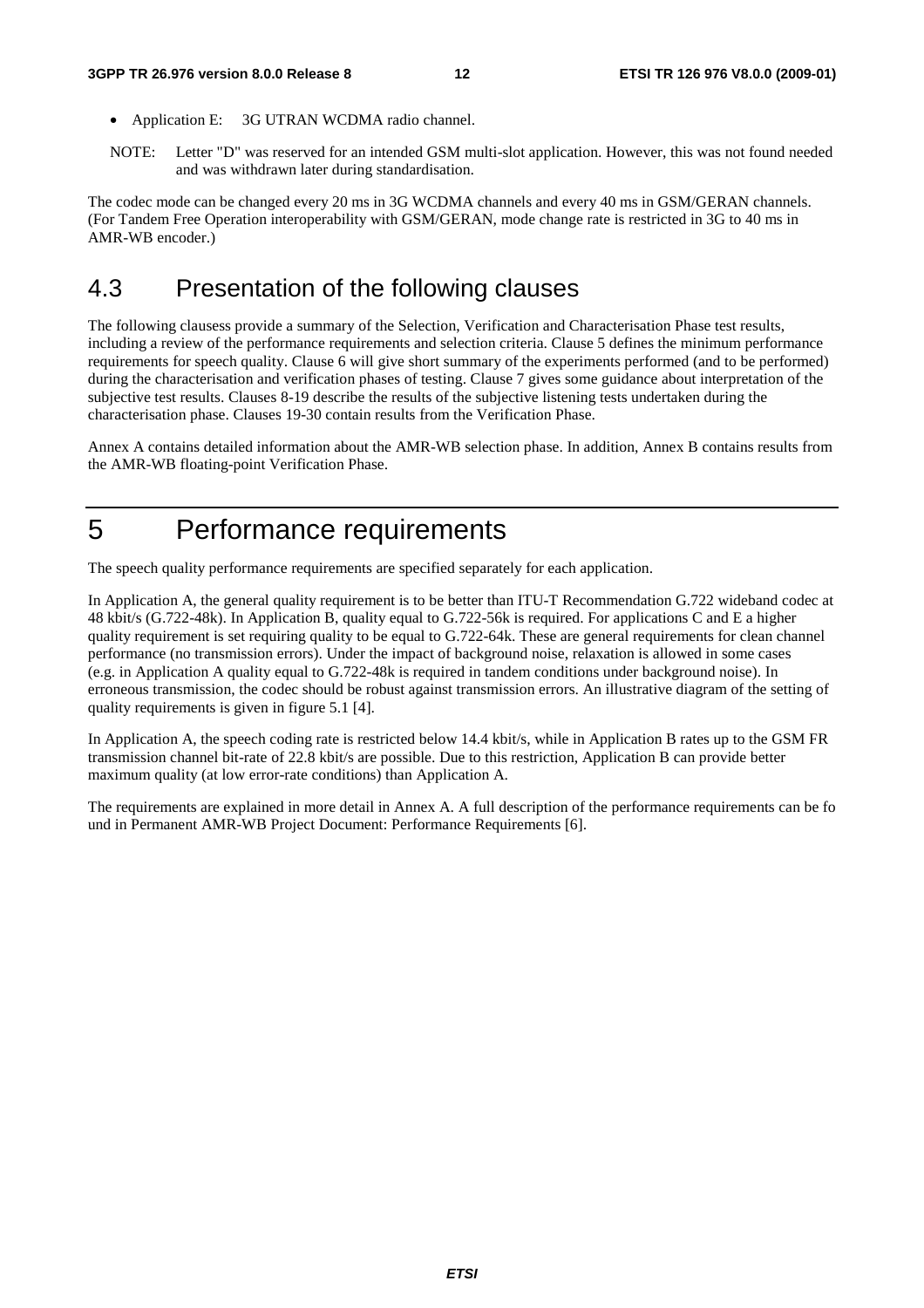

**Figure 5.1: Quality requirements for the AMR-WB codec for the various applications [4].** 

## 6 Introduction to the testing of AMR-WB speech codec

#### 6.1 AMR-WB Characterisation Phase

AMR-WB speech codec was characterised first by 3GPP and later by ITU, after it adopted AMR-WB speech codec as ITU standard G.722.2. Results from both tests are reported in this technical report.

The Characterisation Tests in 3GPP, consist of 8 main experiments, some of which contain a number of subexperiments. Some experiments were tested twice with two different languages. For practical reasons some of the experiments were performed with one language. For example, experiments with different background noise types use only one language per noise type. The summary of the experiments is presented in table 6.1.

| Exp.          | <b>Characterise:</b>      | <b>Test</b> | <b>Title</b>                                                       | Cond. | Languages |
|---------------|---------------------------|-------------|--------------------------------------------------------------------|-------|-----------|
|               | All systems               | <b>ACR</b>  | Input levels and self-tandeming                                    | 56    |           |
| $\mathcal{P}$ | All systems               | <b>ACR</b>  | Interoperability Performance in Real World Wideband<br>Scenarios   | 56    | 2         |
| 3             | All systems               | ACR.        | Interoperability Performance in Real World Narrowband<br>Scenarios | 56    |           |
| 4             | All systems<br>(GSM GMSK) | <b>DCR</b>  | Performance of VAD/DTX/CNG Algorithm                               |       |           |
| 5             | <b>GSM GMSK</b>           | <b>ACR</b>  | The Effect of Static Errors under Clean Speech Conditions          | 48    | 2         |
| 6а            | <b>GSM GMSK</b>           | <b>DCR</b>  | The Effect of Background Noise 1 in Static C/I Conditions          | 40    |           |
| 6b            | <b>GSM GMSK</b>           | DCR.        | The Effect of Background Noise 2 in Static C/I Conditions          | 40    |           |
| 7a            | 3G                        | <b>ACR</b>  | The Effect of Static Errors under Clean Speech Conditions          | 56    |           |
| 7b            | 3G                        | ACR.        | The Effect of Static Errors under Clean Speech Conditions          | 56    |           |
| 8a            | 3G                        | <b>DCR</b>  | The Effect of Background Noise 3 in Static C/I Conditions          | 48    |           |
| 8b            | 3G                        | <b>DCR</b>  | The Effect of Background Noise 4 in Static C/I Conditions          | 48    |           |
| 8с            | 3G                        | <b>DCR</b>  | The Effect of Background Noise 5 in Static C/I Conditions          |       |           |
|               |                           |             | Total                                                              |       | 15        |

**Table 6.1: Summary of 3GPP characterisation phase experiments** 

3GPP Characterisation was carried out as a collaborative activity of several test laboratories. It was carried out based on a common test plan [13]. The testing was divided between several laboratories using different speech databases and languages. Special laboratories were allocated for host lab and cross-checking functions. The work division is described in table 6.2. Clauses 7-15 contain the complete set of test results for the AMR-WB speech codec Characterisation Phase, i.e. all systems (no channel errors) and GSM GMSK and 3G WCDMA channels.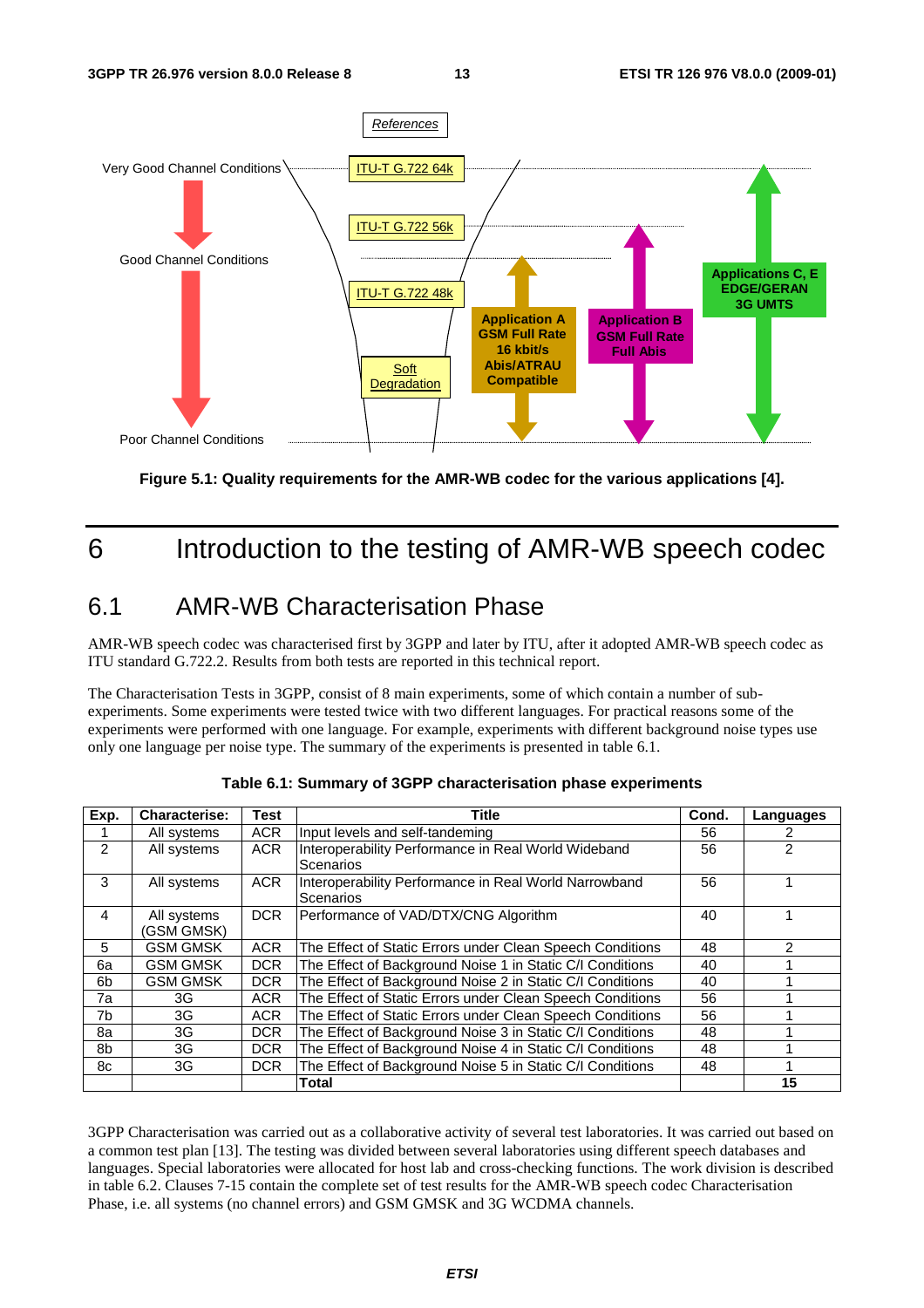|                |                                                                                                                                                                                                                                                                                                                                                                                                                                                                                                                                                                                   | <b>Host Lab</b> |             |              |           | <b>Cross-check Lab</b> |  |
|----------------|-----------------------------------------------------------------------------------------------------------------------------------------------------------------------------------------------------------------------------------------------------------------------------------------------------------------------------------------------------------------------------------------------------------------------------------------------------------------------------------------------------------------------------------------------------------------------------------|-----------------|-------------|--------------|-----------|------------------------|--|
| Exp.           | <b>Noise</b>                                                                                                                                                                                                                                                                                                                                                                                                                                                                                                                                                                      | Language        | <b>LMGT</b> | <b>ARCON</b> | LMGT      | <b>ARCON</b>           |  |
|                | Quiet                                                                                                                                                                                                                                                                                                                                                                                                                                                                                                                                                                             | En/Fi           | <b>BT</b>   | NO.          | NO.       | <b>BT</b>              |  |
| $\overline{c}$ | Quiet                                                                                                                                                                                                                                                                                                                                                                                                                                                                                                                                                                             | En/Fr           | LM          | FT.          | FT.       | LM                     |  |
| $\overline{3}$ | Quiet                                                                                                                                                                                                                                                                                                                                                                                                                                                                                                                                                                             | En              | <b>DY</b>   |              |           | DY.                    |  |
| 4              | Ofc, Str, Car(15), Caf                                                                                                                                                                                                                                                                                                                                                                                                                                                                                                                                                            | En              | <b>NN</b>   |              |           | <b>NN</b>              |  |
| 5              | Quiet                                                                                                                                                                                                                                                                                                                                                                                                                                                                                                                                                                             | Fr/Ge           | FT.         | DT.          | <b>DT</b> | FT.                    |  |
| 6a             | Car(15)                                                                                                                                                                                                                                                                                                                                                                                                                                                                                                                                                                           | En              | LM          |              |           | LM                     |  |
| 6b             | Ofc.                                                                                                                                                                                                                                                                                                                                                                                                                                                                                                                                                                              | Fi.             |             | <b>NO</b>    | NO.       |                        |  |
| 7a             | Quiet                                                                                                                                                                                                                                                                                                                                                                                                                                                                                                                                                                             | Ge              |             | DT           | DT        |                        |  |
| 7b             | Quiet                                                                                                                                                                                                                                                                                                                                                                                                                                                                                                                                                                             | En              | ВT          |              |           | BT.                    |  |
| 8а             | Car(10)                                                                                                                                                                                                                                                                                                                                                                                                                                                                                                                                                                           | Ja              | NA.         |              |           | NA.                    |  |
| 8b             | Str                                                                                                                                                                                                                                                                                                                                                                                                                                                                                                                                                                               | Sp              |             | DY.          | DY.       |                        |  |
| 8c             | Caf                                                                                                                                                                                                                                                                                                                                                                                                                                                                                                                                                                               | En              |             | AR.          | AR.       |                        |  |
| Legend:        | - Ofc: Office noise at 20 dB SNR; Str: Street noise at 15 dB SNR; Car(15): Static car noise<br>at 15 dB SNR;<br>- Car(10): Static car noise at 10 dB SNR; Caf: cafeteria noise at 15 dB SNR;<br>- En: English; Fi: Finnish; Fr: French; Ge: German; Ja: Japanese; Sp: Spanish;<br>- AR: ARCON; BT; DT; DY: Dynastat; FT; LM: LMGT; NA: NTT-AT; NN: Nortel Networks;<br>NO: Nokia.                                                                                                                                                                                                 |                 |             |              |           |                        |  |
| NOTE:          | In the characterisation testing, experiments 1, 2 and 5 were conducted twice using different<br>listening laboratories and languages. Tdoc S4-010393 from Dynastat presents the results of<br>statistical analyses designed to determine if the subjective data from separate Listening<br>Labs (i.e., different languages) could be combined to summarise the results of Experiments<br>1, 2 and 5. The results from these analyses indicate that the subjective data can not be<br>combined in a statistically meaningful way across Listening Labs for any of the experiments. |                 |             |              |           |                        |  |

#### **Table 6.2: Allocation of listening and host laboratories to experiments**

#### 6.1.1 Characterisation testing in ITU

Additional characterisation testing was performed in ITU after AMR-WB codec was selected as an ITU standard G.722.2. The summary of the experiments is presented in table 6.3. Testing consisted of additional experiments not conducted during the 3GPP characterisation.

| Exp. | 「est       | Title                                                       | Cond.   | Languages |
|------|------------|-------------------------------------------------------------|---------|-----------|
|      | <b>DCR</b> | <b>Effects of Bit Rate, Input Level, and VAD/DTX</b>        | 30      |           |
|      | <b>DCR</b> | Effects of Bit Rate, Tandeming, and Background Noise        | 40      |           |
| Зa   | <b>ACR</b> | Effects of Wideband Coding and Test Method on Music Quality | 6 music |           |
|      |            |                                                             | classes |           |
| 3b   | <b>DCR</b> | Effects of Wideband Coding and Test Method on Music Quality | 6 music |           |
|      |            |                                                             | classes |           |

|  | Table 6.3: Summary of different characterisation phase experiments |  |
|--|--------------------------------------------------------------------|--|
|--|--------------------------------------------------------------------|--|

Characterisation was carried out based on a common test plan [39]. The testing was divided between two laboratories using different speech databases and languages. The work division is described in table 6.4. Clauses 16 to 18 contain the complete set of test results for the AMR-WB speech codec Characterisation in ITU.

#### **Table 6.4: Allocation of listening laboratories and host laboratories to experiments. The crosschecking were performed between the two host labs Arcon and Nokia.**

|      |                              | <b>Host Lab</b>  |               |  |
|------|------------------------------|------------------|---------------|--|
| Exp. | <b>Noise</b>                 | <b>ARCON</b>     | Nokia         |  |
|      | Quiet                        | Dynastat/English | Nokia/Finnish |  |
|      | Bable and interfering talker | Dynastat/English | Nokia/Finnish |  |
| За   | Quiet                        |                  | Nokia/Finnish |  |
| 3b   | Quiet                        | -                | Nokia/Finnish |  |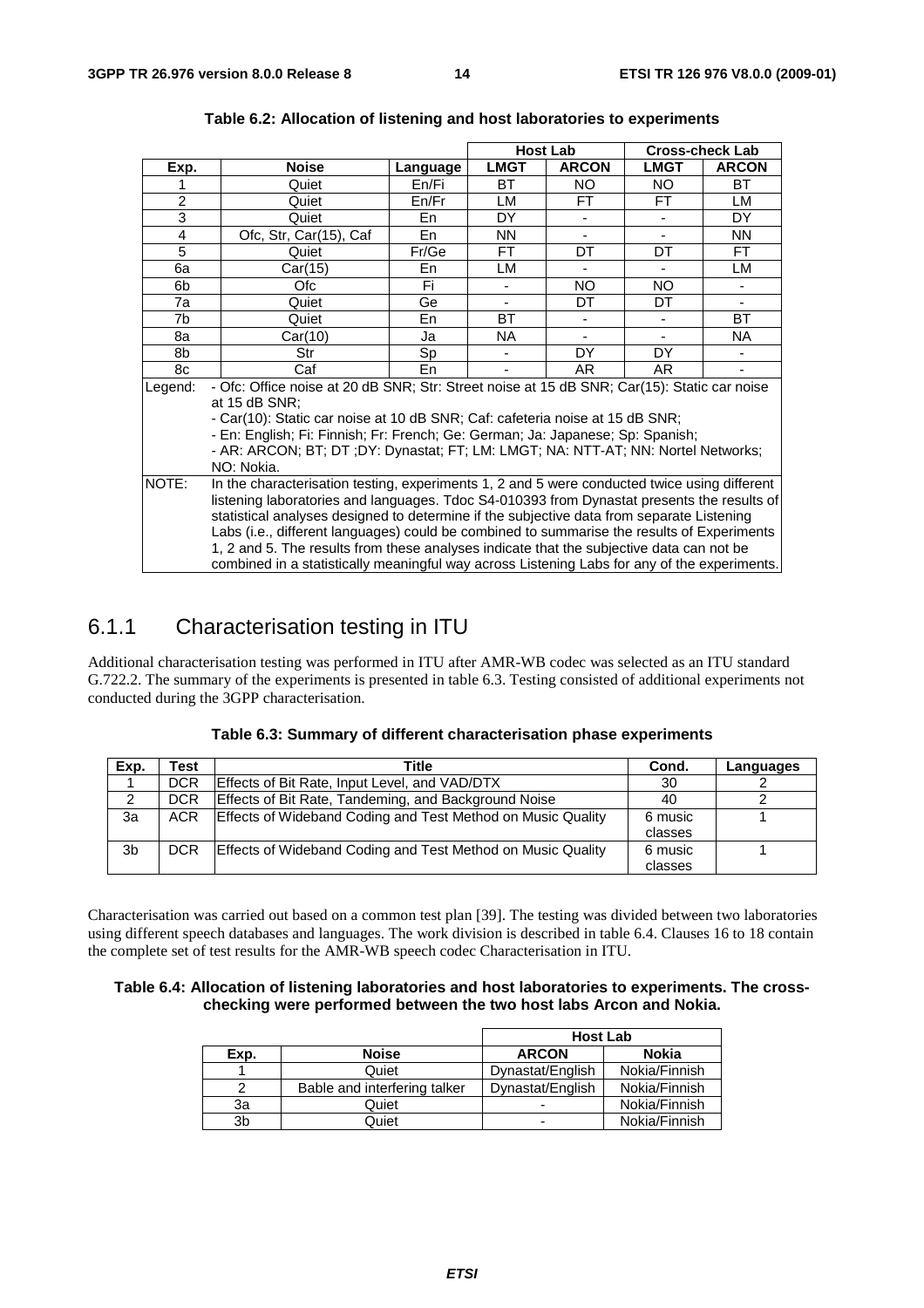#### 6.1.2 Characterisation testing in TSG-GERAN

After selection of the AMR-WB codec, the channel coding for AMR-WB in 8-PSK channels was modified in order to harmonise it with the channel coding already specified for AMR-NB codec in 8-PSK channels. Additional characterisation test results were presented in TSG-GERAN to verify the performance of the new channel coding. Testing consisted of two experiments: Experiment 1 in clean speech with channel errors in 8-PSK FR channel and experiment 2 in clean speech with channel errors in 8-PSK HR channel. The detailed description of the test conditions and procedures can be found from [41] to [45].

#### 6.2 AMR-WB Verification Phase

Table 6.5 lists the verification items relevant for performance characterisation and corresponding contributing organisations. The verification results are contained in clauses 19 to 30.

| Table 6.5: Verification tasks and their allocation to the volunteering laboratories |  |  |  |  |
|-------------------------------------------------------------------------------------|--|--|--|--|
|-------------------------------------------------------------------------------------|--|--|--|--|

|    | <b>Description</b>                                            | <b>Contributing Organisation(s)</b> | Tdoc      |
|----|---------------------------------------------------------------|-------------------------------------|-----------|
|    | Performances with DTMF Tones                                  | IBT                                 | S4-010021 |
| 2  | Performances with Special Input Signals                       | <b>Nokia</b>                        | S4-010228 |
| 3  | Overload Performance (objective tests and informal listening) | Matsushita                          | S4-010330 |
| 4  | Muting Behaviour                                              | Nortel Networks                     | S4-010040 |
| 5  | Transmission Delay (Round Trip) (TFO guidance)                | Nortel Networks                     | S4-010052 |
| 6  | <b>Frequency Response</b>                                     | lFrance Telecom                     | S4-010379 |
|    | <b>Signalling Tones</b>                                       | lFrance Telecom                     | S4-010608 |
| 8  | Complexity Analysis                                           | Alcatel, STMicroelectronics,        | S4-010008 |
|    |                                                               | Philips Semiconductor               |           |
| 9  | Comfort Noise Generation                                      | Ericsson                            | S4-010230 |
| 10 | Performance with music signals (informal expert listening)    | Deutsche Telekom                    | S4-010158 |
| 11 | Switching Performance between AMR and AMR-WB modes            | Siemens                             | S4-010050 |
|    | (note AMR-WB code does not include this switching             |                                     |           |
|    | capability)                                                   |                                     |           |

#### 6.3 AMR-WB floating-point verification phase

Table 6.6 lists the verification items relevant for performance characterisation and corresponding contributing organisations for specifying the AMR-WB floating-point standard 3GPP TS 26.204. The verification results are contained in annex B.

|  |  |  |  | Table 6.6: Verification tasks and their allocation to the volunteering laboratories |  |
|--|--|--|--|-------------------------------------------------------------------------------------|--|
|--|--|--|--|-------------------------------------------------------------------------------------|--|

|                | <b>Description</b>                                            | <b>Contributing</b>    | Tdoc        |
|----------------|---------------------------------------------------------------|------------------------|-------------|
|                |                                                               | Organisation(s)        |             |
|                | Verification of subjective speech quality with respect to the | Nokia, Ericsson        | S4-020064   |
|                | existing AMR-WB fixed-point codec (subjective testing):       |                        |             |
|                | clean speech, input levels, tandeming, background noise       |                        |             |
| $\mathcal{P}$  | Verification of speech quality using objective measurements   | BT (Psytechnics)       | S4-020124   |
|                | (wideband extension of P.862, Annex B)                        |                        | S4-020049r1 |
| 3              | DTMF- and signalling tones                                    | <b>Hughes Software</b> | S4-020114   |
|                |                                                               | <b>Systems</b>         |             |
| 4              | Performance with music signals                                | Siemens                | S4-020080   |
| 5              | Special signals (in particular, non-speech signals)           | FT                     | S4-020077   |
| 6              | Check of overload performance                                 | <b>NEC</b>             | S4-020113   |
| $\overline{7}$ | Idle channel behaviour (output signal when low noise input    | Siemens                | S4-020079   |
|                | signal)                                                       |                        |             |
| 8              | Operation of the VAD and comfort noise                        | Ericsson               | S4-020270   |
| 9              | Stability of the codec over time                              | Nokia, Siemens         | S4-020079   |
|                |                                                               |                        | S4-020062   |
| 10             | Bit-exactness of the decoder                                  | Nokia, Siemens, FT     | S4-020079   |
|                |                                                               |                        | S4-020062   |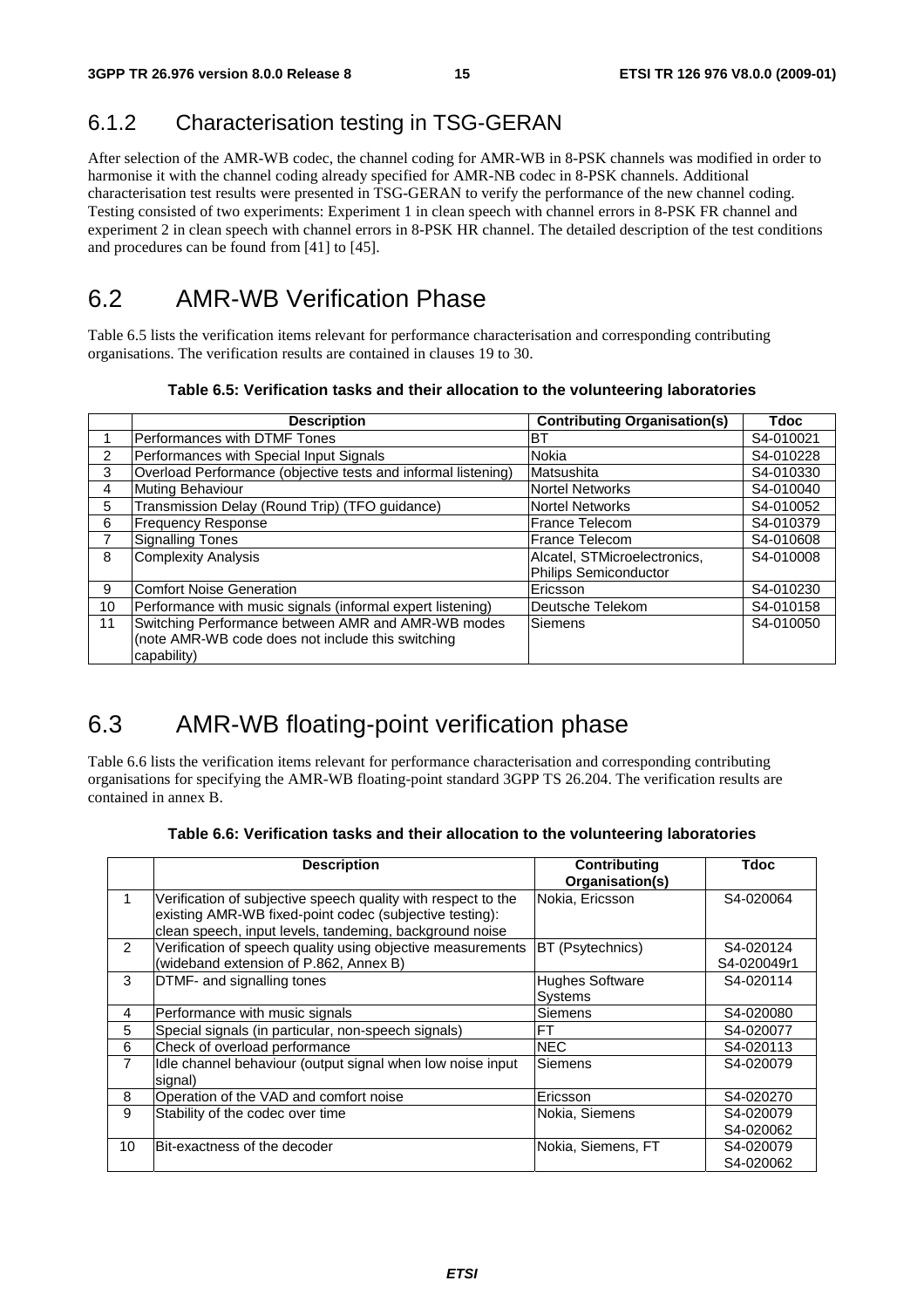## 7 Important notes about the interpretation of test results

Mean Opinion Scores can only be representative of the test conditions in which they were recorded (speech material, speech processing, listening conditions, language, and cultural background of the listening subject). Listening tests performed with other conditions than those used in the AMR-WB Characterisation phase of testing could lead to a different set of MOS results. On the other hand, the relative performances of different codec under tests is considered more reliable and less impacted by cultural difference between listening subjects than absolute MOS values. When looking at the relative differences of the codecs in the same test, it should be noted that a difference of 0.2 MOS between two test results was usually found not statistically significant.

The subjective testing is conducted using limited amount of speech material in order to keep the size of the experiment within reasonable limits. Sometimes this can cause some irregularities to the test results. Also the performance of the tested codecs is not always known when designing the test, thus balancing the test conditions may not always be perfect. This may result imperfect utilisation of the ranking scale and difficulties to discriminate the codecs with quality very close to each other.

For example, higher error-rate condition may sometimes get better MOS values than the lower error-rate condition. In the lower error-rate condition those few errors can hit for the onset parts of the speech sentences, thus dramatically increasing the effect of errors. If two conditions have error-rate close to each other, this "random" effect can change the ordering of these conditions because we do not have enough test material to get statistically enough occurrences of errors.

The resolution of the testing is limited. The listeners are usually using scale from 1 to 5 to rank the different codecs. However, during the tests presented in the present document, we are characterising nine different AMR-WB modes, most of which are very high quality codecs and this causes sometimes a "saturation" effect in the test, i.e. the listeners can not discriminate the different codecs because of the limited dynamics in the ranking scale.

Also the listening environment will affect the scale of the results. For example, the results can be very different if the same stimulus is presented to the listener through monaural or binaural headphones.

Taking account the comments presented above, the reader is advised to exercise some precautions when looking and comparing the individual scores of the tests. Usually, looking at the whole picture and overall trends in the test in question may give better interpretation of the performance of the codecs. This precaution should be especially taken account when looking at the experiments conducted using erroneous channels which may present rather big variability of results over the limited amount of tested conditions.

### 8 Performance in self-tandeming and with variation of the input speech level

Experiment 1 was designed to evaluate the error-free clean-speech performance of all the AMR-WB codec modes in tandeming conditions and with a variety of input levels. Tests were conducted using two languages: Finnish and English.

Looking at the results in figure 8.1 and figure 8.2, both tests show very good results for the AMR-WB modes with bitrates 12.65 kbit/s and upwards. For these the quality is equal or better than for G.722 at 64 kbit/s. Results are consistent over all the tested input levels and tandeming. The 8.85 kbit/s mode gives quality equal to G.722 at 48 kbit/s. The lowest mode 6.6 kbit/s provides quality, which is lower than quality of G.722-48. This is clear especially in tandeming and with high input level. However, the two lowest modes are designed to be used only temporarily in poor radio channel conditions. The error bars in figures 8.1 and 8.2 represent the 95 % confidence intervals.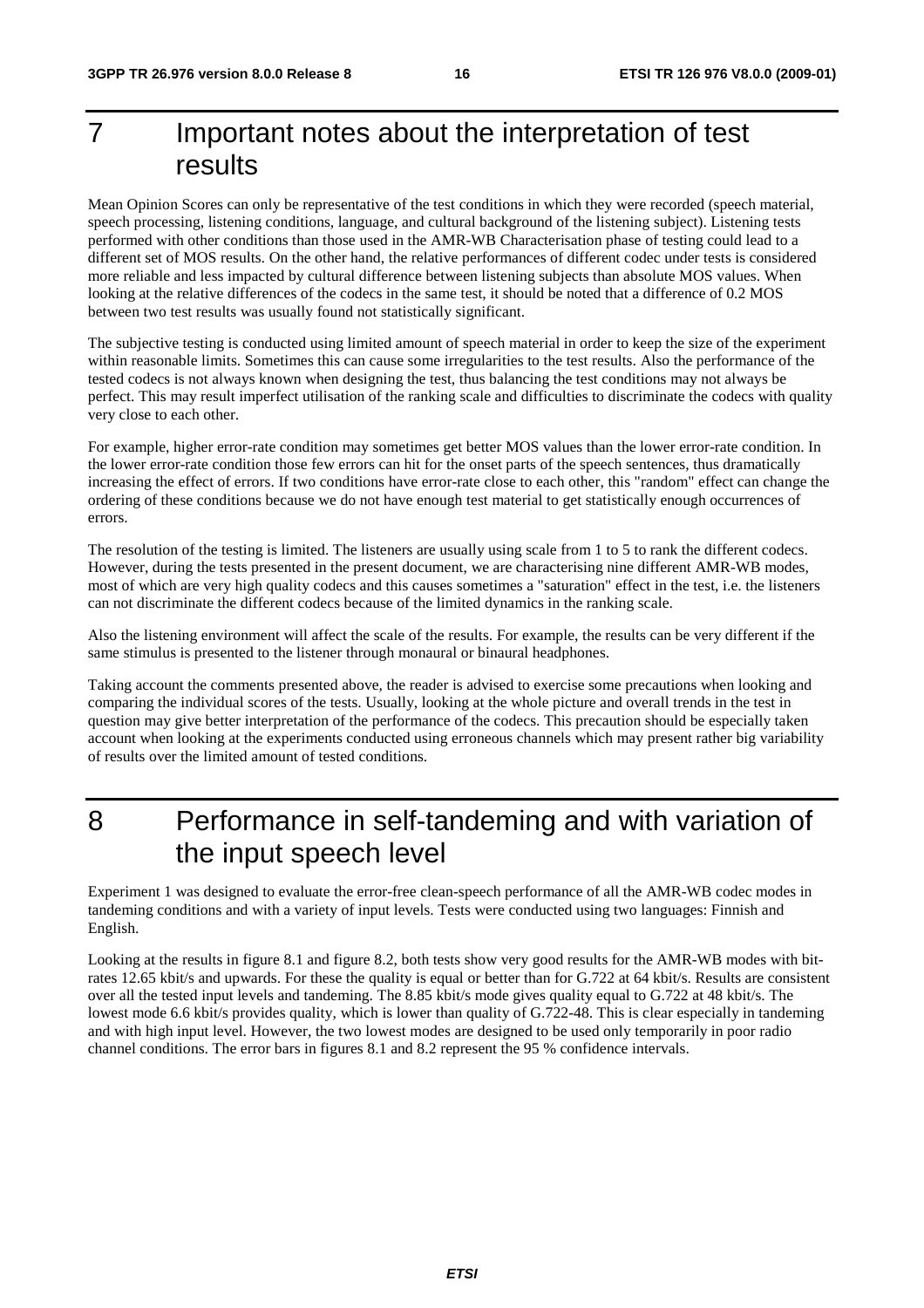

**Figure 8.1: Experiment 1, testing Tandeming and input levels with Finnish language** 



**Experiment 1 (English Language)**

**Figure 8.2: Experiment 1, testing tandeming and input levels with English language** 

## 9 Interoperability Performance in Real World Wideband **Scenarios**

The purpose of Experiment 2 was to characterise the error-free, clean-speech performance of all the AMR-WB codec modes in tandem with other wideband standards, e.g. with G.722/G.722.1. Two different languages were used, English and French. All nine AMR-WB modes were tested with the following tandeming scenarios shown in table 9.1.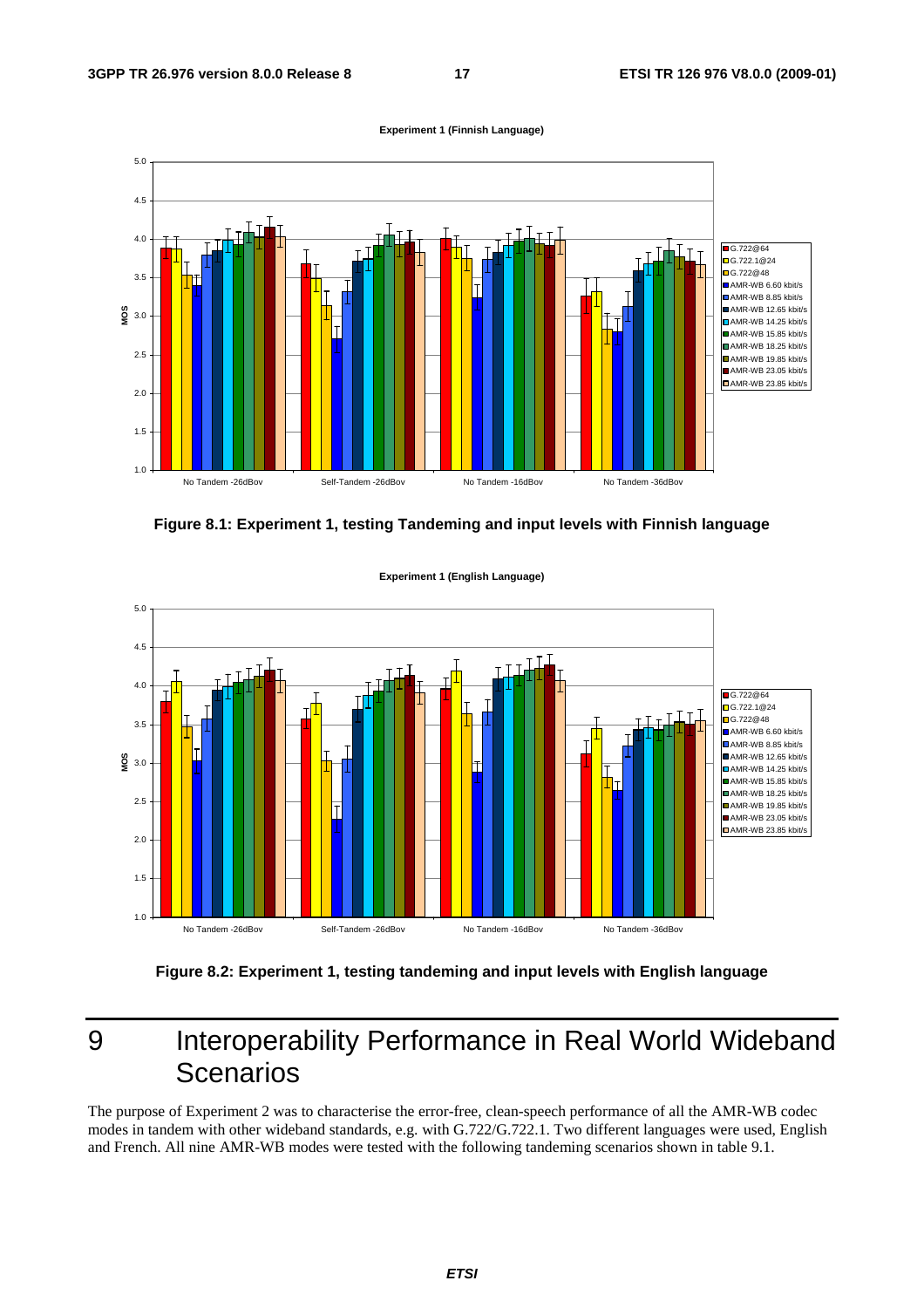|                                      | Naming in Figure 9.1  |
|--------------------------------------|-----------------------|
| No Tandem                            | <b>No Tandem</b>      |
| $ AMR-WB$ mode $[08]$ -> $G.722@64$  | IG.722@64 Tandem 2nd  |
| $AMR-WB$ mode $[08]$ -> G.722 $@48$  | G.722@48 Tandem 2nd   |
| $[G.722@48 -> AMR-WB mode [08]$      | G.722@48 Tandem 1st   |
| $ AMR-WB$ mode $[08]$ -> G.722.1 @24 | G.722.1@24 Tandem 2nd |

**Table 9.1: Naming in Figure 9.1** 

The results show that in Experiment 2 the overall tandem performance of the AMR-WB codec is independent of the combination of AMR-WB with G.722 at 64 kbit/s or G.722.1 at 24 kbit/s, or for the AMR-WB codec preceded by the G.722 codec at 48 kbit/s. However, the connections with the AMR-WB codec followed by G.722 at 48 kbit/s in general resulted in a significantly poorer connection than the other tandem connections studied. This probably happens because of the multiplicative noise distortion that the G.722 ADPCM algorithm introduces in the second stage of processing (as opposed to the relatively smooth output of coders like AMR-WB and G.722.1, which introduce a different type of distortion). The error bars in figures 9.1 and 9.2 represent the 95 % confidence intervals.



**Experiment 2 (English Language)**

**Figure 9.1: Experiment 2, testing tandeming with other standards with English language**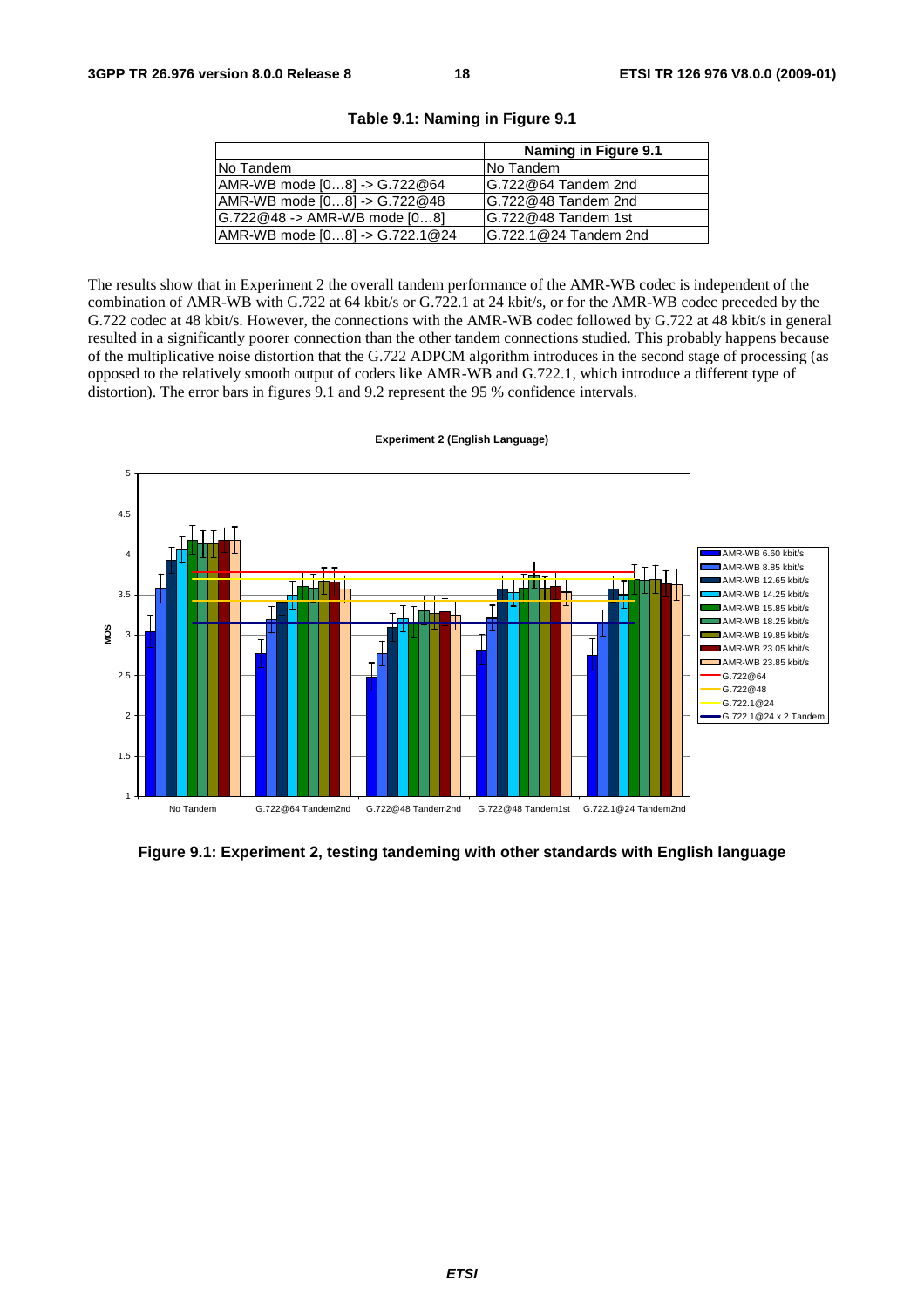

#### **Experiment 3 (English language)**



## 10 Interoperability Performance in Real World Narrowband Scenarios

The purpose of Experiment 3 was to characterise the performances of the different AMR-WB codec modes in tandem with narrowband standards, e.g. with AMR-NB 12.2 and 7.4 kbit/s modes and with ITU-T Recommendation G.729. English language was used in testing. All nine AMR-WB modes were tested with the following tandeming scenarios shown in table 10.1.

|                                            | Naming in Figure 10.1     |
|--------------------------------------------|---------------------------|
| No Tandem                                  | <b>No Tandem</b>          |
| AMR-WB mode [08] -> AMR-NB 12.2 kbit/s     | AMR12.2 Tandem 2nd        |
| $ AMR-WB$ mode $[08]$ -> AMR-NB 7.4 kbit/s | <b>JAMR7.4 Tandem 2nd</b> |
| $AMR-NB$ 7.4 kbit/s -> AMR-WB mode $[08]$  | AMR7.4 Tandem 1st         |
| G.729 -> AMR-WB mode [08]                  | IG.729 Tandem 1st         |

#### **Table 10.1: Naming in Figure 10.1**

It can be seen in figure 10.1, that for narrowband speech, AMR-WB offers similar performance as AMR 12.2 kbit/s mode, when the bit-rate of the AMR-WB is 12.65 kbit/s or higher. For the two lowest AMR-WB modes 8.85 kbit/s and 6.6 kbit/s, the quality is worse than the quality of AMR 7.4 kbit/s and 8 kbit/s G.729.

In general, tandeming AMR-WB with narrow band codecs does not degrade the quality very much when compared to the single coding of the same narrow band codec, except for cases when the two lowest bit-rates of the AMR-WB codec are used. Only in the condition where AMR-NB 7.4 kbit/s coding is after the AMR-WB coding, some quality degradation can be observed. The error bars in figure 10.1 represent the 95 % confidence intervals.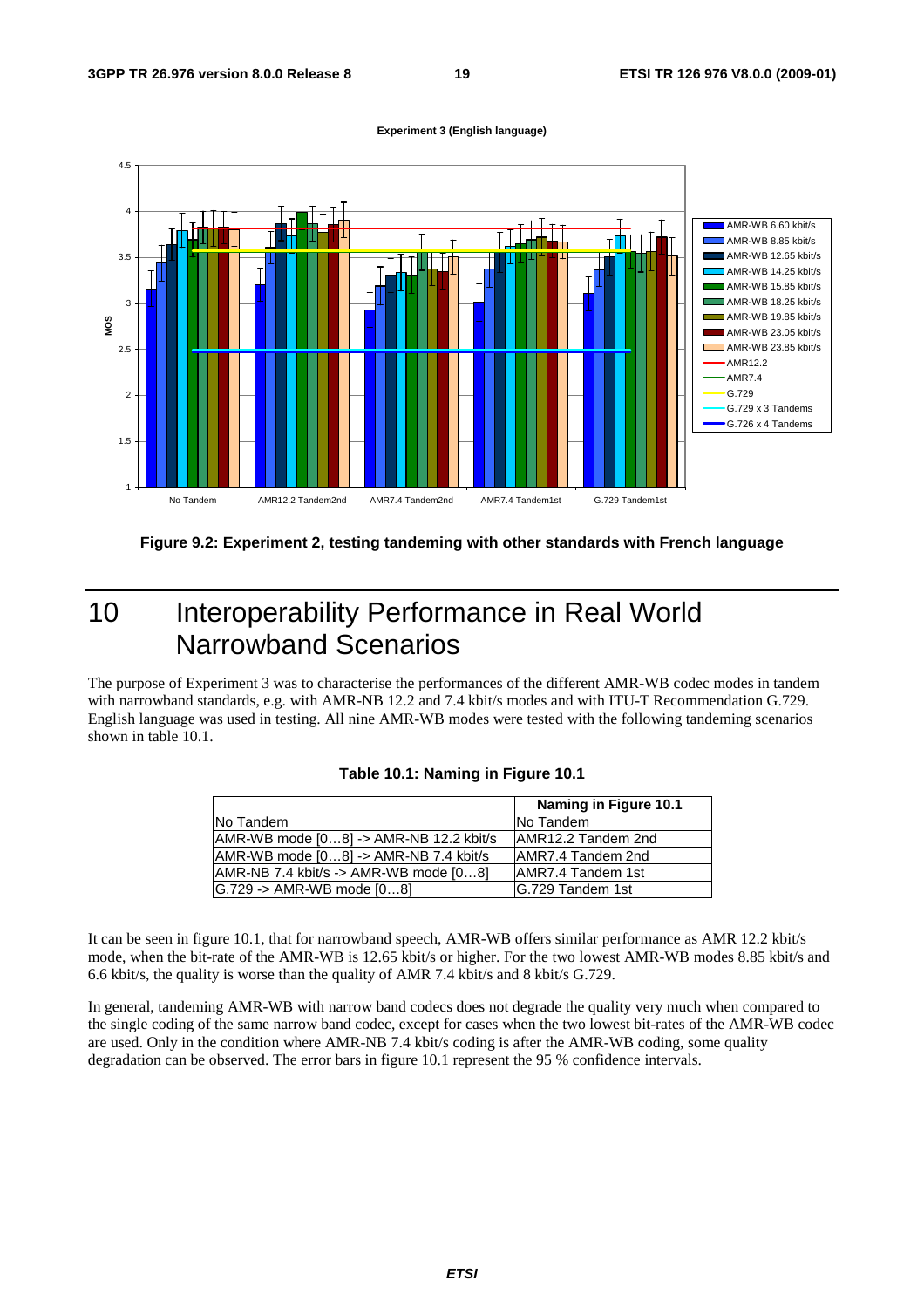

**Experiment 3 (English language)**

#### **Figure 10.1: Experiment 3, testing tandeming with narrowband standards with English language**

## 11 Performance of VAD/DTX/CNG Algorithm

The objective of Experiment 4 was to evaluate the degradation induced by the activation of the voice activity detection and discontinuous transmission on the link under test. The test used a 5-point Degradation Category Rating (DCR). English language was used in testing the experiment 4.

The tests were performed using modes 12.65 kbit/s and 18.25 kbit/s. Both modes were tested with and without errors. ETSI GSM FR error profiles were used. Table 11.1 describes the conditions in which the codec were tested with VAD=ON and VAD=OFF. Note, that after the characterisation, the support for bit-rates above 12.65 kbit/s was dropped from the GSM GMSK FR channel. This means, that the channel coding and the results for 18.25 kbit/s mode for GSM FR channel are obsolete.

| Noise types              | No errors    |                | $C/I=9$ dB<br>(FER $\sim$ 1.0 %) | $C/I=15$ dB<br>(FER $\sim$ 0.6 %) |
|--------------------------|--------------|----------------|----------------------------------|-----------------------------------|
| Office noise at 20 dB    | 12.65 kbit/s | 18.25 kbit/s   | $12.65$ kbit/s                   | 18.25 kbit/s                      |
| Street noise at 15 dB    | 12.65 kbit/s | $18.25$ kbit/s | 12.65 kbit/s                     | 18.25 kbit/s                      |
| Car noise at 15 dB       | 12.65 kbit/s | 18.25 kbit/s   | $12.65$ kbit/s                   | 18.25 kbit/s                      |
| Cafeteria noise at 15 dB | 12.65 kbit/s | 18.25 kbit/s   | 12.65 kbit/s                     | 18.25 kbit/s                      |

|  |  | Table 11.1: List of tested conditions with VAD=ON and VAD=OFF_ |
|--|--|----------------------------------------------------------------|
|--|--|----------------------------------------------------------------|

From the results in figure 11.1, it can be seen that, conditions using VAD/DTX/CNG in the processing were statistically rated at least no worse than samples without VAD/DTX/CNG. This result supports the conclusion that the VAD/DTX/CNG operation is transparent to the listener. The error bars in figure 11.1 represent the 95 % confidence intervals.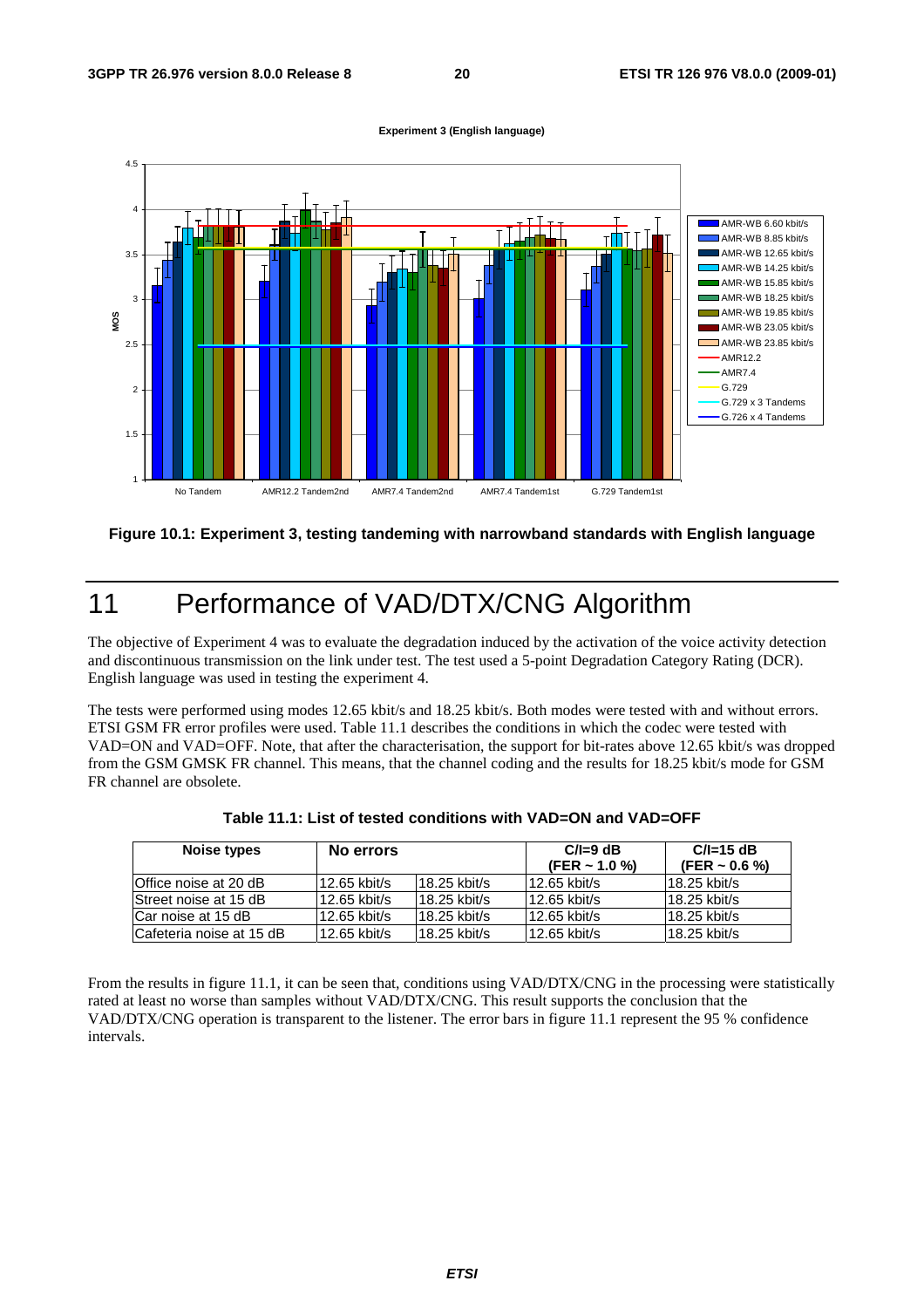



**Figure 11.1: Experiment 4, testing VAD/DTX with English language** 

## 12 Performance in Static Errors under Clean Speech Conditions in GSM GMSK

The purpose of Experiment 5 was to characterise the performances of different AMR-WB codec modes in GSM GMSK FR channel. Experiment 5 was tested using two languages, German and French.

In Experiments 5, static C/I conditions are used. Their value is quoted in terms of Carrier to Interference Ratio (C/I), and the average C/I over the duration of the test condition is set to a fixed value. In these experiments, a selection of static C/I values varying from 3 dB to 16 dB are used, in addition to the error-free case.

The experiments are designed to characterise the performance of the codec in each of its modes over a range of channel conditions, producing what has been termed a family of curves. For each mode, error free and 4 different error conditions was tested. Two different languages were used.

From both figures it can be seen that the quality of at least G.722 at 56 kbit/s can be achieved at about 10 dB C/I and above. The quality better or equal of at least G.722 at 64 kbit/s can be achieved at about 11 dB C/I and above. The error bars in figures 12.1 and 12.2 represent the 95 % confidence intervals.

NOTE 1: After the characterisation, the support for bit-rates above 12.65 kbit/s was dropped from the GSM GMSK FR channel. This means, that the channel coding and the results for 14.25 kbit/s, 15.85 kbit/s, 18.25 kbit/s and 19.85 kbit/s modes for GSM FR channel are not shown in the figures 12.1 and 12.2, even they were originally tested during the characterisation.

NOTE 2: G.722 reference codecs, shown in figures 12.1 and 12.2, were tested in error-free conditions only.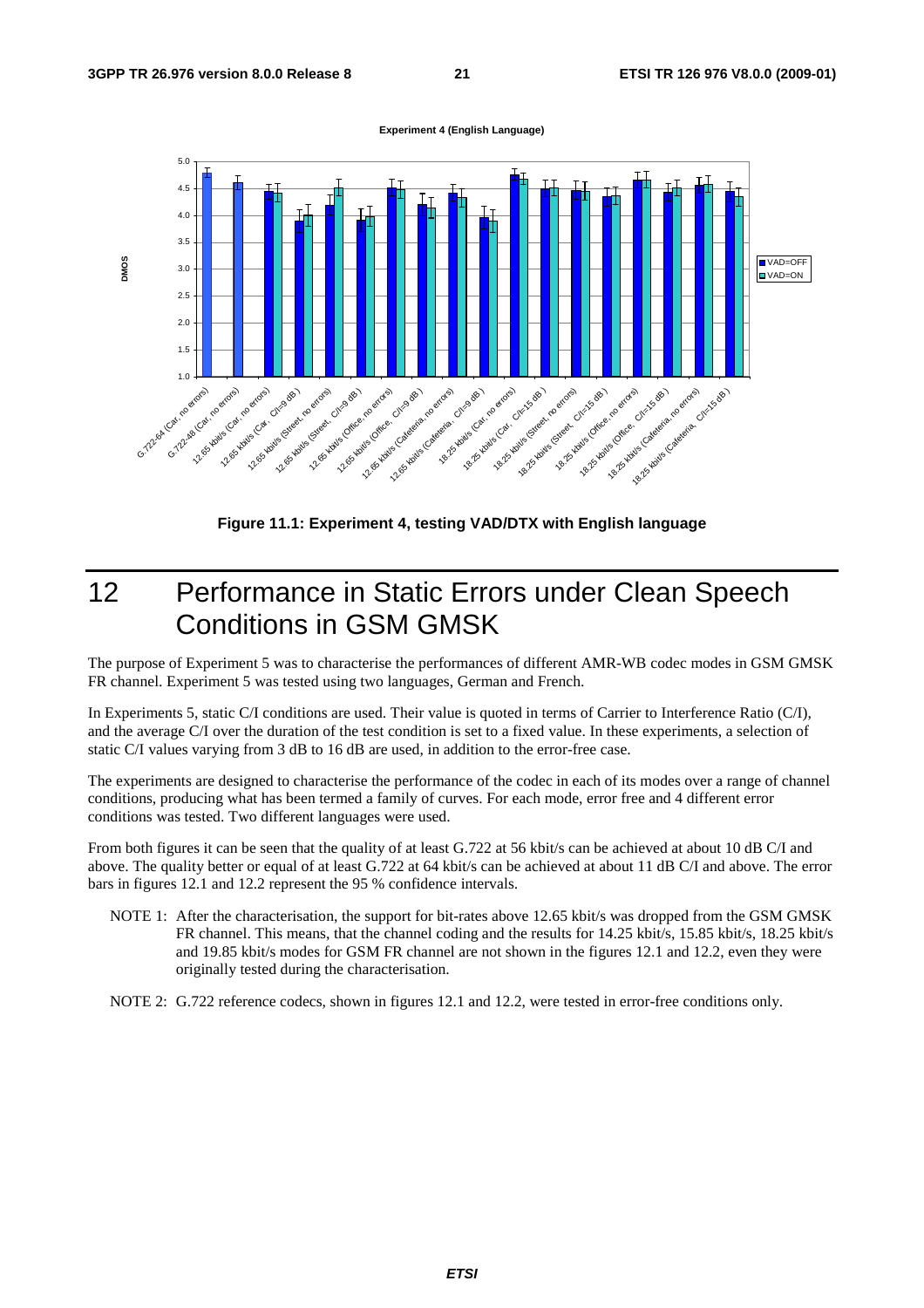

**Figure 12.1: Experiment 5, testing GSM FR channel with German language** 



**Figure 12.2: Experiment 5, testing GSM FR channel with French language**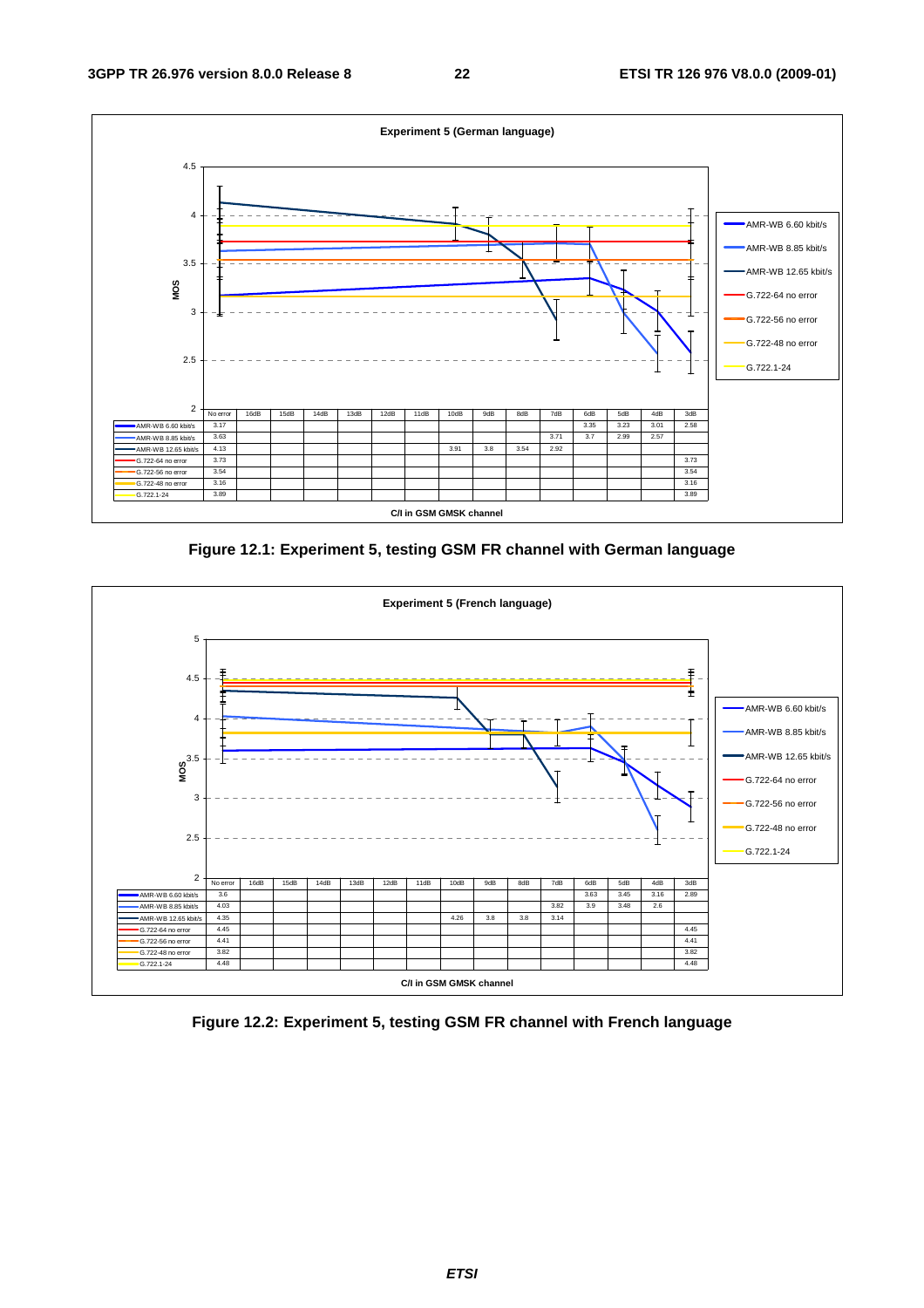## 13 Performance in Background Noise in Static C/I Conditions in GSM GMSK

The purpose of Experiments 6a and 6b were to characterise the performances of the different AMR-WB codec modes in static error conditions in the presence of background noise. For each mode, 3 different error conditions can be tested (in addition to error free case). Experiment 6a was conducted using English language and experiment 6b using Finnish language. The noise types and levels used are described in table 13.1.

| Experiment                 | Noise type | Level |
|----------------------------|------------|-------|
| Exp. 6a (GSM GMSK)         | Car        | 15 dB |
| <b>IExp. 6b (GSM GMSK)</b> | Office     | 20dB  |

| Table 13.1: Noise types and levels for experiments 6a and 6b |  |  |  |
|--------------------------------------------------------------|--|--|--|
|--------------------------------------------------------------|--|--|--|

In Experiments 6a and 6b, static C/I conditions are used. Their value is quoted in terms of Carrier to Interference Ratio (C/I), and the average C/I over the duration of the test condition is set to a fixed value. In these experiments, a selection of static C/I values varying from 3 dB to 15 dB are used, in addition to the error-free case.

It seems, that both experiments give very similar results about the performance of the different AMR-WB modes in the presence of background noise. From both figures it can be seen that the quality of G.722 at 56 kbit/s can be achieved in C/I-ratios 10 dB and above. The quality better or equal to G.722 at 64 kbit/s can be achieved in C/I-ratios 12 dB and above. The error bars in figures 13.1 and 13.2 represent the 95 % confidence intervals.

Note, that after the characterisation, the support for bit-rates above 12.65 kbit/s was dropped from the GSM GMSK FR channel. This means, that the channel coding and the results for 14.25 kbit/s, 15.85 kbit/s, 18.25 kbit/s and 19.85 kbit/s modes for GSM FR channel are not shown in the figures 12.1 and 12.2, even they were originally tested during the characterisation.

NOTE: G.722 reference codecs, shown in Figures 13.1 and 13.2, were tested in error-free conditions only.



**Figure 13.1: Experiment 6a, testing GSM FR channel with English language**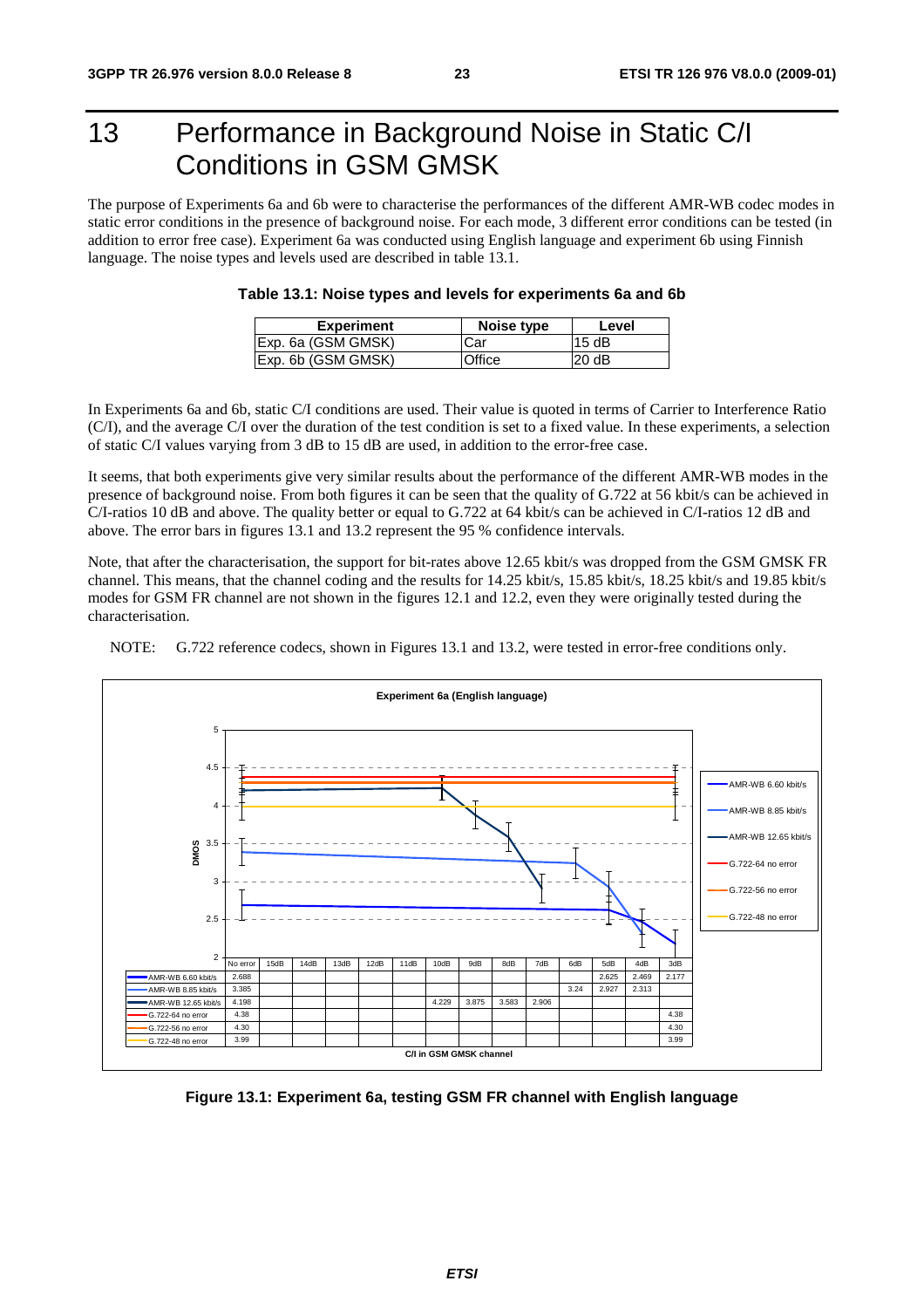

**Figure 13.2: Experiment 6b, testing GSM FR channel with Finnish language** 

### 14 Performance in Static Errors under Clean Speech Conditions in 3G

The experiments 7a and 7b are designed to characterise the performance of the codec in each of its modes over a range of 3G channel conditions (for clean speech), producing what has been termed a family of curves.

Due to the number of modes available (9), and the range of C/I conditions over which each of these modes could be tested, it will not be possible to characterise all possible combinations. For each mode, 4 different error conditions were tested (in addition to error free). The test methodology was Absolute Category Rating (ACR).

The sub-experiment 7a was performed in German language and 7b in English language. The sub-experiments are identical with an exception that experiment 7a uses uplink and experiment 7b downlink 3G channels. The error bars in figures 14.1 and 14.2 represent the 95 % confidence intervals.

NOTE: G.722 reference codecs, shown in figures 14.1 and 14.2, were tested in error-free conditions only.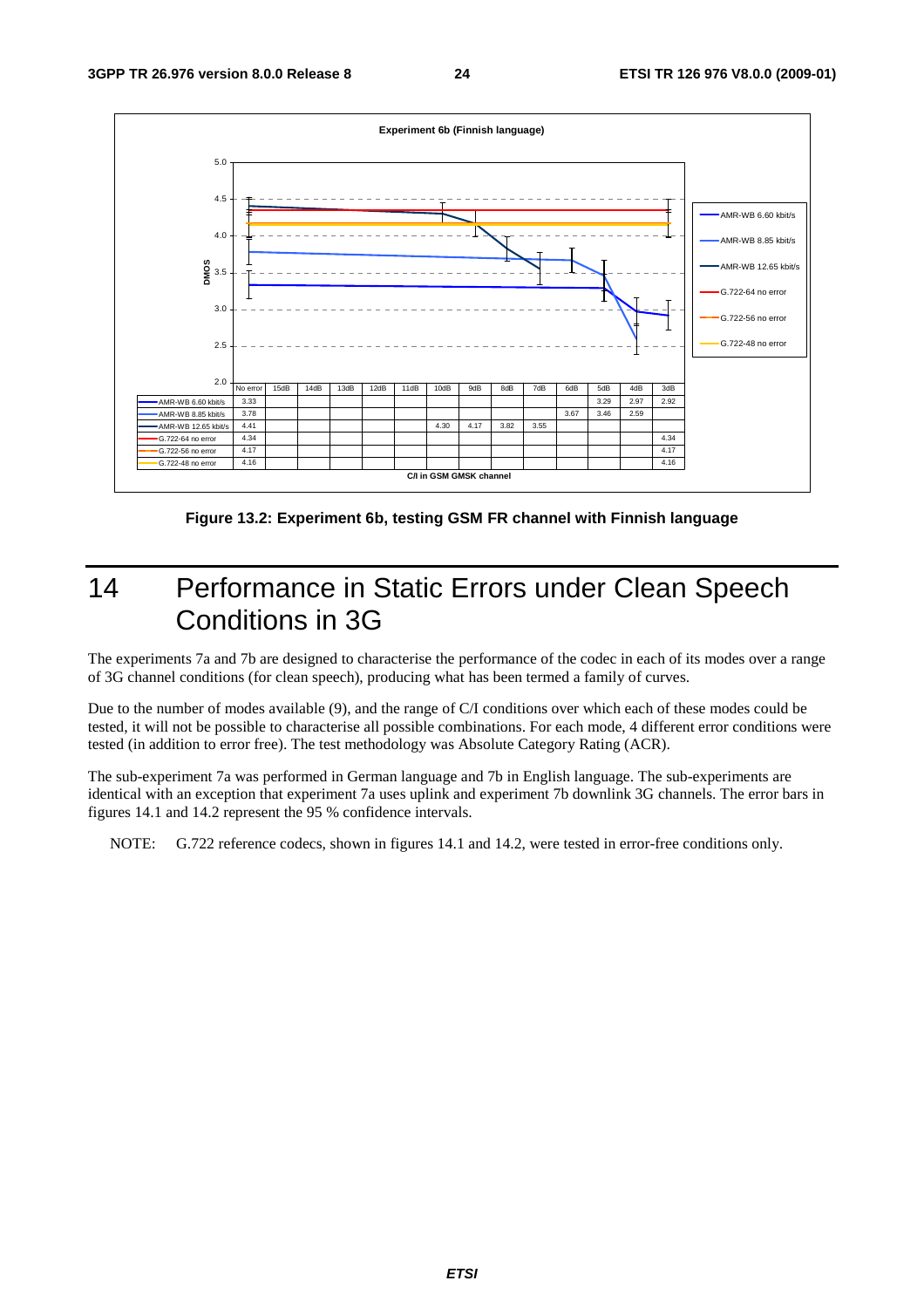

**Figure 14.1: Experiment 7a, testing 3G uplink channel with German language**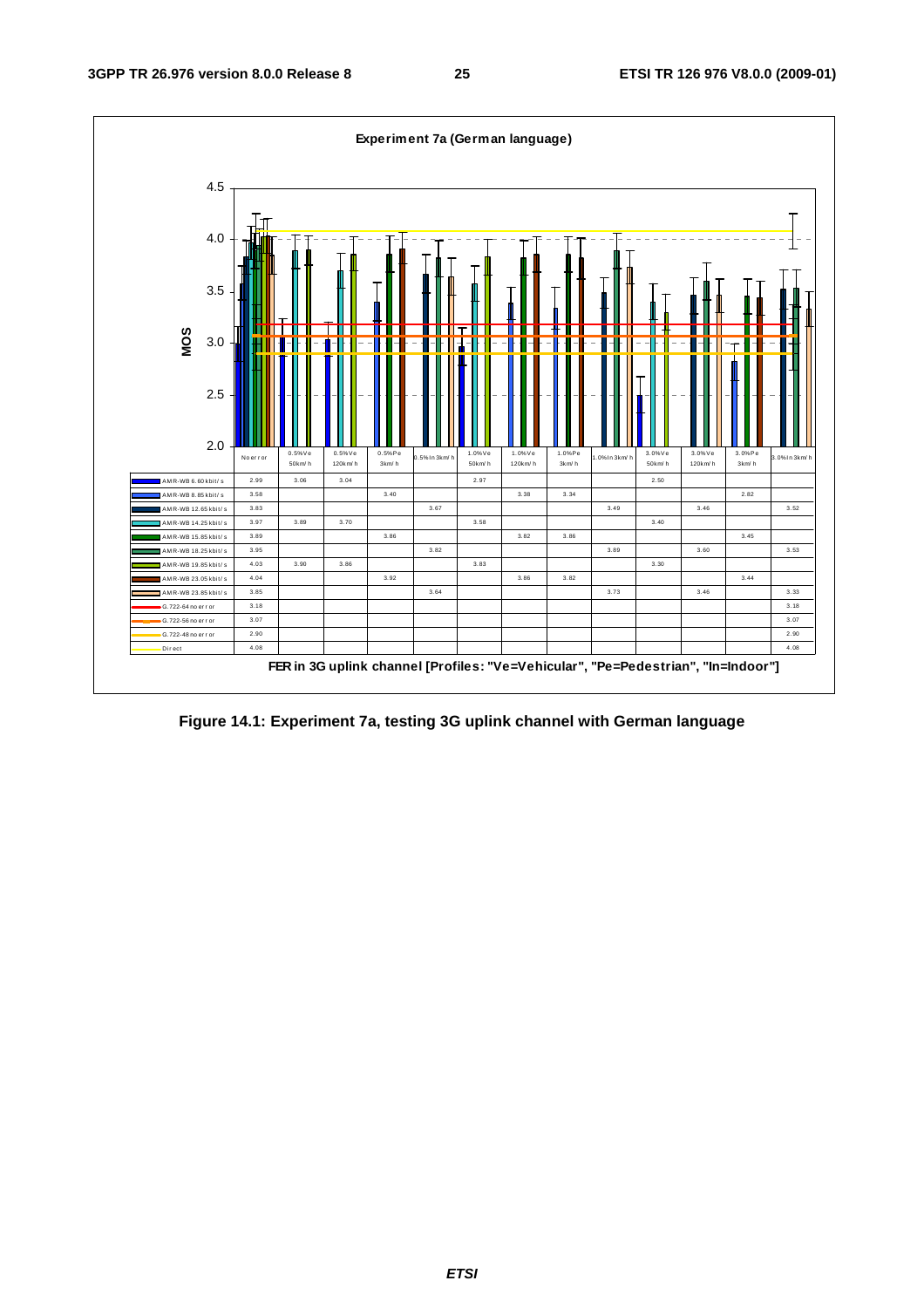

**Figure 14.2: Experiment 7b, testing 3G downlink channel with English language** 

## 15 Performance in Background Noise in Static C/I Conditions in 3G

The purpose of Experiment 8 is to characterise the performances of the different AMR-WB codec modes in static error conditions in the presence of background noise. Experiment 8 will use different noise samples than those tested in experiments 6a and 6b. The noise types and levels used are described in table 15.1.

| <b>Experiment</b>        | Noise type | Level |
|--------------------------|------------|-------|
| Exp. 8a (3G)             | Car        | 10dB  |
| Exp.8b(3G)               | Street     | 15dB  |
| $\mathsf{Exp}$ . 8c (3G) | Cafeteria  | 15dB  |

| Table 15.1: Noise types and levels for experiments 8a, 8b and 8c |  |
|------------------------------------------------------------------|--|
|------------------------------------------------------------------|--|

The test methodology was Degradation Category Rating (DCR). The sub-experiment 8a was performed in Japanese language, 8b in Spanish language and 8c in English language. The error bars in figures 15.1, 15.2 and 15.3 represent the 95 % confidence intervals

NOTE: G.722 reference codecs, shown in figures 15.1, 15.2 and 15.3, were tested in error-free conditions only.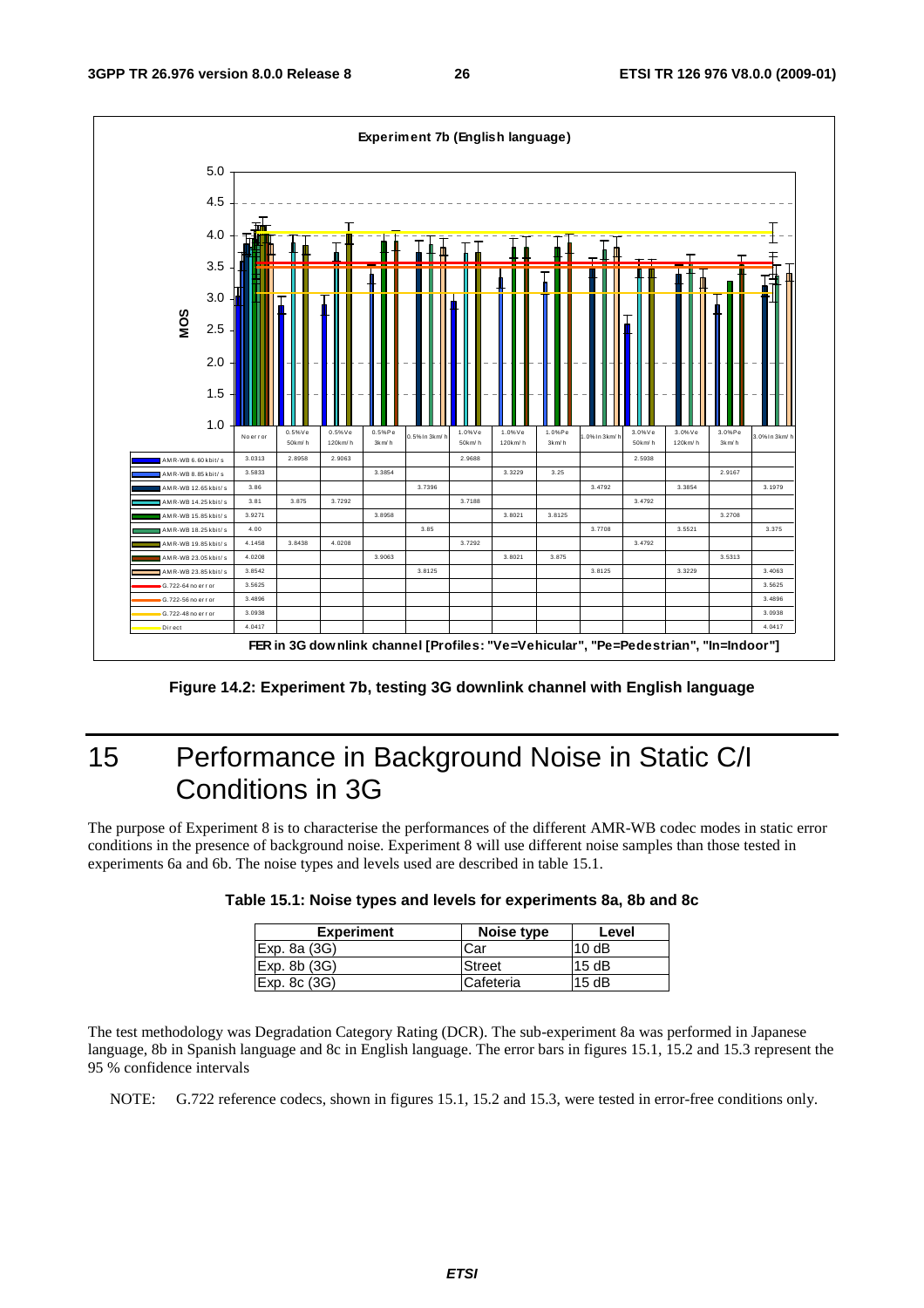

**Figure 15.1: Experiment 8a, testing 3G channel with Japanese language** 



**Figure 15.2: Experiment 8b, testing 3G channel with Spanish language**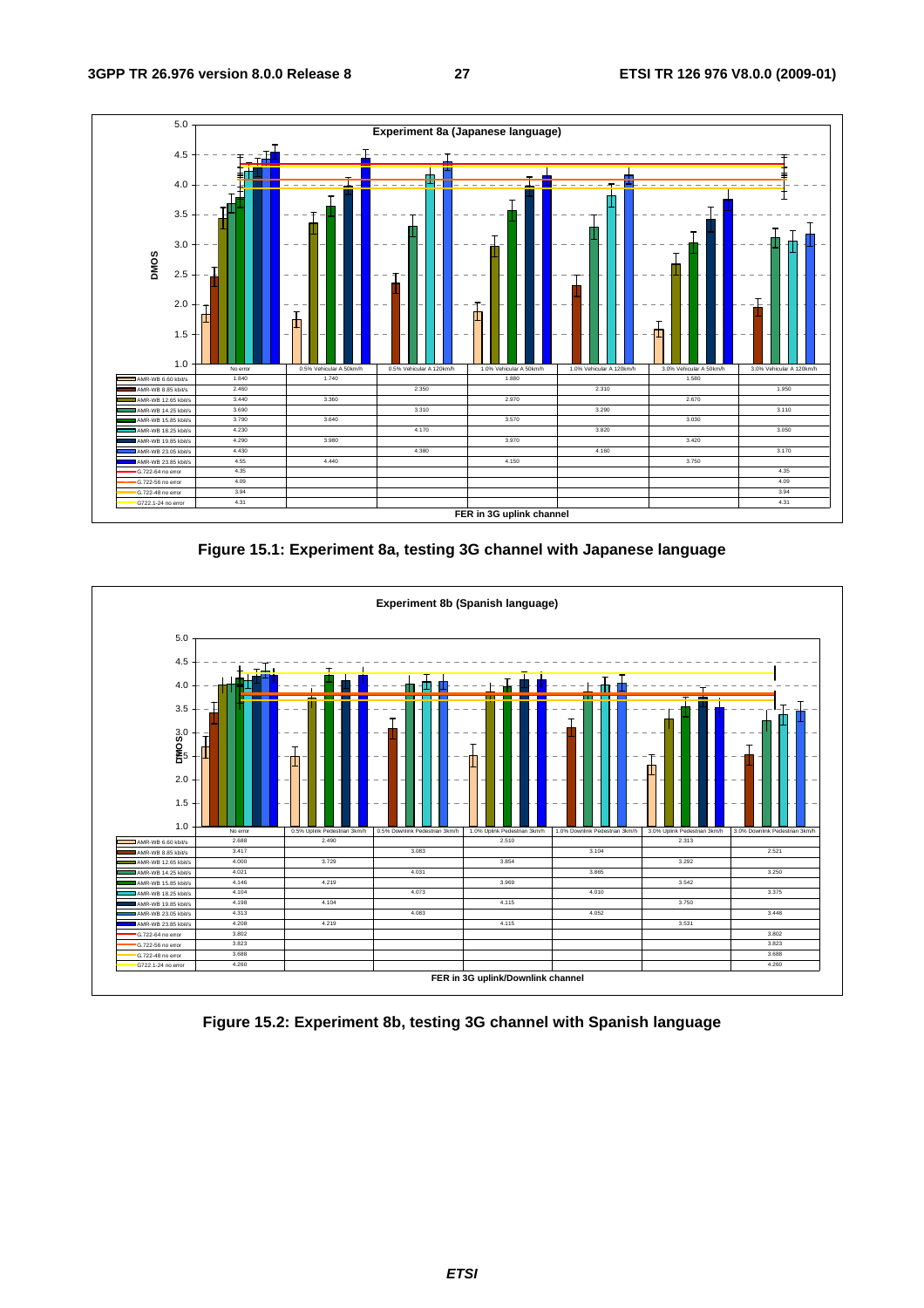

**Figure 15.3: Experiment 8c, testing 3G channel with English language** 

## 16 Performance in Static Errors under Clean Speech Conditions in GERAN 8-PSK FR and HR channels

The experimental results contained in this clause were presented in TSG-GERAN. The purpose of the experiment was to verify the operation of AMR-WB channel coding in 8-PSK FR- and HR-channels after the channel coding was modified to harmonise it with already existing AMR-NB 8-PSK channel coding. The experiment was designed to test the degradation of quality as a function of channel errors for each tested AMR-WB mode, i.e. to verify the performance of the channel coding for each of the modes.

Experiment was performed in one language (Finnish). The presentation of the results in this clause are extract from the TSG-GERAN contribution [43]. A detailed test plan for this experiment is shown in [42]. The error bars in figures 16.1 and 16.2 represent the 95 % confidence intervals.

NOTE: G.722-64 reference codec, shown in figures 16.1 and 16.2, was tested in error-free conditions only.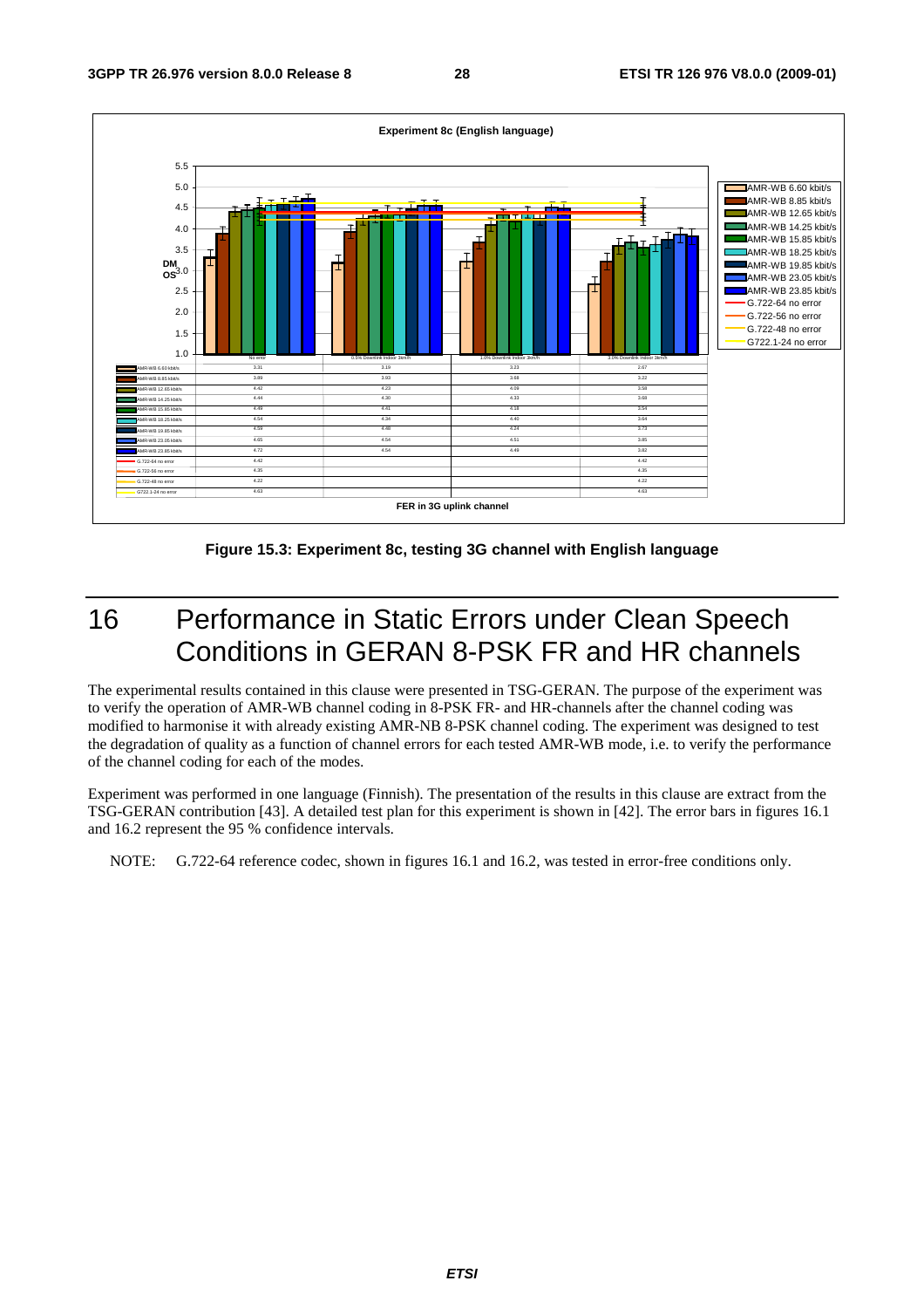







**Experiment 2: 8-PSK Half-Rate (Finnish language)**

**Figure 16.2: Experiment 2, testing GERAN 8-PSK HR channel with Finnish language**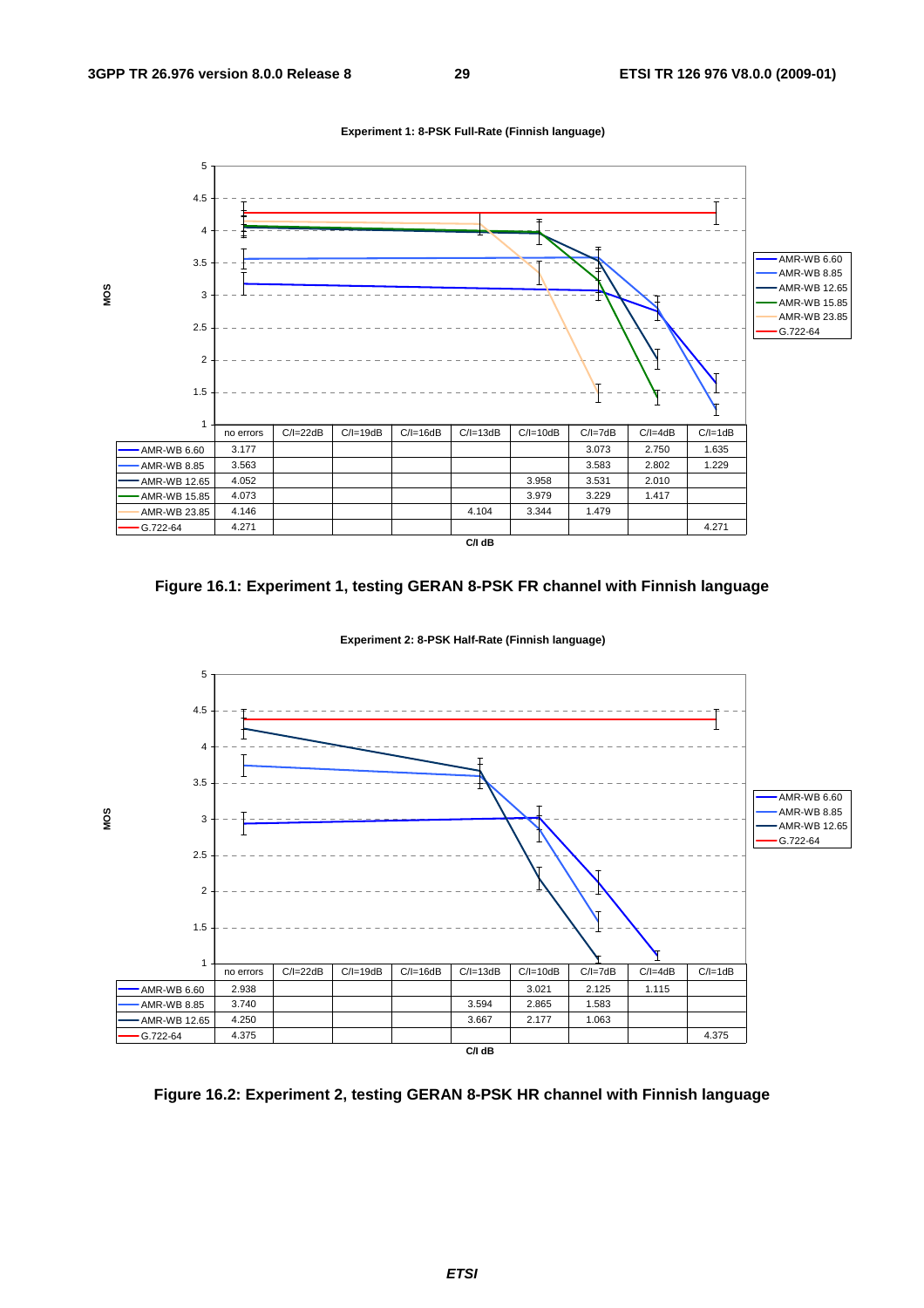## 17 Effects of Bit Rate, Input Level, and VAD/DTX (DCR)

The experiment in this clause, was conducted by ITU. The purpose of experiment was to test the operation of VAD/DTX with different input levels and without background noise.

The test methodology was Degradation Category Rating (DCR). Experiment was performed in two language: English and Finnish. The presentation of the results in this clause are extract from the ITU global analysis document [40].

Table 17.1 shows summary results for Exp.1 for the Dynastat and Nokia Listening Labs (LL's). Results are presented for each of the 30 conditions (Mean and Standard Deviation) computed over the six talkers and 32 listeners. The DMOS scores are strongly correlated across the two LL's (r = .930). The averages across conditions for the two LL's are equivalent (Mean<sub>Dyn</sub> = 3.804, Mean<sub>Nok</sub> = 3.830) but the Nokia scores have slightly more variation (StdDev<sub>Dyn</sub> = 0.898, StdDev<sub>Nok</sub> = 1.011). Figure 17.1 shows a scattergram of the Dynastat vs. Nokia DMOS scores for the conditions tested in Exp.1. Figure 17.2 compares the DMOS scores for the MNRU reference conditions for the two LL's. The slope of the functions is similar in the lower range of MNRU but begins to diverge around 40dB where the Dynastat (NAE) listeners appear to asymptote at a DMOS of approx. 4.7 and the Nokia listeners (Finnish) approach an asymptote closer to the DMOS ceiling of 5.0.

| Table 17.1: Summary Results for Experiment 1 (Dynastat - NAE and Nokia - Finish) |  |
|----------------------------------------------------------------------------------|--|
|----------------------------------------------------------------------------------|--|

| <b>Coder/Condition</b>                | <b>DMOS</b> | <b>Dynastat - NAE</b><br><b>StdDev</b> | Nokia - Finnish<br><b>DMOS</b> | <b>StdDev</b> |
|---------------------------------------|-------------|----------------------------------------|--------------------------------|---------------|
| Codec@23.85kbit/s,-16dBov,VAD/DTX On  | 4.271       | 0.766                                  | 4.698                          | 0.493         |
| Codec@23.85kbit/s,-16dBov,VAD/DTX Off | 4.323       | 0.766                                  | 4.703                          | 0.512         |
| Codec@15.85kbit/s,-16dBov,VAD/DTX On  | 4.245       | 0.885                                  | 4.531                          | 0.622         |
| Codec@15.85kbit/s,-16dBov,VAD/DTX Off | 4.146       | 0.862                                  | 4.599                          | 0.570         |
| Codec@12.65kbit/s,-16dBov,VAD/DTX On  | 4.052       | 0.817                                  | 4.287                          | 0.652         |
| Codec@12.65kbit/s,-16dBov,VAD/DTX Off | 3.891       | 0.923                                  | 4.438                          | 0.636         |
| Codec@23.85kbit/s,-26dBov,VAD/DTX On  | 4.406       | 0.753                                  | 4.651                          | 0.530         |
| Codec@23.85kbit/s,-26dBov,VAD/DTX Off | 4.380       | 0.756                                  | 4.646                          | 0.541         |
| Codec@15.85kbit/s,-26dBov,VAD/DTX On  | 4.323       | 0.766                                  | 4.594                          | 0.580         |
| Codec@15.85kbit/s,-26dBov,VAD/DTX Off | 4.313       | 0.797                                  | 4.490                          | 0.605         |
| Codec@12.65kbit/s,-26dBov,VAD/DTX On  | 4.125       | 0.815                                  | 4.333                          | 0.642         |
| Codec@12.65kbit/s,-26dBov,VAD/DTX Off | 4.042       | 0.843                                  | 4.349                          | 0.677         |
| Codec@23.85kbit/s,-36dBov,VAD/DTX On  | 4.078       | 0.874                                  | 3.531                          | 0.874         |
| Codec@23.85kbit/s,-36dBov,VAD/DTX Off | 4.141       | 0.872                                  | 3.542                          | 0.867         |
| Codec@15.85kbit/s,-36dBov,VAD/DTX On  | 4.234       | 0.845                                  | 3.432                          | 0.822         |
| Codec@15.85kbit/s,-36dBov,VAD/DTX Off | 4.063       | 0.835                                  | 3.557                          | 0.866         |
| Codec@12.65kbit/s,-36dBov,VAD/DTX On  | 3.854       | 0.938                                  | 3.370                          | 0.821         |
| Codec@12.65kbit/s,-36dBov,VAD/DTX Off | 3.922       | 0.949                                  | 3.464                          | 0.843         |
| G.722@48kbit/s,-26dBov                | 3.109       | 0.951                                  | 3.469                          | 0.655         |
| G.722@56kbit/s,-26dBov                | 4.068       | 0.892                                  | 3.990                          | 0.731         |
| G.722@64kbit/s,-26dBov                | 4.260       | 0.834                                  | 4.021                          | 0.752         |
| G.722.1@24kbit/s,-26dBov              | 3.563       | 1.021                                  | 4.089                          | 0.692         |
| G.722.1@32kbit/s,-26dBov              | 4.120       | 0.819                                  | 4.359                          | 0.606         |
| Direct                                | 4.677       | 0.639                                  | 4.927                          | 0.261         |
| MNRU, Q=45dB                          | 4.656       | 0.620                                  | 4.672                          | 0.533         |
| MNRU, Q=37dB                          | 3.875       | 0.984                                  | 3.568                          | 0.841         |
| MNRU, Q=29dB                          | 2.635       | 0.864                                  | 2.510                          | 0.622         |
| MNRU, Q=21dB                          | 1.891       | 0.840                                  | 1.807                          | 0.587         |
| MNRU, Q=13dB                          | 1.344       | 0.653                                  | 1.260                          | 0.474         |
| MNRU, Q=05dB                          | 1.125       | 0.627                                  | 1.026                          | 0.160         |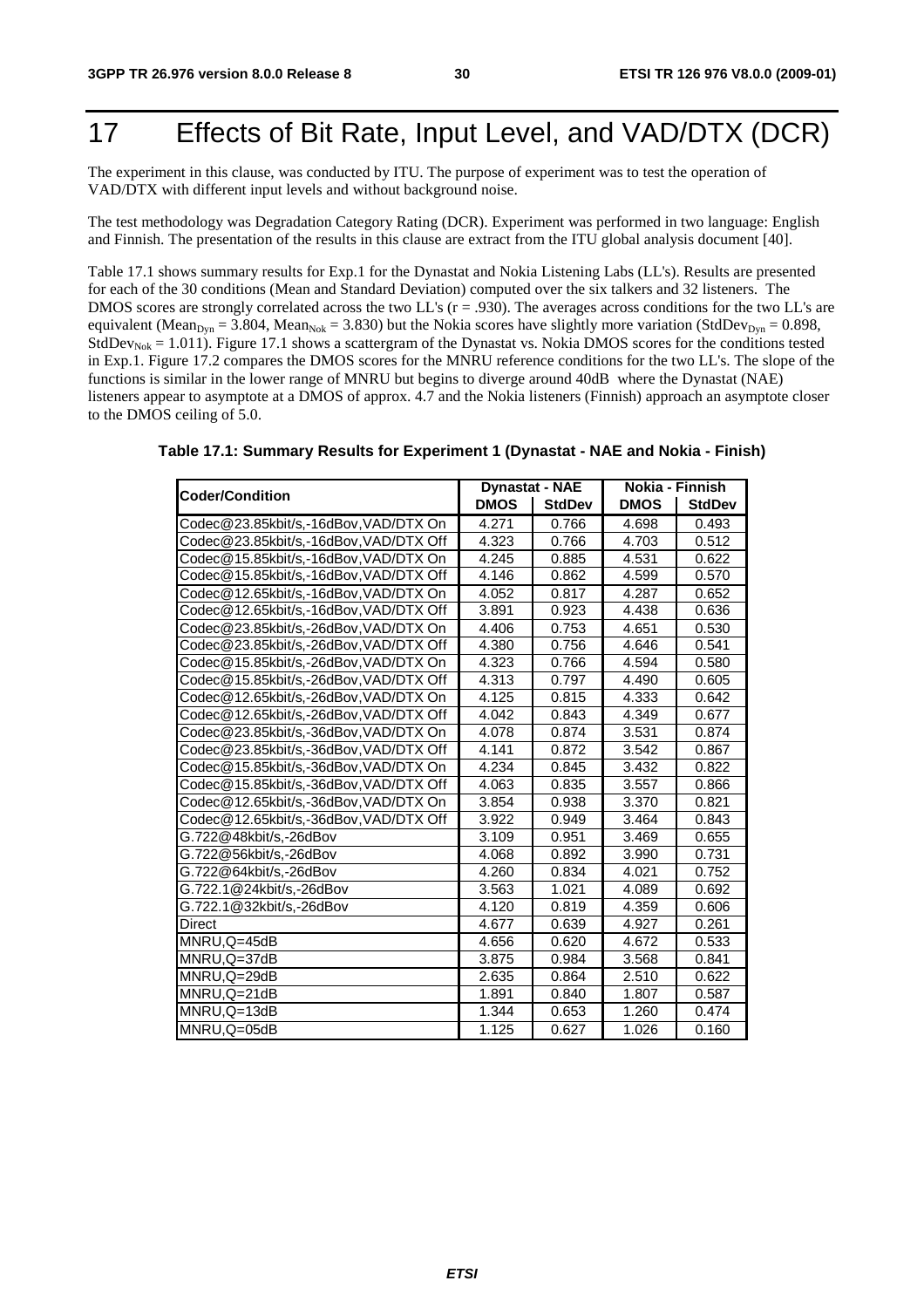

**Figure 17.1: DMOS for Nokia vs. Dynastat Listening Labs for Exp.1** 



**Figure 17.2: DMOS vs. MNRU by Listening Labs for Exp.1** 

Figure 17.3a shows the effects of *Bit Rate*, *Input Level*, and *VAD/DTX on/off* for the Wideband Coder in the Dynastat results for Exp.1. Figure 17.3b shows the corresponding results for the Nokia version of Exp.1. Also shown in the two figures are the scores for the G.722 and G.722.1 reference coders at various bit rates.

The results for the two LL's reveal the differences in the performance of the Wideband codec for the NAE and Finnish languages (and correspondingly for the Dynastat and Nokia LL's). In NAE, input level has little effect on DMOS while in Finnish the scores for *Low* input level (-36dBov) are markedly lower.

Analysis of Variance (ANOVA) was proposed as a method to examine the differences in the results obtained in the two LL's. Before an ANOVA can be used in this case, however, an initial analysis must be performed separately on the data from the two LL's to determine if an ANOVA is appropriate, i.e. a test for Homogeneity of Variance (HoV). For the two sets of LL results the Mean Square for *Test-Conditions* (N = 18) was .897 for Dynastat and 8.699 for Nokia. The resulting Cochran's statistic for the HoV test is .907, which is substantially higher than the criterion value (.581) for combining the data in a single AVOVA. Therefore, since it is not valid to combine the data for the two LL's into a single ANOVA, we will have to resort to comparisons of the summary results of separate analyses for each LL.

To examine the effects of *Bit Rate*, *Input Level* and *VAD/DTX*, separate ANOVA's were computed for the two LL's. Table 17.2a shows the results of the ANOVA for the Dynastat Exp.1, table 17.2b for the Nokia Exp.1.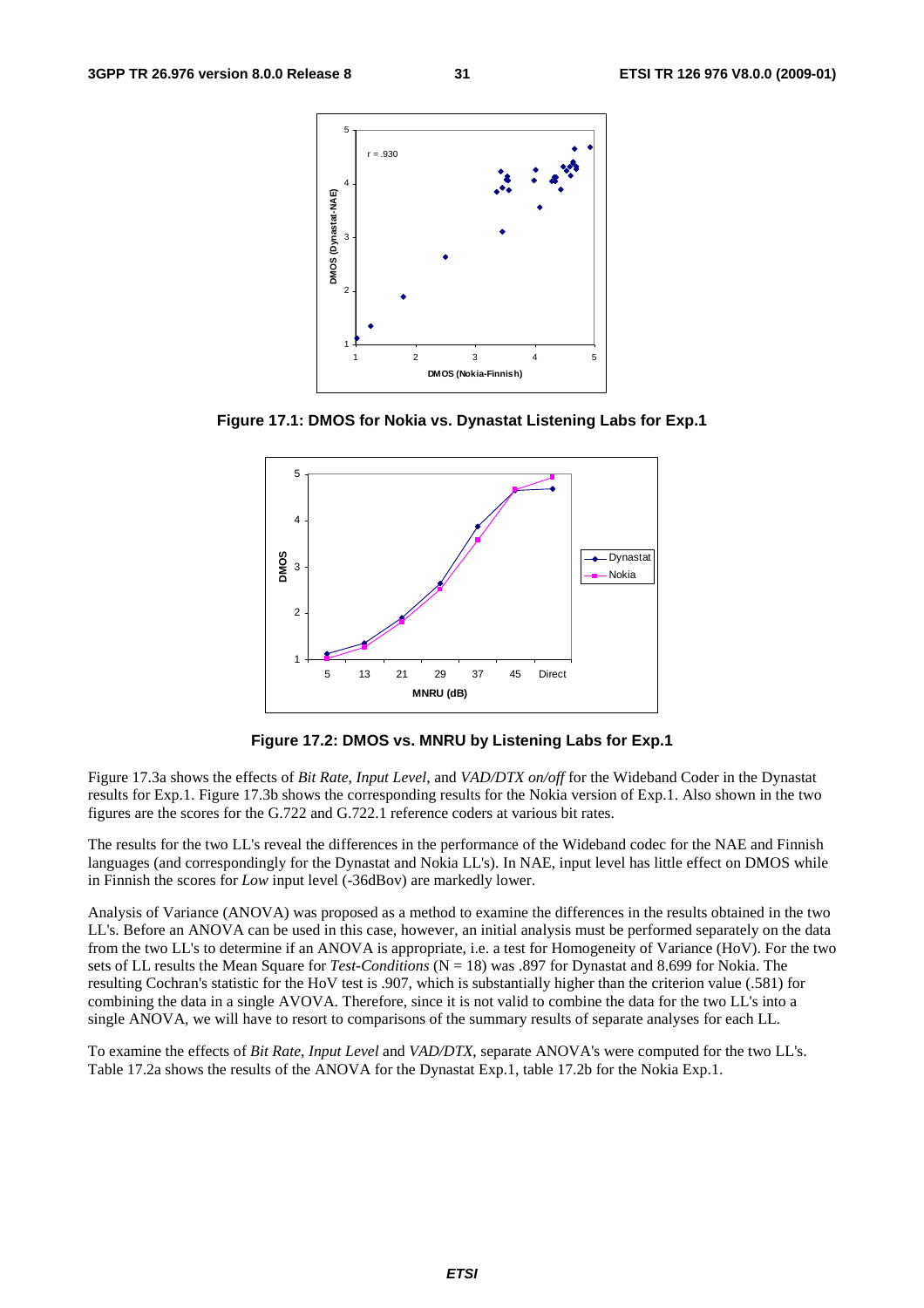

**Figure 17.3a: Effects of Bit Rate, Input Level, and VAD/DTX 0n DMOS in the Dynastat Exp.1** 



**Figure 17.3b: Effects of Bit Rate, Input Level, and VAD/DTX on DMOS in the Nokia Exp.1**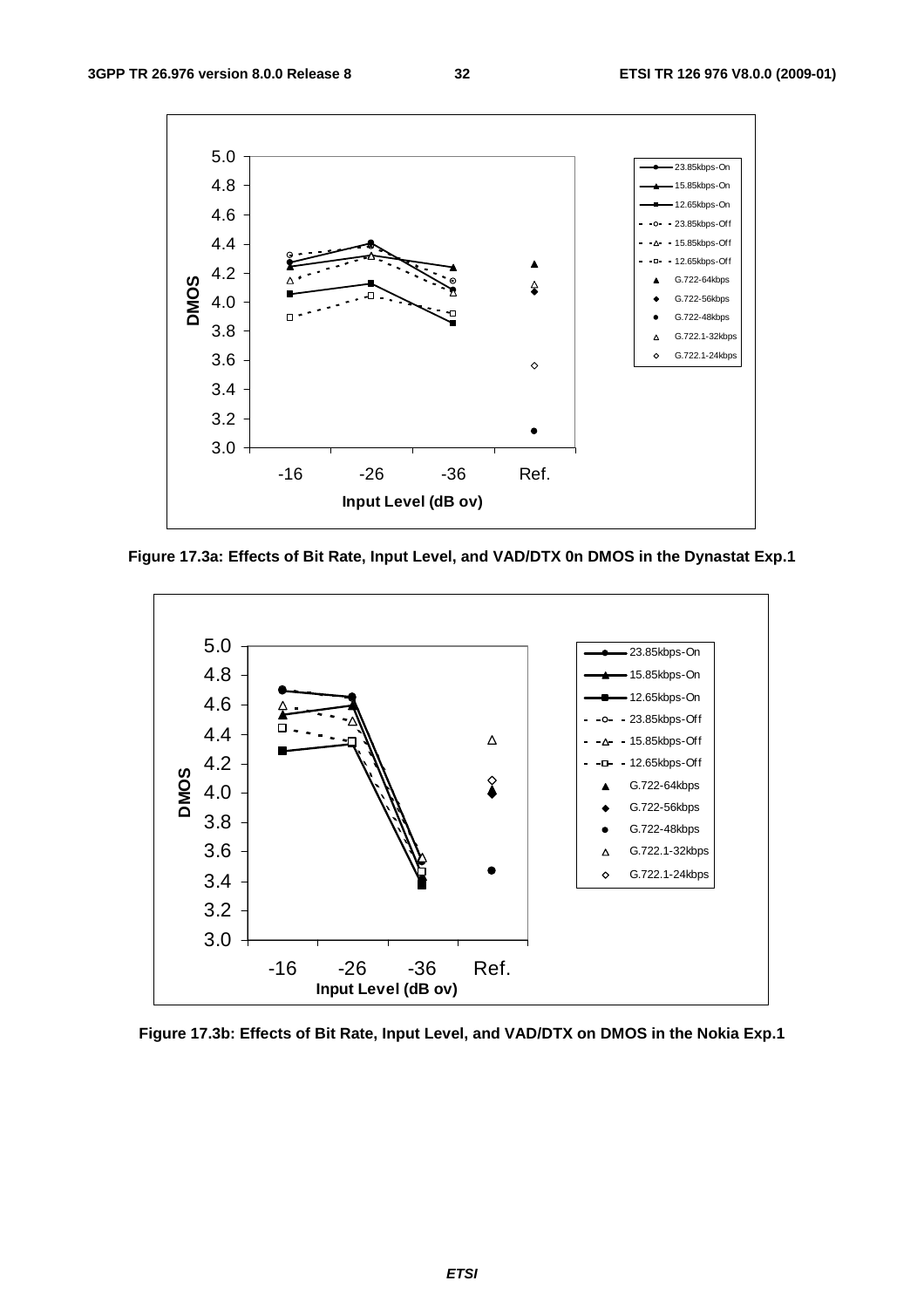#### **Table 17.2a-2b: Anova for input level x Bit Rate x VAD/DTX (on/off) for Exp. 1**

| Table 2a. - ANOVA for Input Level x Bit Rate x VAD/DTX (on/off) for Dynastat Exp. 1                                                                                                                                                                                                                                                       |                      |               |                |              |                |
|-------------------------------------------------------------------------------------------------------------------------------------------------------------------------------------------------------------------------------------------------------------------------------------------------------------------------------------------|----------------------|---------------|----------------|--------------|----------------|
| Source of Variation                                                                                                                                                                                                                                                                                                                       | df                   | SS            | <b>MS</b>      | F            | Prob           |
| <b>Input Level</b>                                                                                                                                                                                                                                                                                                                        | $\overline{2}$       | 4.48          | 2.242          | 12.70        | 0.000          |
| <b>BitRate</b>                                                                                                                                                                                                                                                                                                                            | $\overline{2}$       | 9.03          | 4.514          | 36.25        | 0.000          |
| VAD/DTX (On/Off)                                                                                                                                                                                                                                                                                                                          | $\mathbf{1}$         | 0.24          | 0.241          | 2.40         | 0.131          |
| Subject                                                                                                                                                                                                                                                                                                                                   | 31                   | 107.72        | 3.475          |              |                |
| Level x BitRate                                                                                                                                                                                                                                                                                                                           | 4                    | 0.39          | 0.097          | 1.17         | 0.327          |
| Level x On/Off                                                                                                                                                                                                                                                                                                                            | $\overline{2}$       | 0.08          | 0.038          | 0.49         | 0.615          |
| <b>BitRate x On/Off</b>                                                                                                                                                                                                                                                                                                                   | $\overline{2}$       | 0.39          | 0.195          | 4.18         | 0.020          |
| Level x Subject                                                                                                                                                                                                                                                                                                                           | 62                   | 10.95         | 0.177          |              |                |
| <b>BitRate x Subject</b>                                                                                                                                                                                                                                                                                                                  | 62                   | 7.72          | 0.125          |              |                |
| On/Off x Subject                                                                                                                                                                                                                                                                                                                          | 31                   | 3.11          | 0.100          |              |                |
| Level x BitRate x On/Off                                                                                                                                                                                                                                                                                                                  | $\overline{4}$       | 0.64          | 0.161          | 2.30         | 0.062          |
| Level x BitRate x Subject                                                                                                                                                                                                                                                                                                                 | 124                  | 10.27         | 0.083          |              |                |
| Level x On/Off x Subject                                                                                                                                                                                                                                                                                                                  | 62                   | 4.84          | 0.078          |              |                |
| BitRate x On/Off x Subject                                                                                                                                                                                                                                                                                                                | 62                   | 2.90          | 0.047          |              |                |
|                                                                                                                                                                                                                                                                                                                                           |                      |               |                |              |                |
|                                                                                                                                                                                                                                                                                                                                           | 124                  | 8.66          | 0.070          |              |                |
| Level x BitRate x On/Off x Subject<br>Total<br>Table 2b. - ANOVA for Input Level x Bit Rate x VAD/DTX (on/off) for Nokia Exp. 1                                                                                                                                                                                                           | 575                  | 171.41        |                |              |                |
|                                                                                                                                                                                                                                                                                                                                           |                      |               |                | F            |                |
| Source of Variation                                                                                                                                                                                                                                                                                                                       | df<br>$\overline{2}$ | SS            | МS             |              |                |
| <b>Input Level</b>                                                                                                                                                                                                                                                                                                                        |                      | 139.57        | 69.784         | 84.14        | Prob<br>0.000  |
|                                                                                                                                                                                                                                                                                                                                           | $\overline{2}$       | 6.39          | 3.197          | 33.09        | 0.000          |
|                                                                                                                                                                                                                                                                                                                                           | $\mathbf{1}$         | 0.23          | 0.230          | 9.55         | 0.004          |
|                                                                                                                                                                                                                                                                                                                                           | 31                   | 66.31         | 2.139          |              |                |
|                                                                                                                                                                                                                                                                                                                                           | 4                    | 0.91          | 0.228          | 5.74<br>4.08 | 0.000          |
|                                                                                                                                                                                                                                                                                                                                           | $\overline{2}$       | 0.36          | 0.182          |              |                |
|                                                                                                                                                                                                                                                                                                                                           | $\overline{2}$<br>62 | 0.17<br>51.42 | 0.087          | 2.52         |                |
|                                                                                                                                                                                                                                                                                                                                           |                      |               | 0.829          |              |                |
|                                                                                                                                                                                                                                                                                                                                           | 62                   | 5.99          | 0.097          |              | 0.022<br>0.089 |
|                                                                                                                                                                                                                                                                                                                                           | 31<br>4              | 0.75<br>0.24  | 0.024<br>0.060 | 1.96         |                |
|                                                                                                                                                                                                                                                                                                                                           | 124                  | 4.93          | 0.040          |              | 0.105          |
|                                                                                                                                                                                                                                                                                                                                           | 62                   | 2.77          | 0.045          |              |                |
|                                                                                                                                                                                                                                                                                                                                           |                      | 2.14          |                |              |                |
| <b>BitRate</b><br>VAD/DTX (On/Off)<br>Subject<br><b>Level x BitRate</b><br>Level x On/Off<br>BitRate x On/Off<br>Level x Subject<br><b>BitRate x Subject</b><br>On/Off x Subject<br>Level x BitRate x On/Off<br>Level x BitRate x Subject<br>Level x On/Off x Subject<br>BitRate x On/Off x Subject<br>Level x BitRate x On/Off x Subject | 62<br>124            | 3.82          | 0.034<br>0.031 |              |                |

These ANOVA's included only the data for the 18 test conditions involving the Wideband codec (3 input levels x 3 bit rates x 2 VAD/DTX) but not the data for the reference conditions. Furthermore, the ANOVA's were conducted on the DMOS values averaged over the six talkers.

For the Dynastat data, the main effects for *Input Level* and *Bit Rate* were found to be significant as was the interaction of *Bit Rate x VAD/DTX*. For the Nokia data, the main effects for *Input Level, Bit Rate,* and *VAD/*DTX were significant as were the interactions of *Input Level x Bit Rate* and *Input Level x VAD/DTX*. Table17.3 shows the Mean scores for the main effects tested in the separate ANOVA's for the two Exp.1 LL's.

| Table 17.3: Mean Scores for Main effects Tested in Exp 1 (* = significant p<.05) |  |  |  |  |  |  |  |  |
|----------------------------------------------------------------------------------|--|--|--|--|--|--|--|--|
|----------------------------------------------------------------------------------|--|--|--|--|--|--|--|--|

|               | <b>Dynastat Results</b> |         |        | Nokia Results |        |         |        |  |  |
|---------------|-------------------------|---------|--------|---------------|--------|---------|--------|--|--|
|               | High                    | Nominal | Low    |               | High   | Nominal | Low    |  |  |
| Input Level * | 4.155                   | 4.265   | 4.049  | Input Level * | 4.543  | 4.510   | 3.483  |  |  |
| BitRate *     | 23.84k                  | 15.85k  | 12.65k | BitRate *     | 23.84k | 15.85k  | 12.65k |  |  |
|               | 4.266                   | 4.220   | 3.981  |               | 4.295  | 4.201   | 4.040  |  |  |
| VAD/DTX       | Оn                      | Off     |        | VAD/DTX *     | Оn     | Off     |        |  |  |
|               | 4.177                   | 4.135   |        |               | 4.159  | 4.198   |        |  |  |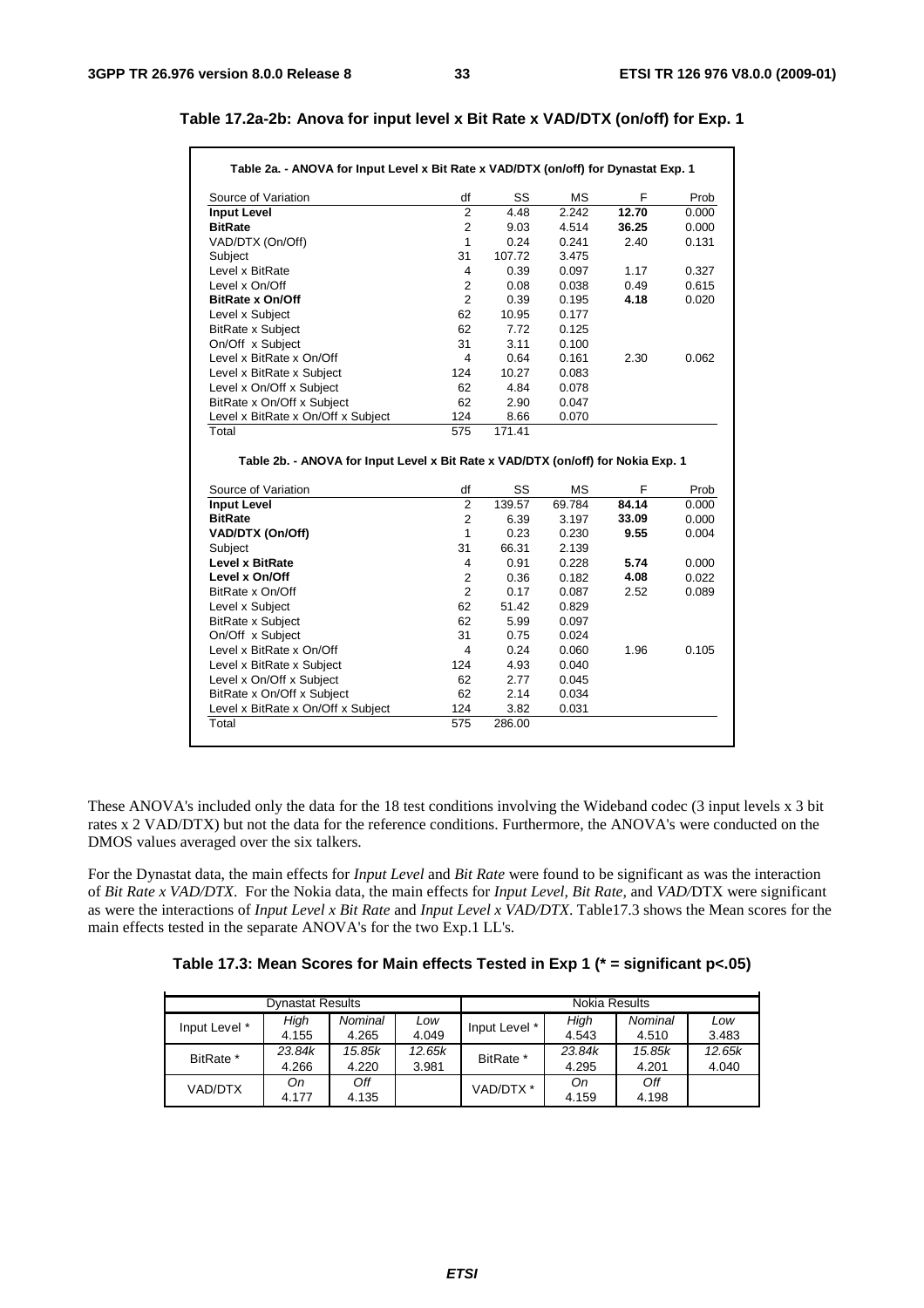$1.9666$ 

In the ITU-WB Selection Test which preceded this Characterization Test, a number of *Requirements* and *Objectives* were specified for the candidate coders in the Terms of Reference (ToR) for Wideband Coders. Since several of the same test and reference conditions that were involved in those ToR *Requirements* and *Objectives* were included in Exp. 1, the GAL decided that it would be informative to perform the statistical comparisons where appropriate. Table 4 shows the results of those *Requirements* and *Objectives* comparisons for the Dynastat data; Table 5 shows the corresponding results for the Nokia data.

Of the 40 statistical comparisons shown in tables 17.4 and 17.5 there was only one failure (Dynastat, Req., C04 vs. C20). With a 95 % statistical criterion for pass/fail it would have been reasonable to expect at least two failures based on chance alone -- we could expect one significant result in 20 tests based on chance alone. The single "failed" comparison was a ToR *Requirement* that condition C04 (4.1458) score significantly "Better Than" C20 (4.0677). While the difference was in the right direction (+.0781), it wasn't large enough to be statistically significant. In summary, we believe that its safe to conclude that the Wideband coder successfully passed the ToR *Requirement* and *Objective* conditions included in Exp.1.

| File            | Bit  | Inp   |                          | VAD/D   Req./            | <b>Reference Condition</b><br><b>Test Condition</b> |                          |                          |             | Diff.<br>S.E. | t                        | Stat.                    | Result                   |                          |                          |
|-----------------|------|-------|--------------------------|--------------------------|-----------------------------------------------------|--------------------------|--------------------------|-------------|---------------|--------------------------|--------------------------|--------------------------|--------------------------|--------------------------|
|                 | Rate | Lvl   | <b>TX</b>                | Obj.                     | File                                                | <b>DMOS</b>              | <b>StdDev</b>            | <b>DMOS</b> | <b>StdDev</b> |                          |                          |                          | <b>Test</b>              |                          |
| C01             | 24   | High  | On                       | Req.                     | C <sub>21</sub>                                     | 4.2604                   | 0.8344                   | 4.2708      | 0.7655        | $-0.0104$                | 0.0579                   | $-0.1795$                | <b>NWT</b>               | Pass                     |
| CO <sub>2</sub> | 24   | High  | Off                      | Rea.                     | C <sub>21</sub>                                     | 4.2604                   | 0.8344                   | 4.3229      | 0.7657        | $-0.0625$                | 0.0579                   | $-1.0786$                | <b>NWT</b>               | Pass                     |
| C <sub>03</sub> | 16   | High  | On                       | Req.                     | C <sub>20</sub>                                     | 4.0677                   | 0.8924                   | 4.2448      | 0.8847        | 0.1771                   | 0.0643                   | 2.7545                   | <b>BT</b>                | Pass                     |
| CO4             | 16   | High  | Off                      | Req.                     | C <sub>20</sub>                                     | 4.0677                   | 0.8924                   | 4.1458      | 0.8620        | 0.0781                   | 0.0635                   | 1.2303                   | <b>BT</b>                | Fail                     |
| C <sub>05</sub> | 13   | High  | On                       |                          |                                                     |                          |                          |             |               |                          |                          |                          |                          |                          |
| C <sub>06</sub> | 13   | High  | Off                      |                          |                                                     |                          |                          |             |               |                          |                          |                          |                          |                          |
| CO <sub>7</sub> | 24   | Nom   | On                       | Rea.                     | C <sub>21</sub>                                     | 4.2604                   | 0.8344                   | 4.4063      | 0.7530        | $-0.1459$                | 0.0575                   | $-2.5371$                | <b>NWT</b>               | Pass                     |
| C <sub>08</sub> | 24   | Nom   | Off                      | Req.                     | C <sub>21</sub>                                     | 4.2604                   | 0.8344                   | 4.3802      | 0.7563        | $-0.1198$                | 0.0576                   | $-2.0792$                | <b>NWT</b>               | Pass                     |
| C <sub>09</sub> | 16   | Nom   | On                       | Req.                     | C <sub>20</sub>                                     | 4.0677                   | 0.8924                   | 4.3229      | 0.7657        | 0.2552                   | 0.0602                   | 4.2418                   | <b>BT</b>                | Pass                     |
| C <sub>10</sub> | 16   | Nom   | Off                      | Req.                     | C <sub>20</sub>                                     | 4.0677                   | 0.8924                   | 4.3125      | 0.7968        | 0.2448                   | 0.0612                   | 3.9993                   | <b>BT</b>                | Pass                     |
| C <sub>11</sub> | 13   | Nom   | On                       |                          |                                                     |                          |                          |             |               |                          |                          |                          |                          |                          |
| C <sub>12</sub> | 13   | Nom   | Off                      |                          |                                                     |                          |                          |             |               |                          |                          |                          |                          |                          |
| C <sub>13</sub> | 24   | Low   | On                       |                          |                                                     |                          |                          |             |               |                          |                          |                          |                          |                          |
| C <sub>14</sub> | 24   | Low   | Off                      |                          |                                                     |                          |                          |             |               |                          |                          |                          |                          |                          |
| C <sub>15</sub> | 16   | Low   | On                       |                          |                                                     |                          |                          |             |               |                          |                          |                          |                          |                          |
| C <sub>16</sub> | 16   | Low   | Off                      |                          |                                                     |                          |                          |             |               |                          |                          |                          |                          |                          |
| C <sub>17</sub> | 13   | Low   | On                       |                          |                                                     |                          |                          |             |               |                          |                          |                          |                          |                          |
| C <sub>18</sub> | 13   | Low   | Off                      |                          |                                                     |                          |                          |             |               |                          |                          |                          |                          |                          |
| CO <sub>1</sub> | 24   | High  | On                       | Obi.                     | C <sub>21</sub>                                     | 4.2604                   | 0.8344                   | 4.2708      | 0.7655        | $-0.0104$                | 0.0579                   | $-0.1795$                | <b>NWT</b>               | Pass                     |
| CO <sub>2</sub> | 24   | High  | Off                      | Obj.                     | C <sub>21</sub>                                     | 4.2604                   | 0.8344                   | 4.3229      | 0.7657        | $-0.0625$                | 0.0579                   | $-1.0786$                | <b>NWT</b>               | Pass                     |
| C <sub>03</sub> | 16   | High  | On                       | Obi                      | C <sub>20</sub>                                     | 4.0677                   | 0.8924                   | 4.2448      | 0.8847        | $-0.1771$                | 0.0643                   | $-2.7545$                | <b>NWT</b>               | Pass                     |
| C <sub>04</sub> | 16   | High  | Off                      | Obi.                     | C <sub>20</sub>                                     | 4.0677                   | 0.8924                   | 4.1458      | 0.8620        | $-0.0781$                | 0.0635                   | $-1.2303$                | <b>NWT</b>               | Pass                     |
| C <sub>05</sub> | 13   | High  | On                       | Obi.                     | C <sub>19</sub>                                     | 3.1094                   | 0.9509                   | 4.0521      | 0.8170        | $-0.9427$                | 0.0641                   | $-14.6967$               | <b>NWT</b>               | Pass                     |
| C <sub>06</sub> | 13   | High  | Off                      | Obi.                     | C <sub>19</sub>                                     | 3.1094                   | 0.9509                   | 3.8906      | 0.9230        | $-0.7812$                | 0.0678                   | $-11.5216$               | <b>NWT</b>               | Pass                     |
| CO <sub>7</sub> | 24   | Nom   | On                       | Obi.                     | C <sub>21</sub>                                     | 4.2604                   | 0.8344                   | 4.4063      | 0.7530        | $-0.1459$                | 0.0575                   | $-2.5371$                | <b>NWT</b>               | Pass                     |
| C <sub>08</sub> | 24   | Nom   | Off                      | Obi.                     | C <sub>21</sub>                                     | 4.2604                   | 0.8344                   | 4.3802      | 0.7563        | $-0.1198$                | 0.0576                   | $-2.0792$                | <b>NWT</b>               | Pass                     |
| CO <sub>9</sub> | 16   | Nom   | On                       | Obi.                     | C <sub>20</sub>                                     | 4.0677                   | 0.8924                   | 4.3229      | 0.7657        | $-0.2552$                | 0.0602                   | $-4.2418$                | <b>NWT</b>               | Pass                     |
| C10             | 16   | Nom   | Off                      | Obi.                     | C <sub>20</sub>                                     | 4.0677                   | 0.8924                   | 4.3125      | 0.7968        | $-0.2448$                | 0.0612                   | $-3.9993$                | <b>NWT</b>               | Pass                     |
| C <sub>11</sub> | 13   | Nom   | On                       | Obi.                     | C <sub>19</sub>                                     | 3.1094                   | 0.9509                   | 4.1250      | 0.8154        | $-1.0156$                | 0.0641                   | $-15.8464$               | <b>NWT</b>               | Pass                     |
| C <sub>12</sub> | 13   | Nom   | Off                      | Obj.                     | C <sub>19</sub>                                     | 3.1094                   | 0.9509                   | 4.0417      | 0.8428        | $-0.9323$                | 0.0650                   | $-14.3405$               | <b>NWT</b>               | Pass                     |
| C <sub>13</sub> | 24   | Low   | On                       |                          |                                                     |                          |                          |             |               |                          |                          |                          |                          |                          |
| C <sub>14</sub> | 24   | Low   | Off                      |                          |                                                     |                          |                          |             |               |                          |                          |                          |                          |                          |
| C <sub>15</sub> | 16   | Low   | On                       |                          |                                                     |                          |                          |             |               |                          |                          |                          |                          |                          |
| C <sub>16</sub> | 16   | Low   | Off                      |                          |                                                     |                          |                          |             |               |                          |                          |                          |                          |                          |
| C <sub>17</sub> | 13   | Low   | On                       |                          |                                                     |                          |                          |             |               |                          |                          |                          |                          |                          |
| C <sub>18</sub> | 13   | Low   | Off                      |                          |                                                     |                          |                          |             |               |                          |                          |                          |                          |                          |
| C <sub>19</sub> | 48   | $-26$ | $\blacksquare$           | $\overline{\phantom{a}}$ | $\overline{\phantom{a}}$                            | $\overline{\phantom{a}}$ | $\overline{\phantom{a}}$ | 3.1094      | 0.9509        | $\overline{\phantom{a}}$ | $\overline{\phantom{a}}$ | $\overline{\phantom{a}}$ | $\overline{\phantom{a}}$ | $\overline{\phantom{a}}$ |
| C <sub>20</sub> | 56   | $-26$ | $\overline{\phantom{a}}$ | $\blacksquare$           | $\overline{a}$                                      | $\overline{\phantom{0}}$ | $\overline{\phantom{m}}$ | 4.0677      | 0.8924        | $\overline{\phantom{m}}$ | $\overline{a}$           | $\overline{\phantom{a}}$ | $\blacksquare$           | $\overline{\phantom{a}}$ |
| C <sub>21</sub> | 64   | $-26$ | $\overline{a}$           | $\overline{a}$           | $\blacksquare$                                      | $\blacksquare$           | $\overline{\phantom{a}}$ | 4.2604      | 0.8344        | $\overline{\phantom{a}}$ | $\overline{a}$           | $\overline{a}$           | $\blacksquare$           | $\blacksquare$           |

**Table 17.4: Results of ToR Requirements and Objective Tests for DynaStat Exp.1.**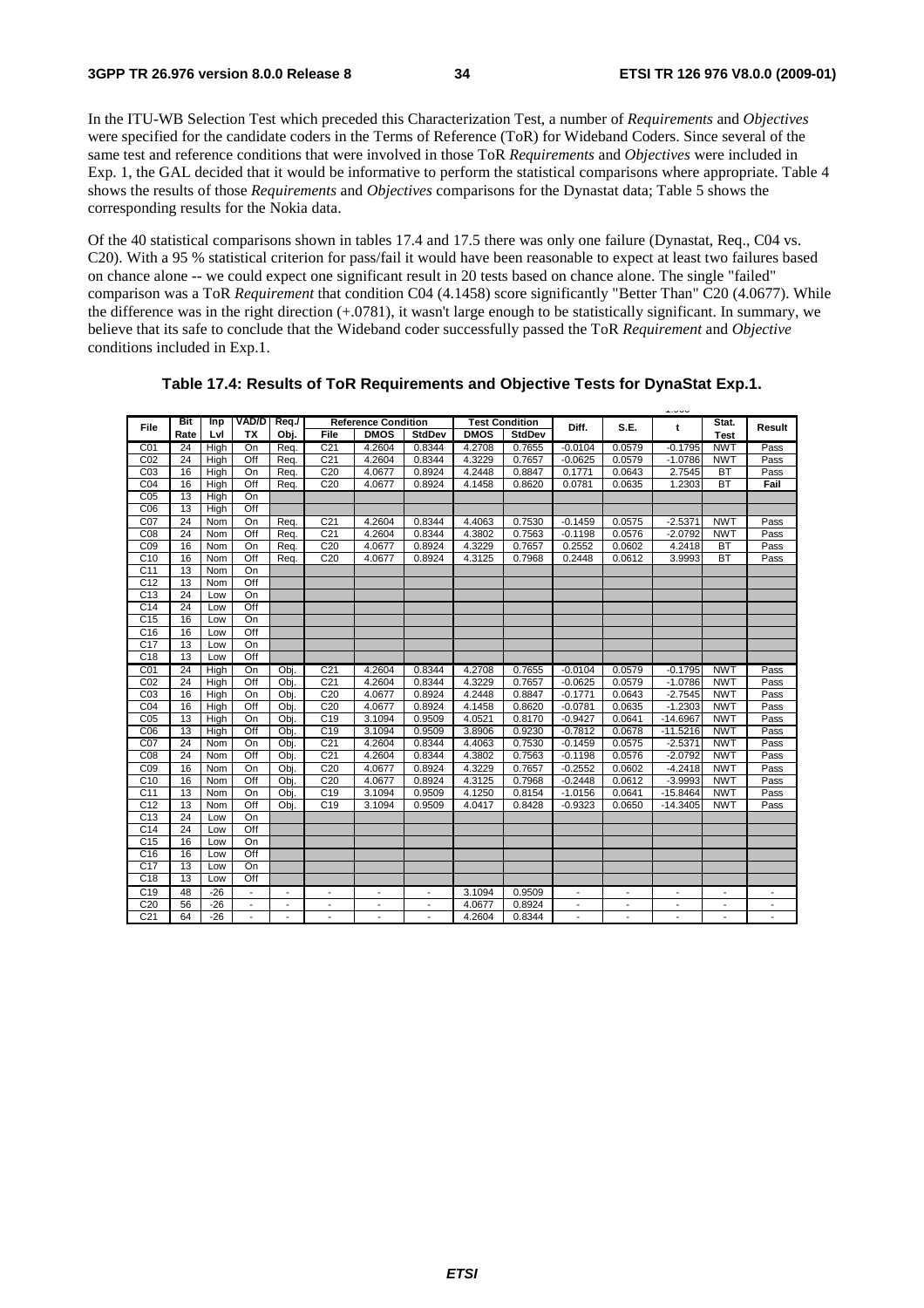|                 |            |       |                              |                          |                 |                          |                          |             |                            | 1.500                    |                          |                          |                          |                          |   |       |        |
|-----------------|------------|-------|------------------------------|--------------------------|-----------------|--------------------------|--------------------------|-------------|----------------------------|--------------------------|--------------------------|--------------------------|--------------------------|--------------------------|---|-------|--------|
| File            | <b>Bit</b> | Inp   |                              |                          |                 |                          | VAD/DTX Reg./Obj.        |             | <b>Reference Condition</b> |                          |                          | <b>Test Condition</b>    | Diff.                    | S.E.                     | t | Stat. | Result |
|                 | Rate       | Lvl   |                              |                          | File            | <b>DMOS</b>              | <b>StdDev</b>            | <b>DMOS</b> | StdDev                     |                          |                          |                          | Test                     |                          |   |       |        |
| CO <sub>1</sub> | 24         | High  | On                           | Req.                     | C <sub>21</sub> | 4.0208                   | 0.7517                   | 4.6979      | 0.4933                     | $-0.6771$                | 0.0460                   | $-14.7188$               | <b>NWT</b>               | Pass                     |   |       |        |
| CO <sub>2</sub> | 24         | High  | Off                          | Req.                     | C <sub>21</sub> | 4.0208                   | 0.7517                   | 4.7031      | 0.5120                     | $-0.6823$                | 0.0465                   | $-14.6623$               | <b>NWT</b>               | Pass                     |   |       |        |
| C <sub>03</sub> | 16         | High  | On                           | Rea.                     | C <sub>20</sub> | 3.9896                   | 0.7307                   | 4.5313      | 0.6217                     | 0.5417                   | 0.0491                   | 11.0356                  | <b>BT</b>                | Pass                     |   |       |        |
| CO <sub>4</sub> | 16         | High  | Off                          | Req.                     | C <sub>20</sub> | 3.9896                   | 0.7307                   | 4.5990      | 0.5703                     | 0.6094                   | 0.0474                   | 12.8498                  | BT                       | Pass                     |   |       |        |
| C <sub>05</sub> | 13         | High  | On                           |                          |                 |                          |                          |             |                            |                          |                          |                          |                          |                          |   |       |        |
| C06             | 13         | High  | Off                          |                          |                 |                          |                          |             |                            |                          |                          |                          |                          |                          |   |       |        |
| C07             | 24         | Nom   | On                           | Rea.                     | C <sub>21</sub> | 4.0208                   | 0.7517                   | 4.6510      | 0.5298                     | $-0.6302$                | 0.0471                   | $-13.3934$               | <b>NWT</b>               | Pass                     |   |       |        |
| C <sub>08</sub> | 24         | Nom   | Off                          | Req.                     | C <sub>21</sub> | 4.0208                   | 0.7517                   | 4.6458      | 0.5411                     | $-0.6250$                | 0.0474                   | $-13.1889$               | <b>NWT</b>               | Pass                     |   |       |        |
| CO <sub>9</sub> | 16         | Nom   | On                           | Req.                     | C <sub>20</sub> | 3.9896                   | 0.7307                   | 4.5938      | 0.5803                     | 0.6042                   | 0.0477                   | 12.6557                  | <b>BT</b>                | Pass                     |   |       |        |
| C10             | 16         | Nom   | Off                          | Req.                     | C <sub>20</sub> | 3.9896                   | 0.7307                   | 4.4896      | 0.6053                     | 0.5000                   | 0.0485                   | 10.2992                  | <b>BT</b>                | Pass                     |   |       |        |
| C <sub>11</sub> | 13         | Nom   | On                           |                          |                 |                          |                          |             |                            |                          |                          |                          |                          |                          |   |       |        |
| C <sub>12</sub> | 13         | Nom   | Off                          |                          |                 |                          |                          |             |                            |                          |                          |                          |                          |                          |   |       |        |
| C13             | 24         | Low   | On                           |                          |                 |                          |                          |             |                            |                          |                          |                          |                          |                          |   |       |        |
| C <sub>14</sub> | 24         | Low   | Off                          |                          |                 |                          |                          |             |                            |                          |                          |                          |                          |                          |   |       |        |
| C <sub>15</sub> | 16         | Low   | On                           |                          |                 |                          |                          |             |                            |                          |                          |                          |                          |                          |   |       |        |
| C16             | 16         | Low   | Off                          |                          |                 |                          |                          |             |                            |                          |                          |                          |                          |                          |   |       |        |
| C <sub>17</sub> | 13         | Low   | On                           |                          |                 |                          |                          |             |                            |                          |                          |                          |                          |                          |   |       |        |
| C <sub>18</sub> | 13         | Low   | Off                          |                          |                 |                          |                          |             |                            |                          |                          |                          |                          |                          |   |       |        |
| CO <sub>1</sub> | 24         | High  | On                           | Obj                      | C <sub>21</sub> | 4.0208                   | 0.7517                   | 4.6979      | 0.4933                     | $-0.6771$                | 0.0460                   | $-14.7188$               | <b>NWT</b>               | Pass                     |   |       |        |
| CO <sub>2</sub> | 24         | High  | Off                          | Obi                      | C <sub>21</sub> | 4.0208                   | 0.7517                   | 4.7031      | 0.5120                     | $-0.6823$                | 0.0465                   | $-14.6623$               | <b>NWT</b>               | Pass                     |   |       |        |
| C <sub>03</sub> | 16         | High  | On                           | Obj                      | C <sub>20</sub> | 3.9896                   | 0.7307                   | 4.5313      | 0.6217                     | $-0.5417$                | 0.0491                   | $-11.0356$               | <b>NWT</b>               | Pass                     |   |       |        |
| CO <sub>4</sub> | 16         | High  | Off                          | Obj                      | C <sub>20</sub> | 3.9896                   | 0.7307                   | 4.5990      | 0.5703                     | $-0.6094$                | 0.0474                   | $-12.8498$               | <b>NWT</b>               | Pass                     |   |       |        |
| C <sub>05</sub> | 13         | High  | On                           | Obj                      | C <sub>19</sub> | 3.4688                   | 0.6545                   | 4.2865      | 0.6522                     | $-0.8177$                | 0.0473                   | $-17.2967$               | <b>NWT</b>               | Pass                     |   |       |        |
| C06             | 13         | High  | Off                          | Obi                      | C <sub>19</sub> | 3.4688                   | 0.6545                   | 4.4375      | 0.6360                     | $-0.9687$                | 0.0467                   | $-20.7460$               | <b>NWT</b>               | Pass                     |   |       |        |
| CO <sub>7</sub> | 24         | Nom   | On                           | Obj.                     | C <sub>21</sub> | 4.0208                   | 0.7517                   | 4.6510      | 0.5298                     | $-0.6302$                | 0.0471                   | $-13.3934$               | <b>NWT</b>               | Pass                     |   |       |        |
| C <sub>08</sub> | 24         | Nom   | Off                          | Obj.                     | C <sub>21</sub> | 4.0208                   | 0.7517                   | 4.6458      | 0.5411                     | $-0.6250$                | 0.0474                   | $-13.1889$               | <b>NWT</b>               | Pass                     |   |       |        |
| C <sub>09</sub> | 16         | Nom   | On                           | Obj                      | C <sub>20</sub> | 3.9896                   | 0.7307                   | 4.5938      | 0.5803                     | $-0.6042$                | 0.0477                   | $-12.6557$               | <b>NWT</b>               | Pass                     |   |       |        |
| C10             | 16         | Nom   | Off                          | Obj                      | C <sub>20</sub> | 3.9896                   | 0.7307                   | 4.4896      | 0.6053                     | $-0.5000$                | 0.0485                   | $-10.2992$               | <b>NWT</b>               | Pass                     |   |       |        |
| C <sub>11</sub> | 13         | Nom   | On                           | Obj                      | C <sub>19</sub> | 3.4688                   | 0.6545                   | 4.3333      | 0.6418                     | $-0.8645$                | 0.0469                   | $-18.4325$               | <b>NWT</b>               | Pass                     |   |       |        |
| C <sub>12</sub> | 13         | Nom   | Off                          | Obi                      | C <sub>19</sub> | 3.4688                   | 0.6545                   | 4.3490      | 0.6773                     | $-0.8802$                | 0.0482                   | $-18.2652$               | <b>NWT</b>               | Pass                     |   |       |        |
| C <sub>13</sub> | 24         | Low   | On                           |                          |                 |                          |                          |             |                            |                          |                          |                          |                          |                          |   |       |        |
| C <sub>14</sub> | 24         | Low   | Off                          |                          |                 |                          |                          |             |                            |                          |                          |                          |                          |                          |   |       |        |
| C <sub>15</sub> | 16         | Low   | On                           |                          |                 |                          |                          |             |                            |                          |                          |                          |                          |                          |   |       |        |
| C16             | 16         | Low   | Off                          |                          |                 |                          |                          |             |                            |                          |                          |                          |                          |                          |   |       |        |
| C <sub>17</sub> | 13         | Low   | On                           |                          |                 |                          |                          |             |                            |                          |                          |                          |                          |                          |   |       |        |
| C18             | 13         | Low   | Off                          |                          |                 |                          |                          |             |                            |                          |                          |                          |                          |                          |   |       |        |
| C <sub>19</sub> | 48         | $-26$ | $\qquad \qquad \blacksquare$ |                          |                 | $\overline{\phantom{a}}$ |                          | 3.4688      | 0.6545                     |                          |                          | $\overline{\phantom{a}}$ |                          |                          |   |       |        |
| C <sub>20</sub> | 56         | $-26$ | $\overline{\phantom{a}}$     | $\overline{\phantom{a}}$ | $\overline{a}$  | $\overline{a}$           | $\overline{\phantom{a}}$ | 3.9896      | 0.7307                     | $\overline{\phantom{a}}$ | $\overline{\phantom{a}}$ | $\overline{\phantom{a}}$ | $\overline{\phantom{a}}$ | $\overline{\phantom{a}}$ |   |       |        |
| C <sub>21</sub> | 64         | $-26$ |                              |                          |                 | $\overline{\phantom{0}}$ |                          | 4.0208      | 0.7517                     |                          |                          | $\overline{\phantom{a}}$ |                          | $\overline{\phantom{a}}$ |   |       |        |

#### **Table 17.5: Results of ToR Requirements and Objective Tests for Nokia Exp.1.**

#### **Conclusions**

- a) Input Level the Wideband codec shows a significant effect in both LL's with Nokia (Finnish) showing a marked drop in performance at the low level. The source of this degradation in performance at the low input level is not known at this time.
- b) Bit rate the Wideband codec shows a monotonic increase in performance with increasing bit rate; the effect is similar in both LL's.
- c) VAD/DTX there is no effect of VAD/DTX in the Dynastat LL but a small (diff<sub>MOS</sub> = .039 MOS) though significant effect in the Nokia LL.
- d) ToR of 40 ToR comparisons, a single ToR was failed (Dynastat LL, 15.85K bit/s, high input level, VAD/DTX off).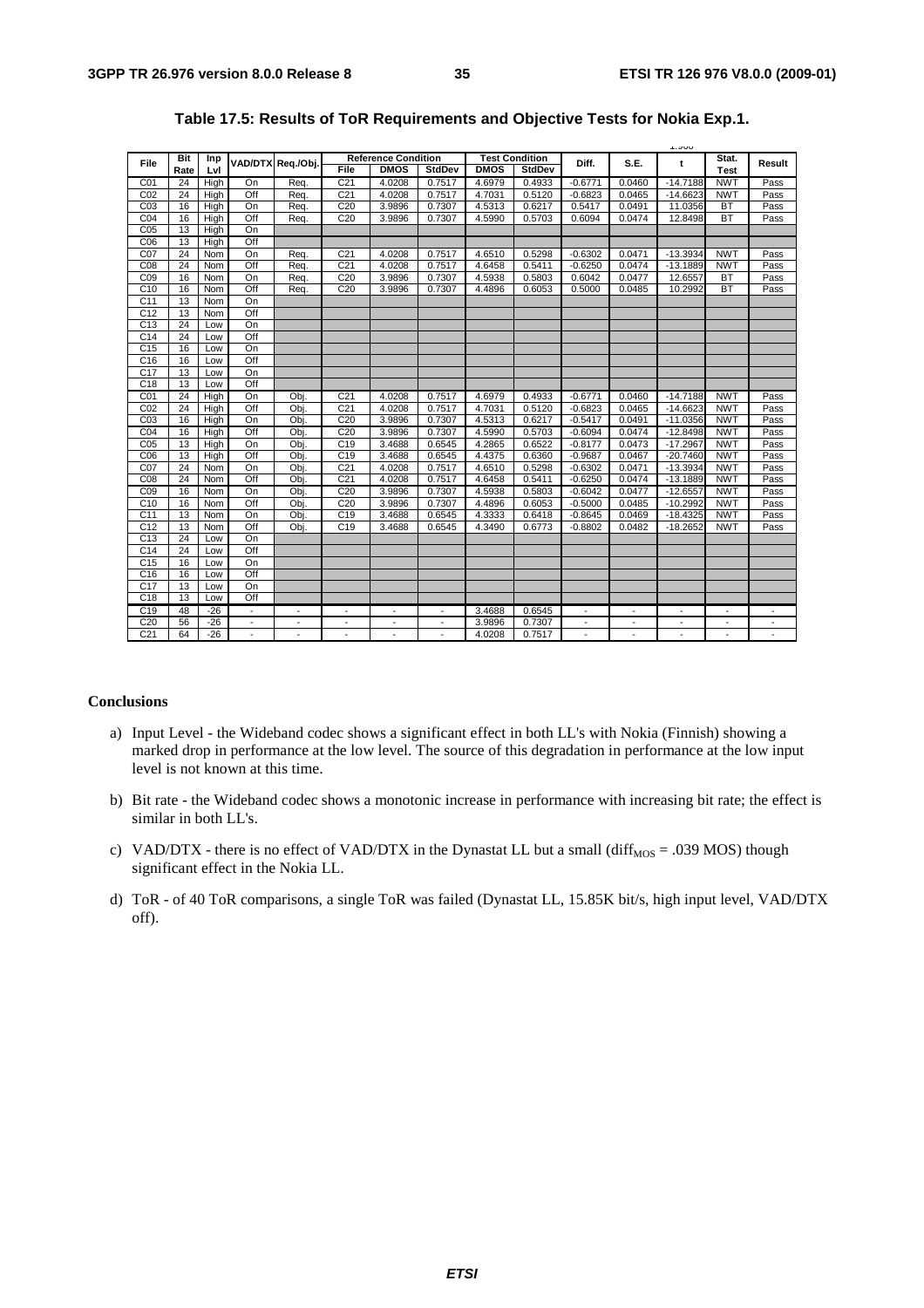# 18 Effects of Bit Rate, Tandeming, and Background Noise (DCR)

The experiment in this clause was conducted by ITU. The purpose of experiment was to test additional background noise types and the tandeming with background noise.

The test methodology was Degradation Category Rating (DCR). Experiment was performed in two language: English and Finnish. The presentation of the results in this clause are extract from the ITU global analysis document [40].

Table 18.1 shows summary results for Exp.2 for the Dynastat and Nokia LL's. As in Table 17.1 results are presented for each of the 40 conditions (Mean and Standard Deviation) computed over the four talkers and 32 listeners involved in the experiment. The DMOS scores are even more strongly correlated across LL's  $(r = .971)$  than was the case in Exp.1. The Means across conditions for the two LL's are almost identical (Mean<sub>Dyn</sub> = 3.489, Mean<sub>Nok</sub> = 3.435) and the Nokia scores have slightly more variation (StdDev<sub>Dyn</sub> = 1.077, StdDev<sub>Nok</sub> = 1.156). Figure 18.2 shows a scattergram of the Dynastat and Nokia DMOS scores for Exp.2 with separate symbols for the two background noise conditions involved in the experiment. Figure 18.2 shows DMOS for the MNRU reference conditions for the two background noises for each of the two LL's. The two functions, one for each background noise, for the Dynastat data are virtually identical while the functions for the Nokia data diverge in the midrange of MNRU. Moreover, the Dynastat functions show a steeper slope and a lower upper asymptote than the corresponding functions for the Nokia data.

#### **Table 18.1: Summary Results for Experiment 2 (Dynastat - NAE and Nokia - Finnish)**

| File              | <b>Coder/Condition</b>     |            | <b>Dynastat - NAE</b> | Nokia - Finnish |               |  |
|-------------------|----------------------------|------------|-----------------------|-----------------|---------------|--|
|                   |                            | <b>MOS</b> | <b>StdDev</b>         | <b>MOS</b>      | <b>StdDev</b> |  |
| CO <sub>1</sub>   | Codec@6.60k,1 tndm,Bab     | 2.6484     | 0.8837                | 2.6719          | 0.7221        |  |
| CO <sub>2</sub>   | Codec@8.85k,1 tndm,Bab     | 3.5000     | 0.9222                | 3.5938          | 0.8078        |  |
| CO <sub>3</sub>   | Codec@14.25k,1 tndm,Bab    | 4.1797     | 0.8078                | 4.2656          | 0.7041        |  |
| CO <sub>4</sub>   | Codec@18.25k,1 tndm,Bab    | 4.3047     | 0.7893                | 4.5313          | 0.6140        |  |
| CO <sub>5</sub>   | Codec@23.05k,1 tndm,Bab    | 4.3516     | 0.8093                | 4.5547          | 0.6736        |  |
| C <sub>06</sub>   | Codec@6.60k,2 tndm,Bab     | 1.5859     | 0.7688                | 1.7188          | 0.7092        |  |
| CO7               | Codec@8.85k,2 tndm,Bab     | 2.4688     | 0.8689                | 2.6641          | 0.8256        |  |
| CO8               | Codec@14.25k,2 tndm,Bab    | 3.4922     | 0.8962                | 3.7109          | 0.7649        |  |
| C <sub>09</sub>   | Codec@18.25k,2 tndm,Bab    | 3.8594     | 0.8204                | 4.0391          | 0.7777        |  |
| C10               | Codec@23.05k,2 tndm,Bab    | 4.1250     | 0.7736                | 4.3125          | 0.6611        |  |
| C <sub>11</sub>   | G.722@48k,Bab              | 3.8828     | 0.7799                | 4.1484          | 0.7434        |  |
| $\overline{C}$ 12 | G.722@56k,Bab              | 4.1172     | 0.7697                | 4.2578          | 0.6669        |  |
| C13               | G.722@64k.Bab              | 4.2734     | 0.7707                | 4.3984          | 0.6317        |  |
| C <sub>14</sub>   | Direct.Bab                 | 4.6719     | 0.5901                | 4.7422          | 0.4567        |  |
| C <sub>15</sub>   | MNRU, Q=45dB, Bab          | 4.6016     | 0.6063                | 4.6328          | 0.6625        |  |
| C16               | MNRU, Q=38dB, Bab          | 4.2969     | 0.7567                | 3.8828          | 0.8383        |  |
| C <sub>17</sub>   | MNRU, Q=31dB, Bab          | 3.5469     | 0.7194                | 2.8359          | 0.7401        |  |
| C <sub>18</sub>   | MNRU, Q=24dB, Bab          | 2.5234     | 0.8129                | 2.0469          | 0.4998        |  |
| C19               | MNRU, Q=17dB, Bab          | 1.5625     | 0.7503                | 1.4141          | 0.6087        |  |
| C20               | MNRU, Q=10dB, Bab          | 1.2656     | 0.8275                | 1.0703          | 0.2857        |  |
| C <sub>21</sub>   | Codec@6.60k,1 tndem,IntTlk | 2.5859     | 0.9600                | 2.6094          | 0.7013        |  |
| C <sub>22</sub>   | Codec@8.85k,1 tndem,IntTlk | 3.4766     | 0.9878                | 3.4141          | 0.7688        |  |
| C <sub>23</sub>   | Codec@14.25k.1 tndm.IntTlk | 4.1406     | 0.8761                | 4.2188          | 0.7418        |  |
| C <sub>24</sub>   | Codec@18.25k,1 tndm,IntTlk | 4.4688     | 0.7311                | 4.5234          | 0.6394        |  |
| C <sub>25</sub>   | Codec@23.05k,1 tndm,IntTlk | 4.4922     | 0.7735                | 4.5781          | 0.5414        |  |
| C <sub>26</sub>   | Codec@6.60k,2 tndm,IntTlk  | 1.6953     | 0.8834                | 1.7422          | 0.7126        |  |
| C <sub>27</sub>   | Codec@8.85k,2 tndm,IntTlk  | 2.6094     | 0.9156                | 2.7109          | 0.8432        |  |
| C <sub>28</sub>   | Codec@14.25k,2 tndm,IntTlk | 3.7500     | 0.8511                | 3.8281          | 0.7747        |  |
| C <sub>29</sub>   | Codec@18.25k,2 tndm,IntTlk | 4.0156     | 0.8783                | 4.0547          | 0.7022        |  |
| C <sub>30</sub>   | Codec@23.05k,2 tndm,IntTlk | 4.2891     | 0.8617                | 4.3750          | 0.6275        |  |
| C31               | G.722@48k,IntTlk           | 3.7656     | 0.9091                | 3.7734          | 0.7011        |  |
| C <sub>32</sub>   | G.722@56k,IntTlk           | 4.3047     | 0.7588                | 4.1328          | 0.7249        |  |
| C <sub>33</sub>   | G.722@64k,IntTlk           | 4.4063     | 0.7036                | 4.2578          | 0.6305        |  |
| C34               | Direct, IntTlk             | 4.6641     | 0.6309                | 4.7969          | 0.4412        |  |
| C <sub>35</sub>   | MNRU, Q=45dB, IntTlk       | 4.6719     | 0.6288                | 4.5000          | 0.5886        |  |
| C36               | MNRU, Q=38dB, IntTlk       | 4.3438     | 0.7780                | 3.5313          | 0.8412        |  |
| C37               | MNRU, Q=31dB, IntTlk       | 3.4141     | 0.9008                | 2.6016          | 0.7246        |  |
| C38               | MNRU, Q=24dB, IntTlk       | 2.4609     | 0.9041                | 1.9453          | 0.6558        |  |
| C39               | MNRU, Q=17dB, IntTlk       | 1.5703     | 0.7601                | 1.2969          | 0.4755        |  |
| C40               | MNRU, Q=10dB, IntTlk       | 1.1797     | 0.6573                | 1.0156          | 0.1245        |  |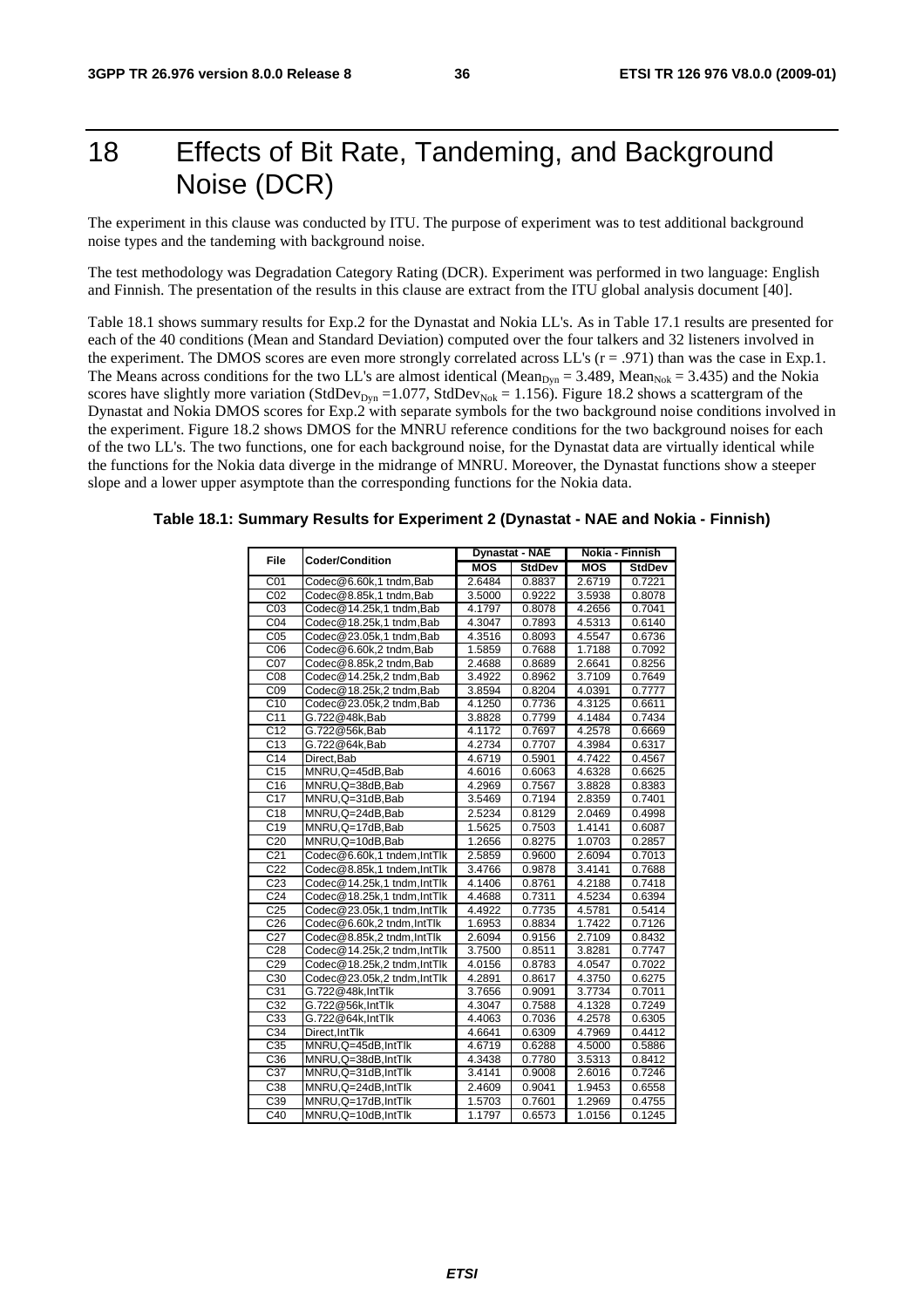

**Figure 18.1: DMOS for Nokia vs. Dynastat Listening Labs for Exp.2** 



**Figure 18.2: DMOS vs. MNRU by Background Noise and Listening Labs for Exp.2** 

The GAL performed Cochran's HoV test on the data for the two LL's in Exp.2. For the two sets of results the Mean Square for *Test-Conditions* (N = 20) was 26.909 for Dynastat and 27.823 for Nokia. The resulting Cochran's statistic for the HoV test is .508, well within the criterion value (.581) for combining the data into a single AVOVA. However, in light of the failure of the Exp.1 results to pass the HoV test, the GAL determined that it would be inconsistent to present combined results across LL's for Exp.2. Therefore, the presentation of results for Exp.2 will follow the same pattern as those for Exp.1.

Figure 18.3a shows the effects of *Bit Rate*, *Background Noise*, and *Tandeming (1 vs. 2)* on DMOS in the Dynastat results for Exp.2. Figure 18.3b shows the corresponding scores for the Nokia results for Exp.2. Also shown in the two figures are the scores (1 tandem only) for the G.722 reference coder at various bit rates. The results shown in the two figures are consistent except in the Nokia data where the G.722 reference coder scored higher in the *Babble Noise* than in the *Interfering Talker*.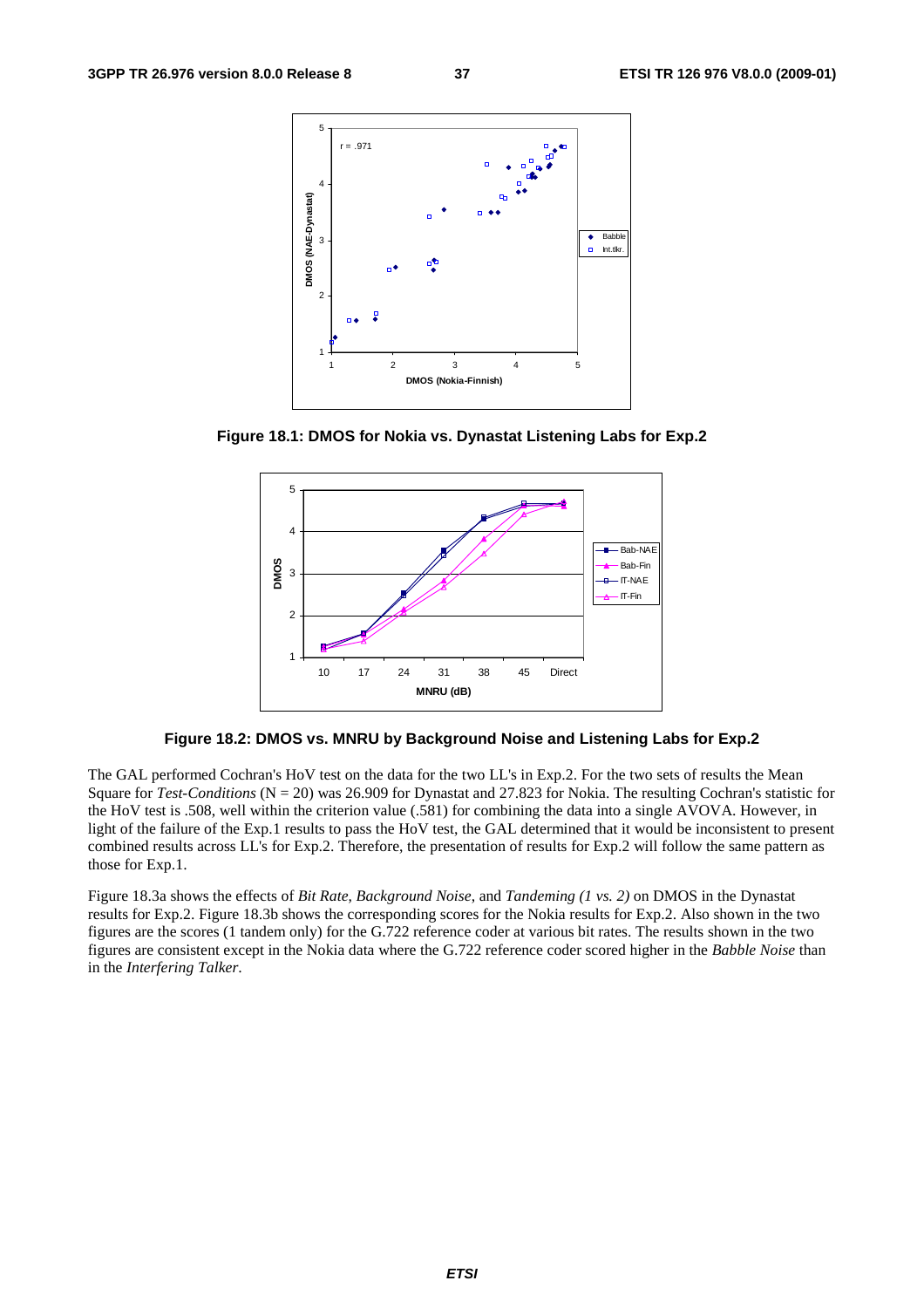





#### **Figure 18.3b: Effects of Bit Rate, Background, and Tandeming on DMOS in the Nokia Exp.2**

To test the effects of *Bit Rate*, *Background Noise* and *Tandeming* on DMOS, separate ANOVA's were computed for each of the two LL's. Table 18.7a shows the results of the ANOVA for Dynastat Exp.2, table 18.7b for Nokia Exp.2.

For the Dynastat data, the main effects for *Tandeming* and *Bit Rate* were found to be significant as was the interaction of *Tandeming x Bit Rate*. For the Nokia data, the main effects for *Tandeming* and *Bit Rate* were significant as were the interactions of *Tandeming x Bit Rate* and *Tandeming x Noise*. Table 18.8 shows the mean scores for the main effects tested in the ANOVA's for the results from the two Exp.2 LL's. These ANOVA's included only the data for the 20 test conditions involving the Wideband codec (2 tandems x 5 bit rates x 2 background noises) but not the data for the reference conditions. Furthermore, the ANOVA's were conducted on the DMOS values averaged over the four talkers.

| Table 18.8: Mean Scores for Main Effects Tested in Exp. 2 (* = significant, p<.05) |  |  |  |  |  |  |  |  |  |
|------------------------------------------------------------------------------------|--|--|--|--|--|--|--|--|--|
|------------------------------------------------------------------------------------|--|--|--|--|--|--|--|--|--|

|                     |        | <b>Dynastat Results</b>             |        |        |        | Nokia Results |               |                                     |        |        |        |
|---------------------|--------|-------------------------------------|--------|--------|--------|---------------|---------------|-------------------------------------|--------|--------|--------|
| Tandem <sup>*</sup> | Tnd    | 2 Tnd                               |        |        |        |               | Tnd           | 2 Tnd                               |        |        |        |
|                     | 3.815  | 3.189                               |        |        |        | Tandem *      | 3.896         | 3.316                               |        |        |        |
| BitRate *           | 6.6k   | 8.85k                               | 14.25k | 18.25k | 23.05k | BitRate *     | 6.6k          | 8.85k                               | 14.25k | 18.25k | 23.05k |
|                     | 2.129  | 3.014                               | 3.891  | 4.162  | 4.314  |               | 2.186         | 3.096                               | 4.006  | 4.287  | 4.455  |
|                     | Babble | $Int$ $T$ <sup><math>K</math></sup> |        |        |        | Noise         | <b>Babble</b> | $Int$ $T$ <sup><math>K</math></sup> |        |        |        |
| Noise               | 3.452  | 3.552                               |        |        |        |               | 3.606         | 3.605                               |        |        |        |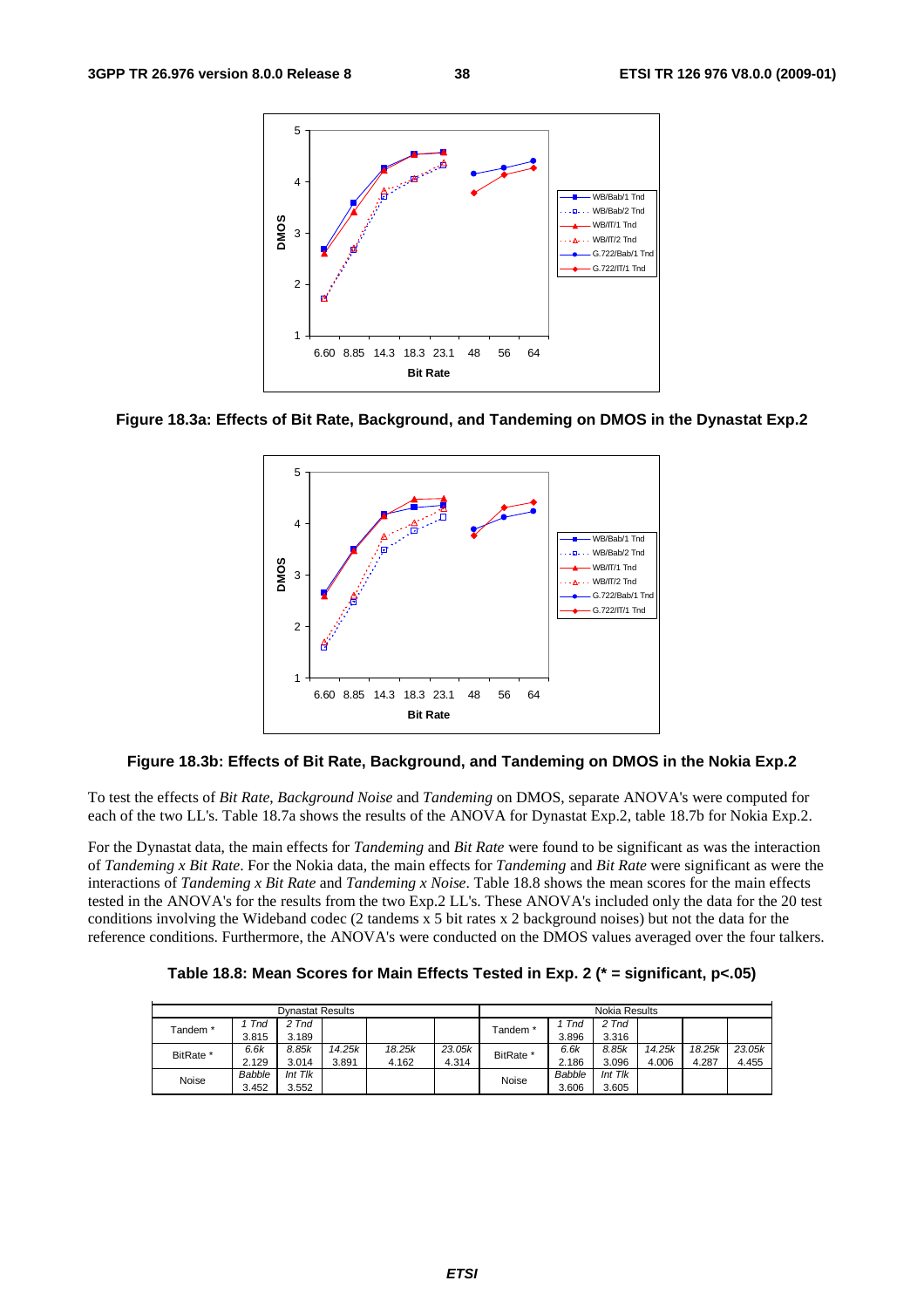| Source of Variation                                                                                                                                                                                                                                                                                                      | df                      | SS           | МS             | F      | Prob           |
|--------------------------------------------------------------------------------------------------------------------------------------------------------------------------------------------------------------------------------------------------------------------------------------------------------------------------|-------------------------|--------------|----------------|--------|----------------|
| <b>Tandem</b>                                                                                                                                                                                                                                                                                                            | $\mathbf{1}$            | 43.58        | 43.576         | 144.59 | 0.000          |
| <b>BitRate</b>                                                                                                                                                                                                                                                                                                           | 4                       | 399.68       | 99.920         | 214.20 | 0.000          |
| Noise                                                                                                                                                                                                                                                                                                                    | 1                       | 0.10         | 0.100          | 0.38   | 0.542          |
| Subject                                                                                                                                                                                                                                                                                                                  | 31                      | 69.28        | 2.235          |        |                |
| <b>Tandem x BitRate</b>                                                                                                                                                                                                                                                                                                  | $\overline{4}$          | 8.67         | 2.169          | 20.01  | 0.000          |
| Tandem x Noise                                                                                                                                                                                                                                                                                                           | 1                       | 0.09         | 0.088          | 0.62   | 0.437          |
| <b>BitRate x Noise</b>                                                                                                                                                                                                                                                                                                   | 4                       | 0.16         | 0.039          | 0.49   | 0.743          |
| Tandem x Subject                                                                                                                                                                                                                                                                                                         | 31                      | 9.34         | 0.301          |        |                |
| <b>BitRate x Subject</b>                                                                                                                                                                                                                                                                                                 | 124                     | 57.84        | 0.466          |        |                |
| Noise x Subject                                                                                                                                                                                                                                                                                                          | 31                      | 8.18         | 0.264          |        |                |
| Tandem x BitRate x Noise                                                                                                                                                                                                                                                                                                 | 4                       | 0.40         | 0.099          | 0.99   | 0.416          |
| Tandem x BitRate x Subject                                                                                                                                                                                                                                                                                               | 124                     | 13.44        | 0.108          |        |                |
| Tandem x Noise x Subject                                                                                                                                                                                                                                                                                                 | 31                      | 4.37         | 0.141          |        |                |
| BitRate x Noise x Subject                                                                                                                                                                                                                                                                                                | 124                     | 9.97         | 0.080          |        |                |
|                                                                                                                                                                                                                                                                                                                          |                         |              |                |        |                |
|                                                                                                                                                                                                                                                                                                                          | 124<br>639              | 12.37        | 0.100          |        |                |
| Tandem x BitRate x Noise x Subject<br>Total                                                                                                                                                                                                                                                                              |                         | 637.46       |                |        |                |
| Table 7b. - ANOVA for Tandeming x Bit Rate x Background Noise for Nokia Exp. 2                                                                                                                                                                                                                                           |                         |              |                |        |                |
|                                                                                                                                                                                                                                                                                                                          | df                      | SS           | <b>MS</b>      | F      | Prob           |
|                                                                                                                                                                                                                                                                                                                          | $\mathbf{1}$            | 53.91        | 53.911         | 361.05 | 0.000          |
|                                                                                                                                                                                                                                                                                                                          | 4                       | 463.72       | 115.930        | 489.72 | 0.000          |
|                                                                                                                                                                                                                                                                                                                          | 1                       | 0.00         | 0.000          | 0.00   |                |
|                                                                                                                                                                                                                                                                                                                          | 31                      | 69.58        | 2.245          |        | 1.000          |
|                                                                                                                                                                                                                                                                                                                          | 4                       | 10.05        | 2.512          | 28.84  | 0.000          |
|                                                                                                                                                                                                                                                                                                                          | 1                       | 0.46         | 0.465          | 8.65   |                |
|                                                                                                                                                                                                                                                                                                                          | $\overline{\mathbf{4}}$ | 0.25         | 0.063          | 0.87   | 0.006<br>0.484 |
|                                                                                                                                                                                                                                                                                                                          | 31                      | 4.63         | 0.149          |        |                |
|                                                                                                                                                                                                                                                                                                                          | 124                     | 29.35        | 0.237          |        |                |
|                                                                                                                                                                                                                                                                                                                          | 31                      | 8.67         | 0.280          |        |                |
|                                                                                                                                                                                                                                                                                                                          | 4                       | 0.24         | 0.059          | 1.06   |                |
|                                                                                                                                                                                                                                                                                                                          | 124                     | 10.80        | 0.087          |        |                |
| Source of Variation<br><b>Tandem</b><br><b>BitRate</b><br><b>Noise</b><br>Subject<br><b>Tandem x BitRate</b><br><b>Tandem x Noise</b><br><b>BitRate x Noise</b><br>Tandem x Subject<br><b>BitRate x Subject</b><br>Noise x Subject<br>Tandem x BitRate x Noise<br>Tandem x BitRate x Subject<br>Tandem x Noise x Subject | 31                      | 1.67         | 0.054          |        | 0.379          |
| BitRate x Noise x Subject<br>Tandem x BitRate x Noise x Subject                                                                                                                                                                                                                                                          | 124<br>124              | 9.03<br>6.90 | 0.073<br>0.056 |        |                |

### **Table 18.7a-7b: ANOVA for Tandeming x Bit Rate x Background Noise for Exp. 2**

#### **Conclusions**

- a) Bit rate the Wideband codec shows a monotonic increase in performance with increasing bit rate; the results are virtually identical in the two LL's.
- b) Tandem in both LL's there is a significant tandem effect and a significant "Bit rate x Tandem" interaction, i.e. the effects of tandeming (1 tandem vs. 2 tandems) decreases with increasing bit rate.
- c) Noise there was no significant difference in the performance of the Wideband codec across the two background noises (Babble and Interfering talker).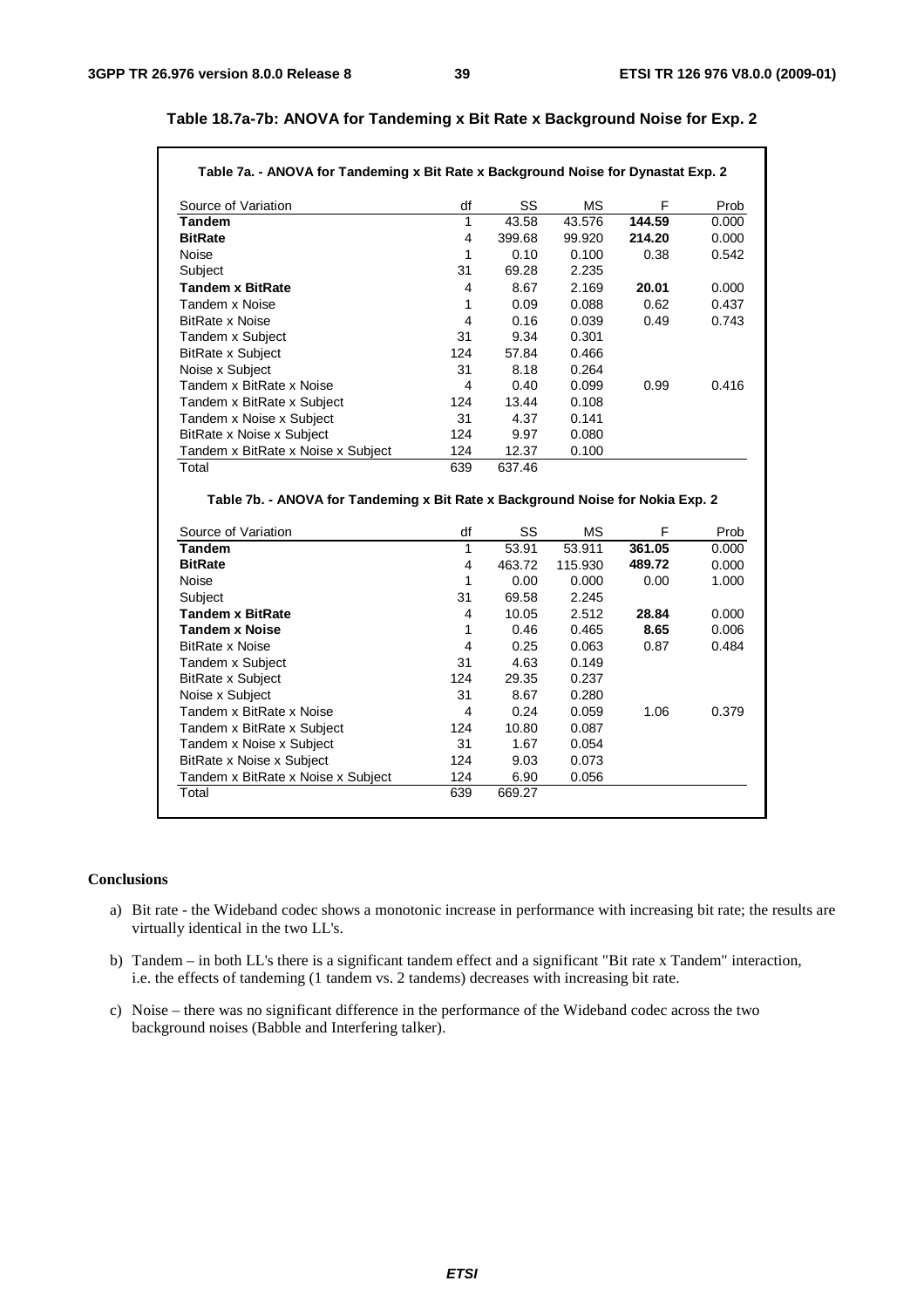# 19 Effects of Wideband Coding and Test Method on Music Quality (ACR, DCR)

The experiment in this clause was conducted by ITU. The purpose of experiment was to test AMR-WB codec with additional background noise types and the tandeming with background noise.

Experiment 3 was performed in a single LL, Nokia, but consisted of two sub-experiments: Exp.3a used the ACR, Exp.3b the DCR. The same listeners were used in both sub-experiments to provide the most sensitive comparison of test methodology (ACR vs. DCR) for the evaluation of music quality. Appropriate experimental design procedures were employed to control for the effects of time and order of presentation.

In both the ACR and the DCR methods for evaluating the quality of *speech* signals, multiple talkers are used to sample the variance in performance due to *Talkers*. In Exp.3 *Music Classes* replaced the *Talkers* factor in the experimental design. The following six Music Classes were evaluated in the experiment:

- A1 Classical\_1 (music only).
- A2 Classical 2 (music+vocal).
- A3 Modern\_1 (music only).
- A4 Modern\_2 (music+vocal).
- A5 VoiceOver\_Classical.
- A6 VoiceOver\_Modern.

Table 19.1 shows the results for Exps. 3a (MOS for the ACR) and 3b (DMOS for the DCR). The two sets of scores are almost perfectly correlated  $(r = .993)$  though they have different Means and variances across conditions  $(Mean_{MOS} = 3.184, Mean_{DMOS} = 3.575, StdDev_{MOS} = 1.129, StdDev_{DMOS} = 1.206).$ 

| File            | <b>Coder-Condition</b>      |            | Exp.3a - ACR  | Exp.3b - DCR |               |
|-----------------|-----------------------------|------------|---------------|--------------|---------------|
|                 |                             | <b>MOS</b> | <b>StdDev</b> | <b>DMOS</b>  | <b>StdDev</b> |
| C01             | Codec @23.85 kbit/s, -26 dB | 3.8177     | 0.8641        | 4.3229       | 0.6631        |
| CO <sub>2</sub> | Codec @15.85 kbit/s, -26 dB | 3.1354     | 0.9392        | 3.7865       | 0.9329        |
| CO <sub>3</sub> | Codec @12.65 kbit/s. -26 dB | 2.6354     | 0.9280        | 3.1563       | 0.9635        |
| CO <sub>4</sub> | G.722 @56kbit/s, -26 dBov   | 3.8385     | 0.9095        | 4.1354       | 0.8328        |
| C <sub>05</sub> | G.722.1@24kbit/s, -26 dBov  | 4.4167     | 0.7543        | 4.8333       | 0.4726        |
| C <sub>06</sub> | <b>Direct</b>               | 4.4427     | 0.6763        | 4.8021       | 0.4716        |
| C07             | $MNRU$ . Q = 45 dB          | 4.3125     | 0.7493        | 4.6823       | 0.5771        |
| CO8             | $MNRU$ , $Q = 38$ dB        | 3.7708     | 0.9320        | 4.2135       | 0.8869        |
| CO9             | $MNRU$ , $Q = 31$ dB        | 3.0521     | 1.0117        | 3.4479       | 0.9640        |
| C <sub>10</sub> | MNRU, $Q = 24 dB$           | 2.1875     | 0.9302        | 2.6458       | 1.0128        |
| C <sub>11</sub> | MNRU, $Q = 17 dB$           | 1.4792     | 0.6628        | 1.7344       | 0.6995        |
| C <sub>12</sub> | MNRU, $Q = 10$ dB           | 1.1250     | 0.3316        | 1.1406       | 0.4293        |

**Table 19.1: MOS (Exp.3a-ACR) and DMOS (Exp.3b-DCR) for Music Samples** 

Figure 19.1 shows the scattergram of MOS vs. DMOS for the 12 Music conditions evaluated in Exp.3. The high degree of correlation is evident. Figure 19.2 shows a similar plot with different symbols representing the six music classes. Figure 19.3 shows the performance, as measured by both the ACR and the DCR, of the Wideband codec over three bit rates relative to that of two reference codecs, G.722 (56 k bit/s) and G.722.1 (24 k bit/s).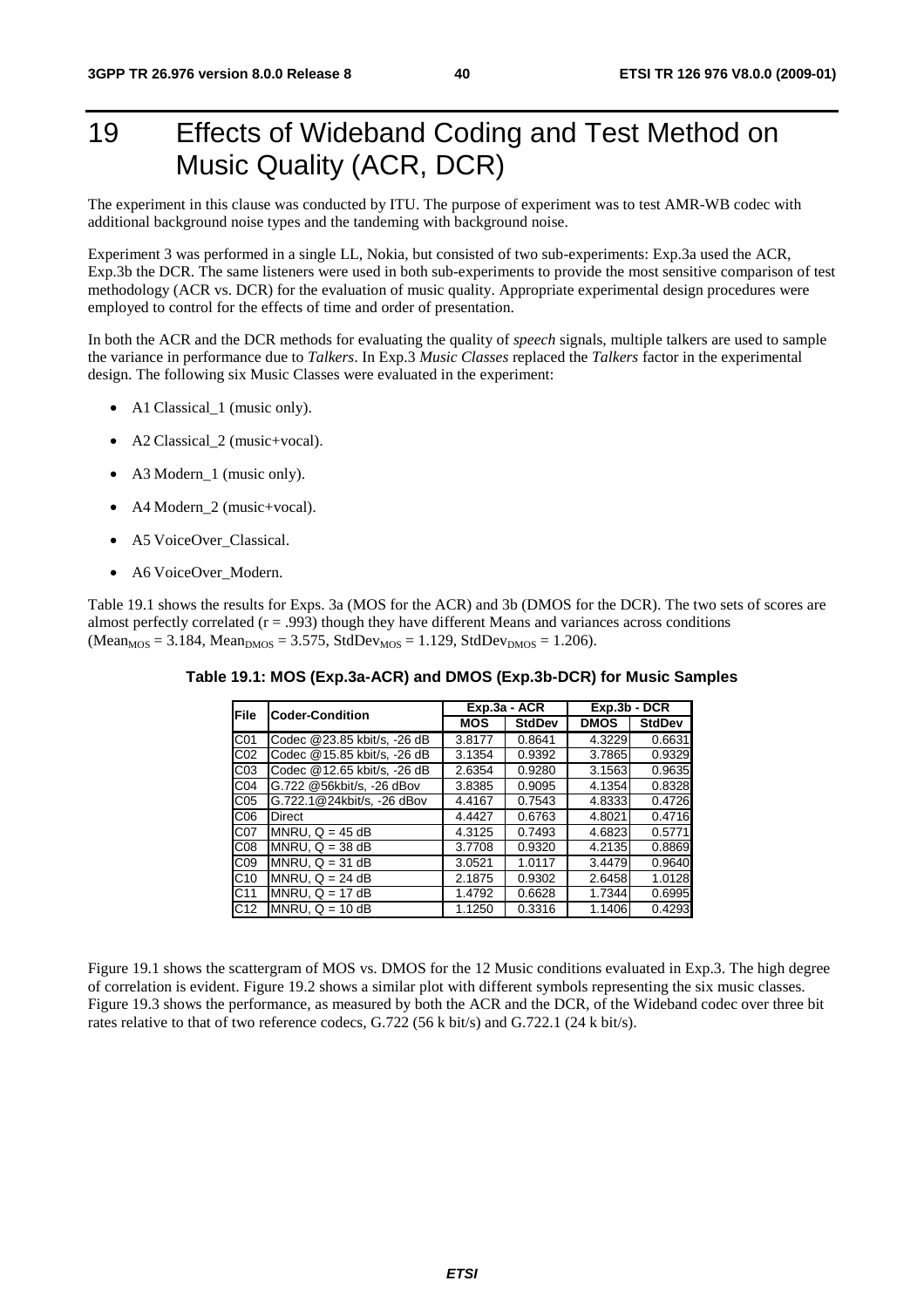

**Figure 19.1: MOS (Exp3a – ACR) vs. DMOS (Exp.3b – DCR) for Music Samples** 



**Figure 19.2: MOS (Exp3a – ACR) vs. DMOS (Exp.3b – DCR) by Music Classes** 



**Figure 19.3: MOS (Exp3a – ACR) vs. DMOS (Exp.3b – DCR) for the Test and Reference Codecs** 

An examination of figure 17.3a/3b, figure 18.6a/6b and figure 19.3 reveal that for speech samples the Wideband Codec at 23.85 k bit/s performed better than the G.722.1 reference codec at 24 k bit/s. The opposite was the case for Music signals.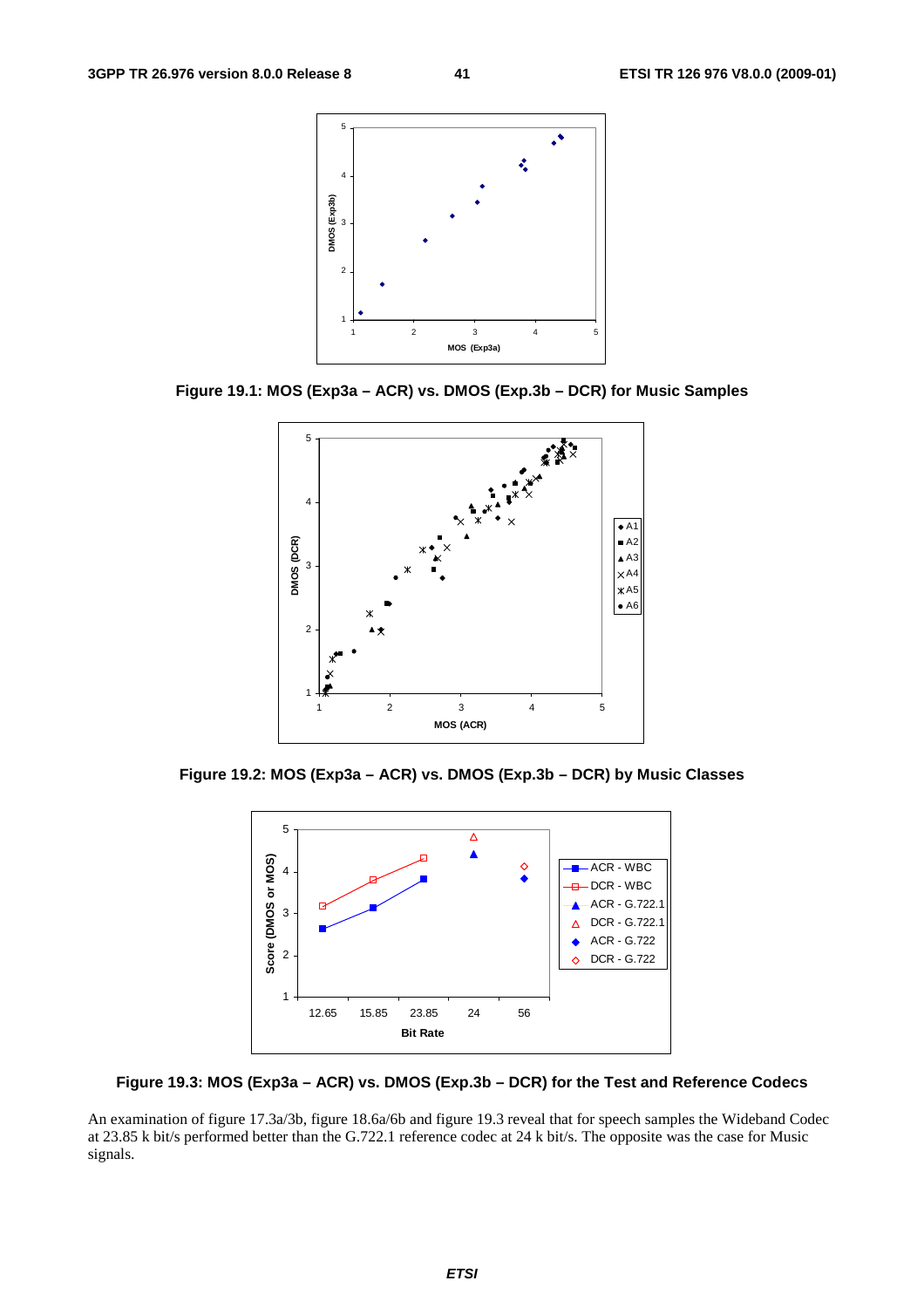It's obvious from figures 19.1 to 19.3 that the MOS and DMOS are measuring the same underlying quantity. What is not obvious from these plots is the sensitivity or resolving power of the two methodologies, ACR vs. DCR. To answer this question the GAL performed separate ANOVA's for Exps. 3a and 3b for the five codecs (both test and reference) involved in the two sub-experiments. Table 19.2 shows the results of those ANOVA's.

| <b>Source of Variation</b>                             | df  | SS    | МS     | F          |
|--------------------------------------------------------|-----|-------|--------|------------|
| Test-conditions                                        | 4   | 61.2  | 15.301 | 101.66     |
| Listeners                                              | 31  | 24.6  | 0.794  |            |
| Cond. x Lsnrs.                                         | 124 | 18.7  | 0.151  |            |
| Total                                                  | 159 | 104.5 |        |            |
| ANOVA for Test-conditions x Listeners for Exp.3b (DCR) |     |       |        |            |
|                                                        | df  | SS    | МS     |            |
| <b>Source of Variation</b><br>Coders                   | 4   | 50    | 12.509 |            |
| Listeners                                              | 31  | 16.6  | 0.536  | F<br>91.18 |
| Cond. x Lsnrs.                                         | 124 | 17    | 0.137  |            |

#### **Table 19.2: Comparison of ANOVA's for Test-conditions x Listeners for Exps. 3a and 3b**

The primary difference between Exp.3a and 3b was the "Test Methodology", ACR vs. DCR, used in the two experiments. The two experiments were conducted by the same LL and used the same music samples, the same experimental design, and some of the same listeners (11 of 32 listeners participated in both experiments). A comparison of the F-Ratios ("Conditions" / "Conditions x Listeners") for the two test methodologies in effect provides a comparison of the relative resolving power of the methodologies. The F-Ratio for the ACR (F=101.66) is in fact higher than that for the DCR (F=91.18). This result would indicate that the ACR has equivalent or possibly even better resolving power than the DCR for these experiments. This finding has important implications for the design of tests of Music quality and suggests additional research into the relative resolving power of various test methodologies, e.g. ACR, DCR, CCR, for a variety of test signals. Since the different methodologies require vastly different amounts of subject listening time (e.g. a typical DCR requires almost twice the amount of listening time as a corresponding ACR and the CCR almost four times as much time as the ACR) then the relative sensitivity of the test methodologies also has important implications in the cost of performing such subjective listening tests.

#### **Conclusions**

- a) The results from the two methodologies (ACR vs. DCR) were virtually identical.
- b) The ACR provided equivalent or better resolving power than the DCR for the test conditions.
- c) Performance of the Wideband codec improved with increasing bit rate with the highest bit rate (23.85k bit/s) equivalent to the performance of G.722 at 56k bit/s. At bit rates below that highest rate, which was optimised for music, the codec showed substantially degraded performance for music signals. In particular, all scores were statistically equivalent for all music classes in "Direct" condition, while at 12.65 kbit/s "classical" music showed significant lower performance than "modern" music.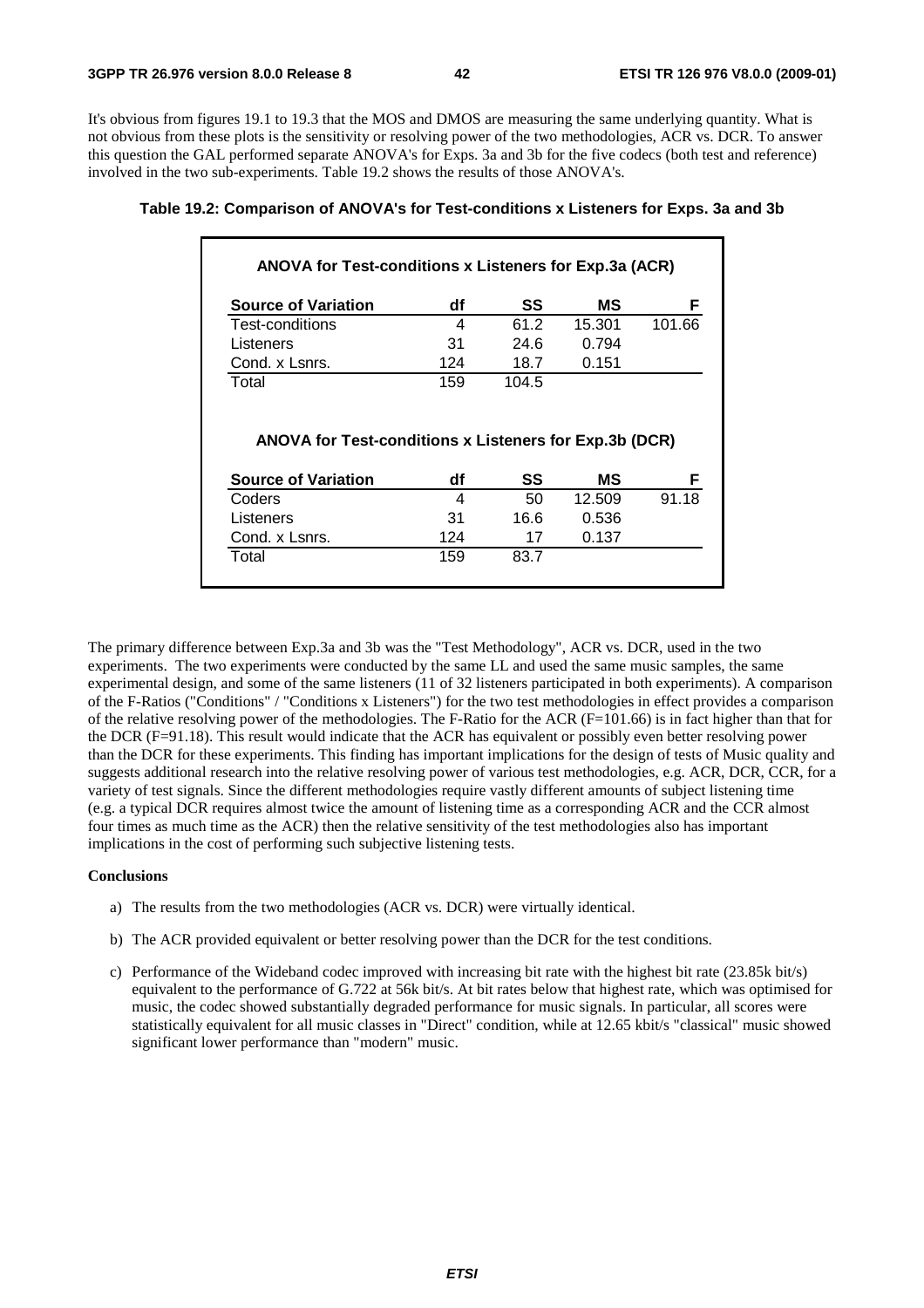# 20 Performances with DTMF Tones

Six experiments were performed during the verification phase to evaluate the transparency of the AMR-WB codec modes to DTMF tones. The corresponding test conditions are listed in table 20.1. The experiments were limited to error free conditions only [16].

The frequency deviation was set for the duration of a digit, and was randomly chosen between -1.5 % and +1.5 %. The range of tone levels was chosen to avoid clipping in the digital domain and to exceed the minimum acceptable input level for the Linemaster™ unit used for the detection of DTMF tones.<br>A set of thirteen codoes was toted in each experiment, comprising the

A set of thirteen codecs was tested in each experiment, comprising the nine AMR-WB modes, G.722 at 48 kbit/s, 56 kbit/s and 64 kbit/s, and the A-law codecs alone (direct condition). The DTMF signals were generated at the frequencies specified in ITU-T Recommendation Q.23. In the DTMF generator, LSB idle noise was added to the test sequences to generate A-law idle noise between digits.

For each experiment, 20 test sequences were processed per codec under test. Each test sequence was produced by the DTMF generator, and comprised a header of *x* ms followed by each of the 16 DTMF digits as defined in ITU-T Recommendation Q.23. The duration of the individual DTMF digits was 80 ms, with a 80 ms gap between adjacent digits. The length of the header in sequence number *n*, was set to:

 $x=200+n$  milliseconds: where  $n=0.19$ .

This approach was taken to exercise the speech codecs over the complete range of possible phase relationships between the start of a DTMF digit and a speech codec frame (20 ms in length). Thus each codec mode was subjected to 320 separate digits per experiment.

For each test sequence, the number of digits undetected by the DTMF detector was recorded. No specific attempt to identify falsely detected digits was made.

| <b>Experiment</b> | Low tone<br>level (note)                                                                                                                                                                                                                  | <b>High tone</b><br>level (note) | <b>Twist</b> | <b>Digit duration</b> | <b>Frequency</b><br>deviation |  |  |  |  |  |
|-------------------|-------------------------------------------------------------------------------------------------------------------------------------------------------------------------------------------------------------------------------------------|----------------------------------|--------------|-----------------------|-------------------------------|--|--|--|--|--|
|                   | -6 dBm                                                                                                                                                                                                                                    | -6 dBm                           | $0$ dB       | 80 ms                 | none                          |  |  |  |  |  |
| 2                 | $-16$ dBm                                                                                                                                                                                                                                 | $-16$ dBm                        | $0$ dB       | 80 ms                 | none                          |  |  |  |  |  |
| 3                 | $-26$ dBm                                                                                                                                                                                                                                 | $-26$ dBm                        | $0$ dB       | 80 ms                 | none                          |  |  |  |  |  |
| 4                 | $-16$ dBm                                                                                                                                                                                                                                 | $-16$ dBm                        | $0$ dB       | 80 ms                 | ±1.5%                         |  |  |  |  |  |
| 5                 | $-13$ dBm<br>$-19$ dBm<br>$-6 dB$<br>80 ms                                                                                                                                                                                                |                                  |              |                       |                               |  |  |  |  |  |
| 6                 | $-13$ dBm                                                                                                                                                                                                                                 | $-19$ dBm                        | 6 dB         | 80 ms                 | none                          |  |  |  |  |  |
| NOTE:             | The levels are given as measured at the input to the DTMF detector, however,<br>since the DAC is calibrated according to ITU-T Recommendation G.711, 0 dBm in<br>the analogue section is equivalent to -6.15 dBov in the digital section. |                                  |              |                       |                               |  |  |  |  |  |

**Table 20.1: Experimental conditions** 

The percentage of undetected digits measured for each codec mode in each experiment is given in table 20.2. Inspection of the results for the AMR-WB speech codec reveals notably worse performance for DTMF signals generated with negative twist. It was noted that digits '2' and '4' were particularly likely to be missed. This was particularly noticeable with mode 1, when digit '4' was systematically not detected. On a one occasion, during Experiment 5, a single digit '7' was detected as two digit '7's for AMR-WB mode 2 (12.65kbit/s). No out of sequence digits observed during any of the Experiments.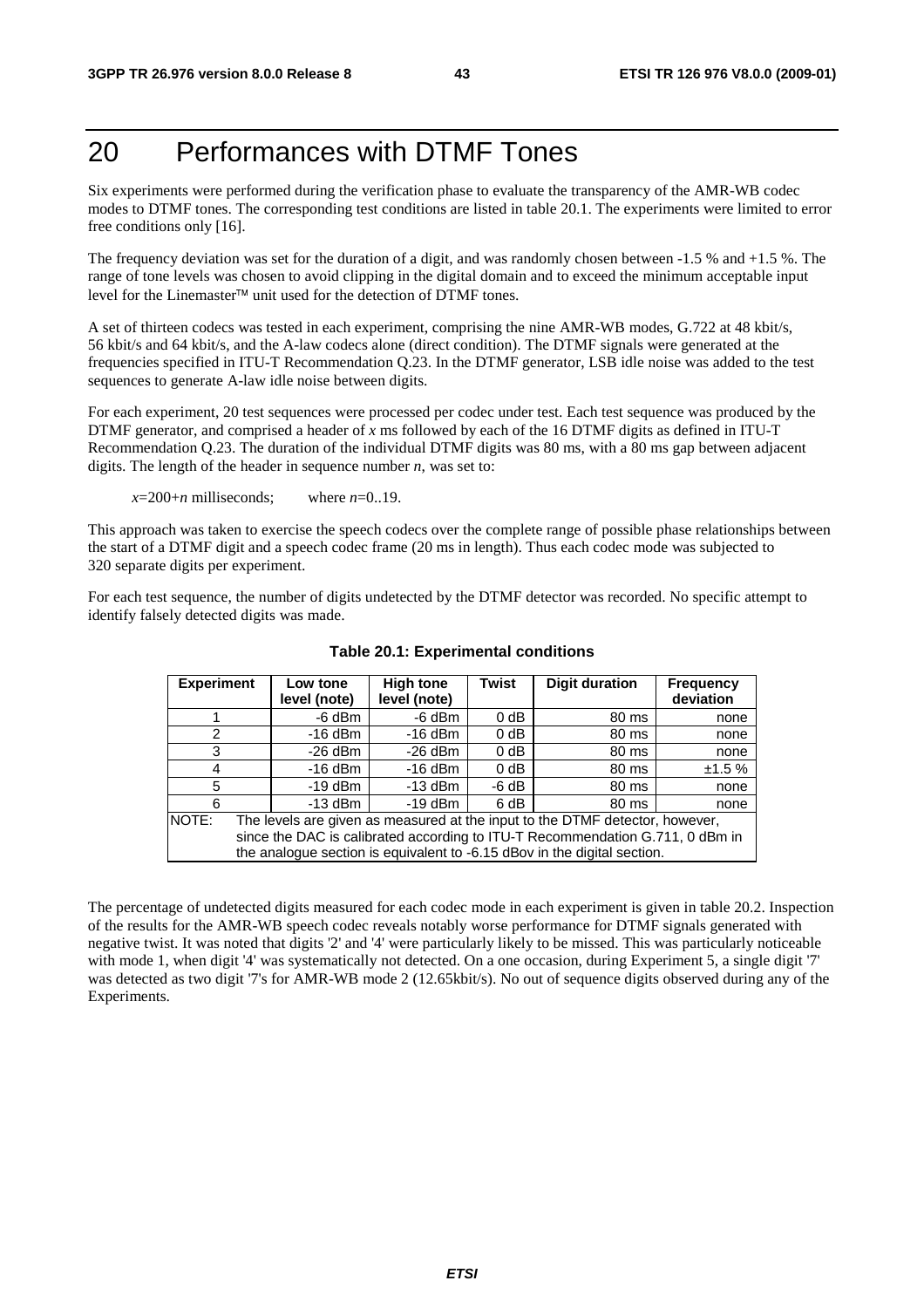| Codec mode     | Rate (kbit/s) | Exp 1    | Exp 2    | Exp <sub>3</sub> | Exp 4    | Exp 5    | Exp <sub>6</sub> | <b>Mean</b> |
|----------------|---------------|----------|----------|------------------|----------|----------|------------------|-------------|
| AMR mode 0     | 6.60          | 53.8 %   | 58.8%    | 57.5 %           | 54.7 %   | 55.9 %   | 40.6 %           | 53.5 %      |
| AMR mode 1     | 8.85          | 0.9%     | 2.5%     | 4.4%             | 3.1%     | 11.3%    | 0.3%             | 3.8%        |
| AMR mode 2     | 12.65         | $0.0 \%$ | $0.0 \%$ | 0.9%             | 0.3%     | 3.8%     | 0.0 %            | 0.8%        |
| AMR mode 3     | 14.25         | $0.0 \%$ | $0.0 \%$ | $0.0 \%$         | $0.0 \%$ | 3.1%     | 0.0%             | 0.5%        |
| AMR mode 4     | 15.85         | $0.0 \%$ | $0.0 \%$ | 0.3%             | $0.0 \%$ | 1.6%     | $0.0 \%$         | 0.3%        |
| AMR mode 5     | 18.25         | $0.0 \%$ | $0.0 \%$ | $0.0 \%$         | 0.0 %    | 0.6%     | 0.0 %            | 0.1%        |
| AMR mode 6     | 19.85         | $0.0 \%$ | $0.0 \%$ | $0.0 \%$         | $0.0 \%$ | 0.6%     | $0.0 \%$         | 0.1%        |
| AMR mode 7     | 23.05         | $0.0 \%$ | $0.0 \%$ | $0.0 \%$         | 0.0 %    | $0.0 \%$ | $0.0 \%$         | 0.0%        |
| AMR mode 8     | 23.85         | $0.0 \%$ | $0.0 \%$ | $0.0 \%$         | $0.0\%$  | $0.0 \%$ | 0.0 %            | $0.0 \%$    |
| G.722          | 48.0          | $0.0 \%$ | $0.0 \%$ | $0.0 \%$         | $0.0 \%$ | $0.0 \%$ | $0.0 \%$         | 0.0%        |
| G.722          | 56.0          | $0.0 \%$ | $0.0 \%$ | $0.0 \%$         | $0.0 \%$ | $0.0 \%$ | $0.0 \%$         | $0.0 \%$    |
| G.722          | 64.0          | $0.0 \%$ | $0.0 \%$ | $0.0 \%$         | $0.0 \%$ | $0.0 \%$ | $0.0 \%$         | $0.0 \%$    |
| Direct (A-law) |               | $0.0 \%$ | $0.0 \%$ | $0.0 \%$         | $0.0 \%$ | $0.0 \%$ | 0.0 %            | $0.0 \%$    |

**Table 20.2: Percentage of DTMF digits undetected when passed through different codecs. The mean value is calculated over all six experiments** 

No detection errors were measured for the reference A-law condition or the three G.722 modes. In all conditions except negative twist, the seven highest rate AMR-WB modes appear to be essentially transparent to DTMF signals under error free conditions, whereas the two lowest rate modes do not appear to be transparent. The two highest rate modes appear to be completely transparent to DTMF signals with 6 dB of negative twist. It is noted that DTMF signals are often generated by PSTN telephones with negative twist, e.g. -2 dB, to account for the characteristics of the local loop.

## 21 Performance with Special Input Signals

The purpose of this test was to verify the reliability and stability of the codec using different input signals. Each mode was tested separately in all the tests. The output of some tests was evaluated by expert listening tests, whereas others studied the stability of the AMR-WB codec objectively using long speech and random files [20]. Total of 8 different tests were performed. These tests contained the following signal types:

- 1) Arbitrary signal.
- 2) Bursty random noise signals.
- 3) Background noise signals.
- 4) Sinusoidal signals.
- 5) Square wave signals.
- 6) All zero signal.
- 7) Long speech signal (radio play).
- 8) Sinusoidal signals with bad frames.

### 21.1 Arbitrary signal

All the codec modes were tested with arbitrary signal (Windows DLL file). The main purpose of this test was not to study how well the codec reconstructs the test file but to test possible program failures created by this very untypical signal. Length of this signal was 4min. 39s and its frequency spectrum was relatively flat.

There were no overflows or crashes in any mode. Hence, all the modes passed this test.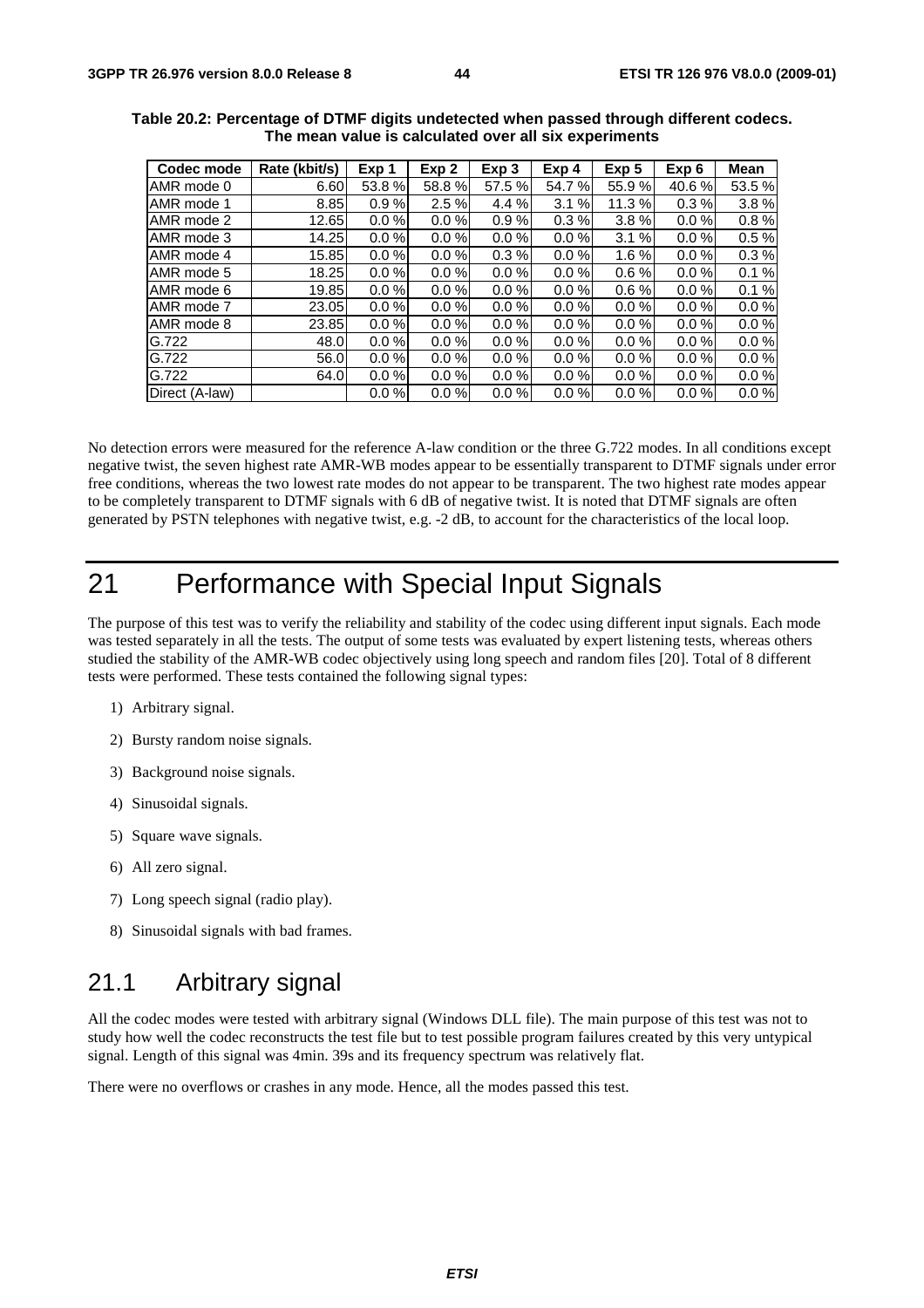### 21.2 Bursty random noise signals

In this test two signals having several bursts of random noise was used. Signal amplitude used the whole dynamic range from +32 767 and –32 768 and the length of both files was 8 s. The difference between the two signals was the length of the random noise and all zero signal bursts. Signals were the following:

- 1) Signal A: 0.5s random noise bursts separated by 0.5 s zero signal period.
- 2) Signal B: 2.0s random noise bursts separated by 1.0 s zero signal period.

Time domain plots for the bursty random noise signals A & B is given in figure 21.1.



#### **Figure 21.1: Time domain plots for the bursty random noise signals A&B respectively**

All the modes produced random bursts. No overflows nor peculiar behaviour like instability was observed.

### 21.3 Background noise signals

Each mode was tested with many types of background noise signals. The noise types and their lengths are given in table 21.1.

| <b>Background noise type</b> | Length [s] |
|------------------------------|------------|
| Car                          | 14.8       |
| Cafeteria                    | 8.5        |
| <b>Hoth</b>                  | 8.7        |
| Motorbike                    | 9.4        |
| Motorboat                    | 36.0       |
| Railway station              | 46.1       |
| Rain                         | 40.0       |
| Thunder                      | 83.4       |
| Wind                         | 81.3       |

|  |  | Table 21.1 |  |  |
|--|--|------------|--|--|
|--|--|------------|--|--|

The frequency spectrum figures of the used noise signals are given in figure 21.2. As a result, all the background noises coded with all the modes sounded normal and were recognised and no annoying artifacts were generated.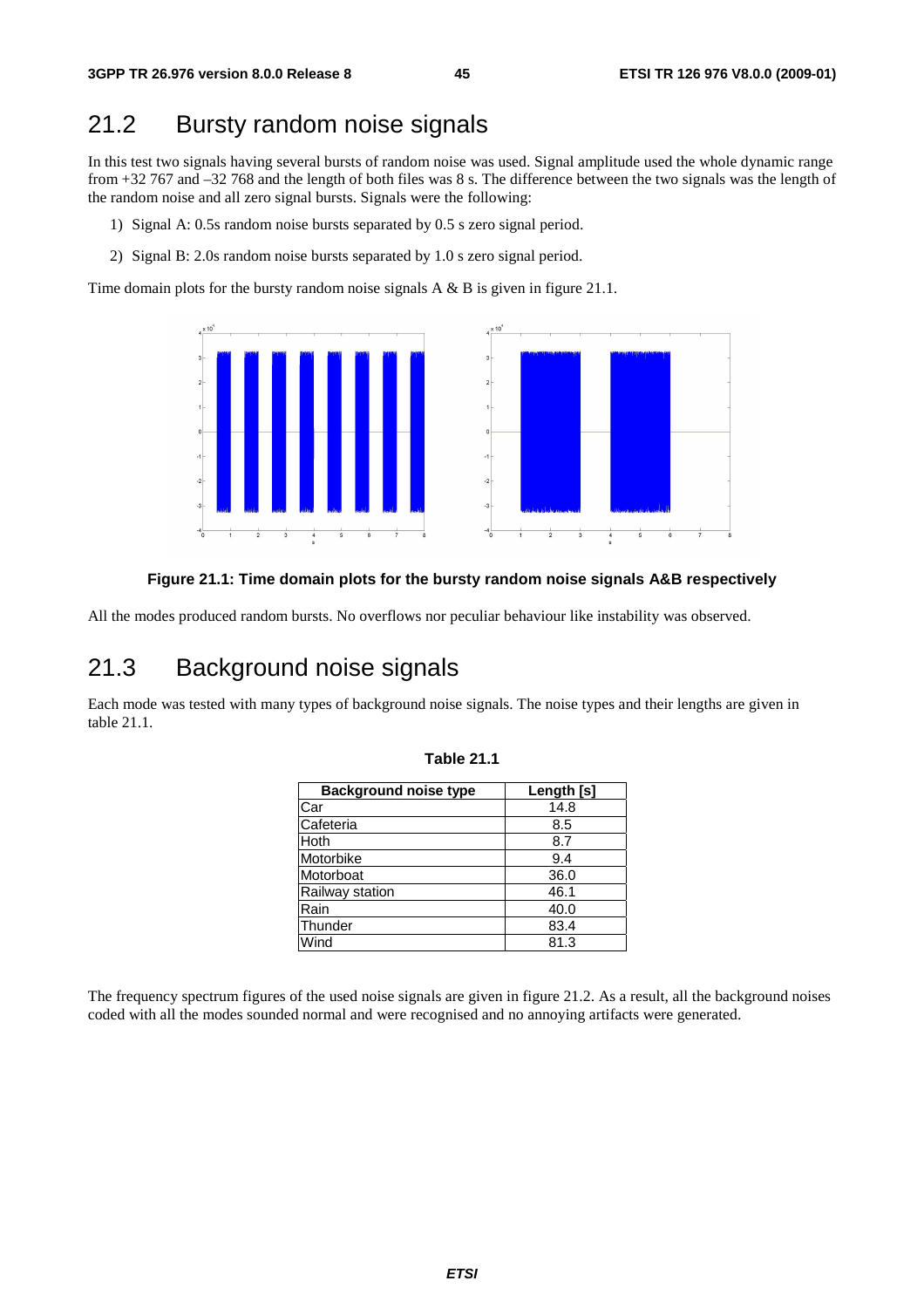405060

140

5060

8090

100110



**d) Frequency spectrum of the "motorbike" noise** 



**f) Frequency spectrum of the "railway station" noise**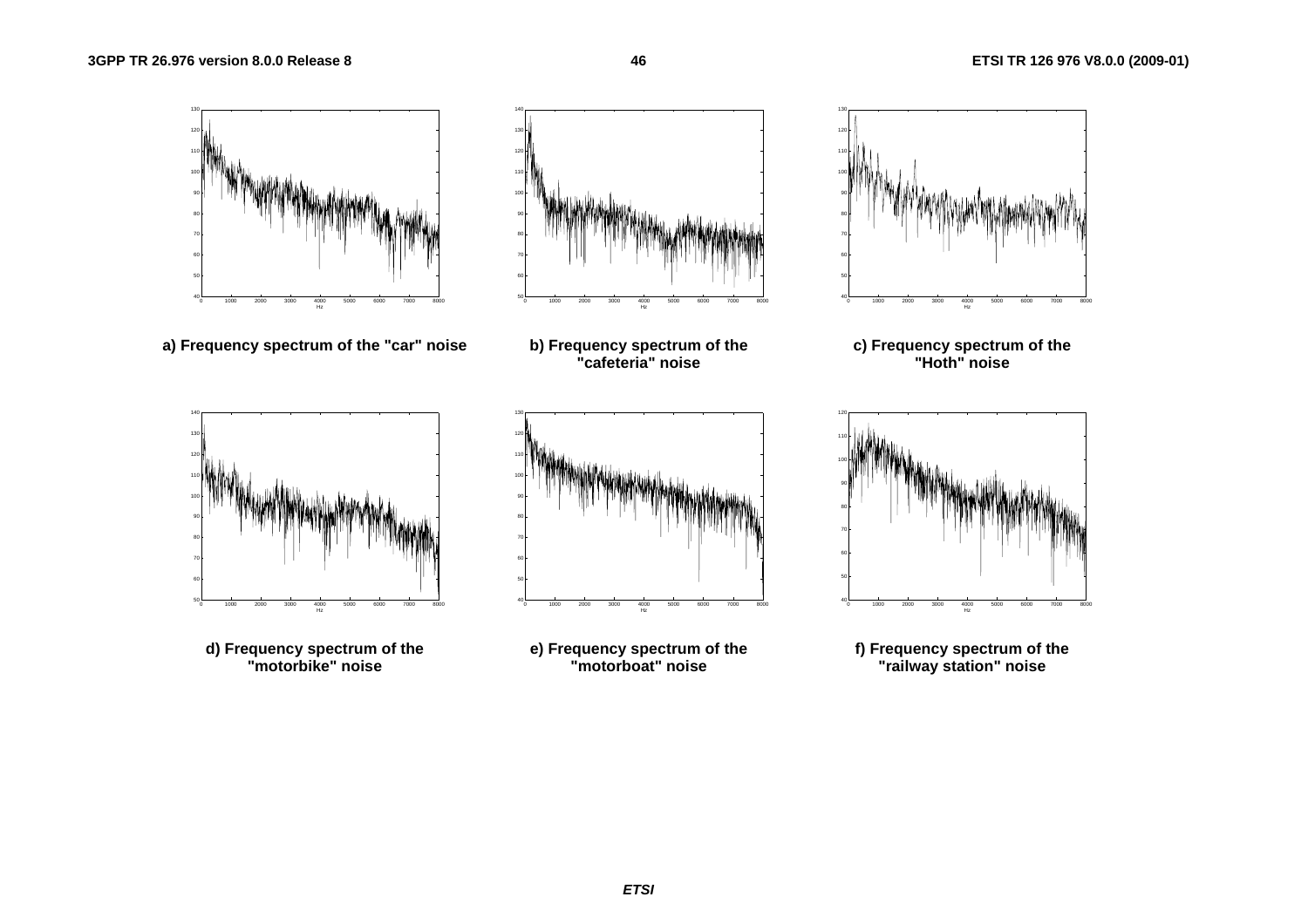

**Figure 21.2: Frequency spectrums of the background noise files**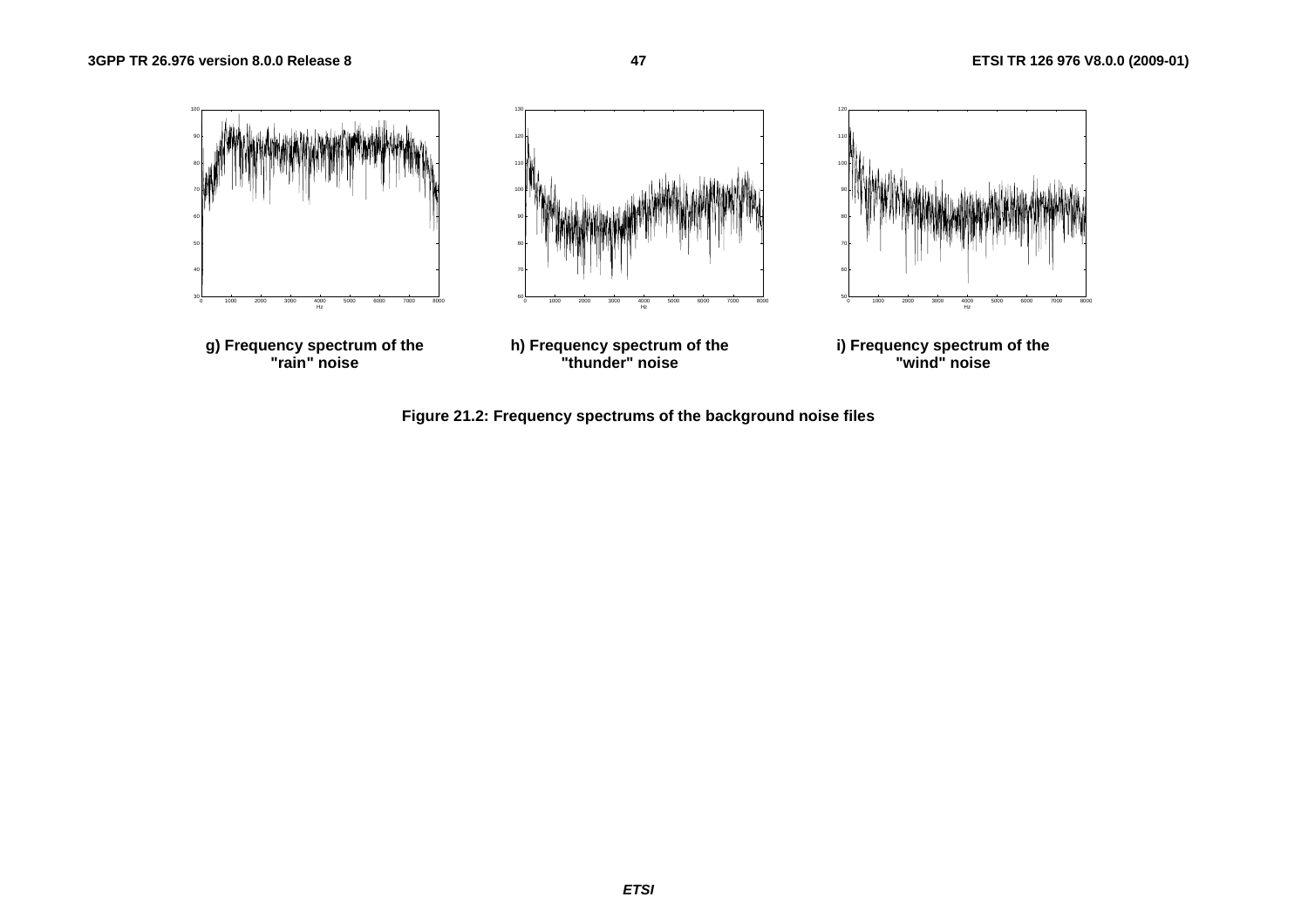### 21.4 Sinusoidal signals

Three types of sinusoidal signals were tested.<sup>1)</sup> Sinusoidal signal (test signals: 1..10), <sup>2)</sup> Sum of two sinusoidal signals (test signals:  $11..18$ ) and  $3$ ) Sinusoidal signal bursts, where each burst were in different frequency and separated by 0.5 s of all zero signal (test signal: 19). The length of the signals was about 8s. The frequency contents of different sinusoidal test signals are given in table 21.2.

| Test signal /                        | <b>Frequency [Hz]</b>   |     |     |       |                |                         |         |                |         |         |
|--------------------------------------|-------------------------|-----|-----|-------|----------------|-------------------------|---------|----------------|---------|---------|
| $\frac{\text{(test type)}}{1^{(1)}}$ | 300                     | 500 | 700 | 1 000 | 1500           | 2 0 0 0                 | 4 0 0 0 | 5 000          | 6 0 0 0 | 8 0 0 0 |
|                                      | X                       |     |     |       |                |                         |         |                |         |         |
| $2^{(1)}$                            |                         | X   |     |       |                |                         |         |                |         |         |
| $3^{(1)}$                            |                         |     | X   |       |                |                         |         |                |         |         |
| $4^{(1)}$                            |                         |     |     | X     |                |                         |         |                |         |         |
| $5^{(1)}$                            |                         |     |     |       | X              |                         |         |                |         |         |
| $6^{(1)}$                            |                         |     |     |       |                | $\overline{\mathsf{x}}$ |         |                |         |         |
| $7^{(1)}$                            |                         |     |     |       |                |                         | X       |                |         |         |
| $rac{8}{9}^{(1)}$                    |                         |     |     |       |                |                         |         | $\overline{X}$ |         |         |
|                                      |                         |     |     |       |                |                         |         |                | X       |         |
| $10^{(1)}$                           |                         |     |     |       |                |                         |         |                |         | X       |
| $11^{(2)}$                           | X                       | Χ   |     |       |                |                         |         |                |         |         |
| $12^{(2)}$                           | $\overline{\mathsf{x}}$ |     | X   |       |                |                         |         |                |         |         |
| $\frac{13}{2}^{(2)}$                 | X                       |     |     | Χ     |                |                         |         |                |         |         |
| $14^{(2)}$                           | $\overline{\mathsf{x}}$ |     |     |       | X              |                         |         |                |         |         |
| $\frac{15^{(2)}}{2}$                 |                         | X   | X   |       |                |                         |         |                |         |         |
| $\frac{16}{2}$ <sup>(2)</sup>        |                         | X   |     | X     |                |                         |         |                |         |         |
| $17^{(2)}$                           |                         | X   |     |       | X              |                         |         |                |         |         |
| $18^{(2)}$                           |                         |     |     | X     | $\overline{X}$ |                         |         |                |         |         |
| $19^{(3)}$                           | X                       | X   | X   | X     | X              | X                       | X       | X              | X       |         |

**Table 21.2: Frequency contents of different sinusoidal wave test signals** 

The performance of the two lowest modes with sinusoidal tones (and also with DTMF signals) is relatively low. The power of the one frequency with dual frequency signals was in some cases decreased significantly. Also some single sinusoidal signals were degraded when two lowest modes were used. However, the two lowest modes are designed to be used only with mode adaptation in poor radio channel conditions only for a very limited time. For the higher modes, the outputs were acceptable. Frequencies from 6 300 Hz to 7 000 Hz became noise-like because of artificial high band generation.

### 21.5 Square wave signals

Three types of square wave signals with 50 % duty cycle were tested.

- 1) Square wave signal (test signals: 1..10);
- 2) Sum of two square wave signals (test signals: 11..18); and
- 3) Square wave signal bursts, where each burst were in different frequency and separated by 0.5 s of all zero signal (test signal: 19).

The length of the signals was about 8 s. The frequency contents of different square test signals are given in table 21.3.

The decoder output in this test was acceptable for the higher modes, but the output was distorted for two lowest modes, like in the case of sinusoidal signals.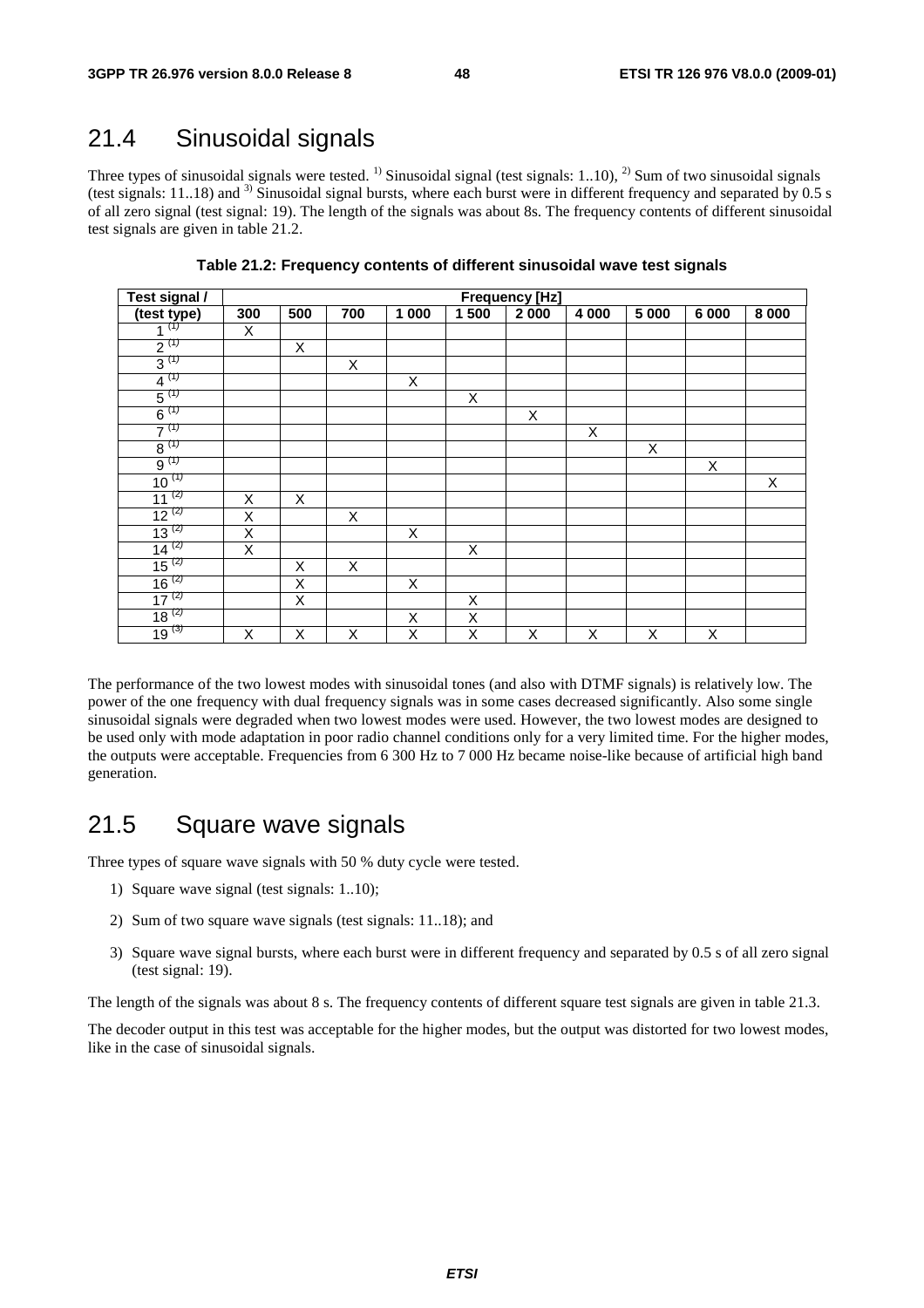| Test signal /                                  |                         |     |     |       |                         | <b>Frequency [Hz]</b> |         |         |         |         |
|------------------------------------------------|-------------------------|-----|-----|-------|-------------------------|-----------------------|---------|---------|---------|---------|
| $\frac{\text{(test type)}}{1^{\frac{(1)}{2}}}$ | 300                     | 500 | 700 | 1 000 | 1 500                   | 2 000                 | 4 0 0 0 | 5 0 0 0 | 6 0 0 0 | 8 0 0 0 |
|                                                | X                       |     |     |       |                         |                       |         |         |         |         |
| $2^{(1)}$                                      |                         | Χ   |     |       |                         |                       |         |         |         |         |
| $3^{(1)}$                                      |                         |     | X   |       |                         |                       |         |         |         |         |
| $4^{(1)}$                                      |                         |     |     | X     |                         |                       |         |         |         |         |
| $5^{(1)}$                                      |                         |     |     |       | $\mathsf X$             |                       |         |         |         |         |
| $6^{(1)}$                                      |                         |     |     |       |                         | X                     |         |         |         |         |
| $7^{(1)}$                                      |                         |     |     |       |                         |                       | X       |         |         |         |
| $8^{(1)}$                                      |                         |     |     |       |                         |                       |         | X       |         |         |
| $9^{(1)}$                                      |                         |     |     |       |                         |                       |         |         | X       |         |
| $10^{(1)}$                                     |                         |     |     |       |                         |                       |         |         |         | X       |
| $11^{(2)}$                                     | X                       | Χ   |     |       |                         |                       |         |         |         |         |
| $\frac{12}{13}$ (2)                            | $\overline{X}$          |     | X   |       |                         |                       |         |         |         |         |
|                                                | $\overline{\mathsf{x}}$ |     |     | Χ     |                         |                       |         |         |         |         |
| $14^{(2)}$                                     | $\overline{\mathsf{X}}$ |     |     |       | Χ                       |                       |         |         |         |         |
| $15^{(2)}$                                     |                         | X   | X   |       |                         |                       |         |         |         |         |
| $16^{(2)}$                                     |                         | X   |     | X     |                         |                       |         |         |         |         |
| $17^{(2)}$                                     |                         | X   |     |       | X                       |                       |         |         |         |         |
| $18^{(2)}$                                     |                         |     |     | X     | Χ                       |                       |         |         |         |         |
| $19^{(3)}$                                     | X                       | X   | X   | Χ     | $\overline{\mathsf{x}}$ | Χ                     | X       | X       | Χ       |         |

**Table 21.3: Frequency contents of different square wave test signals** 

### 21.6 All zero signal

An 8s long signal containing all zero samples was given as an input to each of the modes. Zero output was generated for all the modes and there were no problems.

### 21.7 Long speech signal (radio play)

The purpose of this test was to check possible overflows, for example, in the counters. The input file was very long (2 h 53 min) a radio play including speech and some music. Active speech level of the input was -26.305 dBov and the speech activity factor: 85.619 %. No problems were observed in any mode.

### 21.8 Sinusoidal signals with bad frames

The purpose of this test was to verify the behaviour of the codec during and after bad frames when the encoder input is sinusoidal or square wave signal. Same test sequences described in clause 17.4 were processed through the speech codec with all the modes with an exception that some frames were marked as "RX\_TYPE=SPEECH\_BAD" frames in the following way: One bad frame after 2 s, two consecutive bad frames after 4 s and three consecutive bad frames after 6 s. The results were acceptable. (For one single sinusoidal tone of frequency 1 500 Hz, temporary instability in the decoder was observed.)

### 21.9 Summary

The tests showed that the AMR-WB speech codec performs well with wide variety of signal types and no unexpected behaviour was observed.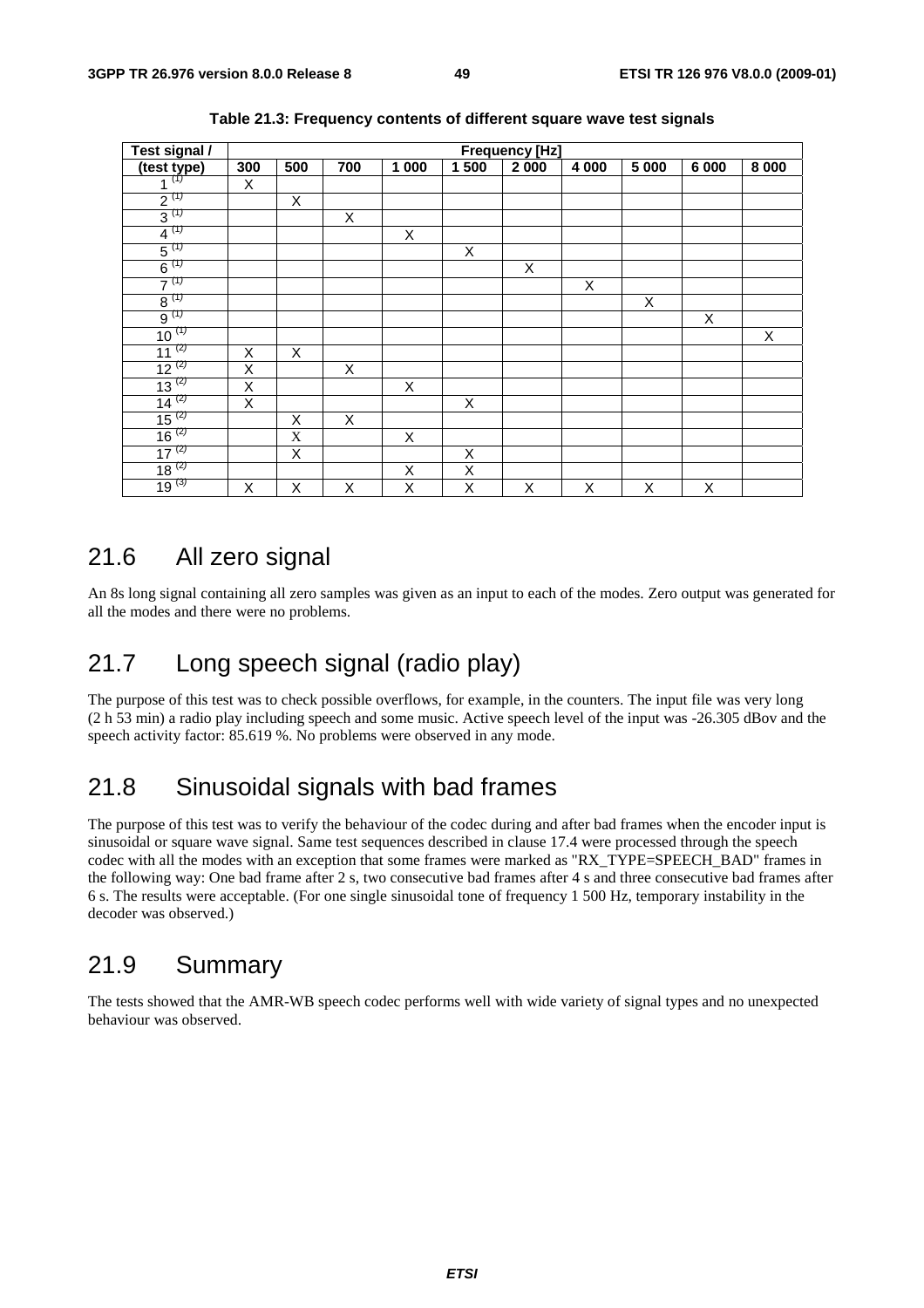# 22 Overload Performance

This test is designed to identify any significant problems exhibited under overload (high-level input signal) conditions. Errors were also included in the test. The test was carried out under informal expert listing [25].

Figure 22.1 shows processing flow to prepare test files. The input level for AMR-WB coder was adjusted with *'sv56'* algorithm provided in the ITU-T Recommendation G.191 software tool library (STL2000r3). The output level of decoder was also adjusted with *'sv56'*. A channel error was added in some conditions. An error insertion device adds the error to the code sequence according to the static error profile, provided with *'gen-pat'* in STL, as following: when an error occurs, the EID replaces RX\_type to RX\_SPEECH\_LOST and fills NULL ('0') data to the body part.



**Figure 22.1: Test processing for overload performance** 

The processed files were up-sampled from 16 kHz to 48 kHz with STL's FIR filter and output digitally from workstation to D/A converter (dCS950) followed by headphone amplifier (TASCAM MH-40MkII) and headphone (AKG HD-25).

4 pairs (2 male and 2 female) of 8 s Japanese sentence were selected from NTT-AT database for the test process. P.341 filter was applied to the selected files with '*filter*' in STL. The mean active power of the source files were normalised to 26 dB below overload. The gain was adjusted to  $X = 0$  dB, 10 dB, 20 dB or 30 dB for each condition. All 9 source coding rates of AMR-WB were tested for all 4 sentences and 4 input levels.

5 % random frame erasure was used as the worst case under 3G-channel. The error profile generated with STL was fed to the EID. The actual generated error rate was 4.5 %. 288 processed files (9 rates x 4 levels x 4 sentences x 2 channel conditions (error-free and 5 % random frame erasure)) were exposed to an expert listener.

In expert listening tests on overload input level, there was no evidence to identify any significant problems, such as gross instability.

# 23 Muting Behaviour

The error concealment of erroneous/lost frames was tested by setting the BFI flag to '1' (RX\_TYPE = RX SPEECH\_BAD or RX\_TYPE = RX\_LOST\_FRAME) and by setting the RX\_TYPE flag to RX\_SID\_BAD if a SID update frame had been received. Several inputs were been tested: clean speech, noisy backgrounds (car and street) and male and female talkers. All the input files were processed in error-free condition; each speech coding rate with and without DTX was tested [24].

**Test 1:** The BFI flag is set to '1' during a time period of N speech frames. The erroneous/lost speech frames are substituted and the output level gradually decreases. Complete silence is reached after 8 or 9 frames. The decrease is smooth.



**Figure 23.1: Test setup for test 1**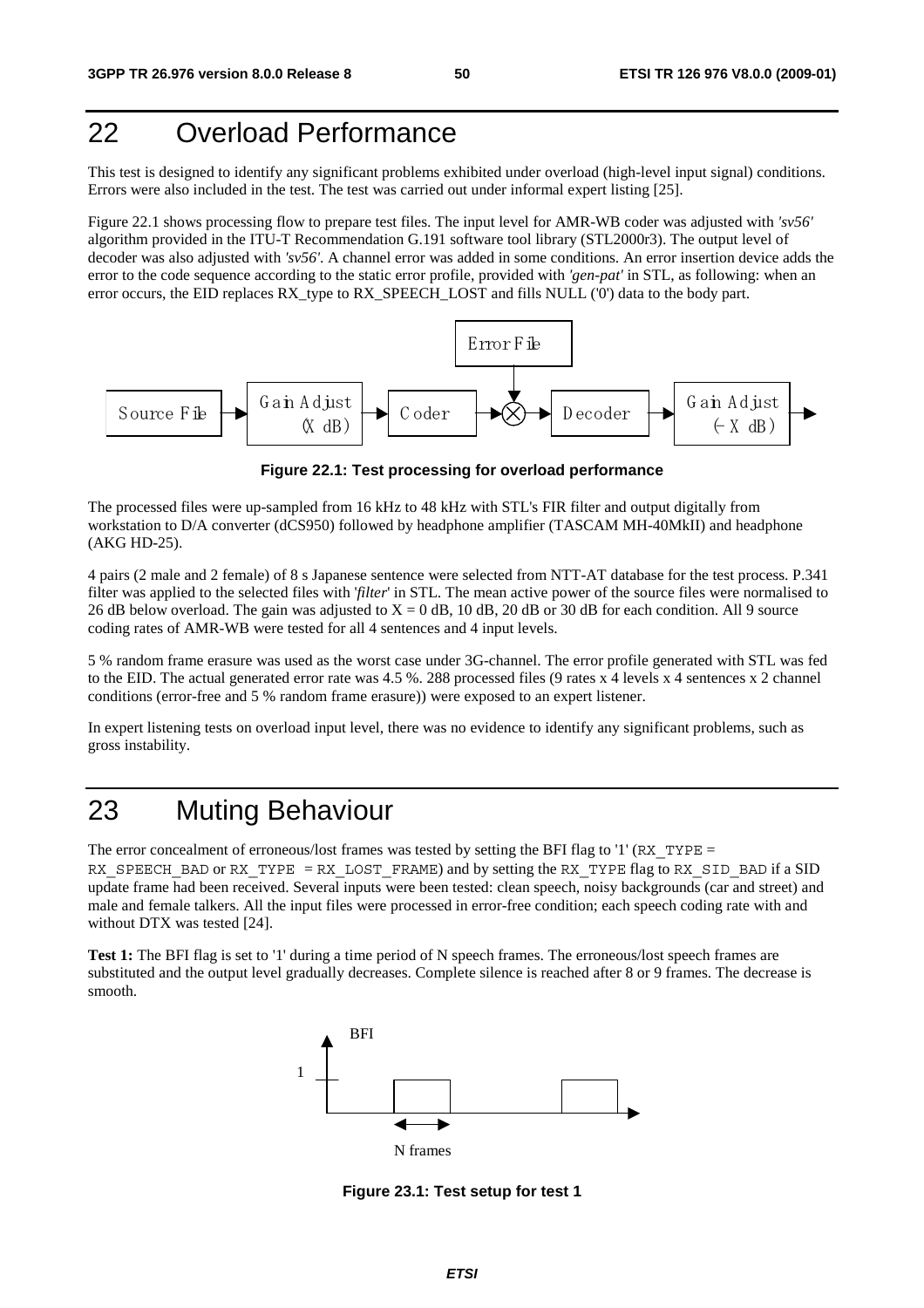Test 2 : The BFI flag is set to '1' every N speech frames. In this case, the erroneous/lost frames are substituted but there is no real cutting if N is large enough. If  $N = 10$ , speech is quite well synthesised, if  $N = 50$ , the difference is small, if  $N > 100$ , the difference is almost inaudible.



**Figure 23.2: Test setup for test 2** 

**Test 3 :** The BFI flag is always set to '1' except sometimes for one speech frames. This profile tests the effect of isolated good speech frames. The decoder output is a silence cut by small burst of noise when a good speech frame is received; this noise is not loud but audible.



**Figure 23.3: test setup for test 3** 

**Test 4 :** At the speech decoder input, a single SID update frame is classified as SID bad by modifying the flag RX\_SID\_UPDATE to RX\_SID\_BAD. In this case, this bad frame is substituted by the last valid SID frame information and the procedure for valid SID frames is applied.

**Test5:** At the speech decoder input, some first SID update frames are not modified and for all the followings, the flag RX SID UPDATE is changed to RX SID BAD. In this case of subsequent lost SID frames, the muting is applied, it gradually decreases the output level and complete silence is reached.

No artefacts in the muting behaviour of the AMR-WB were detected in any of the conducted tests. No annoying effects with isolated bad speech frames were detected and synthesis is completely muted after a reasonable period when receiving bad frames.

# 24 Language Dependency

The selection and characterization tests were performed by a large number of laboratories worldwide using different languages (see clause 6.1 and clause A.3.1). Tests were performed in:

- English (US & UK);
- Finnish;
- French:
- German;
- Japanese;
- Mandarin Chinese; and
- Spanish.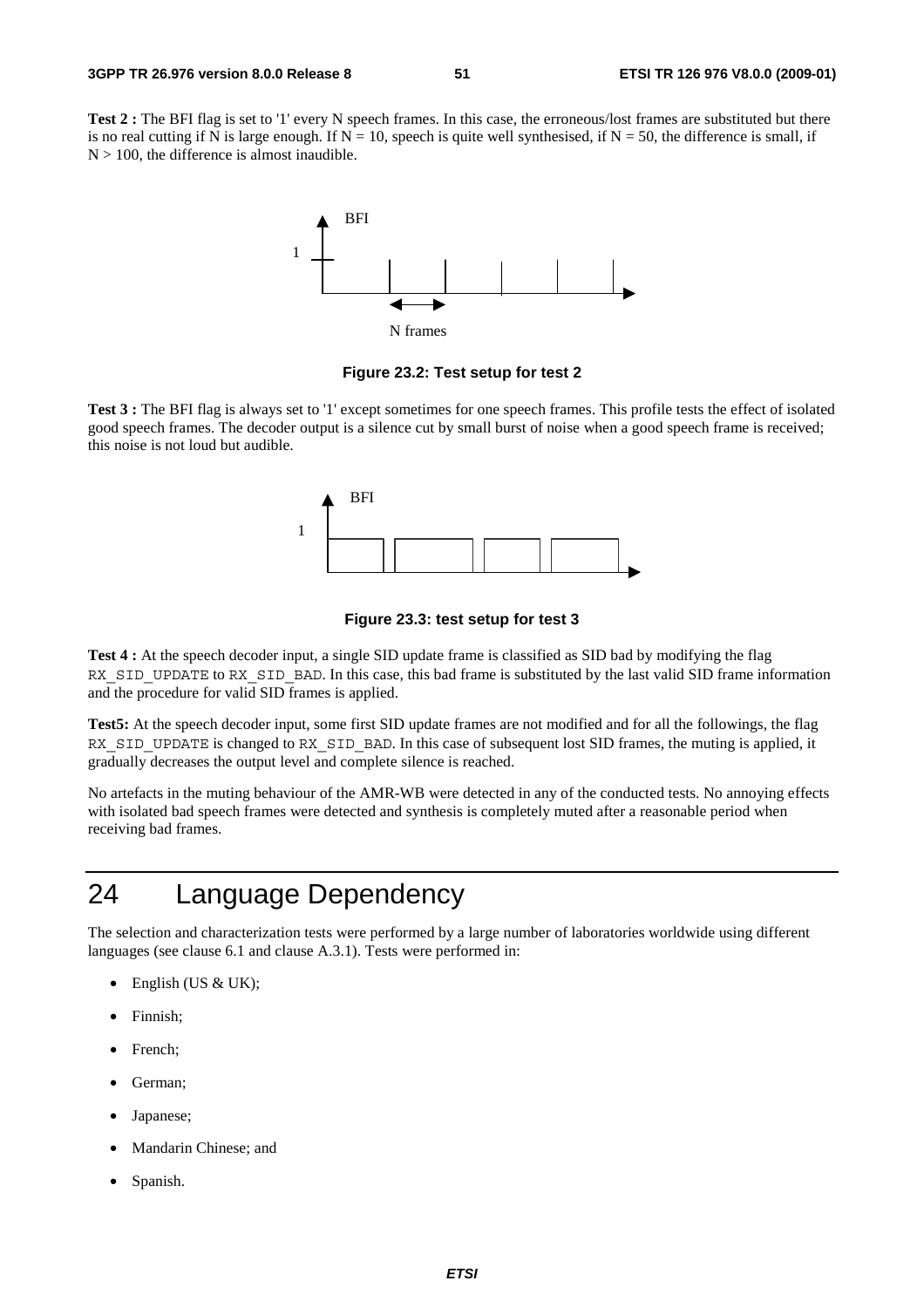The results demonstrate the AMR-WB codec to perform well across different languages and show that the performance of the codec is not language dependent. The results reported by the different laboratories were consistent.

Tests specially designed for language dependency testing were not considered necessary and were not conducted.

# 25 Transmission Delay

During the AMR-WB Selection and Verification Phases, the algorithmic round trip delay of AMR-WB codec was estimated in the GSM FR channel (and was compared against the AMR narrowband codec). The algorithmic round trip delay of AMR-WB is very similar to the algorithmic round trip delay of the AMR narrowband codec with only slight increase of few milliseconds (about 3 ms).

Both AMR-WB and AMR narrowband codecs operate on the same frame length (20 ms) and with the same lookahead (5 ms) resulting is rather similar transmission delays. In the AMR-WB codec standardisation, some slight increase was allowed due to allowing the use of bandsplitting filters and also due to the inherently somewhat higher source coding bit-rates (resulting in some increase in GSM Abis-Ater delays). AMR-WB codec employs a bandsplitting filter but the delay of this filter is very low (one-way delay of only 0.9375 ms).

In the following, an overview of the MS-to-MS algorithmic round-trip delay assessment for AMR-WB codec is given. The estimation is taken from Selection Phase Deliverables Tdoc S4-000461. This estimation was verified during the Verification Phase (in Tdoc S4-010052). The delay assessment is given for application A (GSM full-rate channel with additional constraint of 16 kbit/s submultiplexing) and application B (GSM full-rate channel with higher submultiplexing than 16 kbit/s allowed).

The assessment is based on five codec dependent algorithmic delay contributors:

- analysis frame length delay ( $T_{sample}$ ): duration of the segment of PCM speech operated on by the speech transcoder.
- **interleaving and de-interleaving delay**  $(T_{rfix})$ **: time required for transmission of a speech frame over the air** interface due to interleaving and de-interleaving.
- **uplink Abis delay (***TAbisu***):** time needed to transmit the minimum amount of bits over the Abis interface that are required at the speech decoder to synthesise the first output sample.
- **downlink Abis delay** ( $T_{Abisd}$ ): time required to transmit all the speech frame data bits over the Abis interface in the downlink direction that are required to encode one speech frame.
- **filter delay**  $(T_{filter})$ : total one-way delay of all time-invariant filters (e.g. band-splitting, band-limiting and recomposition filters) in encoder and decoder.

#### **The algorithmic round trip delay without the Abis-Ater interface component (applications A and B):**

The MS-to-MS algorithmic round-trip delay without the Abis-Ater interface components is defined as  $D_{rt}=2(T_{sample}+T_{sample}+T_{sample})$ *Trftx*).

For the AMR narrowband codec,  $D_{rt1} = 2(T_{sample} + T_{rftx}) = 2(25 + 37.5) = 125$  ms (worst case: 12.2 kbit/s AMR mode).

For AMR-WB codec, for all modes in applications A and B the following applies:  $T_{sample} = 25$  ms (duration of the 20 ms speech frame and 5 ms lookahead),  $T_{\text{rfix}} = 37.5$  ms (same interleaving is used as in AMR narrowband FR channel mode). Therefore, the MS-to-MS algorithmic round-trip delay without the Abis-Ater interface component for AMR-WB is exactly the same as for AMR narrowband (125 ms).

#### **The algorithmic round trip delay component over the Abis-Ater interface (note) (applications A and B):**

NOTE: The AMR-WB TRAU frames were not known exactly during the time of the the above estimation resulting in some inaccuracy in the assessment.

The algorithmic round trip delay component over the Abis-Ater interface is defined as  $D_{r2} = T_{Abisu} + T_{Abisd}$ .

For AMR narrowband codec,  $D_{r2} = 24.25$  ms (worst case: 12.2 kbit/s AMR mode).

For AMR-WB codec in application A,  $D_{r2} = 7.25$  ms +18.375 ms = 25.625 ms (worst case: highest mode applicable in application A, the 14.25 kbit/s mode).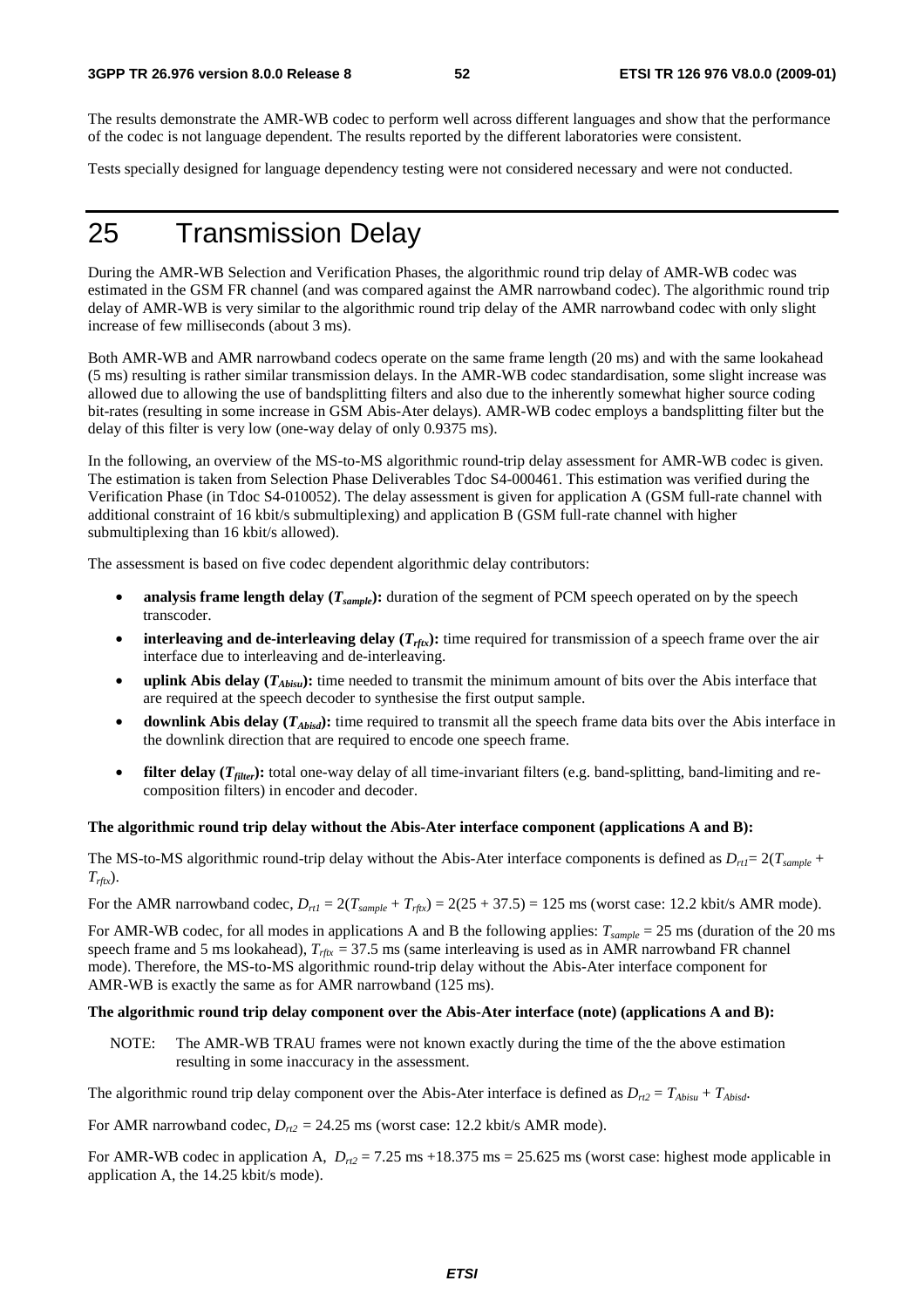For AMR-WB codec in application B, the Abis-Ater uplink and downlink delays are lower than for application A due to higher submultiplexing.

### The overall algorithmic round trip delay with filter component  $^1$  (applications A and B):

The overall MS-to-MS algorithmic round-trip delay is defined as  $D_{round-trip} = 2(T_{sample} + T_{rfix}) + T_{Abisu} + T_{Abisd} + 2 T_{filter}$  $D_{rt1} + D_{rt2} + 2 T_{filter}$ 

For AMR narrowband codec,  $D_{round-trip} = 149.25$  ms (worst case: 12.2 kbit/s AMR mode).

For AMR-WB codec in application A, *Dround-trip* = 152.5 ms (worst case: the 14.25 kbit/s mode). This exceeds AMR narrowband slightly (by about 3 ms).

For AMR-WB codec in application B, the Abis-Ater uplink and downlink delays are lower than for application A, and *T<sub>filter</sub>* is the same for all codec modes in applications A and B. Therefore, the overall algorithmic round trip delay is lower for application B than for application A.

### 26 Frequency Response

This test is designed to test the frequency response of the AMR-WB codec. The AMR-WB codec has been tested at fixed bit rates (6.6 kbit/s, 8.85 kbit/s, 12.65 kbit/s, 14.25 kbit/s, 15.85 kbit/s, 18.25 kbit/s, 19.85 kbit/s, 23.05 kbit/s and 23.85 kbit/s) in error free condition. The DTX was switched off during the test. Three different methods were used to measure the frequency response and they are described in the following clauses [22].

In the first method, tones signals have been generated in the range 10 Hz to 7 010 Hz with a frequency step of 20 Hz. Each tone had a duration of 10 s. The frequency response of the AMR codec has been evaluated by computing the logarithmic gain according to the following equation:

Logarithmic gain measure: 
$$
\text{Gain}_{dB} = 10\log_{10} \left[\sum_{k=1}^{M} \text{out}(k)^2 / \sum_{k=1}^{M} \text{inp}(k)^2\right]
$$

Where  $inp(k)$  and  $out(k)$  are the original and the processed signals and M is the number of processed samples.

In the second method, different types of noises have generated and processed. The frequency response has been evaluated by computing the spectra for input signal and processed signal. The considered noises are white noise and pink noise. Pink noise with an attenuation of 6dB per octave is a good representative of speech, so it is preferred way of measuring the frequency response of a speech codec designed specially for this type of signals.

The frequency responses of the 9 bit rates of the AMRWB codec are reported in figure 26.1, figure 26.2 and figure 26.3. Figure 26.1 gives the results of the 1<sup>st</sup> method. Figure 26.2 and figure 26.3 give the results of the 2<sup>nd</sup> method.

According to the 1<sup>st</sup> method, some limitations appear on all of the bit rates. When applying the definition of the 3 dB bandwidth, none of the bit rates has a 7 kHz bandwidth. The 2 lowest modes are extremely limited and the 6 other modes present a bandwidth of 50 Hz to 5 700 Hz.

According to the second method when the input signal is white noise, only the two lowest bit rates are really limited. The 5 bit rates between 12.65 kbit/s and 23.05 kbit/s present a bandwidth of 50 Hz to 6 400 Hz. The highest bitrate has a bandwidth of 50 Hz to 6 600 Hz. When the input signal is pink noise, the 2 lowest bit rates are limited, the 5 bit rates between 12.65 & 23.05 kbit/s present a bandwidth of 50 Hz to 6 000 Hz. The highest bitrate has a bandwidth of 50 Hz to 6 600 Hz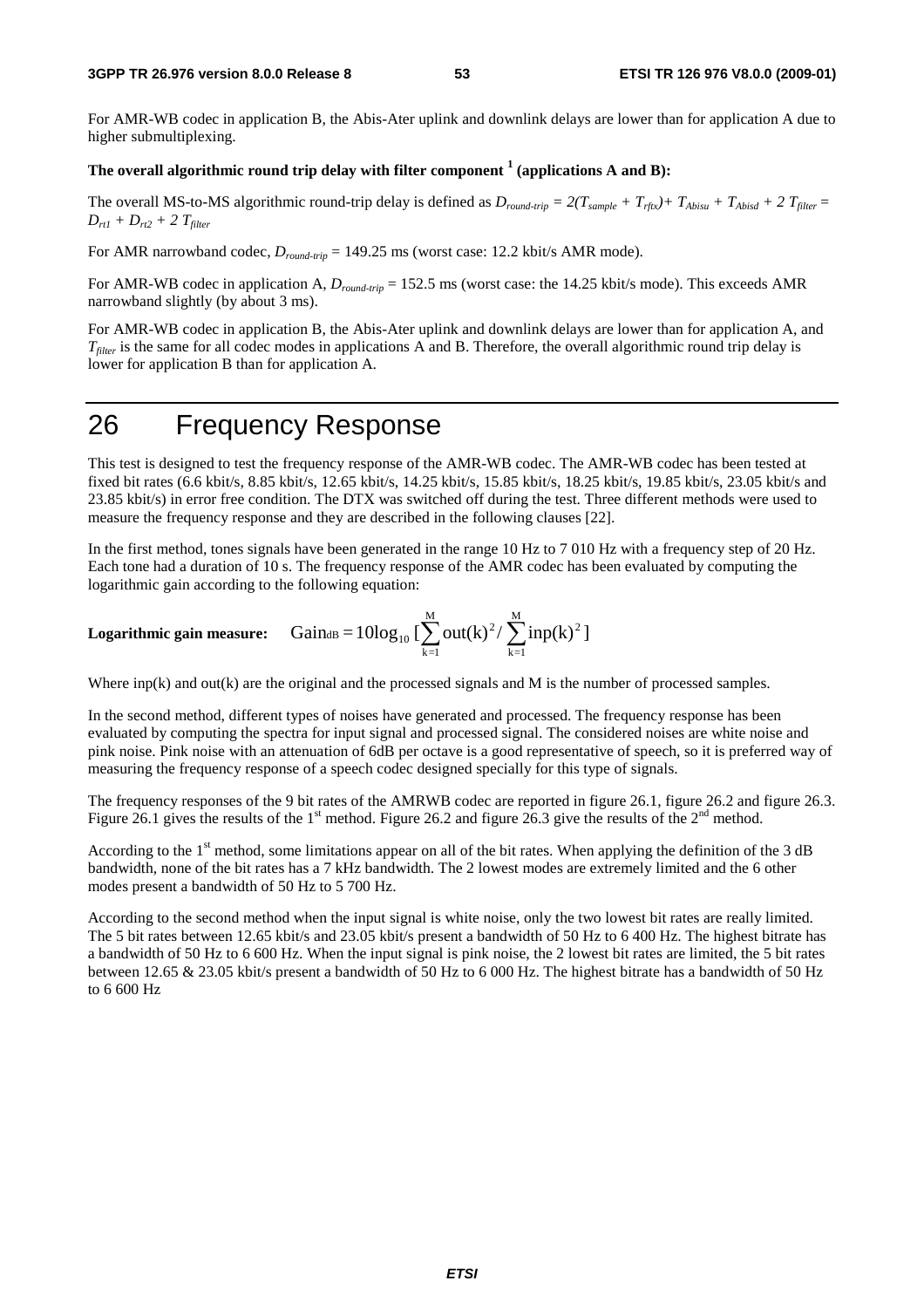

**Figure 26.1: Frequency response of the AMR-WB codec (1st method)** 



**Figure 26.2: Frequency response of the AMR-WB codec (2nd method)**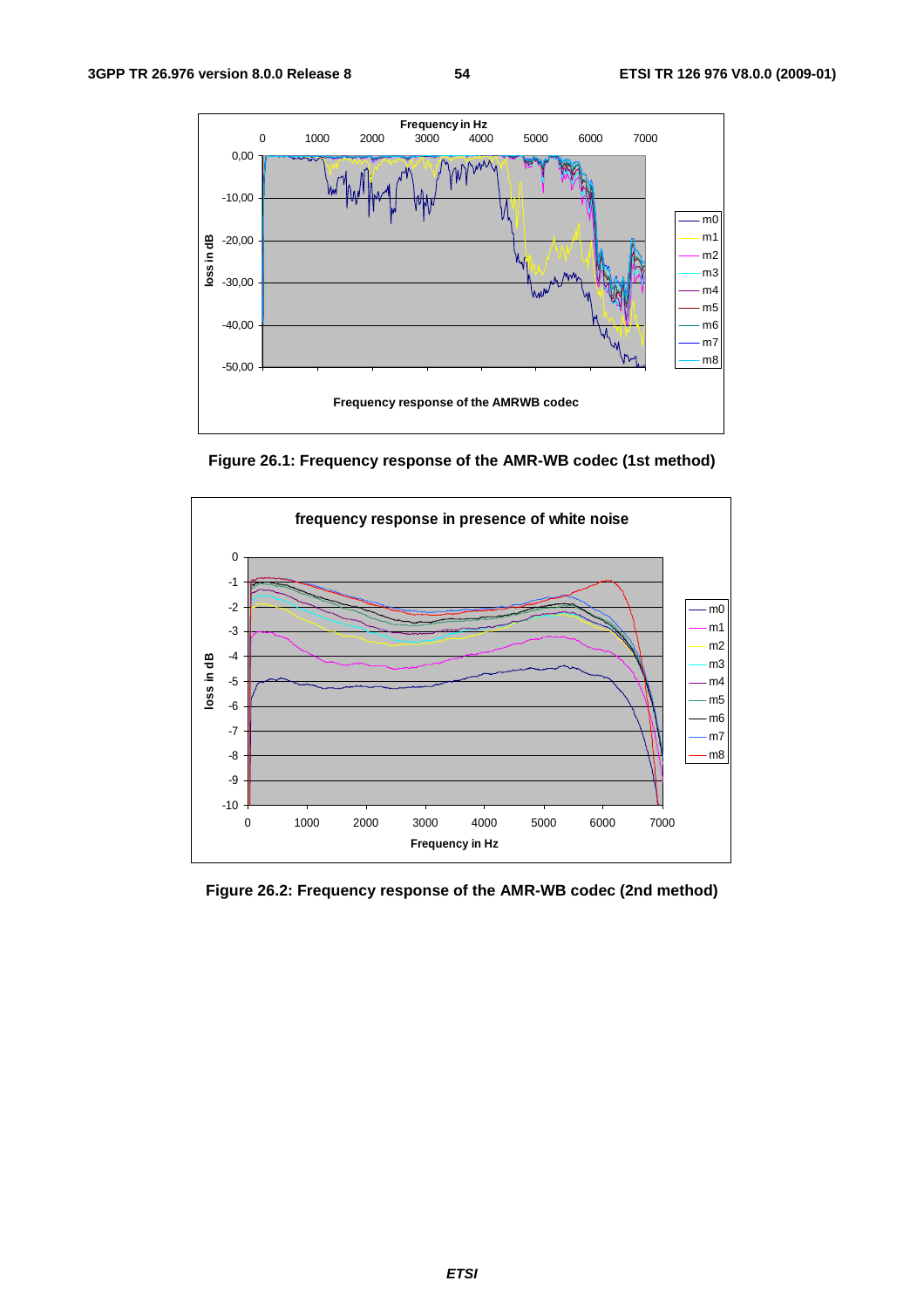

**Figure 26.3: Frequency response of the AMR-WB codec (2nd method)** 

The AMR-WB codec is very dependent of the input signal. Considering that this codec is mainly to be used as a speech codec, the 2<sup>nd</sup> method seems to be more appropriated for computing the frequency response. The 2 lowest modes have somewhat limited frequency response but the 7 other modes are about compliant with the 7 kHz bandwidth.

# 27 Signalling Tones

This test checks the performance of the AMR-WB codec with signaling tones. The Software version was version 5.1.0 of the AMR-WB codec. Compilation and execution of the software was performed on PC platform using VisualC++ compiler [23].

Five different types of French network signaling tones have been tested: Two different dial tones, one ringing tone, a busy tone and a special information tone. The description of the different tones is given below:

- 1. Continuous DIAL TONE number 1 at 440 Hz, 10 s duration.
- 2. Continuous DIAL TONE number 2 at 330+440 Hz, 10 s duration.
- 3. RINGING TONE at 440 Hz with duration **1.5** 3.5 and a total duration of 12.5 s.
- 4. BUSY TONE at 440Hz with duration **0.5**  0.5 and a total duration of 12.5 s.
- 5. SPECIAL INFORMATION TONE at 950/1400/1800 Hz and duration (**3×0.3** 2x0.03) 1.0 and a total duration of 12.5 s.

The level of the signaling tones was set at -10 dBm0. Additionally, a set of signaling tones was generated at -15 dBm0 which is the lowest level recommended in ITU-T Recommendation E.180. They were used for testing at a subset of testing conditions. The signaling tones at a level of -10 dBm0 were tested under clean error conditions with no adaptation activated and fixing the codec mode to the 9 different possible modes. The test was run for DTX off and DTX on. The sampling frequency of 16 kHz and 8 kHz have been used.

The testing has been performed by informal listening involving trained listeners, their main concern being that the tones should be recognized.

The test results can be summarized in the following:

• No significant effect was perceived when listening with DTX ON or DTX OFF: the conclusions are the same.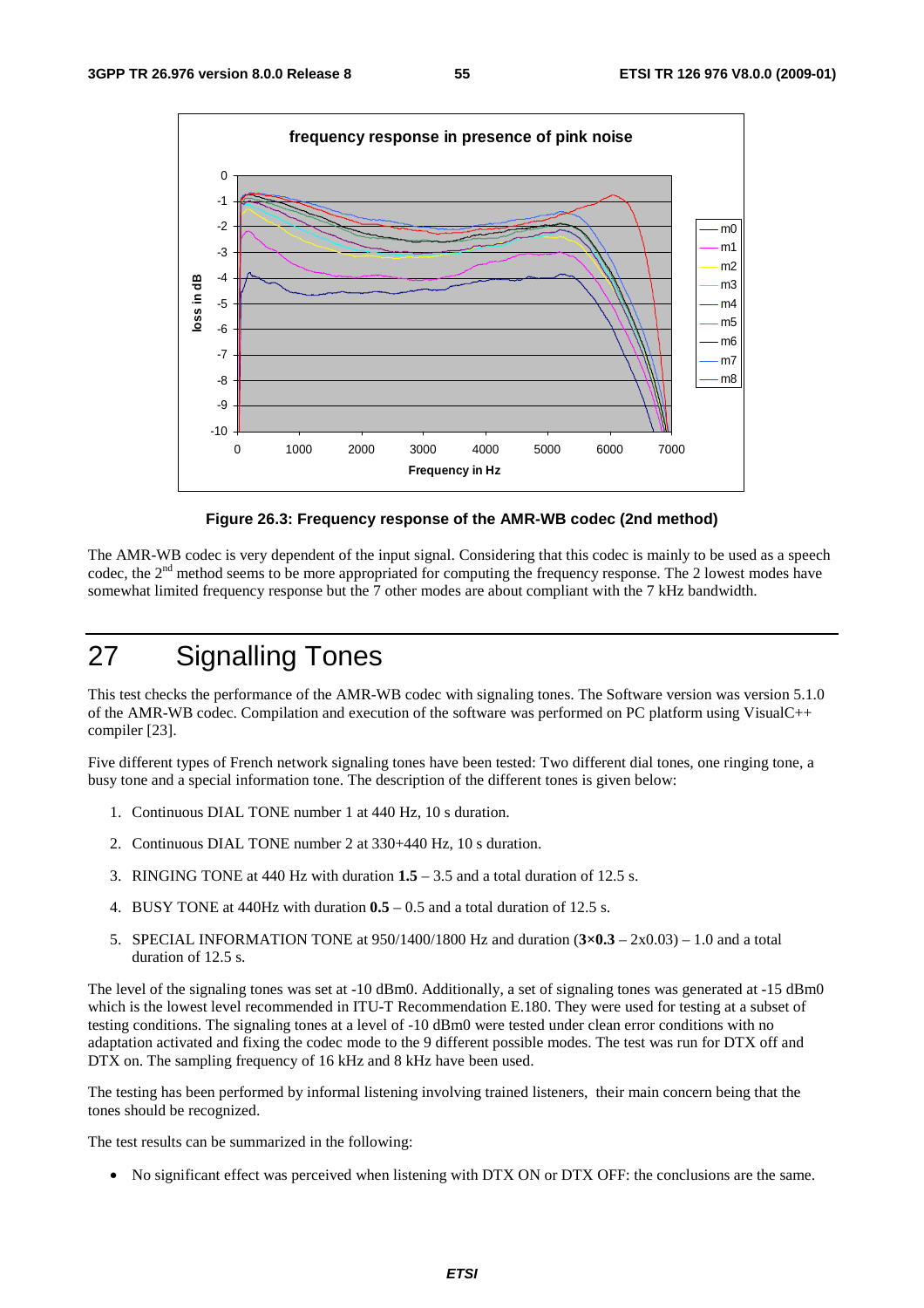• For the error free conditions: the decoded tones are clearly recognized. Yet the quality from the higher to the lower rate is decreasing and for the two lowest bit rates (6.6 and 8.85) the quality is rather poor.

Figure 27.1 shows the original special information tone (16 kHz) and the signal processed by the AMR-WB mode 0 (6.6 kbit/s). It is clear that the processed signal is severely degraded. When using 8 kHz sampling frequency as shown in figure 27.2, the test results are a little bit worse.

Though the quality of network signaling tones is decreasing audibly with lower bit rates, the signaling tones were clearly recognized under all testing conditions. The high recognition rate of the tones might be related to the fact that the user is expecting to hear a tone, and would be therefore recognizing the tone even at very poor quality.

The activation of DTX did not show any effect on the transparency of the AMR-WB codec towards signaling tones. This holds also for signaling tones at lower levels.



**Figure 27.1**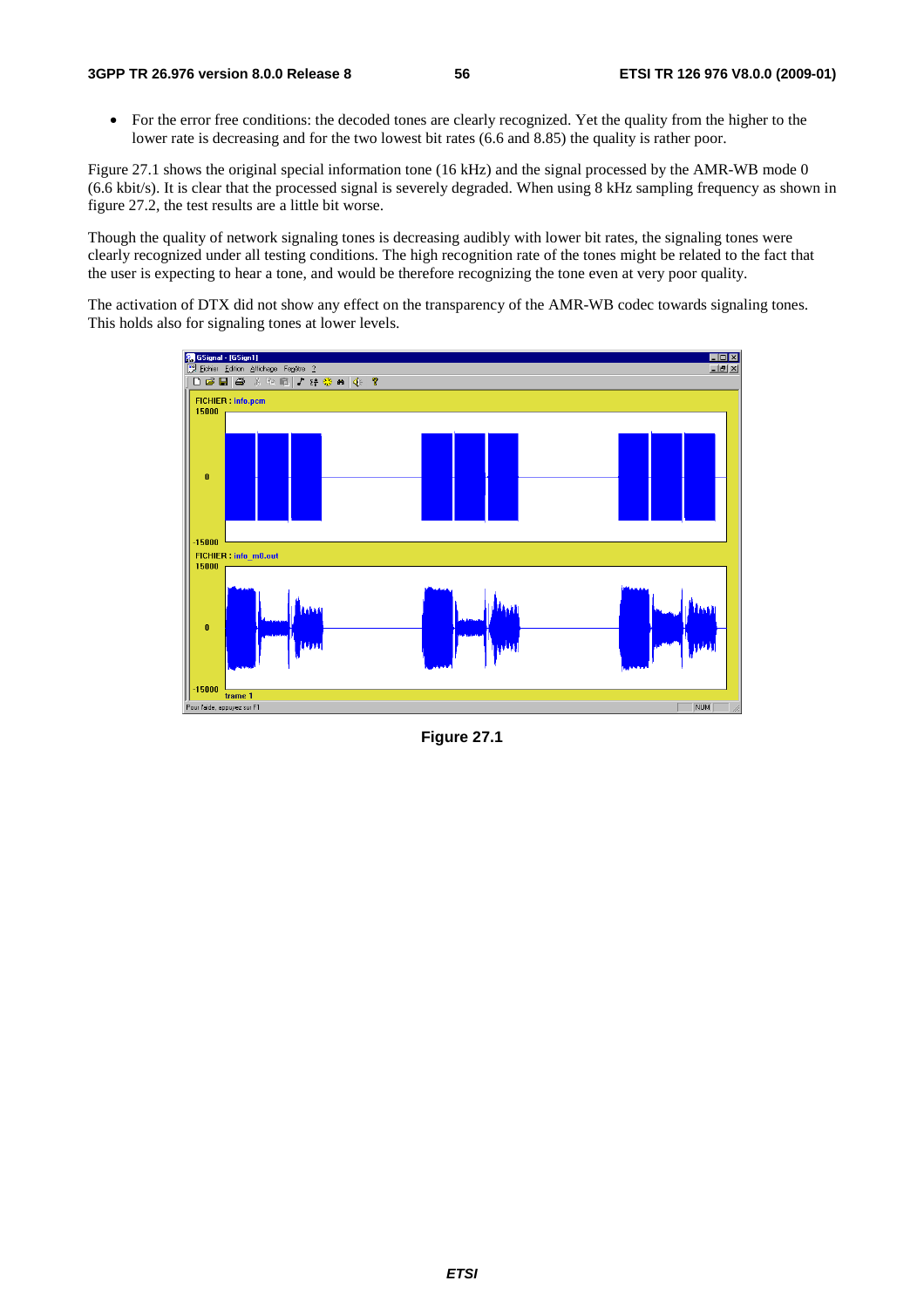

**Figure 27.2** 

# 28 Complexity Analysis

The AMR-WB speech codec complexity was evaluated using the methodology previously agreed for the standardization of the AMR speech codec [14].

For each codec mode, the complexity is characterized by the following items:

- Number of cycles;
- Data memory size;
- Program memory size.

The actual values for these items will eventually depend on the final DSP implementation. The methodology adopted for the standardization of previous GSM speech codecs provides a way to overcome this difficulty.

In this methodology, the speech and channel coding functions are coded using a set of basic arithmetic operations. Each operation is allocated a weight representative of the number of instruction cycles required to perform that operation on a typical DSP device. The Theoretical Worst Case complexity (wMOPS) is then computed by a detailed counting of the worst case number of basic operations required to process a speech frame.

The wMOPS figure quoted is a weighted sum of all operations required to perform the speech and/or channel coding.

Note that in the course of the codec selection, the Worst Observed Frame complexity was also measured by recording the worst case complexity figure over the full set of speech samples used for the selection of the AMR-WB codec.

In the case of AMR-WB, the complexity was further divided in the following items:

- Speech coding complexity in terms of wMOPS, RAM, ROM Tables and Program ROM.
- GMSK Full Rate channel coding complexity in terms of wMOPS, RAM, ROM Tables and Program ROM.

The separation of the speech and channel complexity was motivated by the fact that these functions were generally handled by different system components in the network (speech transcoding functions in the TRAU and channel coding/decoding in the BTS).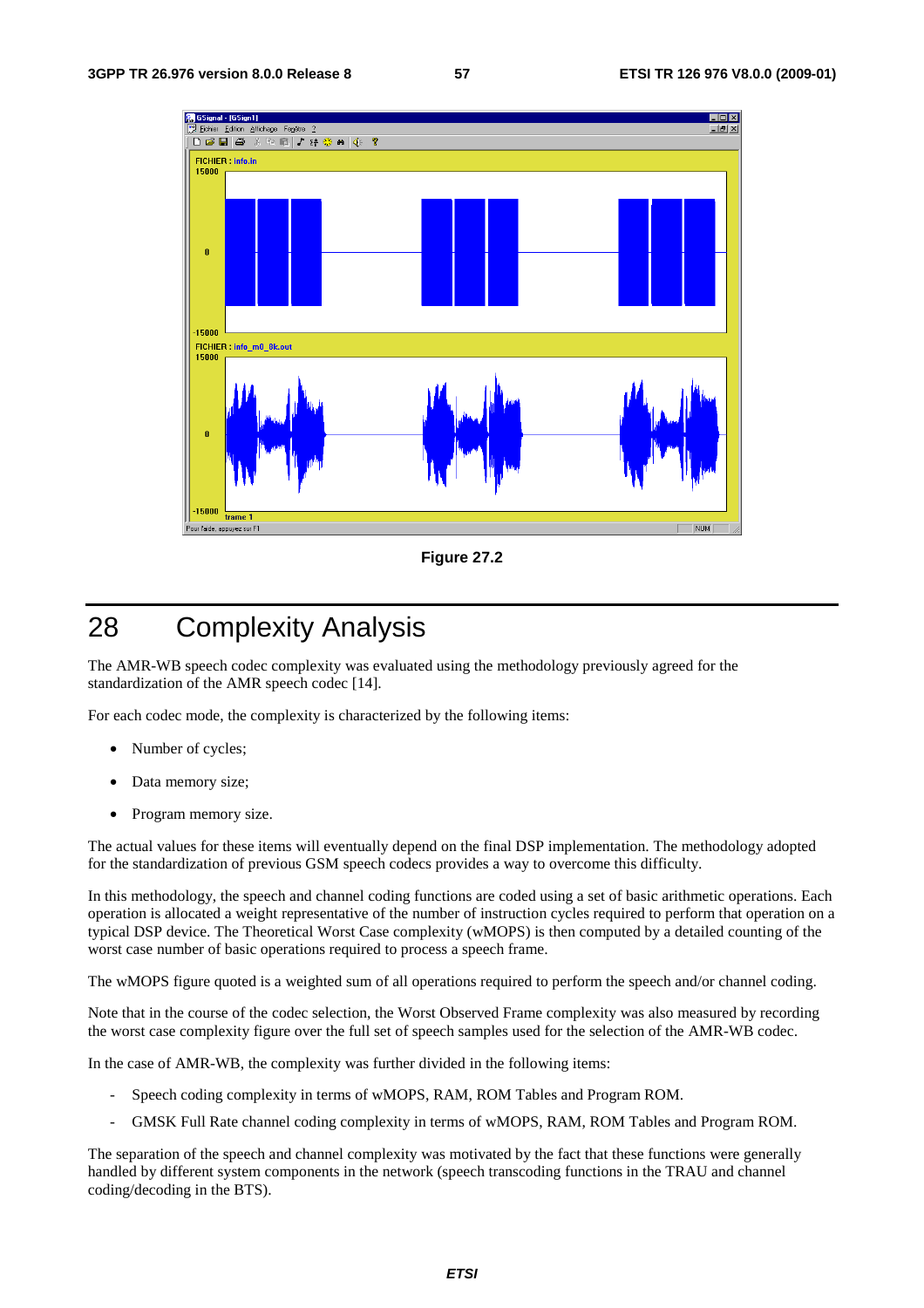Table 28.1 presents the Theoretical Worst Case (TWC) complexity (wMOPS) for the different AMR-WB speech codec modes in addition to the Worst Observed Frame (WOF) reported during the selection phase. According to the design constraints for the AMR-WB speech codec up to 41.6 wMOPS were allowed including the VAD/DTX system (see permanent document WB-4 [8]). The measured TWC figure of 38.97 wMOPS is clearly below this limit.

Table 28.2 provides the same parameters for the GSM GMSK Full Rate channel codec. According to the design constraints for the AMR-WB codec up to 5.7 wMOPS were allowed (see permanent document WB-4 [8]). Again, the measured TWC figure of 3.93 wMOPS is clearly below this limit.

Table 28.3, table 28.4 and table 28.5 provide the RAM, ROM Tables and Program ROM complexity figures for the speech and channel codecs.

| wMOPS / Speech Codec + VAD + DTX |       |       |       |       |       |       |       |       |       |       |                |
|----------------------------------|-------|-------|-------|-------|-------|-------|-------|-------|-------|-------|----------------|
| Mode                             | 23.85 | 23.05 | 19.85 | 18.25 | 15.85 | 14.25 | 12.65 | 8.85  | 6.60  | TWC   | <b>WOF</b> est |
| Speech encoder                   | 29.07 | 30.84 | 31.14 | 30.22 | 29.41 | 29.24 | 26.91 | 23.59 | 20.46 | 31.14 |                |
| Speech decoder                   | 6.90  | 6.89  | 6.83  | 6.82  | 6.79  | 6.76  | 6.73  | .47   | 7.83  | 7.83  |                |
| <b>Total Speech</b>              | 35.97 | 37.73 | 37.97 | 37.04 | 36.20 | 36.00 | 33.64 | 31.06 | 28.29 | 38.97 | 36.13          |

**Table 28.1** 

### **Table 28.2**

| wMOPS / Channel Codec for TCH/WFS |                          |       |       |       |       |       |       |      |      |            |                          |
|-----------------------------------|--------------------------|-------|-------|-------|-------|-------|-------|------|------|------------|--------------------------|
| <b>Mode</b>                       | 23.85                    | 23.05 | 19.85 | 18.25 | 15.85 | 14.25 | 12.65 | 8.85 | 6.60 | <b>TWC</b> | <b>WOF est</b>           |
| Channel encoder                   | ۰                        | -     | 0.39  | 0.58  | 0.51  | 0.48  | 0.45  | 0.42 | 0.39 | 0.58       | $\overline{\phantom{0}}$ |
| Channel decoder                   | ۰                        |       | .32   | 3.35  | 2.95  | 2.68  | 2.42  | .85  | 1.53 | 3.35       | $\overline{\phantom{0}}$ |
| <b>Total Channel</b>              | $\overline{\phantom{0}}$ |       |       | 3.93  | 3.46  | 3.16  | 2.87  | 2.27 | .92  | 3.93       | 3.45                     |

#### **Table 28.3**

| Data RAM (static + scratch) |                                 |             |                    |  |
|-----------------------------|---------------------------------|-------------|--------------------|--|
|                             | static + scratch<br>requirement | static used | scratch used       |  |
| Speech Encoder + VAD+DTX    | 15 000 + 149 Words              | 1 381 Words | 4 389 Words        |  |
| Speech Decoder + DTX        |                                 | 758 Words   |                    |  |
| Channel Encoder (TCH/WFS)   | 3 000 Words                     | 229 Words   |                    |  |
| Channel Decoder (TCH/WFS)   |                                 | 242 Words   |                    |  |
| Link Adaptation             |                                 | 102 Words   |                    |  |
| Total                       |                                 | 2 712 Words | 4 389 Words        |  |
|                             |                                 |             | <b>7 101 Words</b> |  |

### **Table 28.4**

| Data ROM Tables          |                     |                     |  |  |
|--------------------------|---------------------|---------------------|--|--|
|                          | requirement         | used                |  |  |
| Speech Codec + VAD + DTX | 18 000 + 513 Words  | 9 929 Words         |  |  |
| Channel Codec (TCH/WFS)  | 4 500 Words         | 3 075 Words         |  |  |
| Link Adaptation          | -                   | 105 Words           |  |  |
| Total                    | <b>23 013 Words</b> | <b>13 109 Words</b> |  |  |

#### **Table 28.5**

|                          | <b>Program ROM</b> |                 |
|--------------------------|--------------------|-----------------|
|                          | reauirement        | used            |
| Speech Codec + VAD + DTX | $5821 + 491$       | 3 889 basic-ops |
| Channel Codec (TCH/WFS)  | 2013               | 418 basic-ops   |
| Link Adaptation          | -                  | 48 basic-ops    |
| Common (log2, oper32b)   |                    | 35 basic-ops    |
| Total                    | 8 571 basic-ops    | 4 390 basic-ops |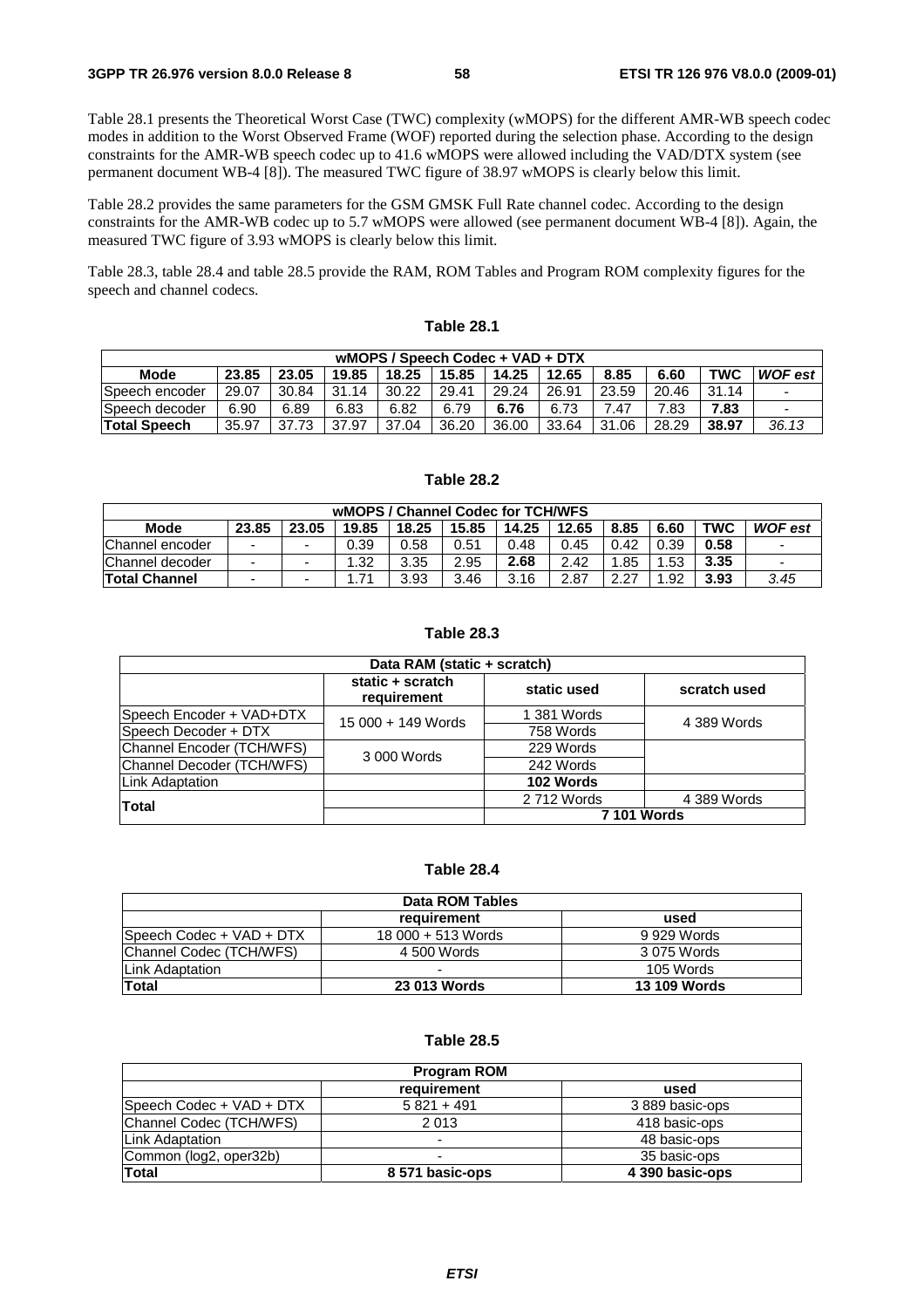# 29 Comfort Noise Generation

This clause reports the results of the verification of the comfort noise generation system of the AMR-WB codec. For the purpose of verification an investigation of the VAD performance and its consequence both on the achievable voice/channel activity and speech quality has been made. Furthermore, it has been investigated if due to comfort noise generation noticeable artefacts are caused in the synthesised signal [21].

### 29.1 VAD

As a base for all experiments of the VAD performance a five minutes long file was used with conversational speech. This speech file is created from a database with Swedish speech material, containing two male and two female speakers. The material is concatenated so that it contains approximately 40 % speech time and 60 % time of silence. For the main part of the investigations the input level of the speech is set to –26 dBov. However, tests with different input levels of the speech material have also been made. In these cases, the input level was set to –16 dBov and –36 dBov, respectively.

Four different types of noises are added to the speech file. The noises are recordings from car, street, office and airport hall environments. The noises differ widely in stationarity. In order to give some idea of the stationarity of the noises, frame energy variances, i.e. the variances of frame-wise energy estimates, were calculated. The result of this computation is shown in figure 29.1.



**Figure 29.1: Stationarity of noises** 

In addition, two kinds of music are used as background noises. One file containing classical music (Bach) and one file containing rock music (Smashing Pumpkins). According to the stationarity measure from above, the file containing classical music is the more stationary one, and the music pieces are less stationary than the other noises.



**Figure 29.2: Stationarity of music files** 

The background files are added to the speech files at four different levels such that signal-to-noise ratios of 40 dB, 30 dB, 20 dB and 10 dB are obtained. The noise is scaled in the same way as in the AMR-WB selection tests, see [11].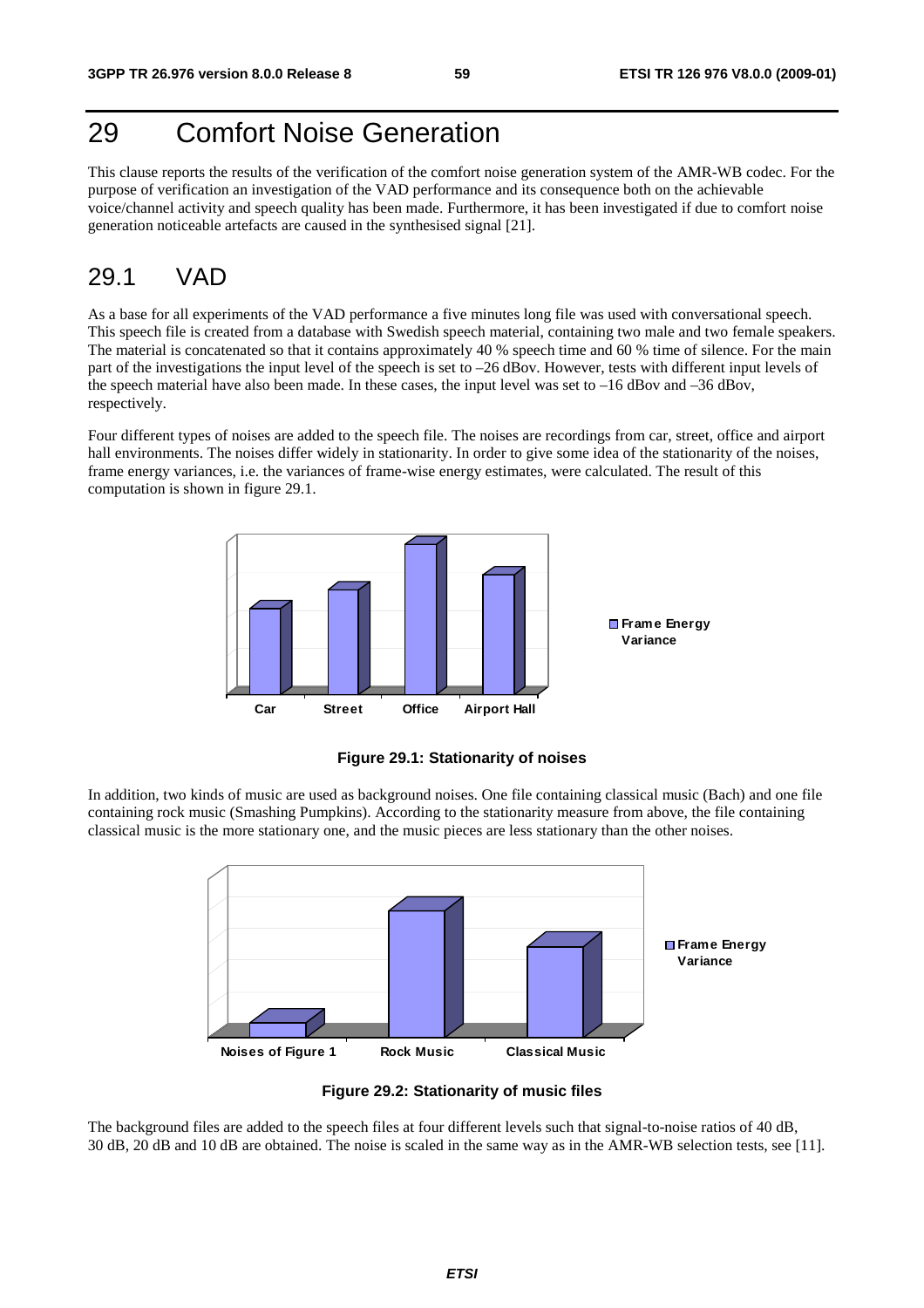### 29.2 Voice/Channel activity

To evaluate the performance of the voice activity detection we have observed the VAD-flag and calculated the voice activity and clipping for different background conditions. The voice activity is calculated as follows:

> number of all frames voice activity  $=$  number of frames where VAD flag is "1"

The voice activity obtained from the different background conditions is compared to the activity of the ideal case, i.e. the clean case without any background noise.

The channel activity is the relevant parameter for evaluating the gain of a DTX system. It is the ratio between the number of transmitted frames (SPEECH, SID\_FIRST, SID\_UPDATE) and the number off all frames including the NO\_DATA frames. The channel activity is calculated as follows:

> number of all frames channel activity  $=$   $\frac{\text{number of frames - number on NO\_DATA} }{n}$  frames

Voice activity and channel activity measurements for the different background cases and different input levels are shown in figure 29.3, figure 29.4, figure 29.5 and figure 29.6.

In figure 29.3 and figure 29.4 it can be seen that the achievable activity strongly depends on the type of noise (the stationarity). It is found that the activity levels for more stationary noises such as car are reasonably low, just above the corresponding activity levels for clean speech. For the less stationary noise and music background signals the activity levels approach 100 %.

Moreover, depending on the noise type, there is a lesser or stronger dependence on the SNR-ratio. For more stationary noise like car noise only a minor dependence of the achievable activity figures on the SNR-ratio was observed.

Comparing voice and channel activity figures, it can be stated that the channel activity figures at maximum are about 10 % higher than the corresponding voice activity figures. The biggest differences are found with 11 % for clean speech and the cases with low voice activity, as e.g. for car noise. Smaller differences occur for the cases with higher voice activity.



#### **Voice Activity at Various Background Conditions**

**Figure 29.3: Voice activity for different background conditions, at speech level –26 dBov (Voice activity for clean speech is 40 %)**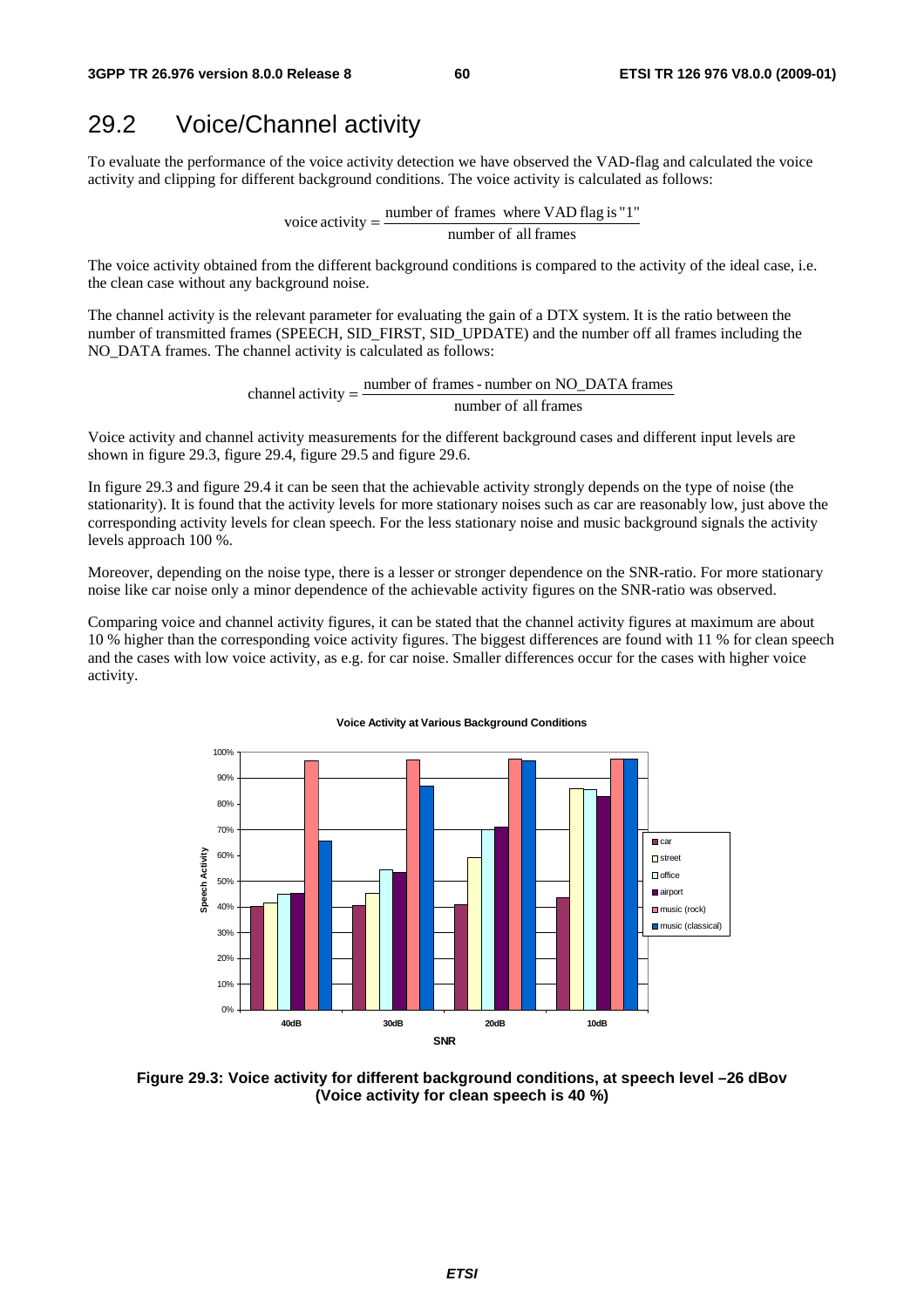

**Channel Activity at Various Background Conditions**



Figure 29.5 and figure 29.6 show the dependence of the achievable voice and, respectively, channel activities on the input level for the example of street noise. It is found that the activities increase with the level. However, the dependence is not strong. For the more stationary car noise, this dependence is only minor.



**Voice Activity at Various Input Levels (Street Noise)** 

**Figure 29.5: Voice Activity for different input levels (street noise)**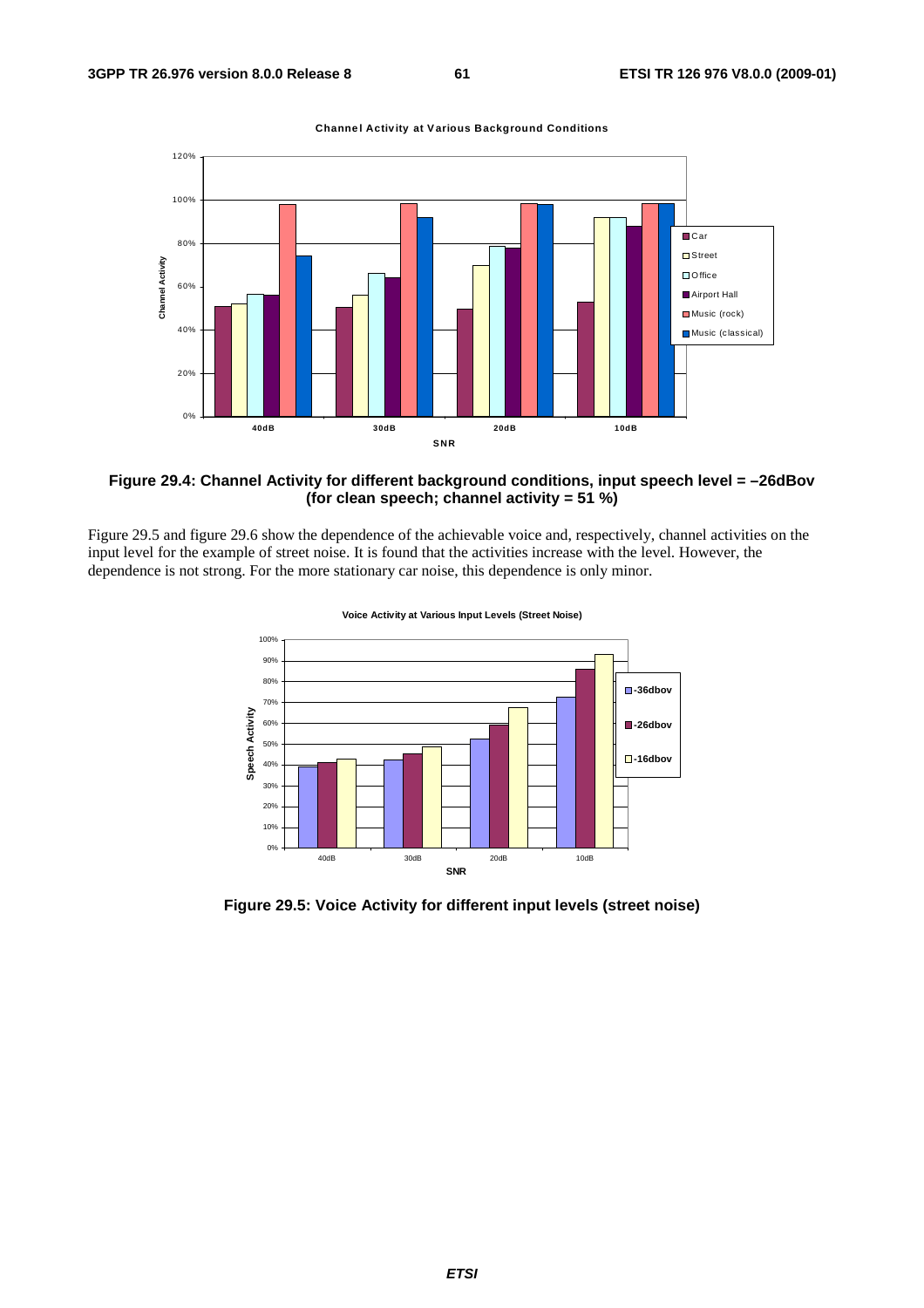**Channel Activity, Various Input Levels (Street Noise)**



**Figure 29.6: Channel Activity at different input levels (street noise)** 

### 29.3 Clipping

For speech clipping assessment, we first estimate how loudly speech is audible in each frame:

$$
L_{sp}(n) = \left(\frac{\max(0, sp(n) - 0.25 * no(n))}{1 + (no(n)/sp(n))^2}\right)^{0.3},
$$

where

sp(n): speech power of the frame n,

no(n): noise power of the frame n,

 $L_{sp}(n)$  *speech in frame n.* 

Speech and noise powers for each frame are calculated from the clean speech and noise files. The exponent of 0.3 is derived from the relation between loudness and intensity, i.e. an increase of 10 dB in the intensity causes the loudness to double. When speech power is 6 dB lower than noise power (see the 0.25 gain in the above equation), we assume that speech is not audible and loudness will be zero. Noise power in each frame is limited to below -55 dBm0, which is close to the noise level of the clean speech files. This limitation makes this equation applicable also for clean speech samples. Speech clipping is calculated as follows:

$$
C_{sp} = \frac{\sum_{np} L_{sp}(n) * (1 - VAD - flag(n))}{\sum_{n} L_{sp}(n)},
$$

where VAD\_flag(n) is the output of the VAD algorithm (1 for speech, 0 for noise).

As shown on the above equation, clipping is sum of loudness of the frames where VAD is "0" divided by sum of loudness of all frames.

The result of the investigations of the clipping with various background conditions can be seen in figure 29.7. Most clippings according to the measure applied are found for car background noise.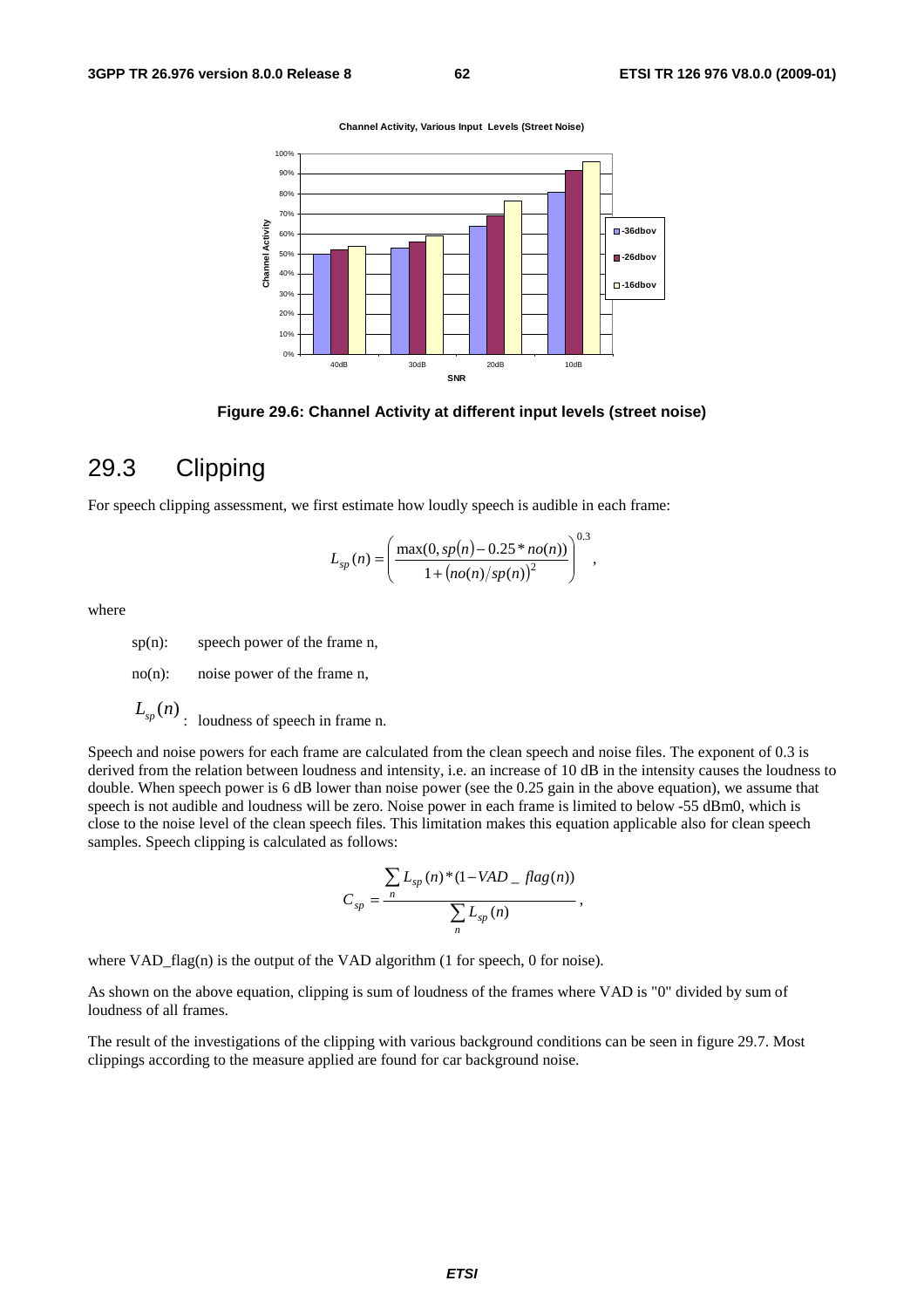

Figure 29.7: Clipping for different background conditions (clean case  $C_{\rm so} = 0.006$ )

For those speech samples for which severe clipping has been observed according to the clipping measure given above, careful expert listening has been carried out in order to check if the clipping is audible or annoying. For most cases no clipping was found. Only in extreme cases with car noise at 10 dB SNR, occasional slight clipping could be noticed. However, these effects were very minor and almost not audible.

Additionally, VAD performance for pure music files was tested. Ideally during music the VAD should detect everything as voice, and DTX-state should be activity. To test the system a wide range of diverse music files has been processed with the DTX turned on. The VAD-flag is printed out and the music files which contained frames with VAD-flag  $= 0$  (i.e. no voice activity) are carefully examined by expert listeners.

The comfort noise system performs very well on most kinds of music. On most music files only a few sparse frames are classified as inactivity. However, this is hardly perceived as artifact. It has further been found that miss-classification can also occur after rapid decreases in intensity. Then the music is replaced by comfort noise for longer periods and this effect is clearly audible. In some specific kind of classical music with many large intensity changes (e.g. Carmina Burana by Orff), this effect is even annoying.

## 29.4 Comfort Noise Synthesis

The purpose of this investigation is to evaluate if the comfort noise synthesis generates a smoothly evolving comfort noise signal. It is assessed if there are situations where audible contrast effects occur either due to abrupt magnitude or due to abrupt spectral changes. The investigation is done in two parts, as follows.

In order to investigate the comfort noise synthesis during inactivity, coding is done with the VAD decision forced to 0. Input signals used in this test are:

- Car noise.
- Street noise.
- Office noise.
- Airport noise.
- Artificial white noise with slow random magnitude variations.
- Artificial narrow band noise with sweeping center frequency from 50 Hz to 7 000 Hz.

For all signals except the last, the synthesized comfort noise signal evolves smoothly and nothing remarkable can be reported.

For the narrow band noise with sweeping center frequency, the frequency of the synthesized signal seems to follow the input frequency somehow discontinuously or in steps. However, annoying artifacts are not produced.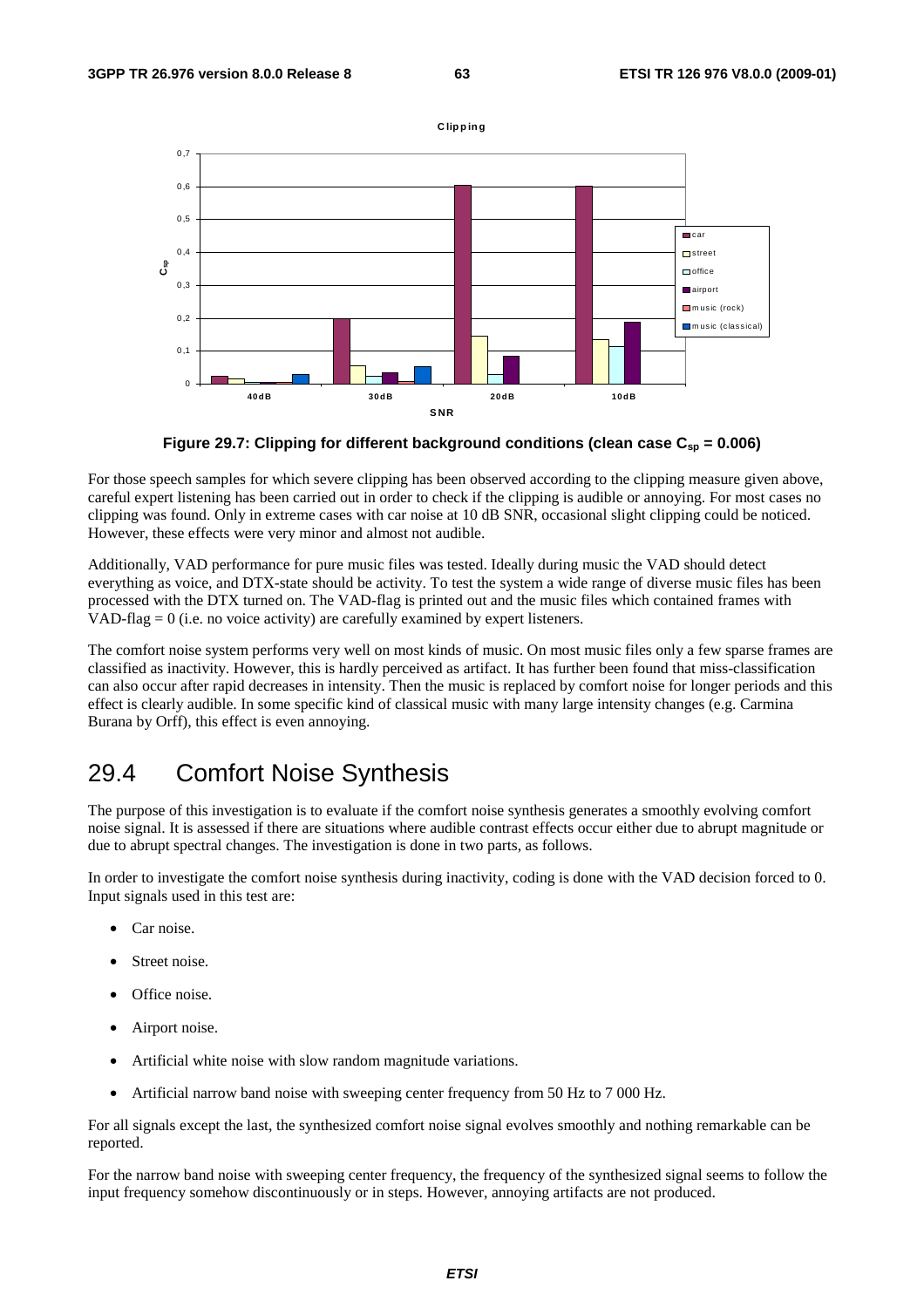#### **3GPP TR 26.976 version 8.0.0 Release 8 64 ETSI TR 126 976 V8.0.0 (2009-01)**

This test was made with the original VAD decision enabled. The purpose was to test comfort noise contrast effects due to DTX state changes The input signals used are those listed in clause 29.1 but the level adjusted to such a value that the VAD decision is unstable. I.e. the VAD flag and in response to this, the DTX state toggles between activity and inactivity.

From all test signals it can be reported that slight differences in the synthesized signal are perceived when the DTX state changes. In some cases - even though not annoying - the effect is clearly audible as a contrast in the spectral characteristics of the synthesized signal.

The effect can be visualized by comparing the power spectra of the synthesized signals in response to a white noise input signal. While for DTX-state=Activity a spectrally flat signal (in the pass-band of the codec) is generated, this is not the case for DTX-state=Inactivity, i.e. during comfort noise synthesis. Clearly noticeable is a strong low-frequency component.



**Figure 29.8: White noise responses for DTX-state=Activity (blue) and DTX-state=Inactivity (red)** 

### 29.5 Summary

In the tests we have found that the comfort noise system of the AMR-WB codec performs very well and that in general it does not cause quality degradations compared to operation without DTX.

The performance of the VAD is good for stationary types of background noise for which almost the same activity figures are measured as for clean speech. For more non-stationary kinds of noise and especially for low SNR ratios, the resulting voice and channel activity figures increase considerably, which may to some extent compromise the efficiency of the DTX system. On the other hand, however, speech quality is never degraded by clipping and only very few cases could be found where slight clipping was even noticeable. Furthermore, the VAD works satisfactorily most kinds of music.

The effect of comfort noise synthesis is audible but not annoying. For most types of input signals, the synthesis itself produces smoothly evolving comfort noise signals without any artefacts. However, audible noise contrast effects are caused by changes of the DTX-state between activity and inactivity. These effects increase with the signal level.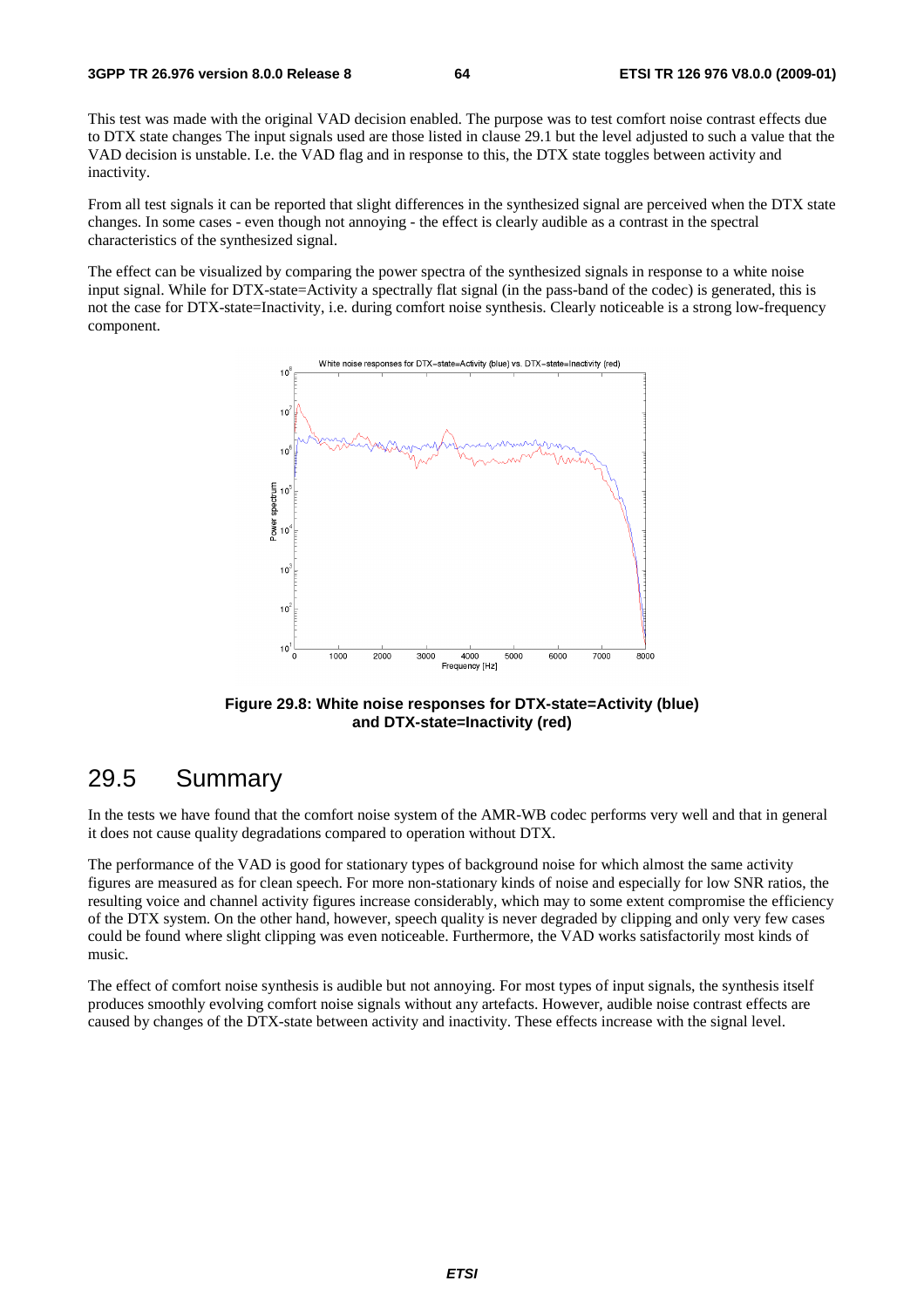# 30 Performance with music signals (informal expert listening)

The results of this verification are based on the analysis of expert listeners [19]. Four different music signals have been used:

- classical, instrumental: Beethoven, Symphony No. 9, part 2 (49 s).
- classical, vocal: Beethoven, Fidelio (26 s).
- modern, instrumental: M. Knopfler (Guitar) (31 s).
- modern, vocal: Beatles, "Help" (31 s).

Table 30.1 lists the conditions that have been processed for each of the four long files.

| C01              | Mode 8 (23.85 kbit/s) | $DTX = 0$ |
|------------------|-----------------------|-----------|
| C02              | Mode 5 (18.25 kbit/s) | $DTX = 0$ |
| C03              | Mode 2 (12.65 kbit/s) | $DTX = 0$ |
| CO <sub>4</sub>  | Mode 0 (6.6 kbit/s)   | $DTX = 0$ |
| CO <sub>5</sub>  | Mode 8                | $DTX = 1$ |
| C06              | Mode 5                | $DTX = 1$ |
| $\overline{CO7}$ | Mode 2                | $DTX = 1$ |
| C <sub>08</sub>  | Mode 0                | $DTX = 1$ |
| C <sub>09</sub>  | g.722 @ 48 kbit/s     |           |
| C <sub>10</sub>  | <b>Direct</b>         |           |

#### **Table 30.1**

The processed signals were analysed and compared by speech coding experts. For the listening, we did use binaural headphones (mono signal, binaural presentation) as well as loudspeakers. The complete list of conditions and the corresponding bit rates were known to all listeners from the file names being presented. All experts listened to the files in full length.

Using music as input signal, the intrinsic properties of the CELP speech coding algorithm become more obvious: Whenever speech (i.e. singing) is present, the coding quality seems to be better than the coding quality of instrumental music, because the speech is usually transmitted better than instrumental music. For instrumental parts of the music, degradations and distortions become more audible.

For the highest bit rate of 23.85 kbit/s (mode 8), the experts usually rated the quality of the music signal similar or very close to the quality of the G.722 codec at 48 kbit/s. For some music samples (Beethoven  $9<sup>th</sup>$  symphony, Beatles), there are audible degradations, which led to the conclusion that G.722 is sometimes equivalent, sometimes slightly preferred to the AMR-WB candidate. This high bit rate mode, however, was generally felt acceptable by all experts.

For medium bit rate at 18.25 kbit/s (mode 5), all experts agreed in preferring the subjective quality of the G.722@48 kbit/s. For music transmission, the quality of the AMR-WB candidate was felt acceptable by two experts, while three experts did consider the quality not acceptable.

After listening to the processed files at 12.65 kbit/s (mode 2), all experts agreed that the music signals are significantly distorted. It was felt, that the quality of the music signal is not sufficient for music transmission at this bit rate. At bit rates as low as 6.60 kbit/s (mode 0), we perceived very strong degradation. However, the processed signals are still recognizable as music.

The experiments indicate, that DTX on or off does not have a relevant influence on the perceived music's quality. In fact, it is generally inaudible whether DTX was set to 0 or 1.

The AMR-WB Codec performance with music signals is satisfactory at the highest bit rate of 23.85 kbit/s. During the listening, we did not observe any clicks or instabilities in the processsed samples of any bit rate of the AMR-WB candidate codec. The processed signals were always recognizable as music.

The highest bit-rate mode (23.85 kbit/s) is intended also for music and other non-speech signals. For music signals, this mode was generally felt acceptable by all experts.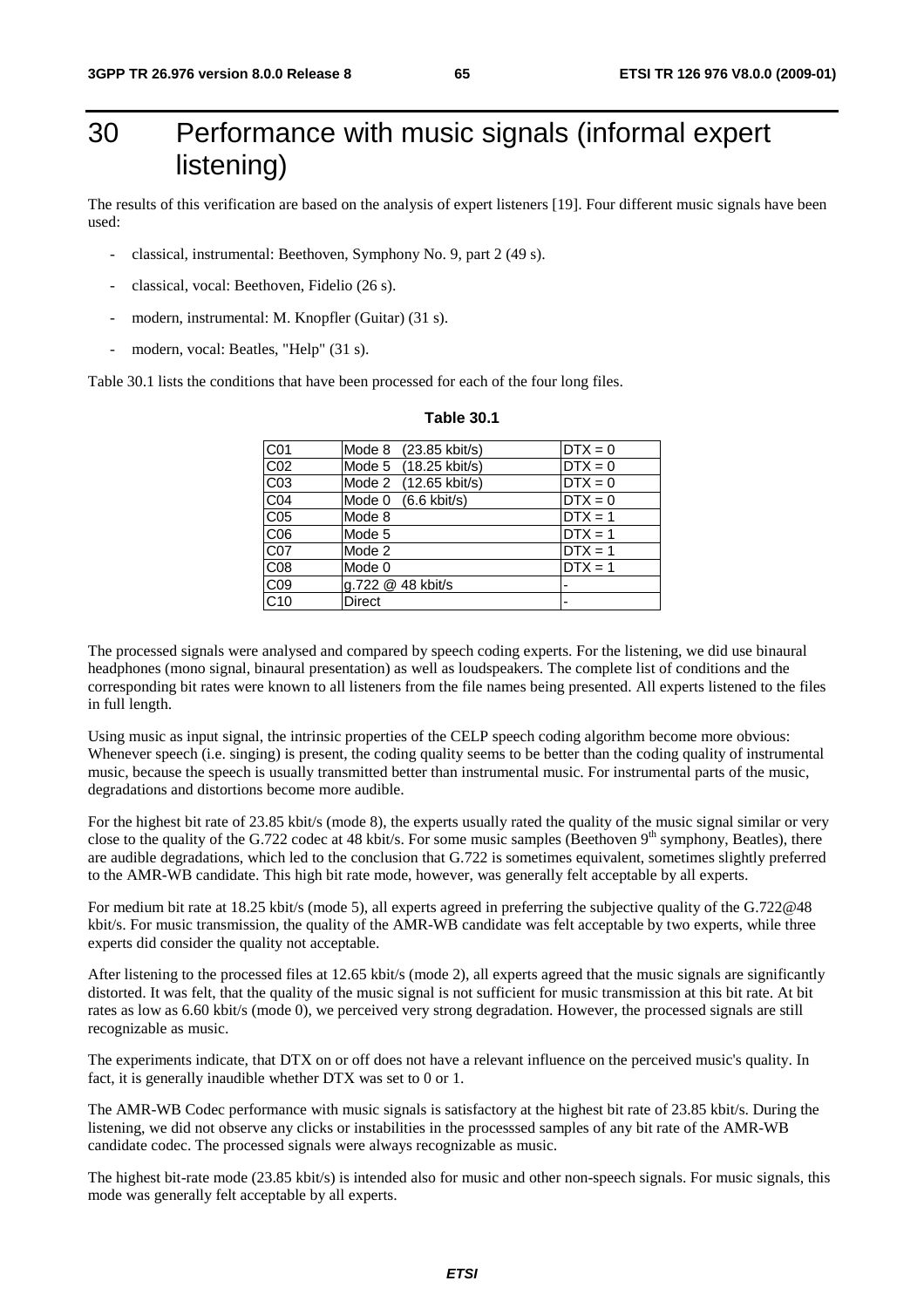# 31 Switching Performance between AMR and AMR-WB modes

This verification item is meant to investigate the perceived speech quality in possible switching scenarios between AMR-WB and AMR. Although it is not expected that such switching appears on a frame-by-frame basis, it can happen e.g. once per call because of handover or TFO negotiation [17].

An A-B-listening test was conducted to compare the subjective quality of two different wideband / narrowband switching schemes: The first without using a bandwidth extension scheme, the second one employing one. Both schemes were evaluated under three conditions: clean speech, car noise (SNR=15 dB), and street noise (SNR=15 dB). The number of sample pairs presented to the subjects for their preference decision was 24 samples = 2 orderings \* 4 speakers (2 male, 2 female) \* 3 background noises. All input samples are in German language. The test was carried out with 8 native German expert listeners.

Three different types of signals were generated in the processing phase for each speaker and background noise: A wideband signal (**WB**), i.e. AMR-WB coded and decoded speech with mode 19.85 kbps. A narrowband signal (**NB**), i.e. AMR coded and decoded speech with mode 12.2 kbps. A wideband signal (**EXT**) generated from the "NB" signal by subsequent bandwidth extension.

These samples were artificially cut and pasted in a way that in each sentence a switch from WB to NB or a switch from WB to EXT is performed. The cutting procedure was done in a way that no discontinuities were left in the signal visually and audibly verified.

Scheme A: **WB – NB – WB - NB**

Scheme B: **WS – EXT – WB -EXT**

The results are shown in table 31.1, which contains the absolute number of choices (8 listeners).

|        |    | в   |
|--------|----|-----|
| all    | 63 | 129 |
| CLEAN  | 20 | 44  |
| CAR    | 20 | 44  |
| STREET | 23 | 41  |

#### **Table 31.1**

The results show an approximately 2:1 preference score of the switching scenario with the artificially extended bandwidth of the NB signal versus the plain NB signal. Please note that in practical switching scenarios also switching delay effects and effects from the AMR coder starting from zero-state may occur.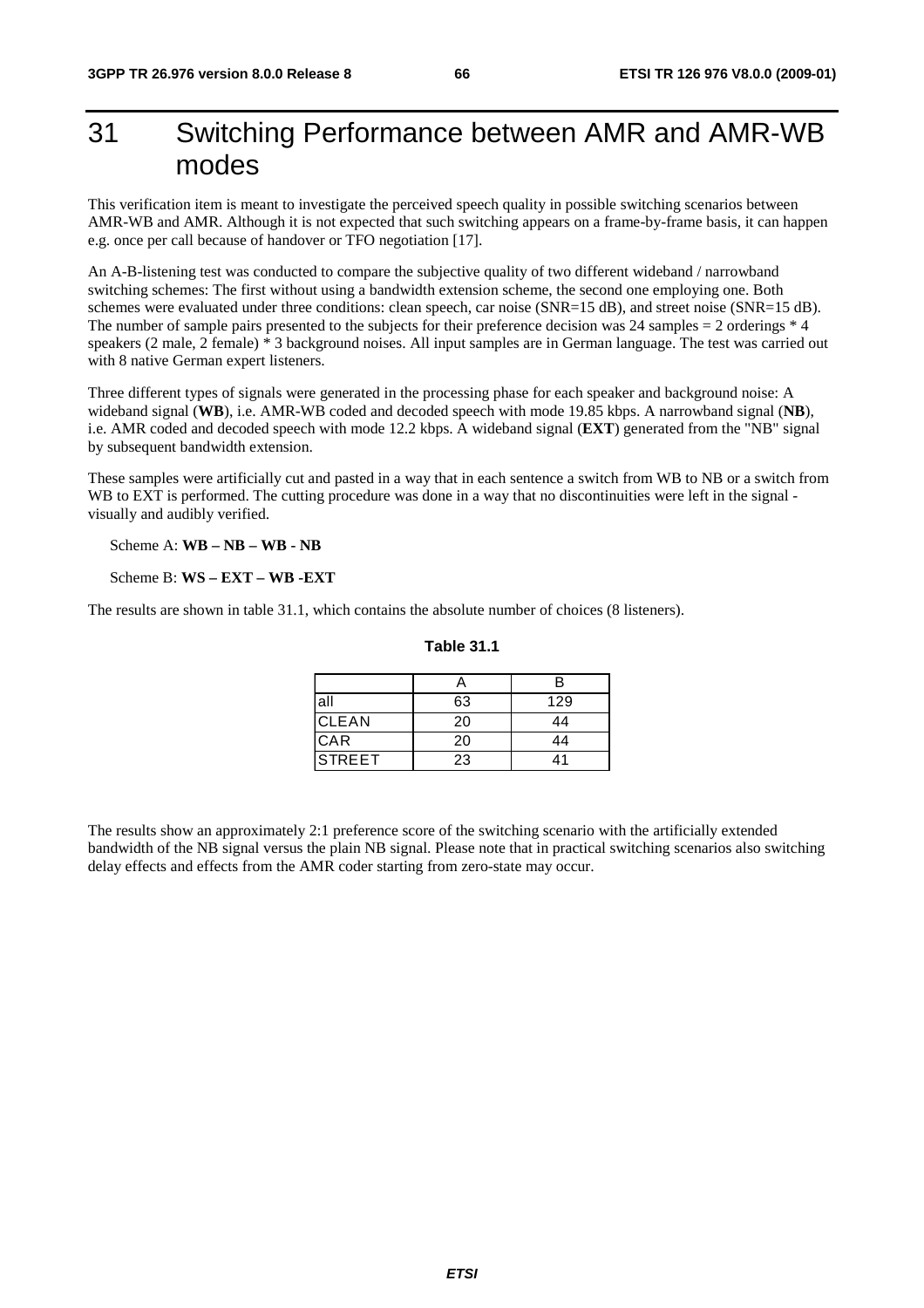# Annex A: Detailed information about the AMR-WB selection phase

# A.1 Performance requirements

# A.1.1 GSM FR channel (applications A and B)

For clean speech, at 19 dB C/I and above, the AMR-WB codec is required to provide in Application A quality better than (error-free) G.722-48k, and in Application B quality equal to G.722-56k. At 13 dB C/I, quality should still be equal to (error-free) G.722-48k in both applications. Under 13 dB C/I, graceful degradation comparable to the performance demonstrated by GSM EFR (Enhanced Full Rate) codec is required. Table A.1a shows the requirements for clean speech.

| Clean speech                                                                                                       | Application A: GSM FR with 16 kbit/s<br>submultiplexing |                          | <b>Application B: GSM FR</b>   |                          |
|--------------------------------------------------------------------------------------------------------------------|---------------------------------------------------------|--------------------------|--------------------------------|--------------------------|
| C/I                                                                                                                | <b>Performance requirement</b>                          | Performance<br>objective | <b>Performance requirement</b> | Performance<br>objective |
| no errors                                                                                                          | better than G.722-48k                                   | G.722-56k                | G.722-56k                      | G.722-64k                |
| 19dB                                                                                                               | better than G.722-48k                                   |                          | G.722-56k                      |                          |
| 16 dB                                                                                                              | G.722-48k                                               |                          | G.722-48k                      |                          |
| 13 dB                                                                                                              | G.722-48k                                               |                          | G.722-48k                      |                          |
| $<$ 13dB                                                                                                           | (see note)                                              |                          | (see note)                     |                          |
| The degradation in subjective performance shall not be greater than the degradation in subjective<br><b>INOTE:</b> |                                                         |                          |                                |                          |
| performance demonstrated by EFR over the same C/I interval. The specific intervals of interest are 13 dB           |                                                         |                          |                                |                          |
|                                                                                                                    | to 10 dB, 13 dB to 7 dB, and 13 dB to 4 dB.             |                          |                                |                          |

### **Table A.1a: Clean speech requirements under static error conditions for Applications A and B**

For background noise conditions (speech in background noise), the requirements are given in Table A.1b. The requirements are the same as for clean speech except that quality equal to G.722-48k is required for Application A at  $C/I \ge 19$  dB. (Also, a different testing methodology, Poor or Worse, considered more suitable for background noise testing, was adopted (note).)

NOTE: Poor or Worse methodology is employed, where "with 10 % PoW" is interpreted as no more than 10 additional percentage points of annoying degradation with respect to the reference codec (in terms of annoying or very annoying quality scores in the listening tests: "1" and "2" out of votes ranging from "1" to  $"5"$ ).

#### **Table A.1b: Background noise requirements under static error conditions for Applications A and B.**

| Speech in<br>background noise                                                                               | Application A: GSM FR with 16 kbit/s<br>submultiplexing |                          | <b>Application B: GSM FR</b>   |                                 |
|-------------------------------------------------------------------------------------------------------------|---------------------------------------------------------|--------------------------|--------------------------------|---------------------------------|
| CЛ                                                                                                          | Performance requirement                                 | Performance<br>objective | <b>Performance requirement</b> | <b>Performance</b><br>objective |
| no errors                                                                                                   | G.722-48k (with 10 % PoW)                               | G.722-56k                | G.722-56k (with 10 % PoW)      | G.722-64k                       |
| 19dB                                                                                                        | G.722-48k (with 10 % PoW)                               |                          | G.722-48k (with 10 % PoW)      |                                 |
| 16dB                                                                                                        | G.722-48k (with 10 % PoW)                               |                          | G.722-48k (with 10 % PoW)      |                                 |
| 13 $dB$                                                                                                     | G.722-48k (with 10 % PoW)                               |                          | G.722-48k (with 10 % PoW)      |                                 |
| $<$ 13dB                                                                                                    | See note                                                |                          | See note                       |                                 |
| NOTE:<br>The degradation in subjective performance shall not be greater than the degradation in subjective  |                                                         |                          |                                |                                 |
| performance demonstrated by EFR over the same C/I interval. The specific intervals of interest are 13 dB to |                                                         |                          |                                |                                 |
|                                                                                                             | 10 dB, 13 dB to 7 dB, and 13 dB to 4 dB.                |                          |                                |                                 |

In tandem (2 asynchronous encodings), the requirement for AMR-WB for both clean speech and background noise is to be equal to G.722-48k in tandem for Application A and equal to G.722-56k in tandem for Application B. For input level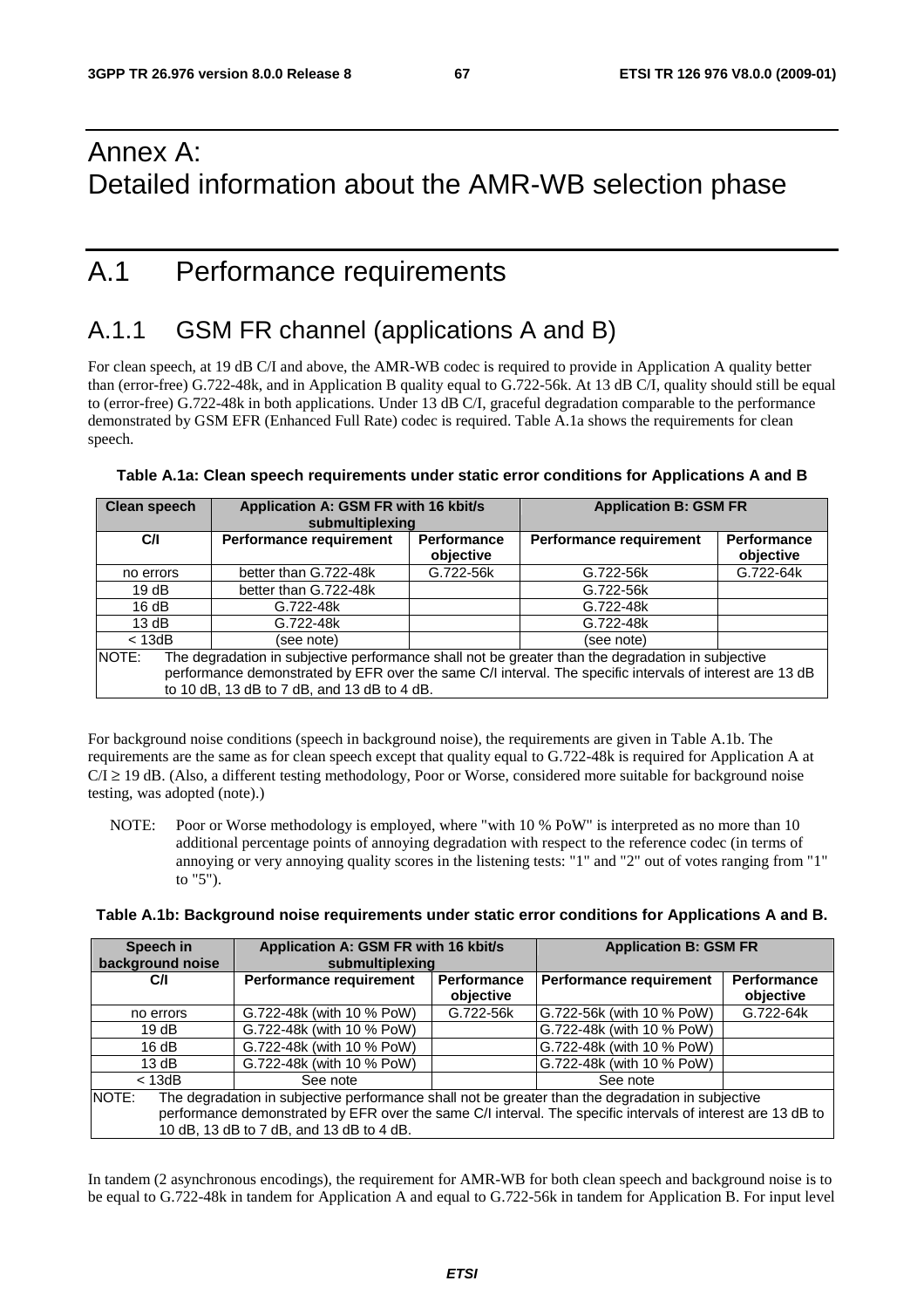dependency, for clean speech, the general requirement is to be better than G.722-48k for Application A and equal to G.722-56k for Application B. For talker and language dependency, the requirement is to provide in Application A the same quality as G.722-48k and in Application B the same quality as G-722-56k.

For Applications A and B, requirements were set also for dynamic conditions (codec operated with mode adaptation on). Under typical dynamic error conditions, the requirement is to be better than EFR under the same error conditions. For difficult error conditions (6 dB worse than typical C/I-conditions), the requirement is to be at least as good as the EFR codec in the same conditions.

## A.1.2 Higher rate channels (applications C and E)

In the EDGE half-rate channel, for clean speech and speech in background noise, AMR-WB should give at 25 dB C/I and above quality equal to (error-free) G.722-56k. At 19 dB C/I, quality should still be equal to (error-free) G.722-48k. In the EDGE full-rate channel, the same quality as in the HR-channel should be obtained at 3 dB worse C/I conditions.

In the 3G UTRAN channel, AMR-WB should give in error-free transmission quality equal to (error-free) G.722-64k. Quality equal to (error-free) G.722-48k is required at FER =  $1.0\%$  / RBER =  $0.1\%$ .

The requirements for Application C are given in table A.2a and for Application E in table A.2b.

#### **Table A.2a: Requirements for clean speech and background noise under static test conditions for Application C**

| Clean speech and speech in | <b>Application C: Half-Rate Circuit</b> | <b>Application C: Full-Rate Circuit</b> |
|----------------------------|-----------------------------------------|-----------------------------------------|
| background noise           | <b>Switched EDGE Phase II channel</b>   | <b>Switched EDGE Phase II channel)</b>  |
| CЛ                         | Performance requirement                 | Performance requirement                 |
| 25dB                       | G.722-56k                               |                                         |
| 22 dB                      | G.722-48k                               | G.722-56k                               |
| 19dB                       | G.722-48k                               | G.722-48k                               |
| 16dB                       |                                         | G.722-48k                               |

#### **Table A.2b: Requirements for clean speech and background noise under static test conditions for Application E**

| Clean speech and speech in                                                                              |                         | <b>Application E: 3G UTRAN channel</b> |
|---------------------------------------------------------------------------------------------------------|-------------------------|----------------------------------------|
| background noise                                                                                        |                         |                                        |
| <b>Error Condition [FER, RBER]</b>                                                                      | Performance requirement | Performance objective                  |
| No errors                                                                                               | G.722-64k               |                                        |
| $[0.5 \%$ , -1                                                                                          | G.722-56k               |                                        |
| [1.0 %, 0.1 %], Uplink (note 1)                                                                         | G.722-48k               |                                        |
| [1.0 %, 0.1 %], Downlink (note 1)                                                                       | G.722-48k               |                                        |
| [1.0 %, 0.1 %], Uplink (note 2)                                                                         |                         | G.722-48k                              |
| NOTE 1: The least significant bits shall be subjected to the residual error profile. The number of bits |                         |                                        |
| in this class shall be 25 % of the total bits per frame.                                                |                         |                                        |
| NOTE 2: The least significant bits shall be subjected to the residual error profile. The number of bits |                         |                                        |
| in this class shall be 50 % of the total bits per frame.                                                |                         |                                        |

Application E includes all bit rates. The requirements are however only tested for the highest modes. The error performance for Application E is specified and evaluated using error protection schemes from the UTRAN toolbox. Each error condition is defined using two error profiles, one FER profile (single indicator per frame) and one residual BER profile (bit-level residual error channel). The requirement for the no error case applies to modes with higher bit rates, i.e., those not tested in Applications A and B.

For both Application C and E, in tandem (2 asynchronous encodings), the requirement for clean speech is to be equal to G.722-64k in tandem, and in background noise to be equal to G.722-56 in tandem. For input level dependency, for clean speech, the general requirement is to be equal to G.722-64k. For talker and language dependency, equal performance to G.722-64k is required.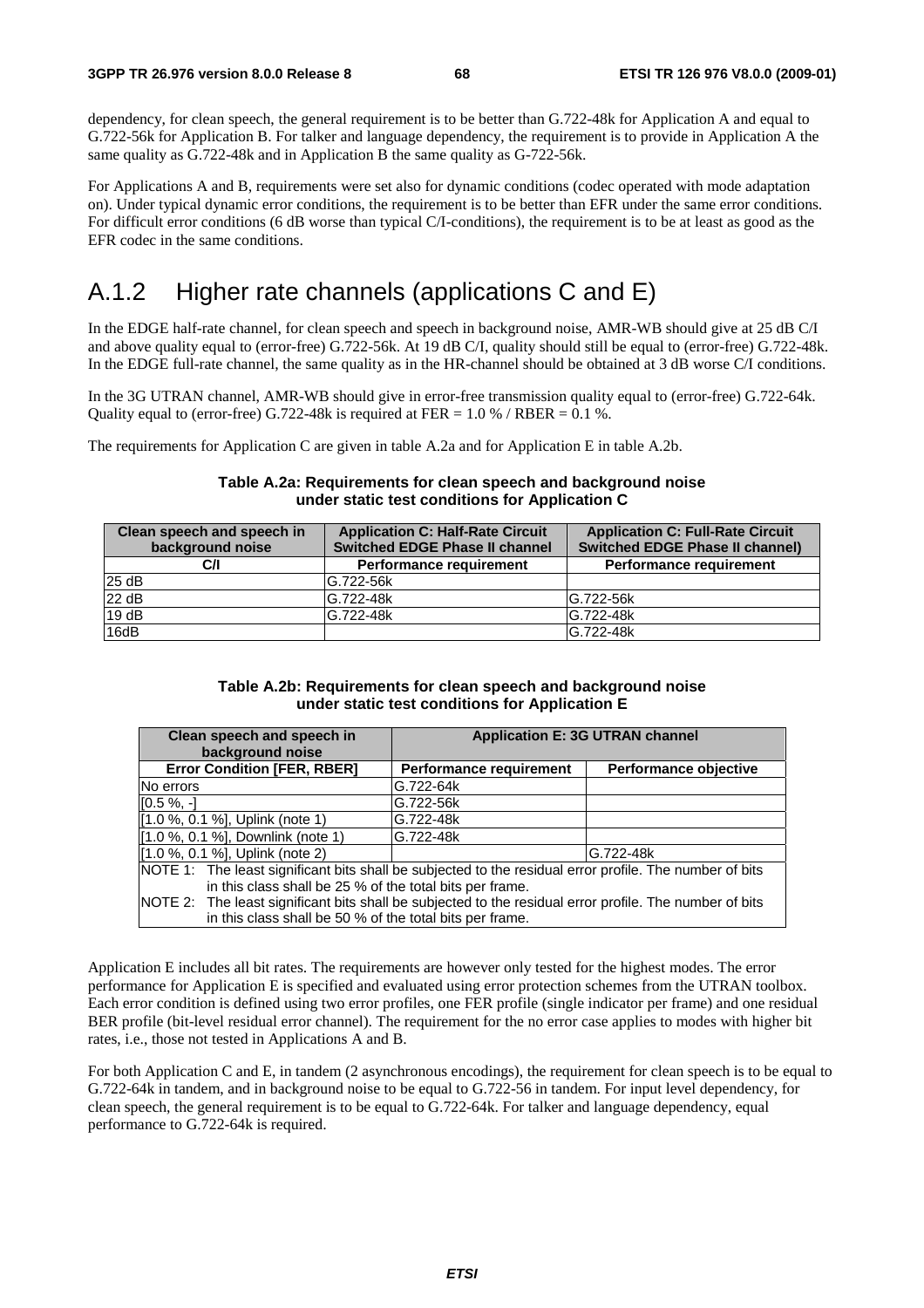### A.1.3 Other requirements and objectives

The following tables summarise some additional requirements set for the AMR-WB codec: source controlled operation in the DTX mode (discontinuous transmission), non-speech inputs and music.

#### **Table A.3a: Additional performance requirements for speech signals in source controlled operation (all applications)**

| <b>Condition</b>                             | <b>Requirement</b>                    |
|----------------------------------------------|---------------------------------------|
| Switching between different AMR-WB bit-rates | No annoving artefacts                 |
| Clean speech with DTX enabled                | <b>Performance with DTX disabled</b>  |
| Speech and background noise with DTX enabled | <b>IPerformance with DTX disabled</b> |

#### **Table A.3b: Requirements and objectives for speech codec performance with non-speech inputs (all applications)**

| <b>Condition</b>  | <b>Requirement</b>                      | <b>Objective</b>                 |
|-------------------|-----------------------------------------|----------------------------------|
| <b>DTMF</b>       |                                         | Transparent transmission of DTMF |
| Information tones | Recognisable as given information tone. |                                  |
| Idle noise        | -66dBm0 (unweighted)                    |                                  |

### **Table A.3c: Requirements and objectives with music for Applications C and E.**

| $\sim$ $\sim$ | ıent                                         | .             |
|---------------|----------------------------------------------|---------------|
| Music         | .<br>anno<br>Mr<br>. INC<br>enects<br>æ<br>. | $-56k$<br>700 |

### A.1.4 Testing of performance requirements in the selection tests

The selection tests were extensive consisting of altogether 6 experiments and 19 sub-experiments and covering all the four applications defined for AMR-WB. All above mentioned performance requirement conditions were included in the testing except only a few ones considered less critical for the selection (e.g. testing in tandem under background noise, switching between different AMR-WB bit-rates, and testing with non-speech signals and music). These were excluded for practical reasons to keep the selection tests within a reasonable size and will be covered during the post-selection phases: the verification phase and the characterisation phase.

# A.2 Selection procedure and methodology for comparison of candidates

The selection procedure consisted of comparing the performances of the candidate codecs against a set of performance requirements and ranking the candidate performances using a number of Figures of Merit. Technical descriptions and other deliverables from the proponents were also reviewed and compliance with a set of mandatory design constraints was analysed.

The Selection Procedure followed the pre-defined selection rules described in Permanent AMR-WB Project Document: Selection Rules [7]. The selection procedure consisted of the following steps:

- 1. The selection test results will be presented and analysed while keeping secret the identity of the candidates. Each candidate will be informed of the code used for its own solution and its solution only. (The selection rules 2a, 2b and 3 will be applied at this stage.)
- 2. After the review and discussion of the test results (as specified for rule 3), TSG-SA4 will try to reach a consensus on a quality ranking of the candidates.
- 3. Each candidate will then present its solution and show the compliance with the design constraints. All candidates not compliant with all design constraints will be excluded (according to the selection rule 1).
- 4. The test results obtained by each candidate will then be revealed.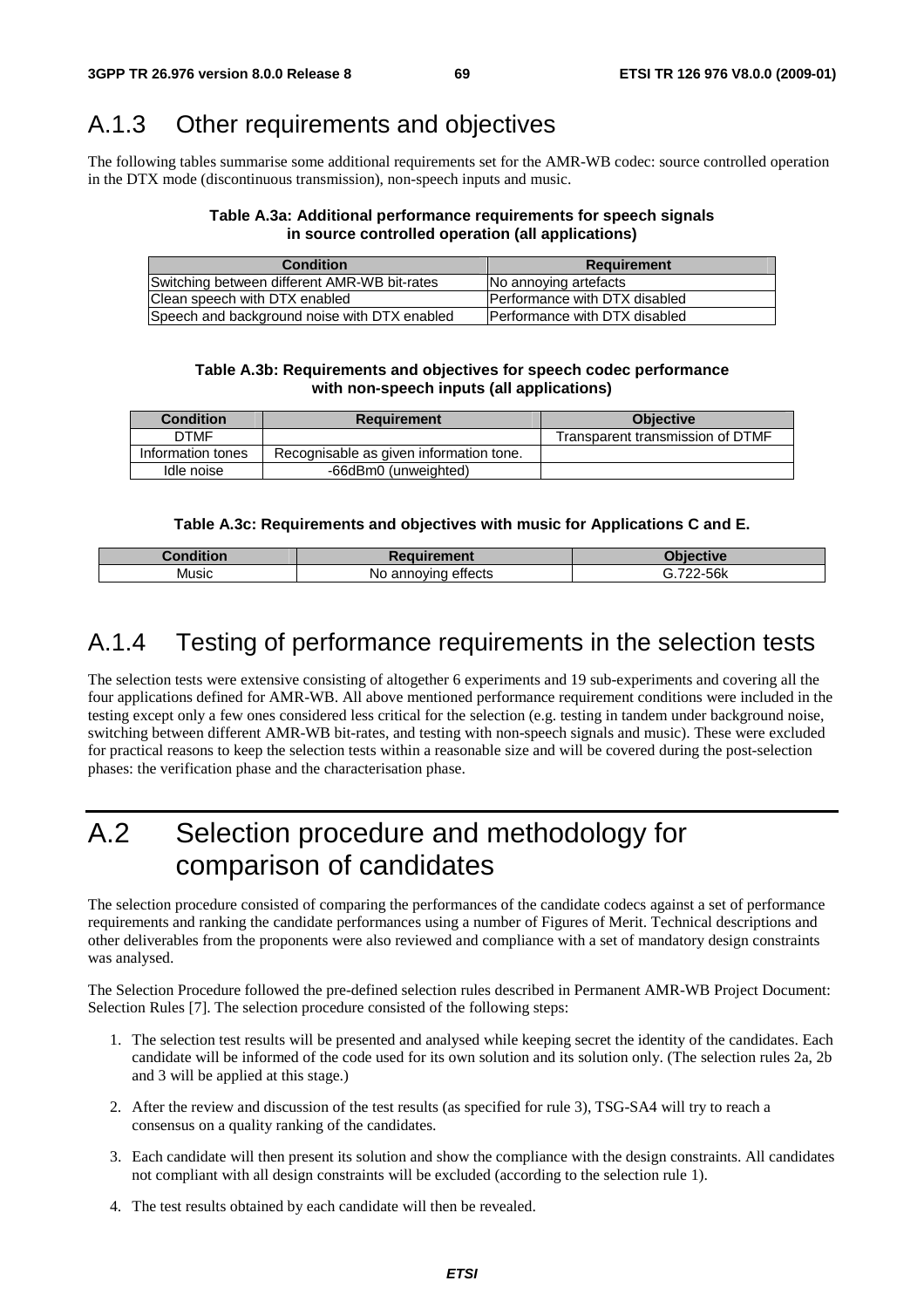- 5. A final discussion and review of the solution characteristics and test results will take place.
- 6. SA4 will then try to reach a consensus on a single candidate to serve as the basis for the AMR-WB standardisation.

The first two selection rules are eliminating rules. The first rule excludes all candidates failing to demonstrate full compliance with the AMR-WB design constraints. The second rule excludes all candidates with test results too far below the expected performance level. The third rule consists of a direct comparison between candidates using a set of Figures of Merit.

# A.2.1 Design constraints (Rule 1)

Design constraints are a set of mandatory requirements that the AMR-WB codec needs to fulfil. Any candidate codec not compliant with all design constraints is excluded from selection. The design constraints include constraints, e.g. for implementation complexity and transmission delay.

The computational complexity of the speech codec (without channel coding) was limited below 40 wMOPS for all applications. For speech coding and channel coding (Applications A and B), the detailed complexity limits are given. For Application C, the definition of the channel is carried out in TSG-GERAN. However, for the purposes of AMR-WB selection tests, the codec proponents had to provide an example channel codec solution complying with a number of constraints. Application E was tested with residual error patterns (impacting the bit-stream from/to speech codec), and the proponents did not therefore need to provide channel codec as part of the proposal.

The algorithmic transmission delay requirement was set for the GSM FR channel, where the same delay as in AMR narrowband codec was required but with 6.5 ms relaxation. The relaxation is needed because of the increased Abis/Ater delay (caused by the higher speech coding bit-rates) and also due to allowing the use of band-splitting and re-composition filters in the solutions, as felt necessary for wideband coding.

The proponents were required to provide for the Selection Phase, a fixed-point C-code implementation of the proposed AMR-WB codec. This consisted of speech codec (including voice activity detection and source controlled rate mechanism) for all applications, channel coding for the GSM FR channel, and example channel codings for EGDE FR and EDGE HR channels.

The same codec mode and channel measurement signalling scheme as used in AMR narrowband was required to be used. Also, the same source controlled rate scheme with regard to transport format and update frequency as in AMR narrowband was a requirement.

The design constraints are explained in detail in Permanent AMR-WB Project Document: Design Constraints [8].

For the analysis the codec proponents were required to deliver detailed information of their codec proposal as described in Permanent AMR-WB Project Document: Selection Deliverables [9].

# A.2.2 Speech quality

### A.2.2.1 Failures in meeting performance requirements (Rule 2)

This rule is an eliminating rule to exclude all candidates with performance too far below the expected performance level. The rule consists of two parts: Rule 2a checks that more than 50 % of the performance requirements were met for various subsets of the tests. Rule 2b checks that there were no more than 10 % of severe failures for each of the subsets.

**Selection Rule 2a:** Any candidate failing 50 % or more of the test conditions contained in any of the following test sets will be excluded. A test is failed if the codec performance (measured MOS score or PoW) does not meet the requirement specification at the 95 % confidence level.

List of test sets for Rule 2a:

- Set #1: all conditions (90 conditions), including the CCR Tests;
- Set  $#2$ : all clean conditions  $(47)$ ;
- Set #3: all background noise conditions (43), including the CCR Tests;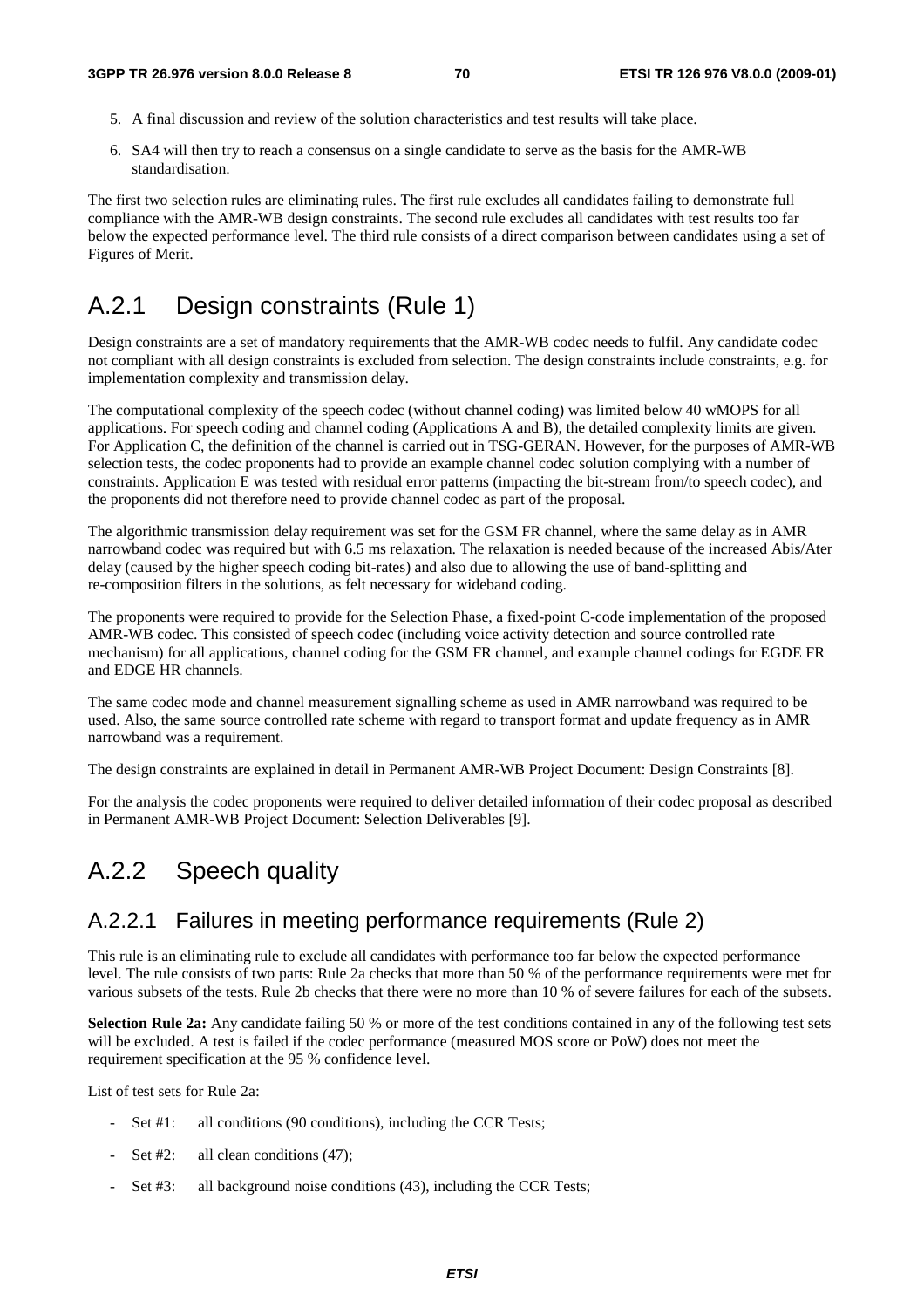- Set  $#4$ : all conditions of application A (30);
- Set  $#5$ : all conditions of application B (26), including the CCR Tests;
- Set #6: all conditions of application C,  $E(34)$ .

**Selection Rule 2b:** Any candidate severely failing more than 10 % of the test conditions contained in any of the following test sets will be excluded.

List of test sets for Rule 2b:

- Set #1: all conditions (87), excluding the CCR Tests;
- Set  $#2$ : all clean conditions (47);
- Set #3: all background noise conditions (40), excluding the CCR Tests;
- Set  $#4$ : all conditions of application A (30);
- Set #5: all conditions of application B (23), excluding the CCR Tests;
- Set #6: all conditions of application C, E (34).

### A.2.2.2 Direct comparison of candidates (Rule 3)

A number of Ffigures of Merit (FoM) were identified to be used to analyse and compare the performance of the candidates. See table A.4. None of the Figures of Merit was intended to serve as single selection criteria.

| <b>Metric (FoM)</b>                                                                                | <b>Ranking Provided</b>                                                             |  |
|----------------------------------------------------------------------------------------------------|-------------------------------------------------------------------------------------|--|
| Weighted ∆dBg                                                                                      | Per experiment and across all experiments                                           |  |
|                                                                                                    | Per lab and across labs                                                             |  |
|                                                                                                    | Full set of test results (Preferred FoM) and restricted to the failed tests         |  |
|                                                                                                    | $ $ only ( $\triangle$ dBq computed with reference to the requirement in this case) |  |
| Weighted ∆MOS                                                                                      | Per experiment and per lab (cannot be computed across labs and                      |  |
|                                                                                                    | experiments)                                                                        |  |
|                                                                                                    | Full set of test results and restricted to failed tests                             |  |
| Number of systematic failures in meeting                                                           | Per experiment and across all experiments                                           |  |
| performance requirements (2 failures out                                                           | Across labs                                                                         |  |
| of 2 tests)                                                                                        |                                                                                     |  |
| Unweighted $\Delta$ PoW percentages (for the                                                       | Per experiment and across all relevant experiments                                  |  |
| relevant conditions)                                                                               |                                                                                     |  |
| Unweighted <b><i>CCMOS</i></b> (for the relevant                                                   | Per experiment and across all relevant experiments                                  |  |
| conditions)                                                                                        |                                                                                     |  |
| NOTE:<br>$\triangle$ MOS = Codec MOS - Reference MOS, $\triangle$ dBq = Codec dBq - Reference dBq. |                                                                                     |  |

**Table A.4: List of FoMs selected for the evaluation of the test results.** 

Details on the FoMs and on how rules 2 and 3 are applied can be found in [7].

## A.3 Selection phase listening tests

The five candidate codecs were tested in a variety of test conditions in six independent test laboratories. The tests took place during a period from September to October 2000. The test plan is described in detail in Permanent AMR-WB Project Document: Selection Test Plan [10]. The processing of speech samples in the selection tests is described in Permanent AMR-WB Project Document: Processing Functions [11].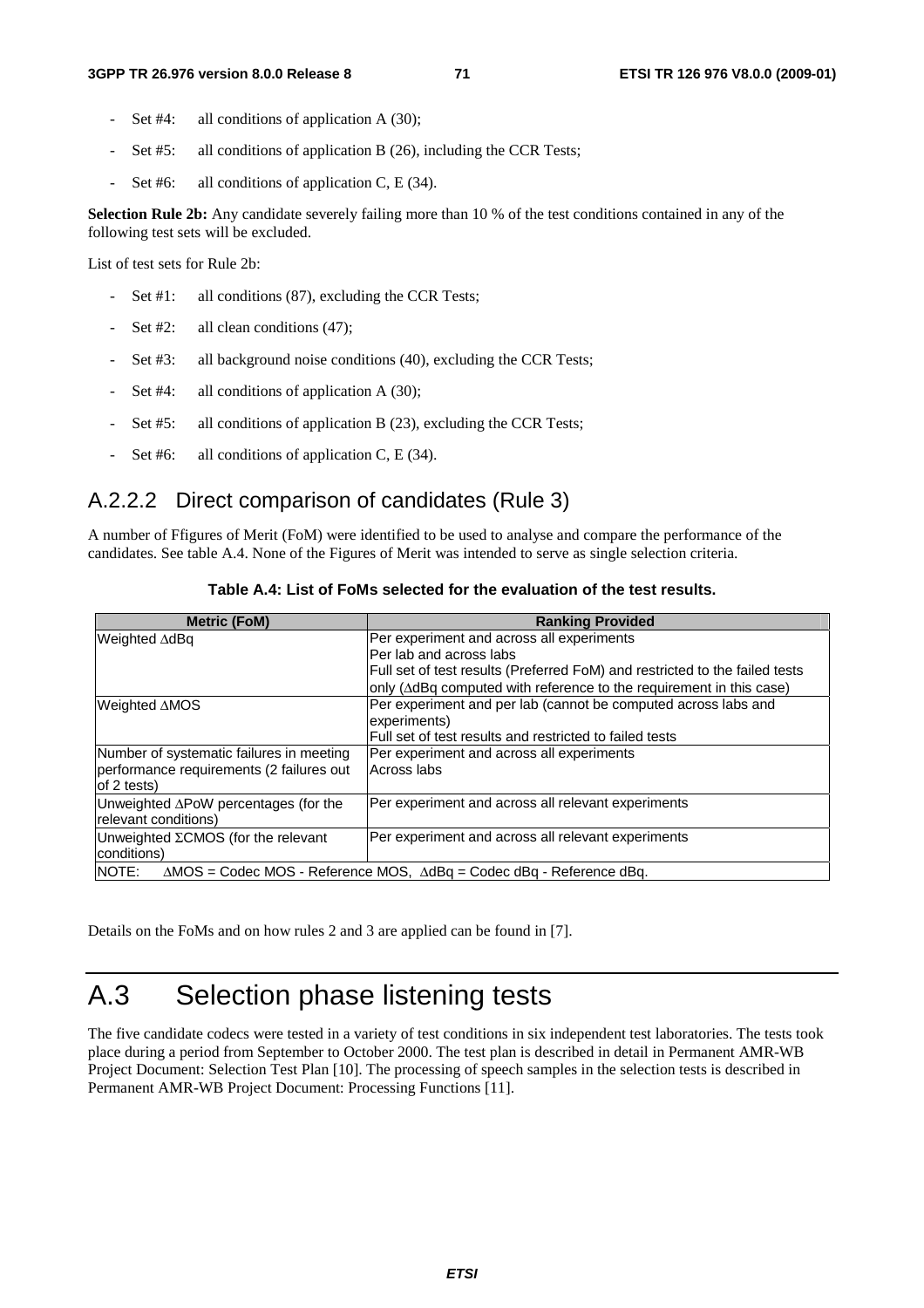## A.3.1 Overview of the test plan

The tests covered all the four applications (A, B, C and E) specified for the AMR-WB codec. The performances of the candidate codecs were evaluated in multiple of test conditions consisting of 6 experiments and 19 sub-experiments. Testing was carried out using 5 languages (French, Japanese, Mandarin Chinese, North American English, and Spanish).

The experiments and sub-experiments included in the selection tests are as follows (note) [10]:

NOTE: Experiments 1, 2 and 5 are Absolute Category Rating (ACR) tests, experiments 3 and 4 are Degradation Category Rating (DCR) tests, and experiment 6 is a Comparison Category Rating (CCR) test. The results are given as Mean Opinion Scores (MOS), Differential MOS (DMOS), or Comparison MOS (CMOS), respectively. ACR tests ask the listeners to assess the quality of each speech sample under test while DCR and CCR tests ask the listeners to assess the quality differences between two samples. The difference between DCR and CCR tests is that in DCR tests the listeners assess the degradation in the second sample compared to the first one, while in CCR tests the listeners assess the quality difference between the samples. (ACR, DCR and CCR tests are all well-established and recognised speech quality testing methodologies. These methodologies are used within the experiments, depending on which is the most suitable one for each test.)

## **Experiment 1: Input Level and tandeming performance for clean speech (ACR-test)**

1a: Applications A and B.

1b: Applications C and E.

### **Experiment 2: Clean Speech performance with static errors (ACR)**

2a: Clean Speech and in Static Errors for GSM FR Channel (Application A).

2b: Clean Speech and in Static Errors for GSM FR Channel (Application B).

2c: Clean Speech and in Static Errors for Higher-Rate Channels (Application C).

2d: Clean Speech and in Static Errors for Higher-Rate Channels (Application E).

2e: Clean Speech and in Static Errors for GSM EFR and wideband to narrowband tandeming.

### **Experiment 3: Car and Street noise (15 dB SNR) performance for the GSM FR channel (DCR-test)**

3a: GSM FR channel (Application A) in Car noise.

3b: GSM FR channel (Application A) in Street noise.

3c: GSM FR channel (Application B) in Car noise.

3d: GSM FR channel (Application B) in Street noise.

3e: GSM EFR performances in Car and Street noise.

### **Experiment 4: Car and Street noise (15 dB SNR) performance for higher-rate channels (DCR-test)**

4a: Higher-rate channels (Application C) in Car noise.

4b: Higher-rate channels (Application C) in Street noise.

4c: Higher-rate channels (Application E) in Car noise.

4d: Higher-rate channels (Application E) in Street noise.

## **Experiment 5: Performance in Dynamic Conditions (ACR-test)**

5a: Performance in Dynamic Conditions for AMR-WB (Application A).

5b: Performance in Dynamic Conditions for EFR.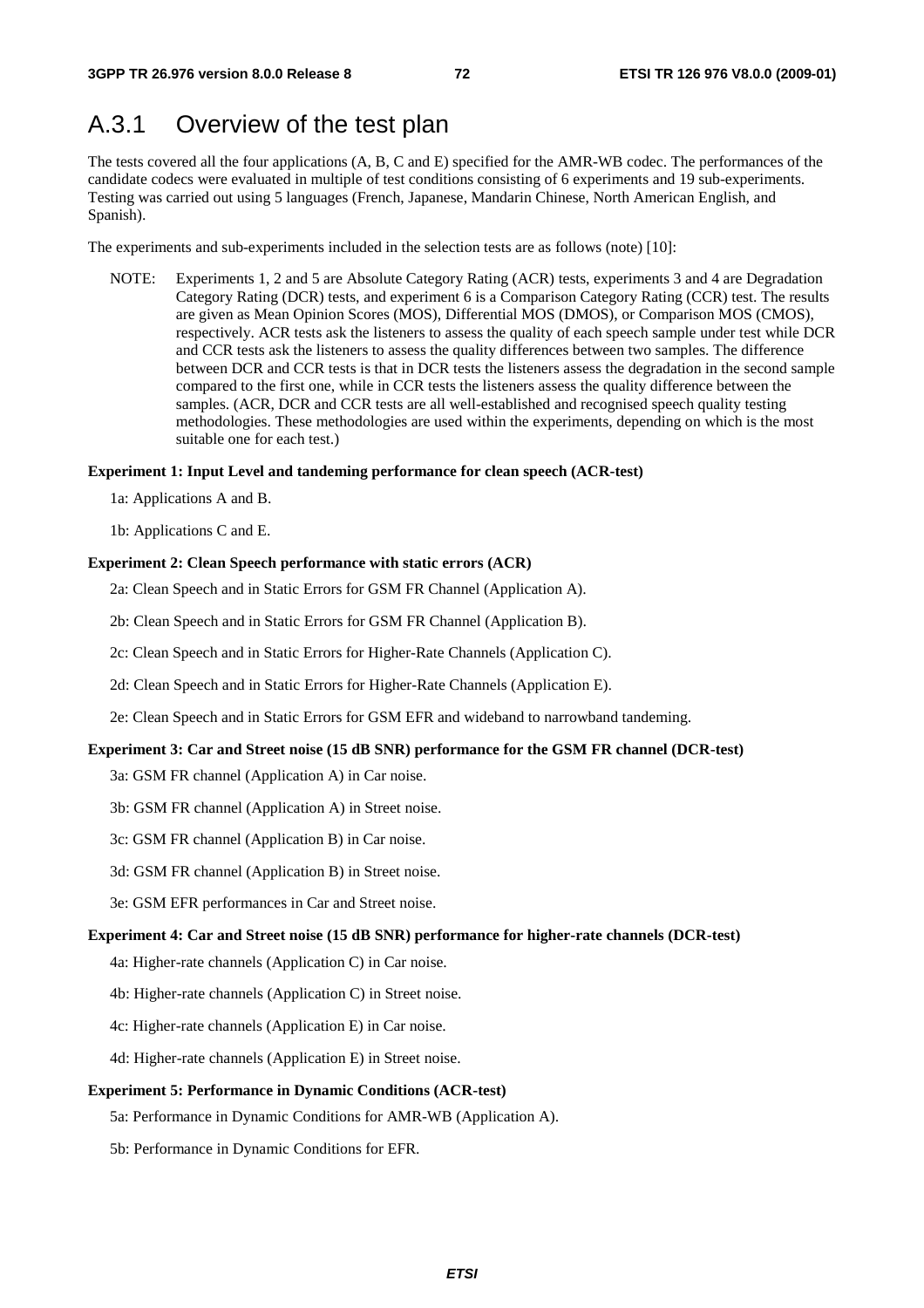## **Experiment 6: VAD/DTX in GSM FR channel for Application B (CCR-test)**

The listening test laboratories participating into the AMR-WB selection tests were: ARCON (North American English), AT&T (Mandarin Chinese, North American English, Spanish), Dynastat (North American English, Spanish), France Télécom (French), Lockheed-Martin Global Telecommunications (North American English, Spanish), and NTT-AT (Japanese). Each experiment in the tests was carried out with two languages to avoid any bias due to a particular language. The allocation of experiments to listening laboratories, and the languages used for each experiment, are shown in table A.5.

|  |  | Table A.5: Allocation of Experiments to the Listening Laboratories. |
|--|--|---------------------------------------------------------------------|
|--|--|---------------------------------------------------------------------|

| <b>Experiment</b>                     | <b>ARCON</b> | AT&T       | <b>Dynastat</b> | <b>FT</b>      | <b>LMGT</b>              | NTT-AT    | <b>Total of languages</b> |
|---------------------------------------|--------------|------------|-----------------|----------------|--------------------------|-----------|---------------------------|
| 1a                                    | <b>NAE</b>   |            |                 | FR             |                          |           | 2                         |
| 1 <sub>b</sub>                        | <b>NAE</b>   |            |                 | <b>FR</b>      |                          |           | $\overline{a}$            |
| 2a                                    |              |            | <b>NAE</b>      |                |                          | <b>JP</b> | $\overline{2}$            |
| 2 <sub>b</sub>                        |              |            | <b>NAE</b>      |                |                          | <b>JP</b> | $\overline{2}$            |
| 2c                                    |              |            | <b>NAE</b>      |                |                          | JP        | $\overline{2}$            |
| 2d                                    |              |            | <b>NAE</b>      |                |                          | <b>JP</b> | $\overline{2}$            |
| 2e                                    |              |            | <b>NAE</b>      |                |                          | JP        | $\overline{2}$            |
| 3a                                    |              | <b>SP</b>  |                 |                | <b>NAE</b>               |           | $\overline{2}$            |
| 3b                                    |              | <b>SP</b>  |                 |                | <b>NAE</b>               |           | $\overline{2}$            |
| 3c                                    |              | <b>MCH</b> |                 |                | <b>NAE</b>               |           | $\overline{2}$            |
| 3d                                    |              | <b>MCH</b> |                 |                | <b>NAE</b>               |           | $\overline{2}$            |
| 3e                                    |              |            | <b>SP</b>       |                | <b>NAE</b>               |           | $\overline{2}$            |
| 4a                                    |              | <b>NAE</b> |                 |                | <b>SP</b>                |           | $\overline{2}$            |
| 4b                                    |              | <b>NAE</b> |                 |                | $\overline{\mathsf{SP}}$ |           | $\overline{2}$            |
| 4c                                    |              |            | <b>NAE</b>      |                | <b>SP</b>                |           | $\overline{2}$            |
| 4d                                    |              |            | <b>NAE</b>      |                | <b>SP</b>                |           | $\overline{2}$            |
| 5a                                    |              | <b>NAE</b> |                 | <b>FR</b>      |                          |           | $\overline{2}$            |
| 5b                                    |              | <b>NAE</b> |                 | <b>FR</b>      |                          |           | $\overline{2}$            |
| 6                                     | <b>NAE</b>   |            |                 |                |                          | JP        | $\overline{2}$            |
| Total of sub-experiments              | 3            | 8          | 8               | $\overline{4}$ | 9                        | 6         | 38                        |
| NAE: North American English;<br>NOTE: |              |            |                 |                |                          |           |                           |
| MCH: Mandarin Chinese;                |              |            |                 |                |                          |           |                           |
| SP: Spanish;                          |              |            |                 |                |                          |           |                           |
| FR: French;                           |              |            |                 |                |                          |           |                           |
| JP: Japanese.                         |              |            |                 |                |                          |           |                           |

Processing of speech samples through the candidate algorithms was carried out by the candidate organisations themselves and was crosschecked for correctness by other candidates. Two host laboratories, ARCON and Lockheed-Martin Global Telecommunications processed the samples through reference codecs. A blind procedure was followed to ensure that the listening test laboratories and the test subjects had no knowledge of the codec algorithms. The test results from the individual laboratories were combined by a Global Analysis Laboratory (ARCON) and were presented at SA4#13 in October 2000.

## A.3.2 Schedule of the selection tests and related activities

The processing of speech samples was carried out during August and early September 2000. Listening tests started in mid-September. The listening test results and deliverables from the codec proponents (technical descriptions of the codec algorithms) were reviewed at SA4#13 in October 2000.

Before the processing of speech samples started the candidates had to deliver, in early August, an executable of their codec software to ETSI freezing the algorithm development.

The key milestones of the listening tests and the relating selection phase activities are shown in table A.6.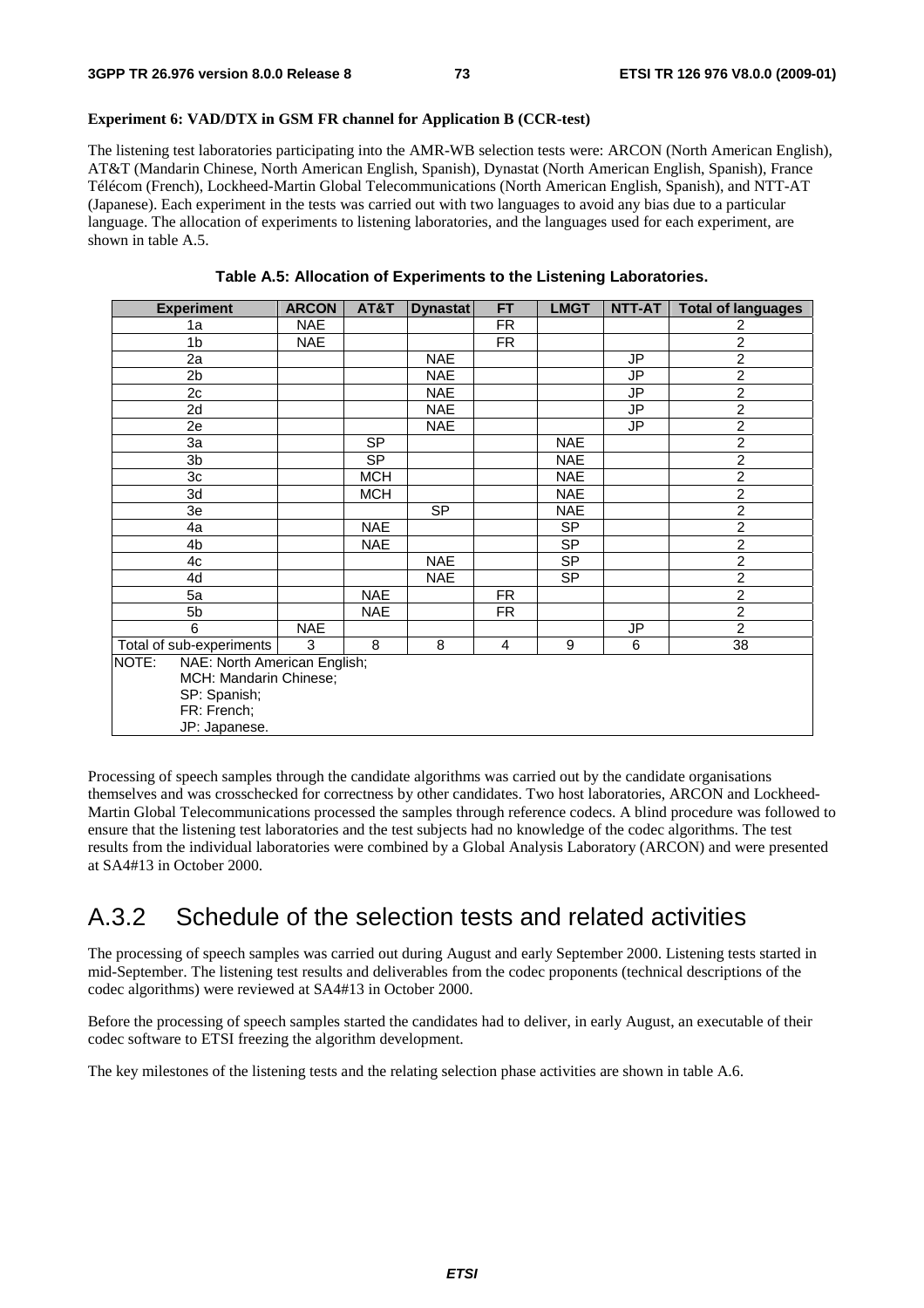| <b>Responsible</b>                    | <b>Action Description</b>                                                                                                                                          | Deadline (2000)                                        |
|---------------------------------------|--------------------------------------------------------------------------------------------------------------------------------------------------------------------|--------------------------------------------------------|
| <b>Test laboratories</b>              | Delivery of the speech samples to the host laboratories for<br>processing                                                                                          | July 31 <sup>st</sup>                                  |
| Candidates                            | Receipt of executables for AMR-WB candidates by ETSI                                                                                                               | August 6 <sup>th</sup>                                 |
| Candidates                            | Send executables, processed material etc to the crosschecking<br>candidate, and to the host laboratory (without the executable).                                   | August 24 <sup>th</sup>                                |
| Candidates                            | Completion of processing and verification of correctness                                                                                                           | August 28 <sup>th</sup>                                |
| <b>Host Laboratories</b>              | Sending of final set of speech material to test laboratories                                                                                                       | September 13th                                         |
| Candidates                            | Delivery of all remaining Selection Deliverables (technical<br>descriptions of candidate algorithms, analysis of compliance to<br>design constraints etc.) to ETSI | October 18 <sup>th</sup>                               |
| Candidates                            | Delivery of complete IPR declaration to ETSI                                                                                                                       | October 8 <sup>th</sup>                                |
| Test laboratories                     | End of listening tests                                                                                                                                             | October 9 <sup>th</sup>                                |
| Test laboratories                     | Delivery of test results (test raw data) to ETSI and Global Analysis<br>Laboratory                                                                                 | October 9 <sup>th</sup>                                |
| Global Analysis<br>Laboratory         | Preparation and delivery of test results summary / technical report<br>to the SA4-reflector                                                                        | October 16 <sup>th</sup>                               |
| Host and<br>listening<br>laboratories | Presentation of test results to SA4                                                                                                                                | SA4#13 (October $23^{rd} - 27^{th}$ )                  |
| SA4                                   | Review of the selection test results, recommendations for the<br>codec to be chosen                                                                                | SA4#13 (October $23^{rd} - 27^{th}$ )                  |
| SA4                                   | Review of draft specifications and first verification results                                                                                                      | $SA4#14$ (Nov 27 <sup>th</sup> – Dec 1 <sup>st</sup> ) |
| SA4                                   | Presentations of Selection Test results and AMR-WB codec<br>selection for approval. Presentation of AMR-WB draft<br>specifications for information.                | TSG-SA#10, Dec 2000                                    |
| SA4                                   | Presentation of AMR-WB specifications for approval.                                                                                                                | TSG-SA#11, March. 2001                                 |

**Table A.6: Key milestones of the AMR-WB Selection Phase Tests** 

Nortel Networks provided the error patterns required in the testing for Applications A, B and C. the error patterns for testing of Application E were provided by Ericsson (Uplink) and Nokia (Downlink). The seed-values of the error patterns were kept secret during testing.

## A.4 Results of the selection tests

The codec candidates were referred to as Codec 1...Codec 5 during the analysis. The candidate selected as the AMR-WB standard is shown in the results as a Codec 3 (Nokia).

The following subclauses give analysis results for the codec candidates.

Annex TBD gives graphical representation of some extracts from the selection phase tests. Annex TBD contains the complete spreadsheet of selection phase results. This is the full record of the results achieved from the subjective listening tests.

## A.4.1 Comparison against performance requirements

The candidate performances were analysed in accordance to the selection Rule 2. The number of failures for each subset of conditions is given in tables A.7a and A.7b.

| Rule 2A               | <b>Candidate Failures in Set#1</b> |      |        |      | <b>Candidate Failures in Set#2</b> |      |      |      | <b>Candidate Failures in Set #3</b> |      |      |      |      |      |      |
|-----------------------|------------------------------------|------|--------|------|------------------------------------|------|------|------|-------------------------------------|------|------|------|------|------|------|
| $Codec$ #             |                                    |      | っ<br>J |      |                                    |      | ◠    | ົ    |                                     |      |      |      | ◠    |      |      |
| Number of<br>failures | 17                                 | 29   |        | 13   | 11                                 |      |      |      | ◠                                   |      |      | 24   |      | 10   | 8    |
| Failure-%             | 10.6                               | 18.1 | 0.0    | 8.   | 6.9                                | 8.1  | 6,8  | 0.0  | 4.1                                 |      | 12.8 |      | 0.0  |      | 9,3  |
| Fail<br>Pass /        | Pass                               | Pass | Pass   | Pass | Pass                               | Pass | Pass | Pass | Pass                                | Pass | Pass | Pass | Pass | Pass | Pass |

**Table A.7a: Number of failures for sets #1 - #3**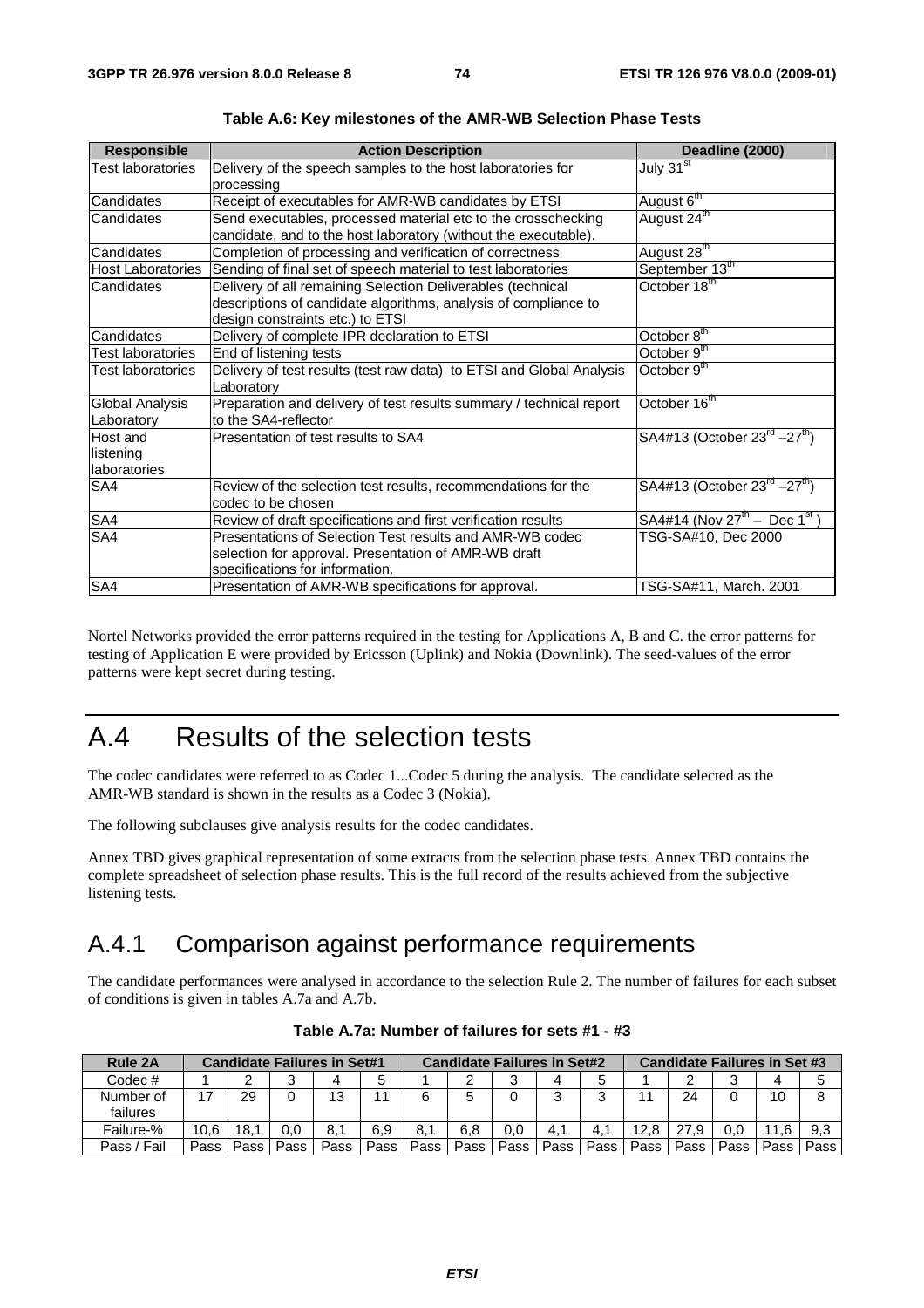| <b>Rule 2A</b>        | <b>Candidate Failures in Set#4</b> |      |      |      | <b>Candidate Failures in Set#5</b> |      |      |      | <b>Candidate Failures in Set#6</b> |      |      |      |      |      |      |
|-----------------------|------------------------------------|------|------|------|------------------------------------|------|------|------|------------------------------------|------|------|------|------|------|------|
| Codec #               |                                    |      | ◠    |      |                                    |      |      | ັ    |                                    |      |      |      |      |      |      |
| Number of<br>failures |                                    |      |      |      |                                    |      | ົ    |      |                                    |      |      | 18   |      |      |      |
| Failure-%             | 9. .                               | 18.2 | 0.0  | 11.4 | 6.8                                | 4,5  | 6.8  | 0.0  | 9.1                                | 9.1  | 16.  | 27.3 |      | 6.1  | 6.   |
| Pass / Fail           | Pass                               | Pass | Pass | Pass | Pass                               | Pass | Pass | Pass | Pass                               | Pass | Pass | Pass | Pass | Pass | Pass |

**Table A.7b: Number of failures for sets #4 - #6** 

All candidates met the requirement of Rule 2a requiring less than 50 % failures in each set. For Codec 3, no failures against the performance requirements were found at all in any of the tests.

All codec candidates met Rule 2b requiring 10 % or less severe failures in each set. None of the candidate codecs had severe failures in any of the sets.

## A.4.2 Direct comparison of candidates

A number of pre-defined figures of Merit were used to analyse and compare the performance of the candidates. The results are given in tables A.8a to A.8c. The best FoM for each case is highlighted in the tables with a boldface font.

## **Table A.8a: FoM results for weighted** Δ**MOS, weighted** Δ**dBQ and unweighted %**Δ**POW**

| Rule 3<br><b>FoM</b> | <b>Weighted AMOS</b> |     |      | Weighted AdBQ |      |  | Unweighted %APOW |  |  |  |  |                                                            |  |  |          |
|----------------------|----------------------|-----|------|---------------|------|--|------------------|--|--|--|--|------------------------------------------------------------|--|--|----------|
| Codec#               |                      |     |      |               |      |  |                  |  |  |  |  |                                                            |  |  |          |
| Total                | 19.0                 | 6.8 | 60.4 | 19.6          | 32.0 |  |                  |  |  |  |  | 146.9 47.6 787.6 217.7 353.4 36.5 % 68.8 % 10.4 % 49.0 % 1 |  |  | $19.8\%$ |

## **Table A.8b: FoM results for systematic failures**

| Rule 3 FoM | <b>Number of systematic failures</b> |  |  |  |  |  |  |  |
|------------|--------------------------------------|--|--|--|--|--|--|--|
| Codec#     |                                      |  |  |  |  |  |  |  |
| Total      |                                      |  |  |  |  |  |  |  |

## **Table A.8c: FoM results for weighted** Δ**MOS and weighted** Δ**dBQ when restricted to failures.**

| <b>Rule 3 FoM restricted to</b><br>failures | <b>Weighted ∆MOS</b> |  |  |                | <b>Weighted ∆dBQ</b> |  |  |  |  |                                                                                       |
|---------------------------------------------|----------------------|--|--|----------------|----------------------|--|--|--|--|---------------------------------------------------------------------------------------|
| $\mathsf{Codec}\ \text{\#}$                 |                      |  |  | $\overline{A}$ |                      |  |  |  |  |                                                                                       |
| Total                                       |                      |  |  |                |                      |  |  |  |  | 2.1   -5.6   <b>0,0</b>   -1,4   -1.3   -30.4   -65.7   <b>0,0</b>   -13,9   -17.0  - |

The comparison shows that Codec 3 is the best quality codec in all the total FoMs.

## A.4.3 Conclusions on the AMR-WB codec candidates

On basis of the analysis of the codec algorithms and their speech quality performance, the following can be concluded:

- All candidate algorithms fulfil the mandatory design constraints (Rule 1).
- All candidate algorithms meet the Rule 2 requirements for the amount of failures and severe failures. Codec 3 is the only codec candidate that meets all the performance requirements in all of the laboratories in the selection tests. It has no failures at all.
- The Figures of Merit show that Codec 3 has the best quality of the candidates. Codec 3 is ranked as the best codec with regard to speech quality. (Quality ranking for the remaining codecs was not performed.)
- Taking into account the listening test results, technical descriptions and other relevant information, Codec 3 is the best candidate.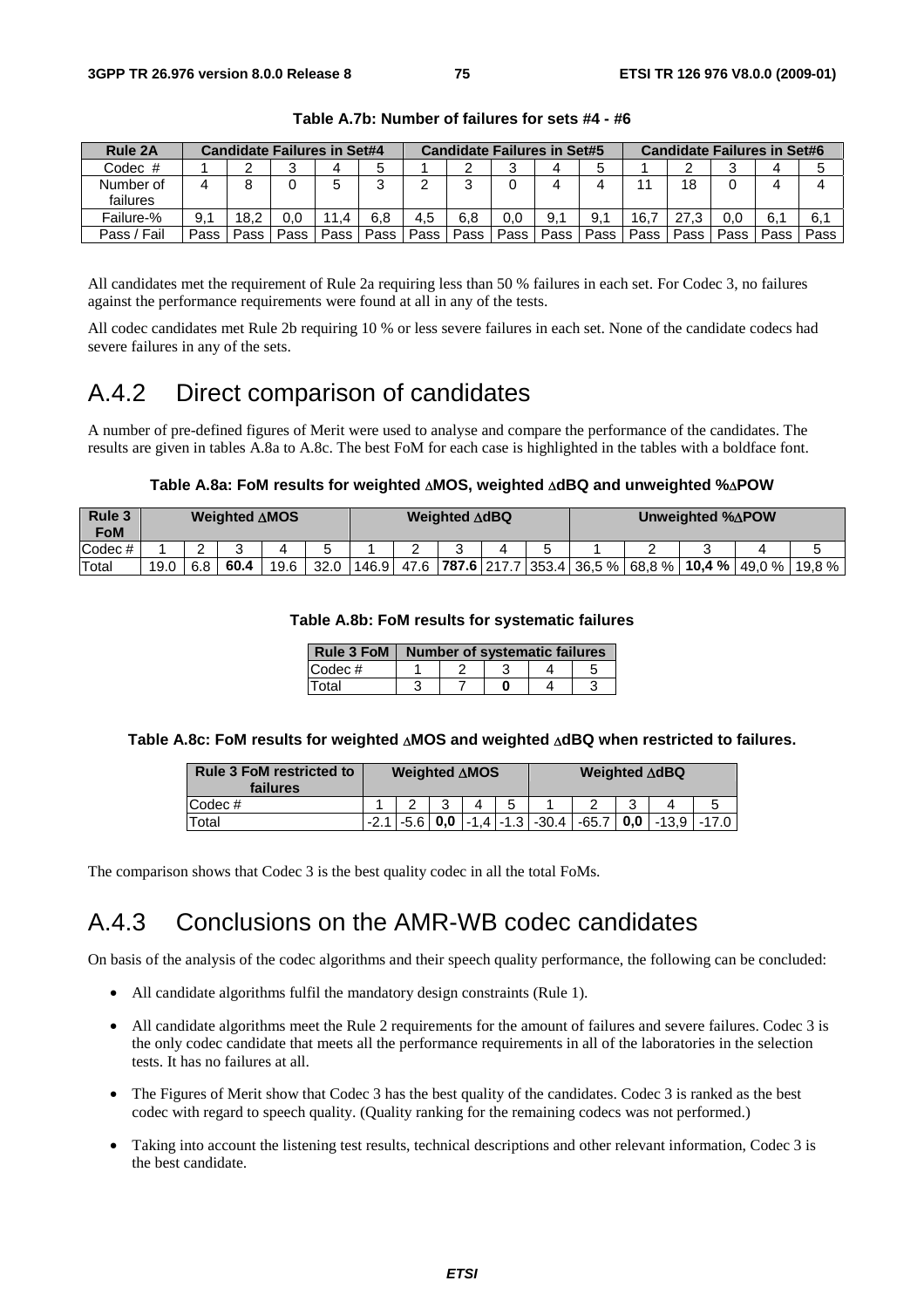Based on the results of the Selection Phase, SA4#13 recommended in October 2000 Codec 3 to be chosen to the AMR-WB codec standard. The selection of Codec 3 was approved at the following TSG-SA#10 meeting in December 2000.

## A.5 Highlights of the best candidate codec (Codec 3) based on the selection tests

Based on the Selection Phase results the speech quality performance of AMR-WB codec (Codec 3) can be characterised as follows:

Applications A and B (GSM FR channel):

- For clean speech, the codec provides in Application A error-free quality exceeding G.722-48k and in Application B quality equal to G.722-56k.
- Under background noise, the codec provides in Application A error-free quality equal to G.722-48k and in Application B quality equal to G.722-56k.
- In both Applications A and B, at 13 dB C/I, quality is still equal to the quality of error-free G.722-48k, for both clean speech and in background noise. Below 13 dB C/I, smooth degradation (comparable to degradation for GSM EFR) is provided.

Applications C and E (GSM EDGE, 3G UTRAN):

- In the EDGE FR-channel, for clean speech and speech in background noise, at 22 dB C/I and above quality equal to error-free G.722-56k is provided. At 16 dB C/I, quality equal to error-free G.722-48k is still produced.
- In the EDGE HR-channel, for clean speech and speech in background noise, at 25 dB C/I and above quality equal to error-free G.722-56k is provided. At 19 dB C/I, quality equal to error-free G.722-48k is still produced.
- In the 3G UTRAN channel, for clean speech and speech in background noise, quality equal to G.722-64k is provided for error-free transmission. Under transmission errors at FER=1.0 % / RBER=0.1 %, quality equal to G722-48k is given. (The least significant bits are subjected to the residual error profile with the number of bits in this class 25 % of the total bits per frame).

# A.6 Key Selection Phase Documents in 3GPP FTP-site

The standardisation of the AMR-WB codec is described in a series of permanent project documents. They contain the most important quidelines, rules and decisions. The following permanent project documents can be found in a specific location on the 3GPP FTP site:

| Project Plan                               | S4-000526_WB2_pplan_v0.4.zip    |
|--------------------------------------------|---------------------------------|
| Overview of AMR-WB development             | S4-000410 AMR-WB-1 overview     |
| Performance Requirements                   | S4-000321_Performance_requireme |
| <b>Selection Test Plan</b>                 | S4-000382 AMR-WB-8b Selection T |
| <b>Selection Test Processing Functions</b> | S4-000389 AMR-WB-7b Selection P |
| <b>Selection Deliverables</b>              | S4-000427_AMR-WB-6b_SelectionDe |
| <b>Selection Rules</b>                     | S4-000508 AMR-WB-5b SelRulesv1  |
|                                            |                                 |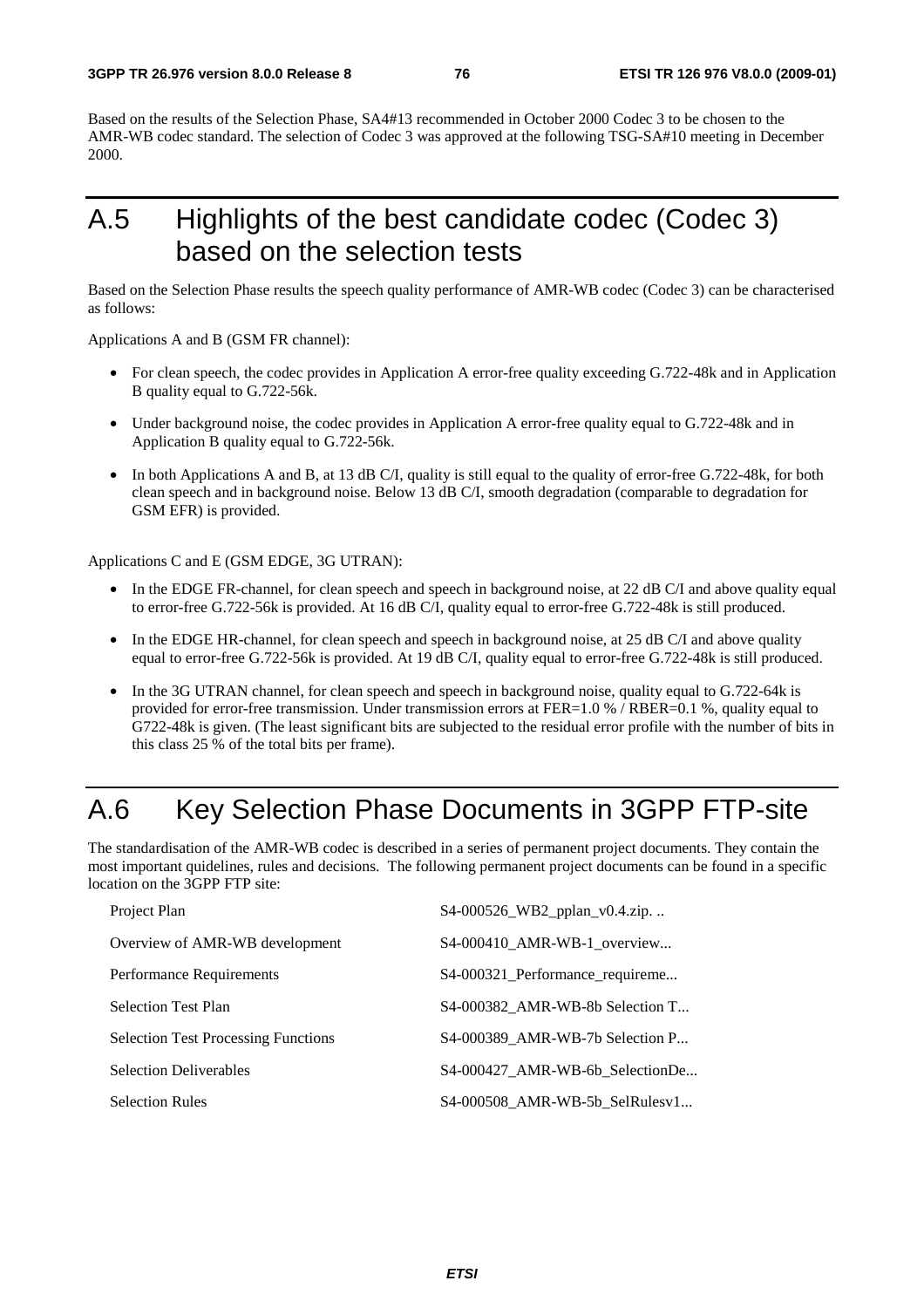## A.7 Extracts from the AMR-WB Selection Test Results



**a) Application A (English)** 



## **b) Application B (Japanese)**



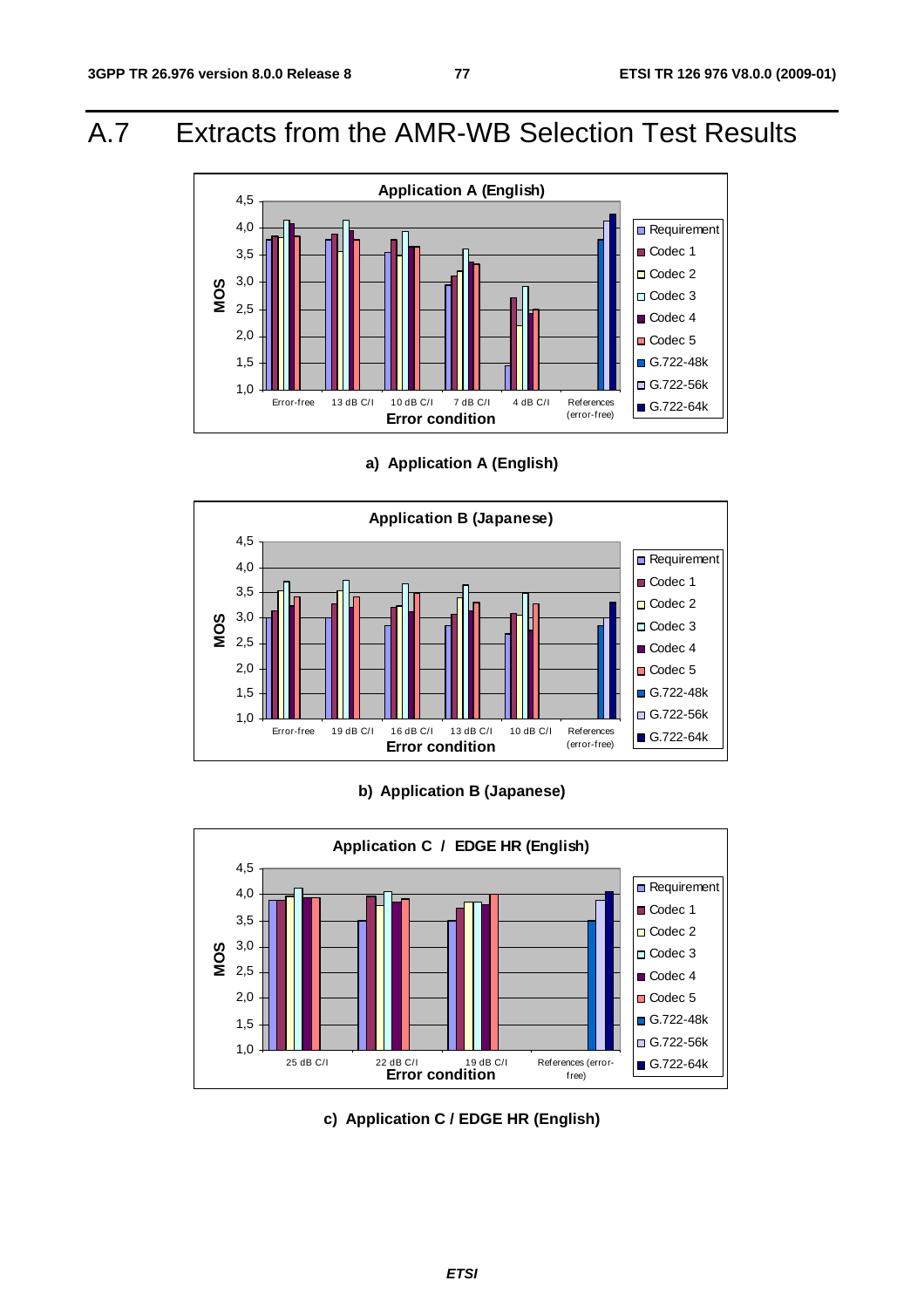





**e) Application E (Japanese)** 

NOTE: The absolute MOS values depend on the test setting and conditions and are not directly comparable between the sub-experiments.

## **Figure A.1: Experiment 2: Clean Speech performance with static errors (ACR)**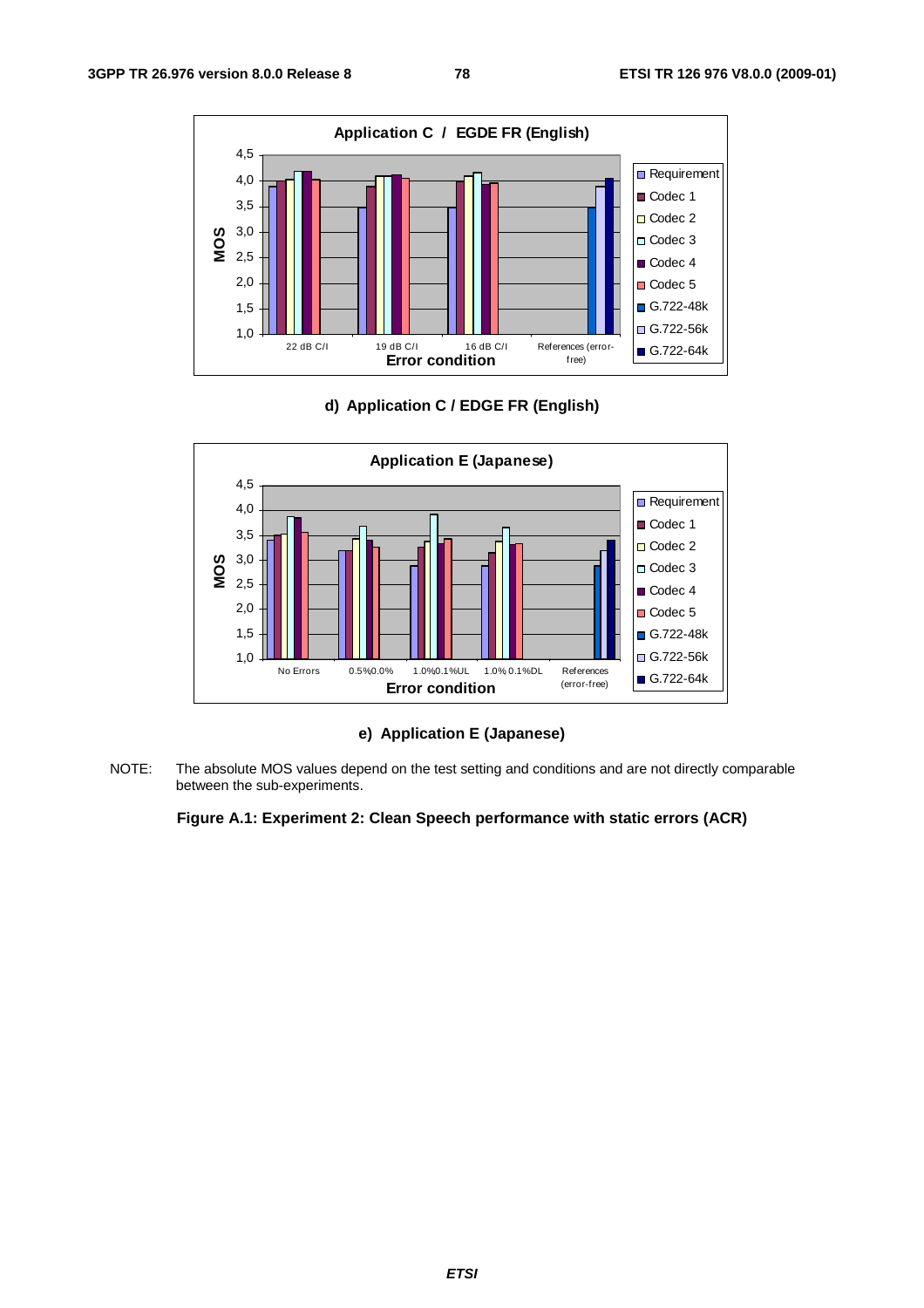





**b) Application B in street noise (English)** 



**c) Application C / EDGE HR in car noise (Spanish)**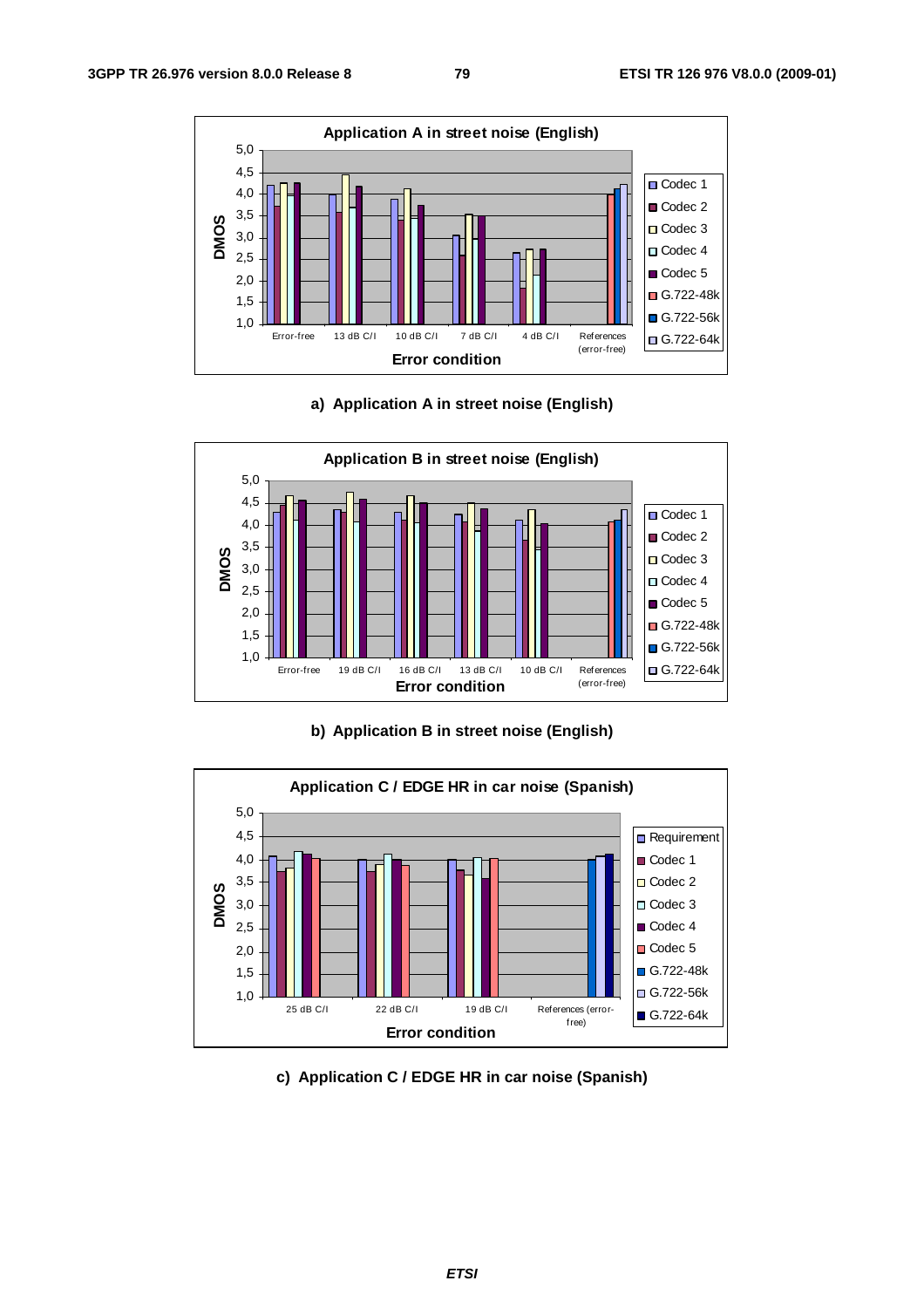





**e) Application E in car noise (English)** 

NOTE: The absolute DMOS values depend on the test setting and conditions and are not directly comparable between the sub-experiments. (Note also that the requirements are not drawn in figures 2a and 2b since they are not given as DMOS-values, but instead as 10 % PoW measures.)

> **Figure A.2: Experiment 3: Car and Street noise (15 dB SNR) performance for the GSM FR channel (DCR-test); and Experiment 4: Car and Street noise (15 dB SNR) performance for higher-rate channels (DCR-test)**

# A.8 Global Analysis Spreadsheet

See the Excel-spreadsheet in the attached file "AMRWB\_GAL.zip" (contained also in SA4 document S4-000485).

This is the final version of the Selection Phase Global Analysis Spreadsheet, and is the full record of the results achieved from the subjective listening tests.

# A.9 Complexity of the AMR-WB Candidate Codecs

This clause gives estimates of the codec complexities (estimated by codec proponents) (note).The complexity was calculated as worst observed frame.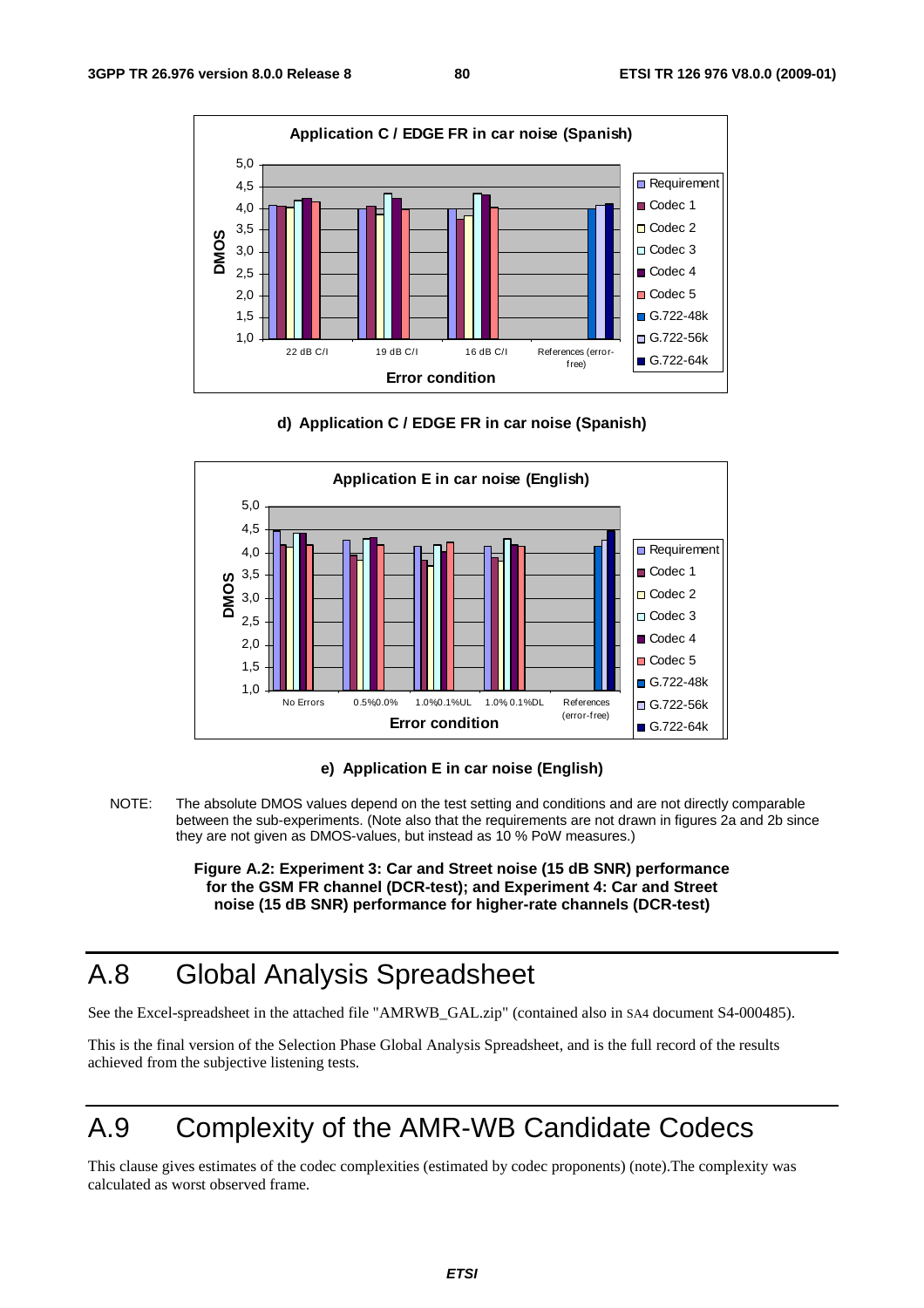NOTE: Codec 4 was withdrawn during the Selection Phase and no estimates for complexity were given for it.

| <b>COMPLEXITY</b>                                                                                                                                                         | <b>Requirement</b>                                                                                                                                                                                                                                                                                                                                          | Codec 1                                                                          | Codec <sub>2</sub>                                                                            | Codec 3                                                                          | Codec <sub>5</sub>                                                          |
|---------------------------------------------------------------------------------------------------------------------------------------------------------------------------|-------------------------------------------------------------------------------------------------------------------------------------------------------------------------------------------------------------------------------------------------------------------------------------------------------------------------------------------------------------|----------------------------------------------------------------------------------|-----------------------------------------------------------------------------------------------|----------------------------------------------------------------------------------|-----------------------------------------------------------------------------|
| Speech codec<br>complexity<br>A: wMOPS<br>B: RAM<br>C: ROM<br>D: Program<br><b>ROM</b>                                                                                    | A: wMOPS<br>$\leq 40$ wMOPS<br><b>B: RAM</b><br>$\leq$ 15 kwords<br>C: ROM<br>$\leq$ 18 kwords<br>D: Prog. ROM<br>$≤ 5821$<br>basic operators                                                                                                                                                                                                               | A: 38.63 wMOPS<br>B: 13.415 kwords<br>C: 16.279 kwords<br>D: 4798 basic<br>ops   | A: 37.09<br><b>wMOPS</b><br>B: 12.066<br>kwords<br>C: 7.332<br>kwords<br>D: 5481 basic<br>ops | A: 35.4 wMOPS<br><b>B: 6.42 kwords</b><br>C: 9.94 kwords<br>D: 3771 basic<br>ops | A: 38.9 wMOPS<br>B: 5.94 kwords<br>C: 16.02 kwords<br>D: 5512 basic<br>ops  |
| Additional complexity<br>for source controlled<br>rate operation (over<br>speech coding<br>complexity limits)<br>E: wMOPS<br>F: RAM<br>G: ROM<br>H: Program<br><b>ROM</b> | E: wMOPS<br>$\leq$ 1.6<br><b>wMOPS</b><br>F: RAM<br>$\leq$ 149 words<br>G: ROM $\leq$ 513 words<br>H: Program ROM $\leq 491$<br>basic operators                                                                                                                                                                                                             | E: 0.833 wMOPS<br>F: B includes this<br>G: C includes this<br>H: D includes this | E: 0.479<br><b>WMOPS</b><br>$F: 107$ words<br>G: 7 words<br>$H: 131$ basic<br>ops             | E: 0.73 wMOPS<br>F: 75 words<br>G: 0 words<br>H: 268 basic<br>ops                | E: 0.36 wMOPS<br>F: 65 words<br>G: 0 words<br>H: 314 basic<br>ops           |
| Channel codec<br>complexity for<br>Applications A and B:<br>I: wMOPS<br>J: RAM<br>K: ROM<br>L: Program<br><b>ROM</b>                                                      | I: wMOPS $\leq$ 5.7 wMOPS<br>J: RAM<br>$\leq$ 3.0 kwords<br>K: ROM<br>$\leq$ 4.5 kwords<br>L: Program ROM $\leq$ 2013<br>basic operators                                                                                                                                                                                                                    | I: 4.51 wMOPS<br>J: 2722 kwords<br>K: 4075 kwords<br>L: 1346 basic ops           | I: 5.42 wMOPS<br>J: 2.359<br>kwords<br>K: 4.242<br>kwords<br>$L: 360$ basic<br>ops            | I: 3.45 wMOPS<br>J: 2.88 kwords<br>K: 3.18 kwords<br>L: 579 basic<br>ops         | I: 5.5 wMOPS<br>J: 2.787 kwords<br>K: 2.985 kwords<br>$L: 910$ basic<br>ops |
| Constraints for channel<br>codec in Application C<br>(example solution used<br>in testing)                                                                                | Only the polynomials<br>denoted G1-G7 in 05.03 can<br>be applied.<br><b>Recursive Systematic Codes</b><br>as used in TCH/AFS and<br>TCH/AHS can be used.<br>Constraint length K=7 can<br>be used in all modes.<br>Use of a single CRC is<br>allowed up to 16 parity bits.<br>24 bits should be reserved<br>to an inband channel in FR<br>and 12 bits in HR. | Requirement is<br>met.                                                           | Requirement is<br>met.                                                                        | Requirement is<br>met.                                                           | Requirement is<br>met.                                                      |

## **Table A.9**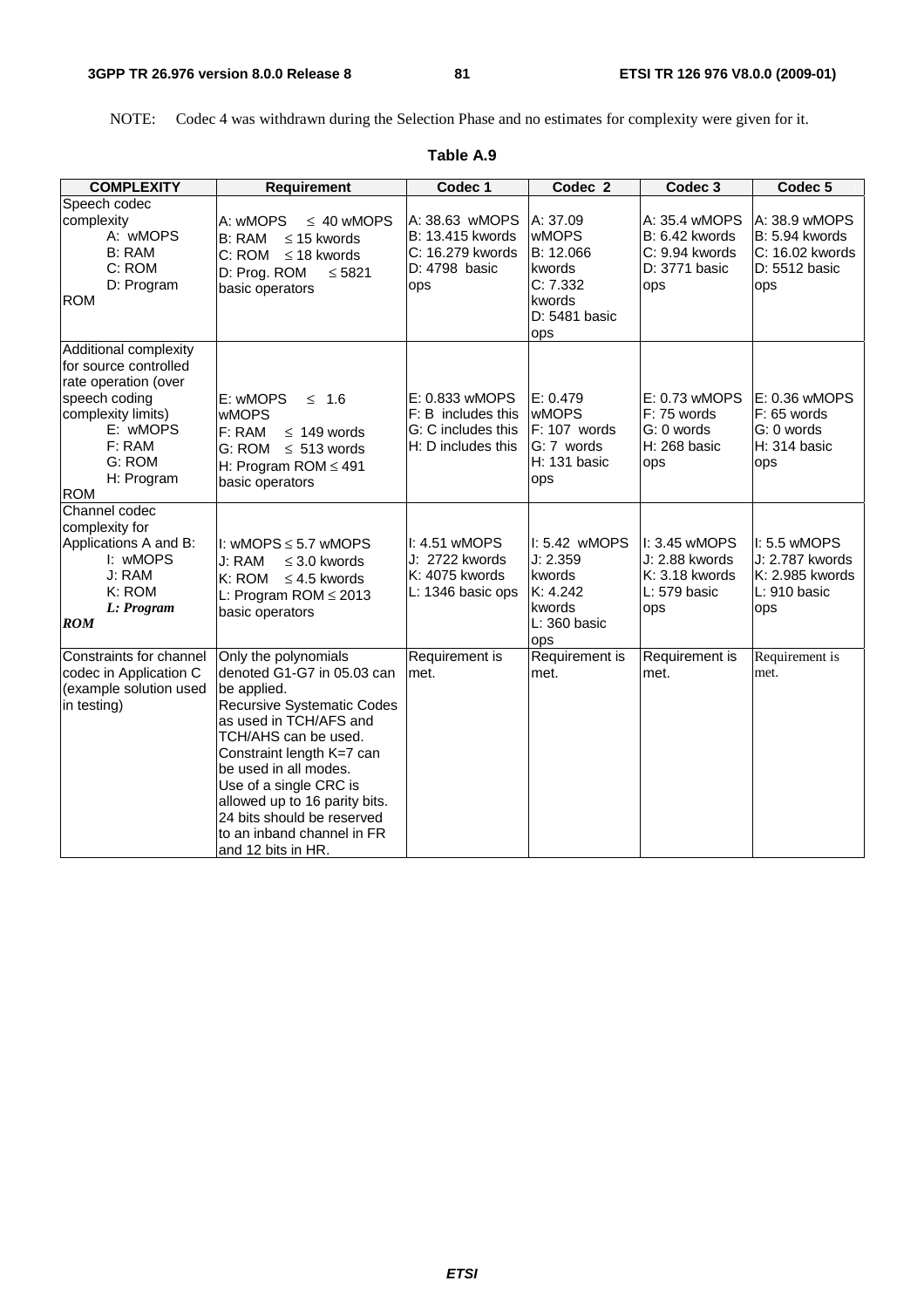# Annex B: AMR-WB Floating-Point Verification

This annex contains the verification results for the AMR-WB floating-point codec 3GPP TS 26.204. This floating-point codec specification is targeted to be used in multimedia applications and in packet-based applications. (The floatingpoint codec may be used instead of the fixed-point codec when the implementation platform is better suited for a floating-point implementation.) However, the fixed-point specification of 3GPP TS 26.173 is the only allowed implementation of the AMR-WB codec for the speech service, and the use of the floating-point code is limited to other services. The bit-exact fixed-point C-code also remains the preferred implementation for all services.

The floating-point ANSI-C code in the present document is the only standard conforming non-bit-exact implementation of the Adaptive Multi Rate speech transcoder (3GPP TS 26.190), Voice Activity Detection (3GPP TS 26.194), comfort noise generation (3GPP TS 26.192), and source controlled rate operation (3GPP TS 26.193). The floating-point code also contains example solutions for substituting and muting of lost frames (3GPP TS 26.191).

The floating-point encoder in the present document is a non-bit-exact implementation of the fixed-point encoder producing quality indistinguishable from that of the fixed-point encoder. The decoder in the present document is functionally a bit-exact implementation of the fixed-point decoder, but the code has been optimized for speed and the standard fixed-point libraries are not used as such.

## B.1 Subjective test results

This clause presents subjective test results of AMR-WB floating-point codec. The test has been conducted according to the test plan found in S4-010667. The processing of the material has been performed according to the AMR-WB characterisation processing plan S4-010464 [35].

The codec used in this study is the AMR-WB floating-point codec V0.2.0 (converted from fixed-point 5.3.0). The fixed-point ETSI reference codec was V5.3.0. All 9 AMR-WB bit-rates were tested with DTX off and subset of the modes was tested also with DTX on. The test was split into 4 Experiments listed in the table B.1.1.

| Exp. No.      | <b>Title</b>                                                                                                                            | Listening lab             | Language |
|---------------|-----------------------------------------------------------------------------------------------------------------------------------------|---------------------------|----------|
|               | CCR-test, Clean speech and input levels for the 5 modes<br>(6.60 kbit/s, 8.85 kbit/s, 14.25 kbit/s, 18.25 kbit/s, 23.05<br>kbit/s)      | Nokia                     | Finnish  |
| $\mathcal{P}$ | CCR-test, Clean speech and input levels for the 5 modes<br>(6.60 kbit/s, 12.65 kbit/s, 15.85 kbit/s (*), 19.85 kbit/s,<br>23.85 kbit/s) | Ericsson, RCDCT<br>(note) | Chinese  |
| 3             | CCR-test, Background noise, Noise type: car noise                                                                                       | Nokia                     | Finnish  |
| 4             | CCR-test, Background noise, Noise type: babble noise                                                                                    | Ericsson, RCDCT           | Chinese  |
| <b>INOTE:</b> | Research Center of Digital Communications Technology (Beijing, China):<br>* dBov = 10 * log ( $\frac{V_{\text{max}}^2}{2}$ )            |                           |          |

## **Table B.1.1**

## **Summary of the results**

Over all the experiments shown in figure B.1, most of the conditions were showing that fixed-point and floating-point performance is equal. See the table B.1.2.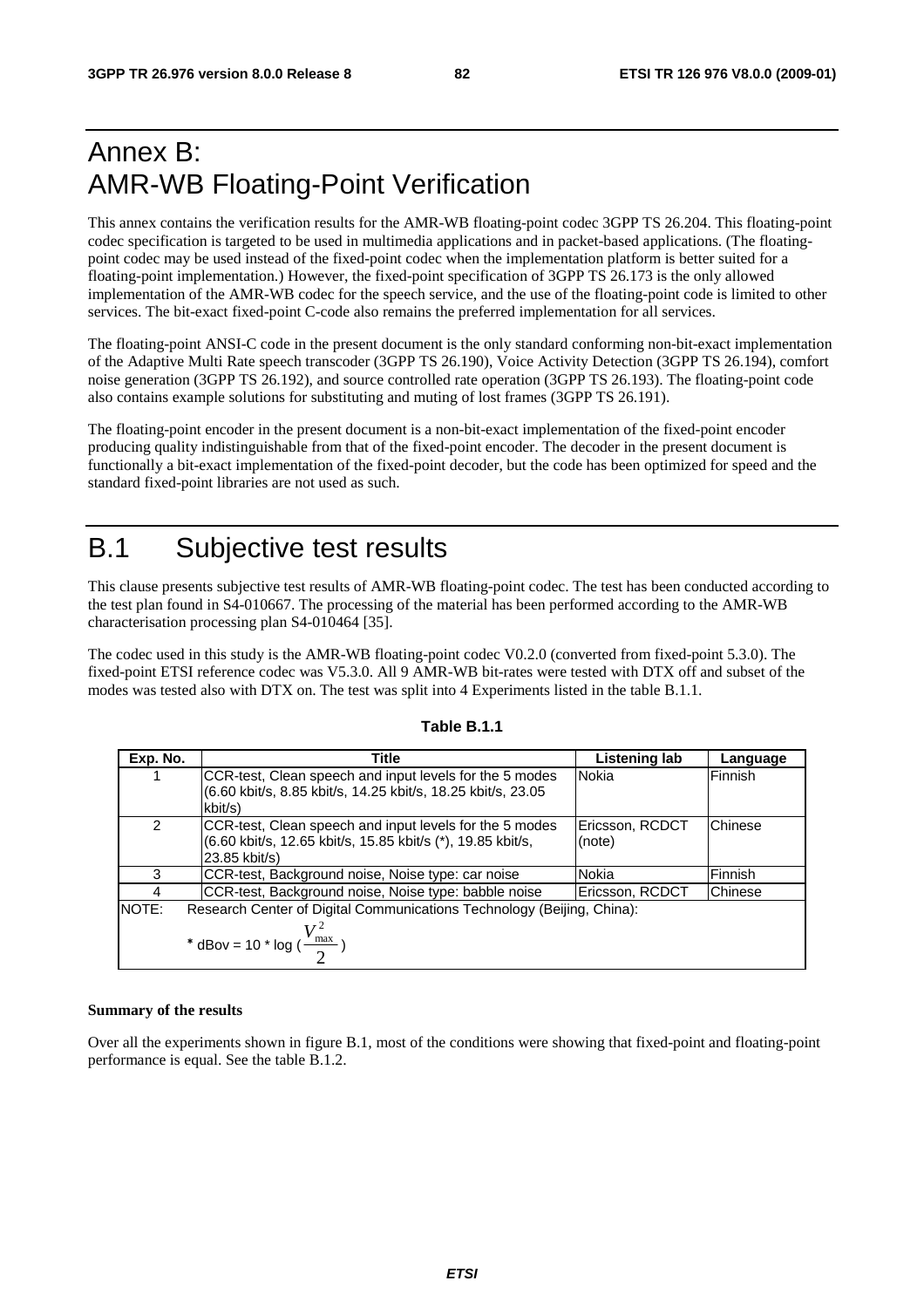Altogether, the results show that the performance of the AMR-WB floating-point is equal to that of the AMR-WB fixed-point. There are some individual test cases (2) where the floating-point codec gets slightly worse scores but on the other hand, there are more cases (3) where AMR-WB fixed-point gets slightly worse scores. Also, no systematic rule can be found between these single instances, which are evenly distributed over different experiments and codec modes.

## **Table B.1.2**

| Exp.  | <b>Condition</b>                                          | <b>Preference</b>                          | <b>Notes</b>               |
|-------|-----------------------------------------------------------|--------------------------------------------|----------------------------|
| Exp 1 | IAMR@23.85 Fixed - AMR@23.85 Float                        | Floating-point is better in male talkers   | Equal in all talkers       |
| Exp 2 | LAMR@6.6 Fixed - AMR@6.6 Float                            | Floating-point is better in male talkers   | Equal in all talkers       |
| Exp 3 | $AMR@15.85$ Fixed - AMR @15.85 Float                      | Floating-point is better in female talkers | Also better in all talkers |
| Exp 3 | $AMR@6.6$ Fixed - AMR@6.6 (DTX ON)                        | Fixed-point is better in male talkers      | Equal in all talkers       |
| Exp 4 | $AMR@23.05$ Fixed - AMR@23.05 Float                       | Fixed-point is better in male talkers      | Also worse in all talkers  |
| NOTE: | There were total of 52 different conditions in the tests. |                                            |                            |



**Figure B.1: Left: Experiments 1 and 2, Right: Experiments 3 and 4. The 95 % confidence intervals are plotted in the pictures as error bars** 

## B.2 Non-speech signals

This clause reports the results of the verification of the floating point version of the AMR-WB codec. The V5.3.0 of AMR-WB Codec was used as reference during the verification. All processing were done on a Windows NT4 platform using Microsoft Visual C++ compiler. The purpose of the verification was to test the behaviour of the floating point version AMR-WB codec on non speech signals as well as the bit exactness of the floating point decoder versus the fixed point decoder [33].

Several types of non speech signals were used during the verification, tones, signalling tones and music.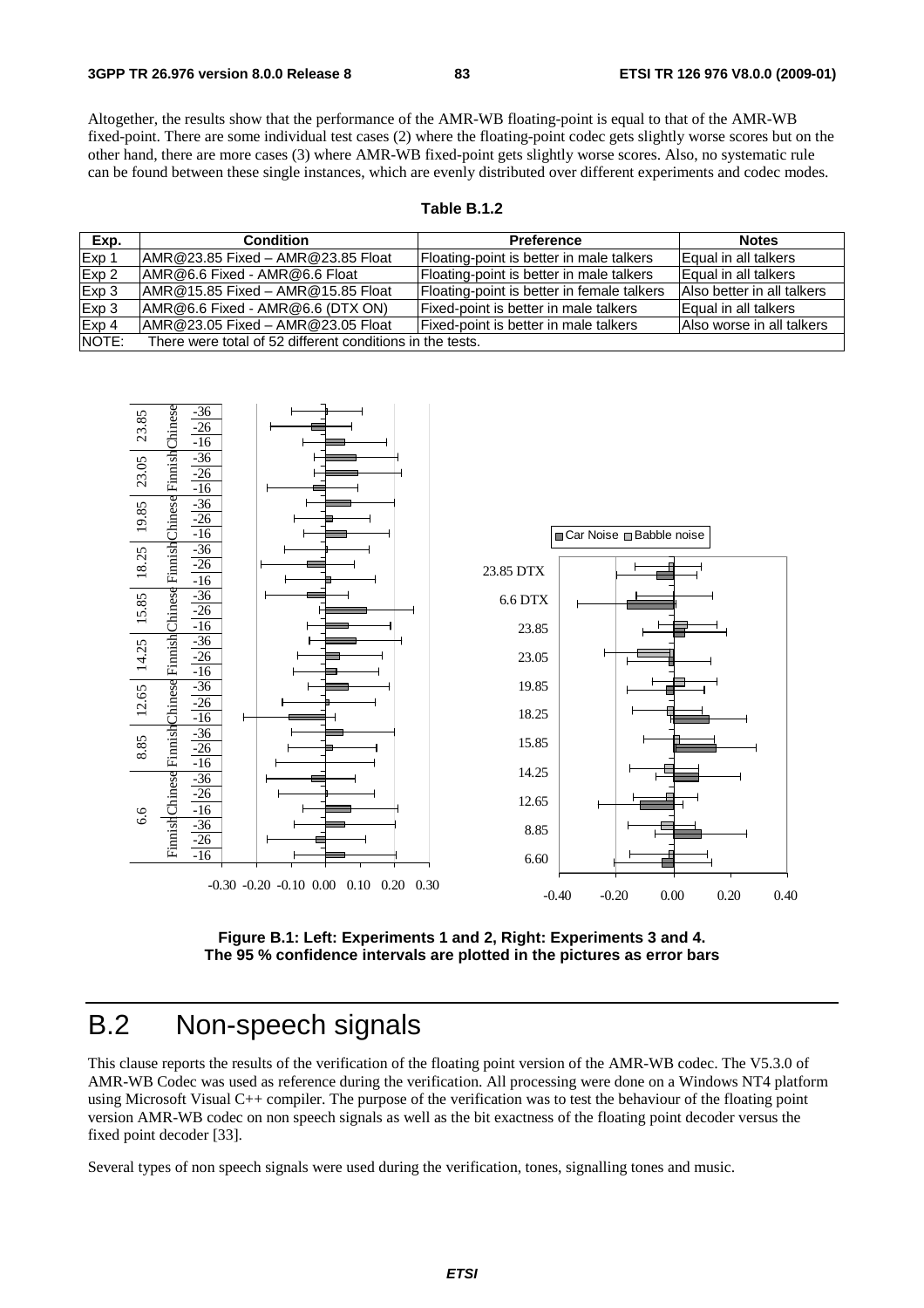Each input signal was processed by the fixed point encoder and by the floating point encoder. It resulted in two bit stream files: a fixed point bit stream and a floating point bit stream.

The fixed point bit stream was processed by the fixed point decoder. The fixed point bit stream was converted by the interface module and decoded by the floating point decoder. These two output files were compared to test the bitexactness of the decoder.

On the same way, the floating point bit stream was processed by the floating point decoder. The floating point bit stream was converted by the interface module and decoded by the fixed point decoder. These two output files were compared to test the bit-exactness of the decoder. This was repeated for each mode. The test was limited to error free condition. The test was run with DTX switched off.

Tones signals have been generated in the range 10 Hz to 7 010 Hz with a frequency step of 20 Hz. Each tone had a duration of 10 s. The DTX was switched off during the test.

## **Signalling tones**

Five different types of French network signalling tones have been tested: Two different dial tones, one ringing tone, a busy tone and a special information tone. The description of the different tones is given below:

- Continuous DIAL TONE number 1 at 440 Hz, 10 s duration.
- Continuous DIAL TONE number 2 at  $330 + 440$  Hz, 10 s duration.
- RINGING TONE at 440 Hz with duration  $1.5 3.5$  and a total duration of 12.5 s.
- BUSY TONE at 440 Hz with duration  $0.5 0.5$  and a total duration of 12.5 s.
- SPECIAL INFORMATION TONE at 950 Hz/1 400 Hz/1 800 Hz and duration  $(3 \times 0.3 2 \times 0.03)$  1.0 and a total duration of 12.5 s.

The level of the signalling tones was set at -10 dBm0. The test has been performed by informal listening involving trained listeners. The test methodology was pair comparison test. The DTX was switched off during the test. The result of the test was that the floating point V0.2.1 (note version 0.2.1 is algorithmically identical to the V0.2.0 used in some other verification items, except the error in the I/O-interface was corrected) did not perform worse than the fixed point V5.3.0 of AMR-WB. For each mode and each signalling tone, the bit exactness of the fixed point decoder and the floating point decoder has been verified.

#### **Music signals**

Some music signals were taken as input signals, the music items were classical music, modern music, single instruments, singer and singer with music. The different music items have been processed using the floating point V0.2.1 of AMR-WB and also using the fixed point V5.3.0 of AMR-WB. In order to have a comparison, G.722.1 at 24 kbps was included in the test. The test has been performed by informal listening including trained listeners. The result of the test was that the floating point V0.2.1 did not perform worse than the fixed point V5.3.0 of AMR-WB. The G722.1 at 24 kbps was scored better than AMR-WB for most of the music files. For each mode and each music signal, the bit exactness of the fixed point decoder and the floating point decoder has been verified.

### **Conclusion**

No exception of bit exactness between fixed point decoder V5.3.0 and floating point decoder V0.2.1 has been found during the test. The floating point V0.2.1 of AMR-WB did not perform worse than the fixed point version of AMR-WB.

## B.3 Bit-Exactness, Idle-Channel Behaviour and Long-Term Stability Performance

For all the tests, the V5.3.0 of the AMR-WB fixed-point code and the V0.2.1 of the AMR-WB floating-point code were used. The compilation was on Linux workstation and GNU C compiler [31].

## **Idle channel behavior (output signal when low noise input signal)**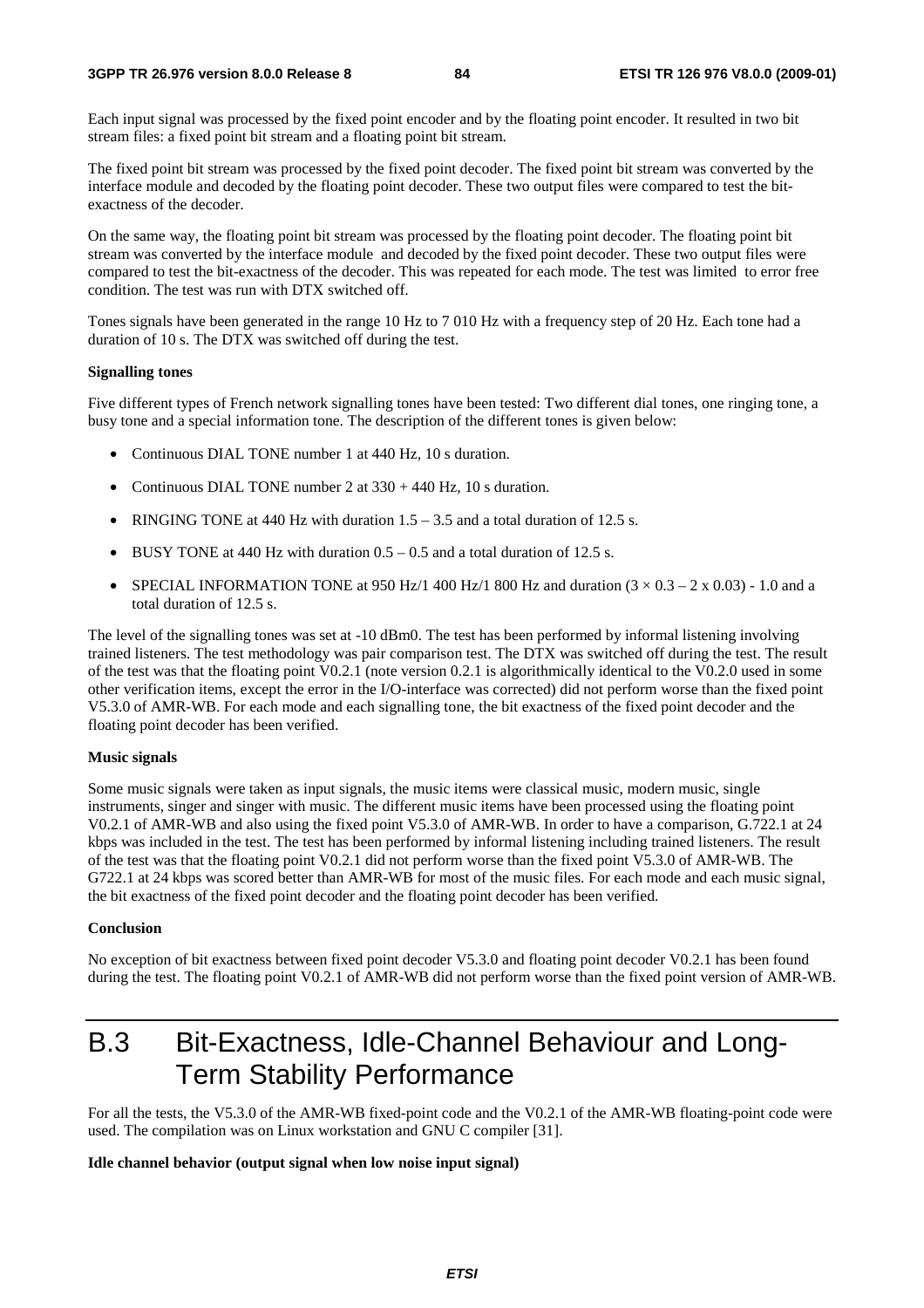4 different low noise input signals (car, wind, bells, train) were encoded and decoded by the AMR-WB floating point coder in all 9 modes. The output files were listened by experts and no strange behavior or annoying artefacts was recognized. The outputs were also compared to those of AMR-WB fixed-point coder and no difference was noticed.

## **Stability of the codec over time**

The purpose of this test was to check possible overflows when using very long input file. Speech signal of 2 hours 37 minutes was used as input. The speech activity of the file was 78 % and active speech level –26 dBov. The file contained German and English languages. The input file was encoded and decoded by the floating-point coder. That was repeated using all 9 AMR-WB modes (DTX and no DTX). No stability problems were observed in any mode.

## **Bit-exactness of the decoder**

Bit-exactness of the decoder was tested with AMR Wideband Speech Codec test sequences 3GPP TS 26.174 V5.2.0. All encoded files .cod (both DTX and no DTX) were decoded by the 02.1. decoder and compared to the V5.2.0 output files .out. All test sequences passed the test. The synchronization frames were not tested.

## B.4 Music Performance (Expert Listening Tests)

For all the tests, the v5.3.0 of the AMR-WB fixed-point code and the V0.2.1 of the AMR-WB floating-point code were used. The compilation was on Linux workstation and GNU C compiler [30].

Four music signals were used for this test:

- Classical, instrument: Beethoven, Symphony No. 9, part 2.
- Classical, vocal: Beethoven, Fidelio.
- Modern, instrumental: Radiohead, Karma Police (Piano+Guitar).
- Modern, vocal: Depeche Mode, Dream on.

All signals were encoded and decoded first using AMR-WB fixed-point C code. The same was repeated using AMR-WB floating-point C. Different modes and DTX ON/OFF were varied according to the table B.4.1.

| C01             | Mode 8 (23.85 kbit/s)           | $DTX = 0$ |
|-----------------|---------------------------------|-----------|
| CO <sub>2</sub> | Mode 5 (18.25 kbit/s)           | $DTX = 0$ |
| CO <sub>3</sub> | Mode 2 (12.65 kbit/s)           | $DTX = 0$ |
| CO <sub>4</sub> | Mode $0$ $(6.6 \text{ kbit/s})$ | $DTX = 0$ |
| CO <sub>5</sub> | Mode 8                          | $DTX = 1$ |
| C06             | Mode 5                          | $DTX = 1$ |
| C07             | Mode 2                          | $DTX = 1$ |
| C08             | Mode 0                          | $DTX = 1$ |

## **Table B.4.1**

Afterwards, those output files were compared in a informal expert listening test. The floating-point V0.2.1 performed equal to the fixed-point V5.3.0.

## B.5 Overload Performance

This clause reports verification results of overload performance (high-level input signal conditions) of the AMR-WB floating-point C-code [29].

The C-code of V0.2.1 was compiled successfully with MS Visual C++ on a PC platform under Windows98, gcc (egcs-2.91.60) on a PC platform under Linux (kernel 2.2.9) and gcc (2.95.2) on SUN Ultra-60 workstation.

Four Japanese sentences (2 males and 2 females) from NTT-AT database were used as input sources. Each sentence has 8 s duration and its mean active power is normalized to 26 dB below overload with P.56 algorithm provided as 'sv56demo' in the ITU-T Recommendation G.191 software tool library.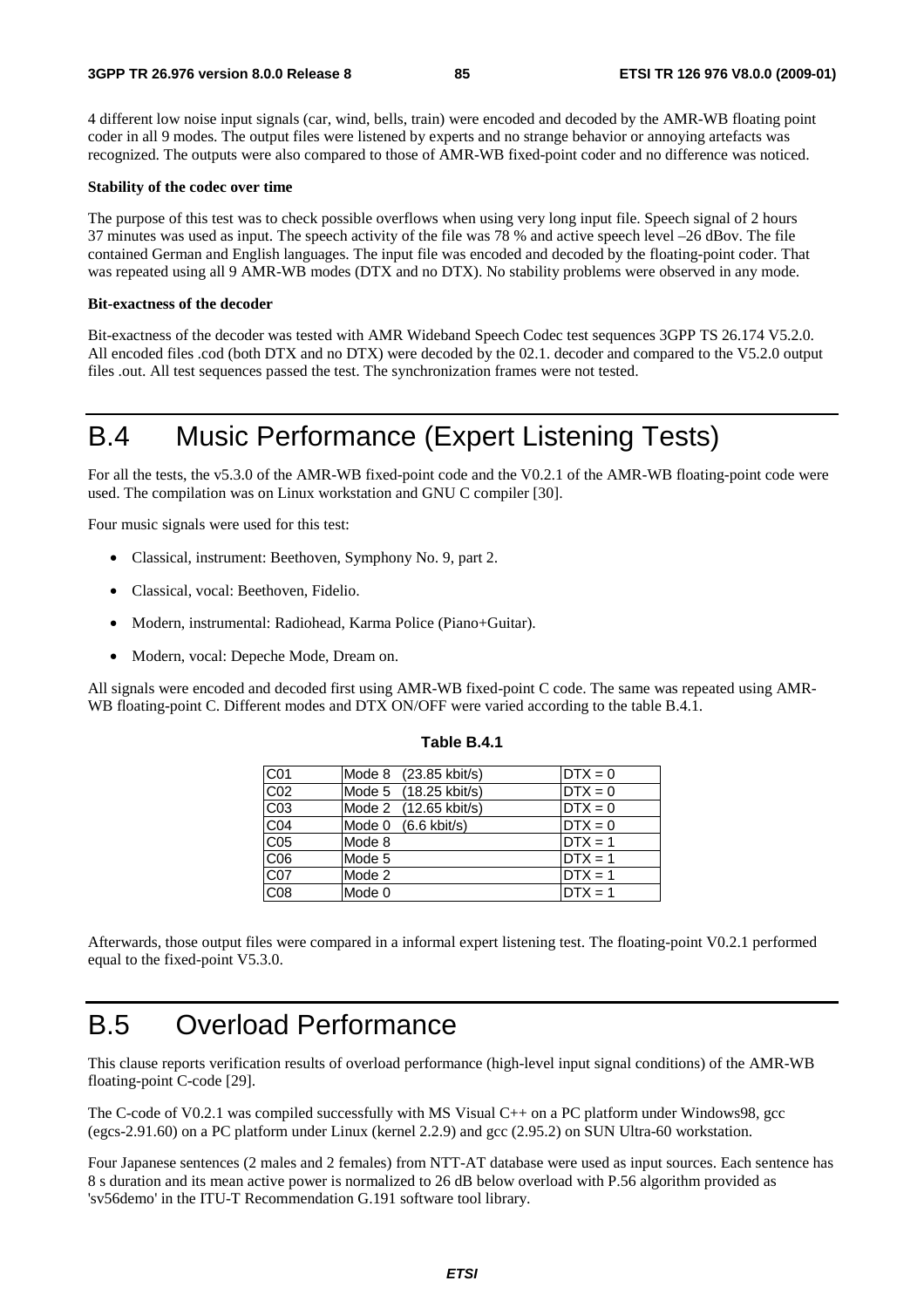Four kinds of input levels for AMR-WB coder (-26 dB, -16 dB, -6 dB, +4 dB to overload) were tested. The levels were set by using 'sv56demo'. All of 9 coding rates were used without Source Controlled Rate (SCR) operation. Two kinds of channel conditions (error free and 5 % random frame erasure) were simulated at the decoder. When testing the frame erasure condition, frame type was set to 'SPEECH\_LOST' in the frames erased at the decoder. The level of decoded signals was adjusted again to 26 dB below overload in order to listen to them. The fixed-point coder of V5.3.0 was also used as reference for subjective quality evaluation.

All of 288 processed files (4 sentences x 4 levels x 9 rates x 2 channel conditions) were presented to an expert listener.

As the result of listening test, any significant problems were not found for all conditions. It was also shown that AMR-WB floating-point coder has subjectively equal quality compared to the fixed-point coder.

## B.6 Transparency of Codec for DTMF signals

This clause describes the test for verifying the transparency of AMR-WB Floating-point (AMR-WBFl) speech codec for DTMF signals. This verification is performed in digital domain using software DTMF detector [32].

The objective of the activity is to generate DTMF test sequences corresponding to different scenarios (like different high frequency and low frequency power levels, DTMF duration and frequency deviation) and measure the percentage of detected DTMF digits for these sequences using AMR-WBFl under error free conditions.

The configuration that is being used by Hughes Software Systems (HSS) to verify the transparency of AMR-WB Floating-point speech codec for DTMF signals is in figure B.6.1. It essentially consists of DTMF generator, AMR-WBFl encoder & decoder, pre and post processing components (A-law compression and expansion, up and down sampling) and DTMF detector. Currently all the components are being done in software i.e. DTMF generation, A-law coding, sample-rate conversation, speech coding and DTMF detection are all performed using software simulations itself. The setup for using hardware DTMF detector for this activity is also shown in the figure.



**Figure B.6.1: DTMF Test Setup** 

The low and high frequency groups defined in ITU-T Recommendation Q.23 were used in generating the DTMF signals by the software generator. The other DTMF parameters like power levels (including twist), timing criteria and frequency bandwidths were generated as per specifications defined in ITU-T Recommendation Q.24. All the DTMF signals generated will be at 8KHz sampling rate.

Two types of DTMF generators are being used in the current activity, HSS software DTMF generator and Mitel Test Sequences.

HSS DTMF Generator was used to generate DTMF signals of different characteristics like power levels (including twist), timing criteria and frequency bandwidths. A second-order digital sinusoidal oscillator was used for generating the high and low frequency tones of DTMF signal.

Mitel test sequences, which are typically used for testing the performance of DTMF detector, have also been used as DTMF input source in our testing activity. If AMR-WBFl speech codec is transparent to DTMF signals, then a Mitel compliant DTMF detector should pass all the tests even after passing through the speech codec.

The verification activity has been planned with both hardware and software DTMF detectors and the test setup for this is shown in figure B.6.1. As hardware and software detectors may be used in a typical network, it is important to verify the codec's performance in both the domains.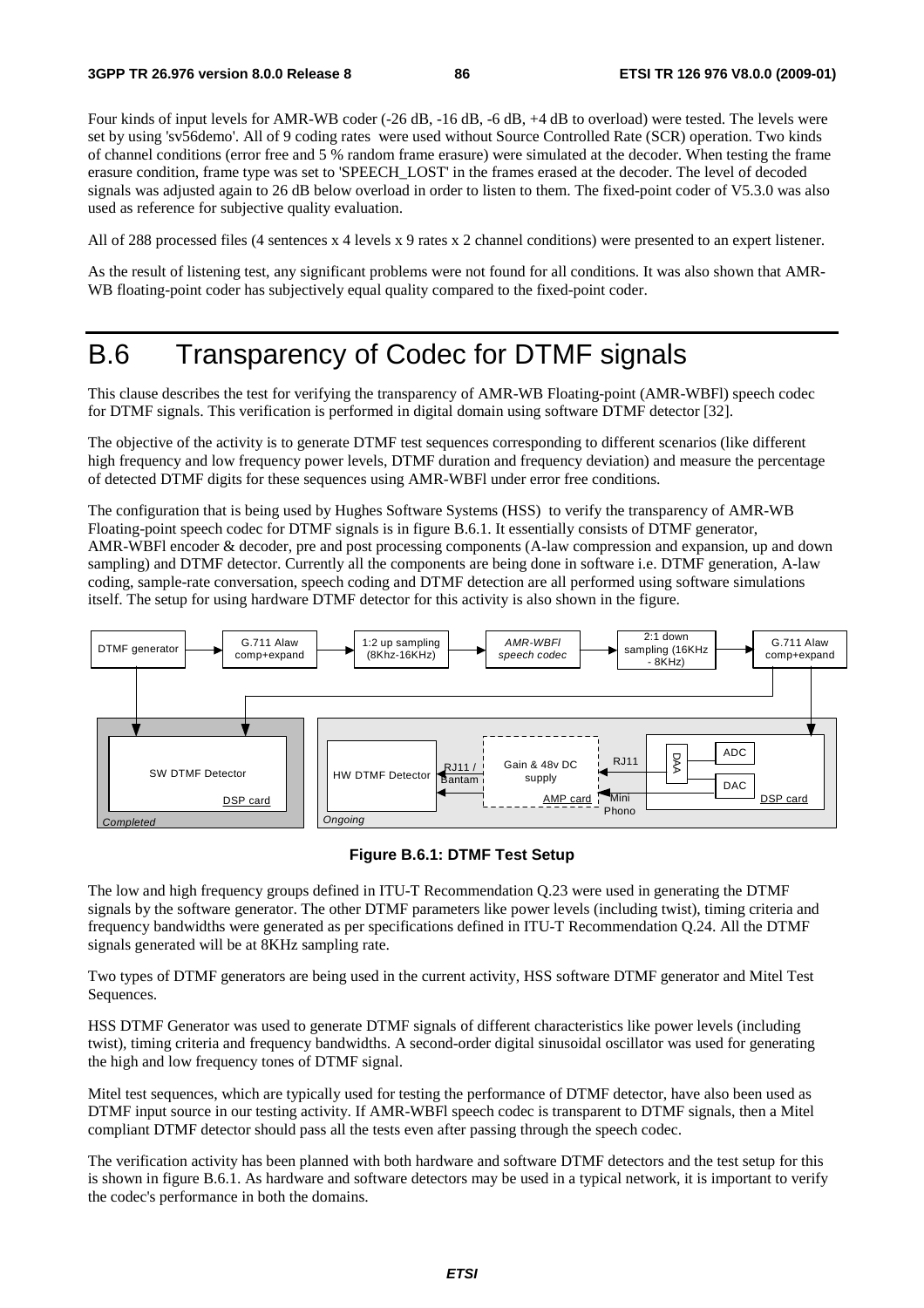A software detector does all the processing like reading samples from a file, DTMF detection and writing samples back to file in digital domain itself. HSS software DTMF detector is being used for DTMF detection in the current activity. This detector uses Goertzel algorithm to extract the spectral information of the DTMF signal by means of recursive digital filters. Once the spectral information is calculated for high and low frequencies, a number of checks are done to determine the validity of signal before declaring a digit as detected. The software is implemented in assembly and runs on a DSP card (TMS320c542). The detector software is well tested and is being used by HSS customers in satellite based systems.

The AMR-WBFl speech codec was simulated using *V0.2.2* of reference floating-point 'C code provided by Nokia. Encoder and Decoder reference executables are built from the reference code and have been used in the performance testing.

The other components used in the test setup are A-law codec, up and down sampling blocks. The A-law codec's compression and expansion modules present at pre-processing and post-processing stages of the setup simulate the effect of A-law narrowband digital connection in a typical network. These modules were simulated using the ITU-T Recommendation G.711 software provided in ITU-T Recommendation G.191 Software Tool Library (STL).

As the AMR-WBFl codec works at 16 kHz sampling rate, the test signals have to be up-sampled before passing to encoder and down-sampled back to 8 kHz after the decoder operation is completed. The sample rate conversion was performed with the high-quality FIR filter provided in ITU-T Recommendation G.191.

A number of test sequences corresponding to different DTMF signal properties have been generated for the activity using DTMF Generator apart from the standard Mitel sequences. Two categories of vectors have been generated using DTMF generator namely, signals with 80ms duration and DTMF signals with 50 ms duration.

## **80ms DTMF**

A set of 13 experiments (HG1 to HG13) corresponding to DTMF signals of 80 ms duration have been used in testing activity and is shown in table B.6.1. The inter-digit silence for these sequences is also of 80 ms duration. The power level of both high and low frequency signals is represented as dB value with reference to the overload point  $(dBox^*)$ , where the level of a sine-wave with peak amplitude of 1.0 corresponds to -3.01 dBov. All the testing has been done under ideal transmission conditions and no error patterns were simulated before sending the signal to detector. To avoid clipping when a DTMF signal is formed from high and low frequency tones the minimum power level used in experiment is –10 dBov.

Each experiment consists of a 16-digit DTMF frame  $(0, 1, 2, 3, 4, 5, 6, 7, 8, 9, *, *, A, B, C, D)$  repeated 10 times with silence of finite duration inserted between frames.

| Exp#            | <b>Low Frequency</b><br><b>Power level</b><br>(dBov) | <b>High Frequency</b><br><b>Power level</b><br>(dBov) | <b>Signal</b><br><b>Duration</b><br>(ms) | <b>Frequency</b><br><b>Deviation</b><br>$(\pm 1.5 \%)$ | <b>Count</b><br>(Total<br>Digits) | <b>Comments</b>        |
|-----------------|------------------------------------------------------|-------------------------------------------------------|------------------------------------------|--------------------------------------------------------|-----------------------------------|------------------------|
| HG <sub>1</sub> | $-10$                                                | $-10$                                                 | 80                                       | 0                                                      | 160                               | 0123456789*#ABCD       |
|                 |                                                      |                                                       |                                          |                                                        |                                   | sequence used in frame |
| HG <sub>2</sub> | -12                                                  | $-12$                                                 | 80                                       | 0                                                      | 160                               |                        |
| HG <sub>3</sub> | $-12$                                                | $-10$                                                 | 80                                       | 0                                                      | 160                               | Standard Twist (2dB)   |
| HG4             | $-12$                                                | $-14$                                                 | 80                                       | 0                                                      | 160                               | Reverse Twist (2dB)    |
| HG <sub>5</sub> | $-16$                                                | $-16$                                                 | 80                                       | $\Omega$                                               | 160                               |                        |
| HG <sub>6</sub> | $-16$                                                | $-16$                                                 | 80                                       |                                                        | 160                               |                        |
| HG7             | -16                                                  | $-13$                                                 | 80                                       | 0                                                      | 160                               | Standard Twist (3dB)   |
| HG <sub>8</sub> | $-16$                                                | $-19$                                                 | 80                                       | 0                                                      | 160                               | Reverse Twist (3dB)    |
| HG <sub>9</sub> | -16                                                  | $-10$                                                 | 80                                       | 0                                                      | 160                               | Standard Twist (6dB)   |
| <b>HG10</b>     | -16                                                  | $-22$                                                 | 80                                       | 0                                                      | 160                               | Reverse Twist (6dB)    |
| <b>HG11</b>     | -18                                                  | $-18$                                                 | 80                                       | $\Omega$                                               | 160                               |                        |
| <b>HG12</b>     | $-22$                                                | $-22$                                                 | 80                                       | $\Omega$                                               | 160                               |                        |
| <b>HG13</b>     | $-26$                                                | $-26$                                                 | 80                                       | 0                                                      | 160                               |                        |

## **Table B.6.1: DTMF Experiments used in AMR-WBFl (80ms)**

## **50ms DTMF**

-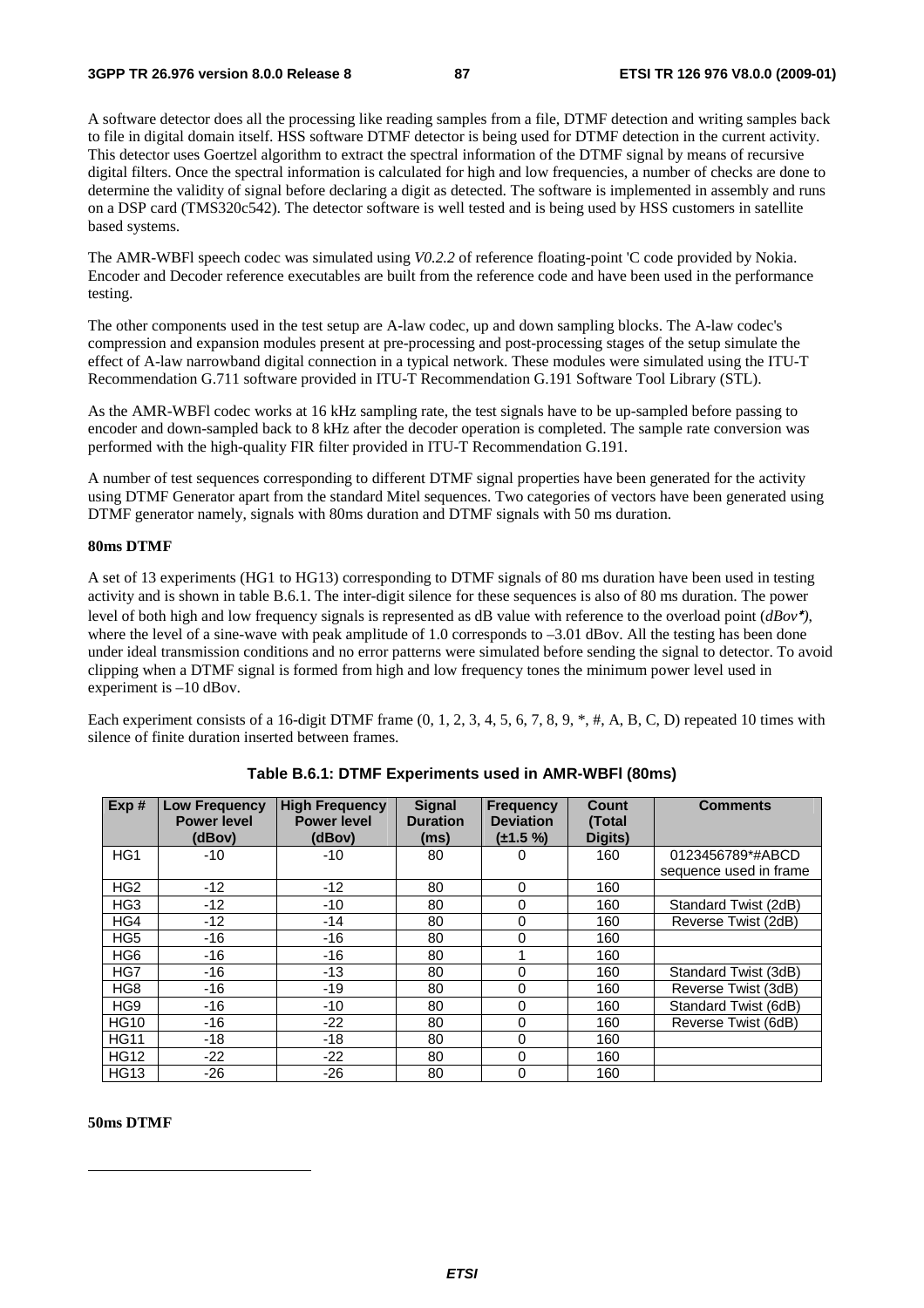A set of 13 experiments (HG14to HG26) corresponding to DTMF signals of 50 ms duration have been used in testing activity and is shown in table B.6.2. The parameters used in these sequences are similar to the ones described in clause 0 except that the signal and silence durations are of 50 ms. These sequences have been generated so as to have commonality with the duration of DTMF signals in Mitel test sequences (which are also of 50 ms duration). So when doing the DTMF detection in hardware domain, the performances with both the vectors can be compared.

| Exp#            | <b>Low Frequency</b><br><b>Power level</b> | <b>High Frequency</b><br><b>Power level</b> | <b>Signal</b><br><b>Duration</b> | <b>Frequency</b><br><b>Deviation</b> | Count<br>(Total | <b>Comments</b>        |
|-----------------|--------------------------------------------|---------------------------------------------|----------------------------------|--------------------------------------|-----------------|------------------------|
|                 | (dBov)                                     | (dBov)                                      | (ms)                             | $(\pm 1.5 \%)$                       | Digits)         |                        |
| HG <sub>1</sub> | $-10$                                      | $-10$                                       | 50                               | O                                    | 160             | 0123456789*#ABCD       |
|                 |                                            |                                             |                                  |                                      |                 | sequence used in frame |
| HG <sub>2</sub> | $-12$                                      | $-12$                                       | 50                               | 0                                    | 160             |                        |
| HG <sub>3</sub> | $-12$                                      | $-10$                                       | 50                               | 0                                    | 160             | Standard Twist (2dB)   |
| HG4             | $-12$                                      | $-14$                                       | 50                               | 0                                    | 160             | Reverse Twist (2dB)    |
| HG <sub>5</sub> | $-16$                                      | $-16$                                       | 50                               | 0                                    | 160             |                        |
| HG <sub>6</sub> | $-16$                                      | $-16$                                       | 50                               |                                      | 160             |                        |
| HG7             | $-16$                                      | $-13$                                       | 50                               | 0                                    | 160             | Standard Twist (3dB)   |
| HG <sub>8</sub> | $-16$                                      | $-19$                                       | 50                               | 0                                    | 160             | Reverse Twist (3dB)    |
| HG <sub>9</sub> | $-16$                                      | $-10$                                       | 50                               | 0                                    | 160             | Standard Twist (6dB)   |
| <b>HG10</b>     | $-16$                                      | $-22$                                       | 50                               | 0                                    | 160             | Reverse Twist (6dB)    |
| <b>HG11</b>     | $-18$                                      | $-18$                                       | 50                               | 0                                    | 160             |                        |
| <b>HG12</b>     | $-22$                                      | $-22$                                       | 50                               | 0                                    | 160             |                        |
| <b>HG13</b>     | $-26$                                      | -26                                         | 50                               | 0                                    | 160             |                        |

| Table B.6.2: DTMF Experiments used in AMR-WBFI (50ms) |  |  |
|-------------------------------------------------------|--|--|
|-------------------------------------------------------|--|--|

## **Mitel Vectors**

Additionally the transparency of AMR-WBFl speech codec has been tested by Mitel test vectors also. Although Mitel test sequences are typically used for testing the performance of DTMF detector, these have been used in our testing to verify the transparency of AMR-WBFl speech codec for DTMF signals and also to ensure that the DTMF detector being used in the testing is Mitel compliant. With a Mitel compliant detector one can measure the degradation provided by AMR-WBFl by checking the performance with that of normal scenario (input fed directly to detector). This testing is required as not all DTMF detectors in a typical network are going to be hardware based.

Although the testing has been done on the whole set of Mitel test sequences, a selected set of these (named MT1 to MT4) has been captured in the document. These test sequences are for basic digit sequence test, amplitude ratio test (twist), dynamic range tests and signal to noise ratio test (with noisy scenarios) and are given below in table B.6.3. All the Mitel test vectors are of 50 ms signal duration.

| Exp#            | Test                            | <b>Description</b>                                                                                                                                                                                 | <b>Pass Criteria</b>                                                     |
|-----------------|---------------------------------|----------------------------------------------------------------------------------------------------------------------------------------------------------------------------------------------------|--------------------------------------------------------------------------|
| MT <sub>1</sub> | <b>IDTMF Decode Check</b>       | All 16 digits each of 50 ms duration                                                                                                                                                               | 160                                                                      |
| MT <sub>2</sub> | Amplitude Ratio (Twist)<br>Test | 8 sections of Standard twist (to 20 dB) and<br>Reverse twist (0 to -20 dB) for Digits 1,5,9 and D<br>with each section containing 200 pulses with<br>50ms duration/pulse                           | Standard Twist $\geq 4$ dB<br>lReverse Twist ≥ 8 dB<br>(in each section) |
| MT <sub>3</sub> | <b>Dynamic Range Test</b>       | 35 tone pair pulses with 50 ms duration/pulse<br>lattenuated to -35 dB below from the nominal level<br>lin steps of 1dB                                                                            | $\geq$ 25 dB                                                             |
| MT4             | Signal to Noise Ratio Test      | 3 sections with 1000 pulses/section with different<br>white noise level for each section. The first level is<br>at 24dB below the tone level, second at 18dB<br>lbelow and the third at12 dB below | 1 000 (in each section)                                                  |

## **Test Results**

## **80 ms DTMF**

The test sequences of 80 ms duration is given in table B.6.4. For all test sequences the count of number of digits detected was stored and the percentage of successful detection is calculated against the actual number of digits in a test vector (which is 160 digits in our experiments).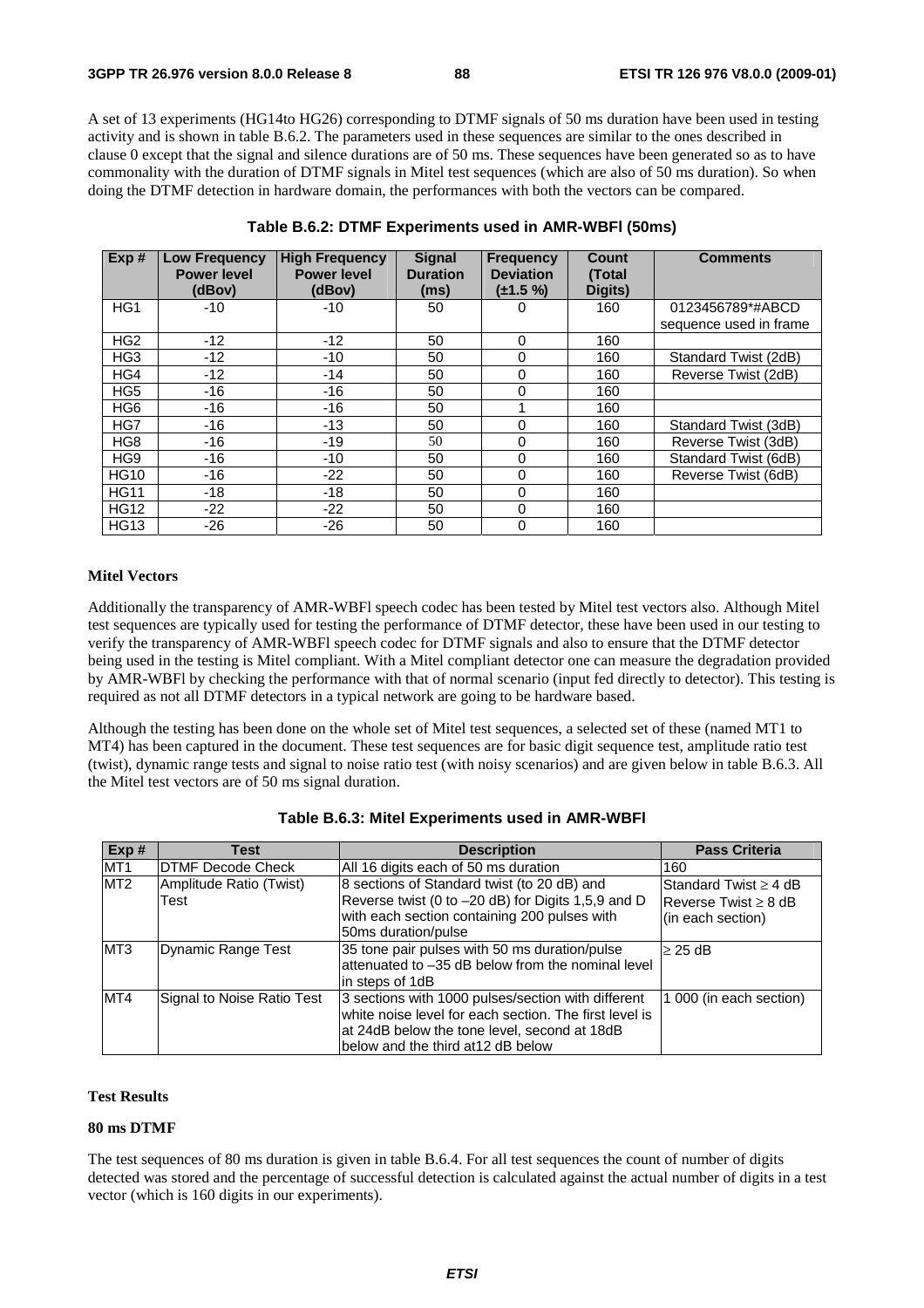The tables given below show the percentage of successful detection only for all the codec modes. The output of the detector with direct input and with A-law companding codec (compression and expansion) is also provided for reference. Both these scenarios should be transparent to all test sequences.

| <b>Mode-Exp</b> | HG <sub>1</sub> | HG <sub>2</sub> | HG <sub>3</sub> | HG4  | HG <sub>5</sub> | HG <sub>6</sub> | HG7   | HG <sub>8</sub> | HG <sub>9</sub> | <b>HG10</b> | <b>HG11</b> | <b>HG12</b> | <b>HG13</b> |
|-----------------|-----------------|-----------------|-----------------|------|-----------------|-----------------|-------|-----------------|-----------------|-------------|-------------|-------------|-------------|
| Mode 0          | 90              | 86.25           | 83.75           | 67.5 | 76.88           | 61.88           | 93.75 | 76.25           | 73.75           | 50.63       | 78.75       | 73.75       | 81.25       |
| mode 1          | 100             | 100             | 100             | 100  | 100             | 100             | 100   | 100             | 96.25           | 93.75       | 100         | 100         | 100         |
| mode 2          | 100             | 100             | 100             | 100  | 100             | 100             | 100   | 100             | 100             | 100         | 100         | 100         | 100         |
| mode 3          | 100             | 100             | 100             | 100  | 100             | 100             | 100   | 100             | 100             | 100         | 100         | 100         | 100         |
| mode 4          | 100             | 100             | 100             | 100  | 100             | 100             | 100   | 100             | 100             | 100         | 100         | 100         | 100         |
| mode 5          | 100             | 100             | 100             | 100  | 100             | 100             | 100   | 100             | 100             | 100         | 100         | 100         | 100         |
| mode 6          | 100             | 100             | 100             | 100  | 100             | 100             | 100   | 100             | 100             | 100         | 100         | 100         | 100         |
| mode 7          | 100             | 100             | 100             | 100  | 100             | 100             | 100   | 100             | 100             | 100         | 100         | 100         | 100         |
| mode 8          | 100             | 100             | 100             | 100  | 100             | 100             | 100   | 100             | 100             | 100         | 100         | 100         | 100         |
| Direct Input    | 100             | 100             | 100             | 100  | 100             | 100             | 100   | 100             | 100             | 100         | 100         | 100         | 100         |
| A-law           | 100             | 100             | 100             | 100  | 100             | 100             | 100   | 100             | 100             | 100         | 100         | 100         | 100         |

**Table B.6.4: Transparency of AMR-WBFl for DTMF Experiments (80 ms)** 

#### **50 ms DTMF**

The test sequences of 50 ms duration is given in table B.6.5. For all test sequences the count of number of digits detected was stored and the percentage of successful detection is calculated against the actual number of digits in a test vector (which is 160 digits in our experiments).

The tables given below show the percentage of successful detection only for all the codec modes. The output of the detector with direct input and with A-law companding codec (compression and expansion) is also provided for reference. Both these scenarios should be transparent to all test sequences.

| Table B.6.5: Transparency of AMR-WBFI for DTMF Experiments (50 ms) |  |  |
|--------------------------------------------------------------------|--|--|
|                                                                    |  |  |

| <b>Mode-Exp</b> | HG1   | HG <sub>2</sub> | HG <sub>3</sub> | HG4  | HG <sub>5</sub> | HG <sub>6</sub> | HG7 | HG <sub>8</sub> | HG <sub>9</sub> | <b>HG10</b> | <b>HG11</b> | <b>HG12</b> | <b>HG13</b> |
|-----------------|-------|-----------------|-----------------|------|-----------------|-----------------|-----|-----------------|-----------------|-------------|-------------|-------------|-------------|
| mode 0          | 58.75 | 59.38           | 66.88           | 57.5 | 56.88           | 43.13           | 65  | 56.25           | 33.75           | 36.88       | 51.88       | 60.63       | 58.13       |
| mode 1          | 100   | 100             | 100             | 100  | 100             | 98.13           | 100 | 100             | 86.25           | 91.88       | 100         | 100         | 100         |
| mode 2          | 100   | 100             | 100             | 100  | 100             | 99.38           | 100 | 100             | 100             | 98.13       | 100         | 100         | 100         |
| mode 3          | 100   | 100             | 100             | 100  | 100             | 100             | 100 | 100             | 100             | 98.75       | 100         | 100         | 100         |
| mode 4          | 100   | 100             | 100             | 100  | 100             | 100             | 100 | 100             | 100             | 98.75       | 100         | 100         | 100         |
| mode 5          | 100   | 100             | 100             | 100  | 100             | 100             | 100 | 100             | 100             | 100         | 100         | 100         | 100         |
| mode 6          | 100   | 100             | 100             | 100  | 100             | 100             | 100 | 100             | 100             | 100         | 100         | 100         | 100         |
| mode 7          | 100   | 100             | 100             | 100  | 100             | 100             | 100 | 100             | 100             | 100         | 100         | 100         | 100         |
| mode 8          | 100   | 100             | 100             | 100  | 100             | 100             | 100 | 100             | 100             | 100         | 100         | 100         | 100         |
| Direct Input    | 100   | 100             | 100             | 100  | 100             | 100             | 100 | 100             | 100             | 100         | 100         | 100         | 100         |
| A-law           | 100   | 100             | 100             | 100  | 100             | 100             | 100 | 100             | 100             | 100         | 100         | 100         | 100         |

## **Mitel Vectors**

The test results for AMR-WBFl speech codec using Mitel test sequences is given in table B.6.6. For all test sequences the pass/fail criteria is decided based on the count of number of digits detected. This check ensures that the software DTMF Detector being used in Mitel Test Compliant and the transparency of AMR-WB Floating-point speech codec. If the AMR-WBFl is transparent to DTMF signals, the performance of detector with direct DTMF signals and that after passing through the speech codec should be similar (if not same i.e. meet the pass criteria).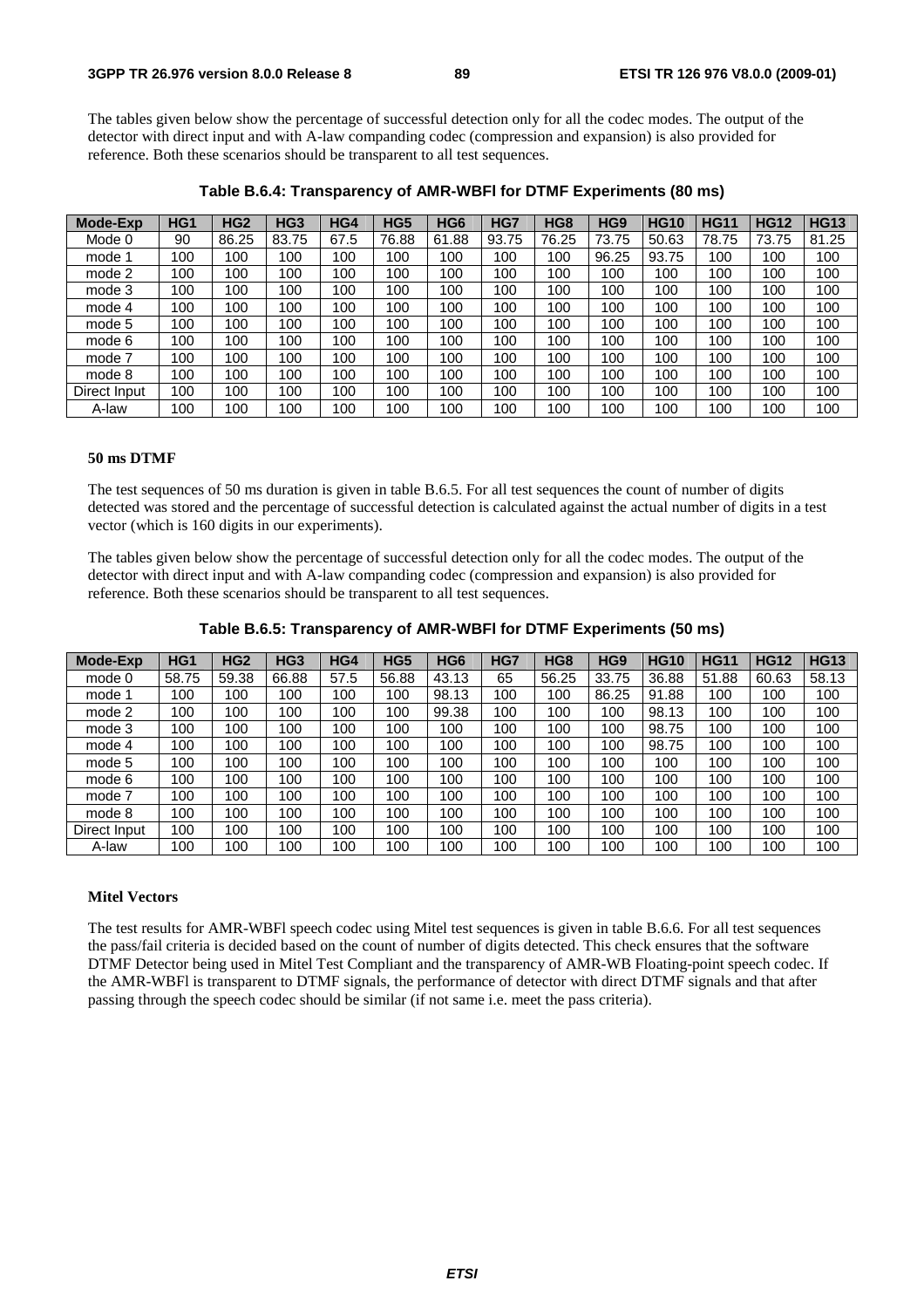| <b>Mode-Exp</b> | MT <sub>1</sub>        | MT2                        | MT <sub>3</sub> | MT4                       |
|-----------------|------------------------|----------------------------|-----------------|---------------------------|
| mode 0          | Fail                   | For Digit D, fails in both | Pass            | Fail                      |
|                 | $(117$ instead of 160) | standard and reverse       |                 | (998, 992 and 995 for the |
|                 |                        | twist. All other Passed    |                 | 3 sections instead of     |
|                 |                        |                            |                 | 1000)                     |
| mode 1          | Pass                   | Pass                       | Pass            | Pass                      |
| mode 2          | Pass                   | Pass                       | Pass            | Pass                      |
| mode 3          | Pass                   | Pass                       | Pass            | Pass                      |
| mode 4          | Pass                   | Pass                       | Pass            | Pass                      |
| mode 5          | Pass                   | Pass                       | Pass            | Pass                      |
| mode 6          | Pass                   | Pass                       | Pass            | Pass                      |
| mode 7          | Pass                   | Pass                       | Pass            | Pass                      |
| mode 8          | Pass                   | Pass                       | Pass            | Pass                      |
| Direct Input    | Pass                   | Pass                       | Pass            | Pass                      |
| A-law           | Pass                   | Pass                       | Pass            | Pass                      |

## **Table B.6.6 Transparency of AMR-WBFl for Mitel Experiment**

## **Conclusion**

All the test sequences (HG1 to HG26) used for testing the AMR-WB Floating-point speech codec are detected by software DTMF detector. The G.711 (A-law) codec is transparent to DTMF signals and all the digits have been detected (for all experiments). With DTMF signals of 80ms duration, all the vectors were successfully detected except for mode 0 and mode 1.

The lowest codec mode (mode 0) is not transparent to DTMF signals (for 50 ms and 80 ms duration). The output of codec in modes 0 and 1 for DTMF signals of 50 ms duration is degraded compared to signals of 80 ms duration. Also performance of speech codec with standard twist is relatively better compared to reverse twist.

Only the last four modes (modes 5, 6, 7 and 8) appear to be completely transparent to DTMF signals of 50 ms duration and with reverse twist of 6 dB.

For Mitel test sequences (MT1 to MT4) also, mode 0 of speech codec is not meeting the pass criteria, which indicates that the speech codec is definitely not transparent for this mode. Even the experiment MT1, which is the basic decode check, is failing for mode 0. The direct input and output of A-law codec pass the criteria for all test cases.

# B.7 Perceptual Evaluation of Speech Quality (PESQ)

This clause presents verification results for the floating-point implementation of AMR-WB using a wideband version of the ITU-T Recommendation P.862 Perceptual Evaluation of Speech Quality (PESQ) algorithm [26] and [27].

Narrowband PESQ (P.862) was standardised by the ITU-T as Recommendation P.862 in February 2001 after winning the ITU-T competition to find a replacement for PSQM (P.861). The algorithm passed all of the ITU's performance requirements in independent verification procedures, which were based on the results of thirty subjective experiments.

As the name suggests, Wideband PESQ (WB-PESQ) extends the operation of PESQ to the assessment of wideband speech systems. The algorithm was presented to the ITU-T in October 2001, and a complete description can be found in an ITU-T white contribution COM12-36 [1].

The verification was divided into the four experiments described in table B.7.1. All nine AMR-WB modes were tested in each experiment in addition to a case where the mode was selected at random every 20ms. The background noise types and signal to noise (SNR) ratios used are consistent with those used in Experiment 6 of the AMR-WB Characterisation Phase.

| Exp | <b>Noise</b> | <b>SNR</b> | <b>DTX</b> |
|-----|--------------|------------|------------|
|     | Clean        |            | no         |
| 2   | Vehicle      | 15dB       | no         |
| З   | Office       | 20dB       | no         |
|     | Office       | 20dB       | ves        |

**Table B.7.1: Verification experiments**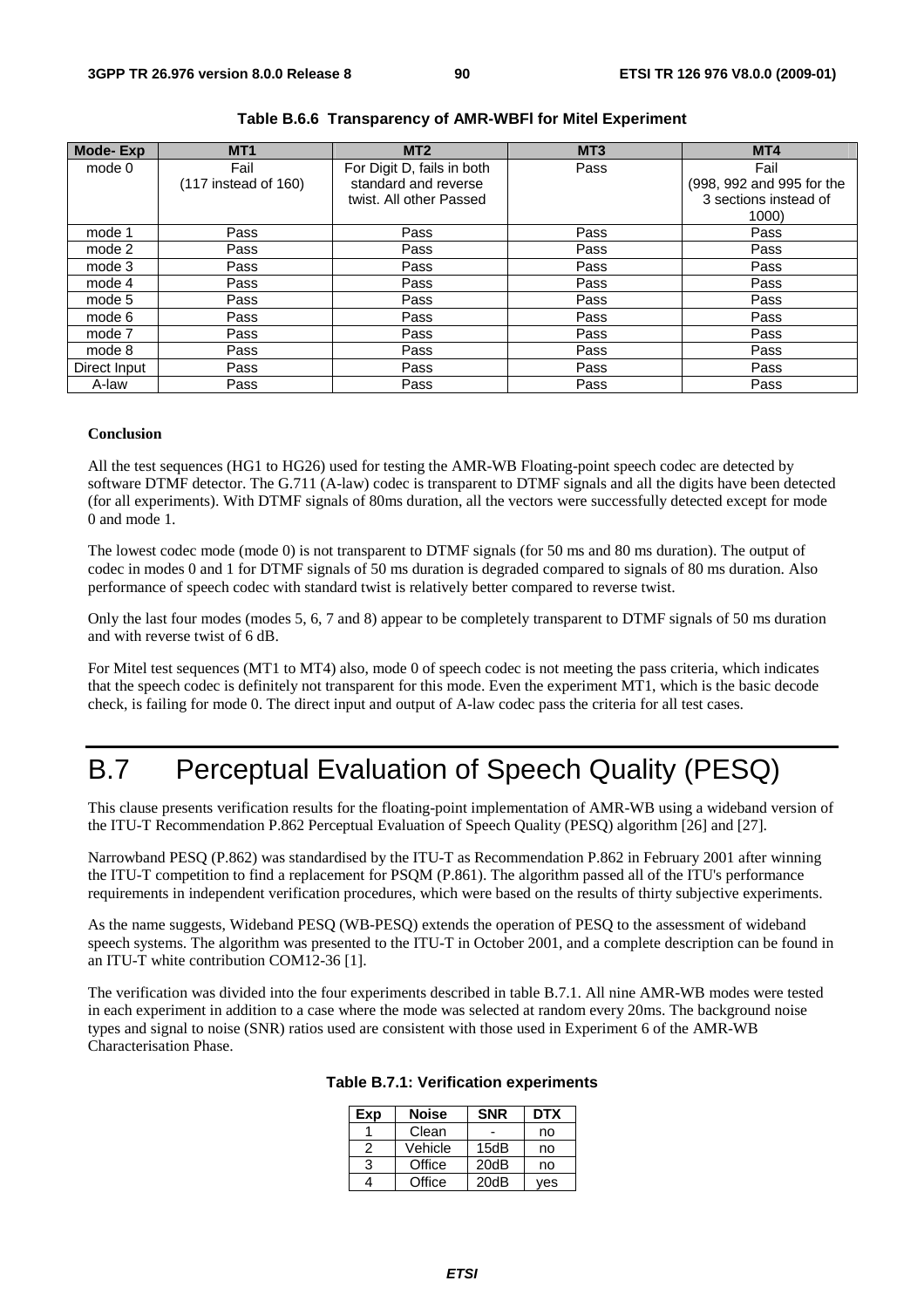A set of 32 files was processed for each test condition, comprising four samples from two male and two female talkers in two languages (British English and French). Each sample was a standard 8-second sentence pair of the type commonly used in subjective experiments.

The fixed-point ANSI C code was taken from V5.3 of 3GPP TS 26.173. Both codecs were compiled under Microsoft Visual C/C++ 6.0 with the /O2 optimisation level. The codecs were executed on a 600Mhz Dual Processor Pentium 3 running Windows NT 4.0.

PESQ is an intrusive speech quality measurement algorithm, and as such requires a reference and degraded signal pair to measure the performance of a speech transmission system (see figure B.7.1). For this validation, the reference signal used was the speech signal after the addition of background noise. This configuration is consistent with the Degradation Category Rating method of subjective testing.





The input signals were pre-processed according to the procedures defined in the AMR-WB Characterisation Processing Plan [2]. Rounding to 14-bits was not implemented, in order to allow for any differences in handling the least significant bits of the input signal. Each 8-second file was processed separately without a preamble.

## **Results**

The floating-point implementation of the AMR-WB decoder is designed to provide bit-identical operation with the fixed-point decoder. Bit-stream files were generated using the fixed-point encoder for all 1280 test files (32 speech samples x 10 modes x 4 experiments). The outputs of the two decoders were compared for each test condition, and were found to be identical in all cases.

The performances of the fixed-point and floating-point encoders were measured using the Wideband PESQ algorithm for each test file. For this evaluation, each encoder was used with its corresponding decoder: the fixed-point encoder was used with the fixed-point decoder, and the floating-point encoder was used with the floating-point decoder. For each experiment, we show the following graphs:

## **(a) WB-PESQ scores for fixed-point encoder**

This plots the condition average WB-PESQ score for each mode for the fixed encoder. The error bars plot the minimum and maximum WB-PESQ scores observed. In addition to modes 0–8, results are also given for a switchedrate condition in which the mode was changed randomly for each frame.

## **(b) WB-PESQ scores for floating-point encoder**

This plot is equivalent to (a), but shows the results for the floating-point encoder.

## **(c) Difference in WB-PESQ scores between encoders**

The condition average difference between the WB-PESQ scores given to each encoder are shown in this plot. The minimum and maximum differences for a given original speech file are shown by the error bars.

## **(d) Distribution of differences in WB-PESQ scores**

This plots the histogram of the file-by-file differences between the two encoders. The histogram bins used are separated by 0.05 and centred on 0.0.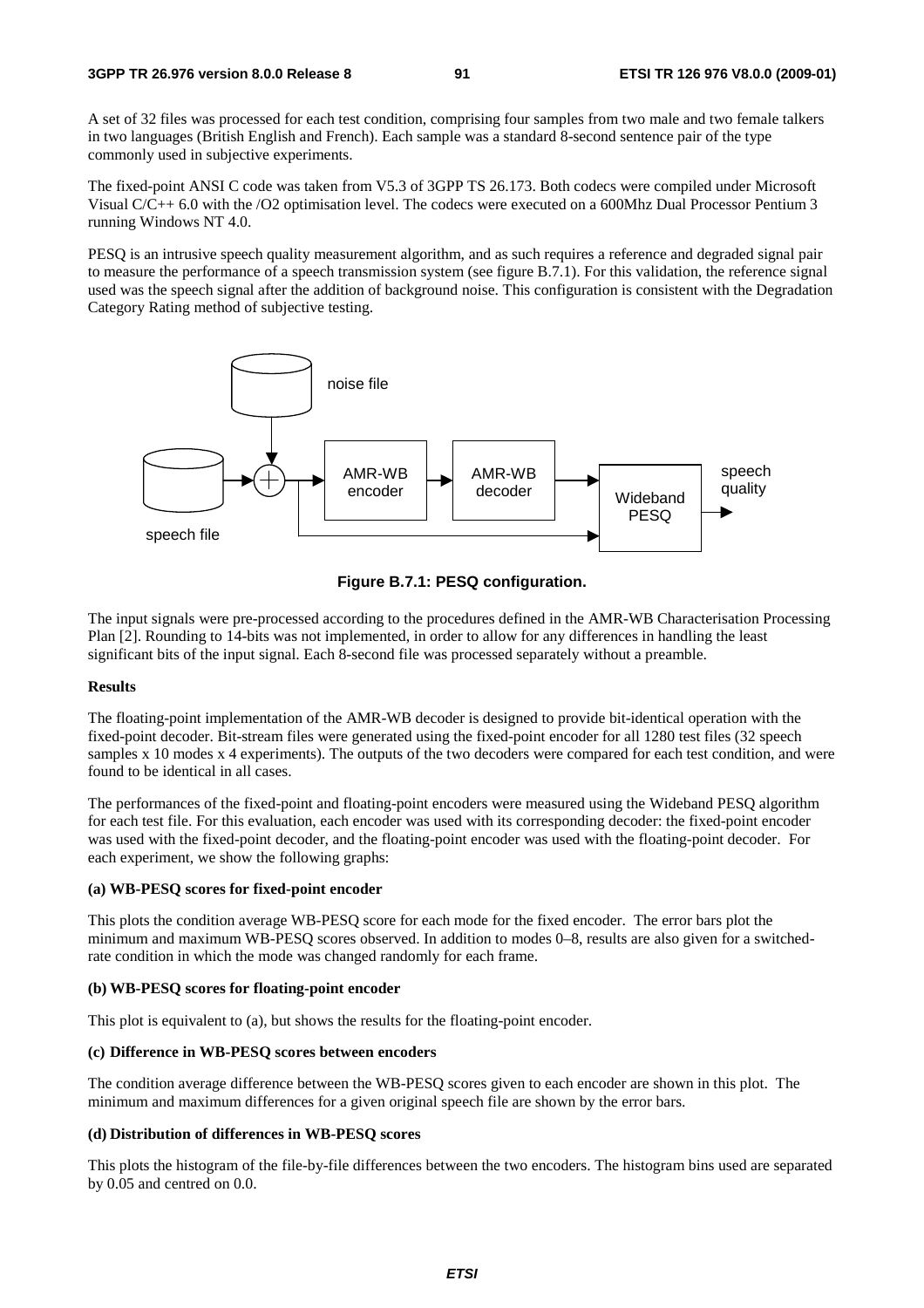## **Experiment 1: Clean speech**





**(c) Difference in WB-PESQ scores between encoders (d) Distribution of differences in WB-PESQ scores** 



## **(a) WB-PESQ scores for fixed-point encoder (b) WB-PESQ scores for floating-point encoder**

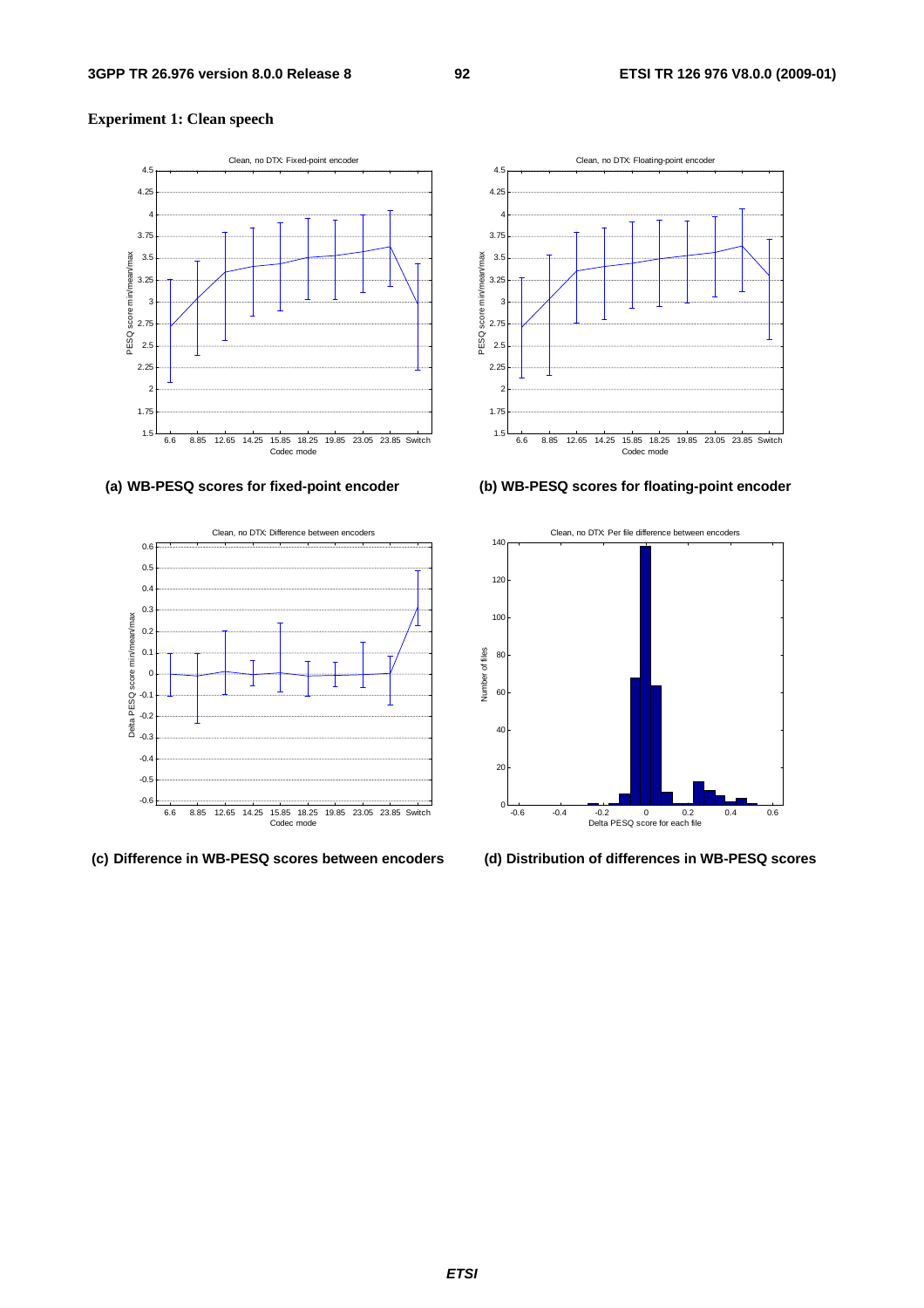## **Experiment 2: Vehicle noise at 15dB SNR**



## **(a) WB-PESQ scores for fixed-point encoder (b) WB-PESQ scores for floating-point encoder**



## **(c) Difference in WB-PESQ scores between encoders (d) Distribution of differences in WB-PESQ scores**



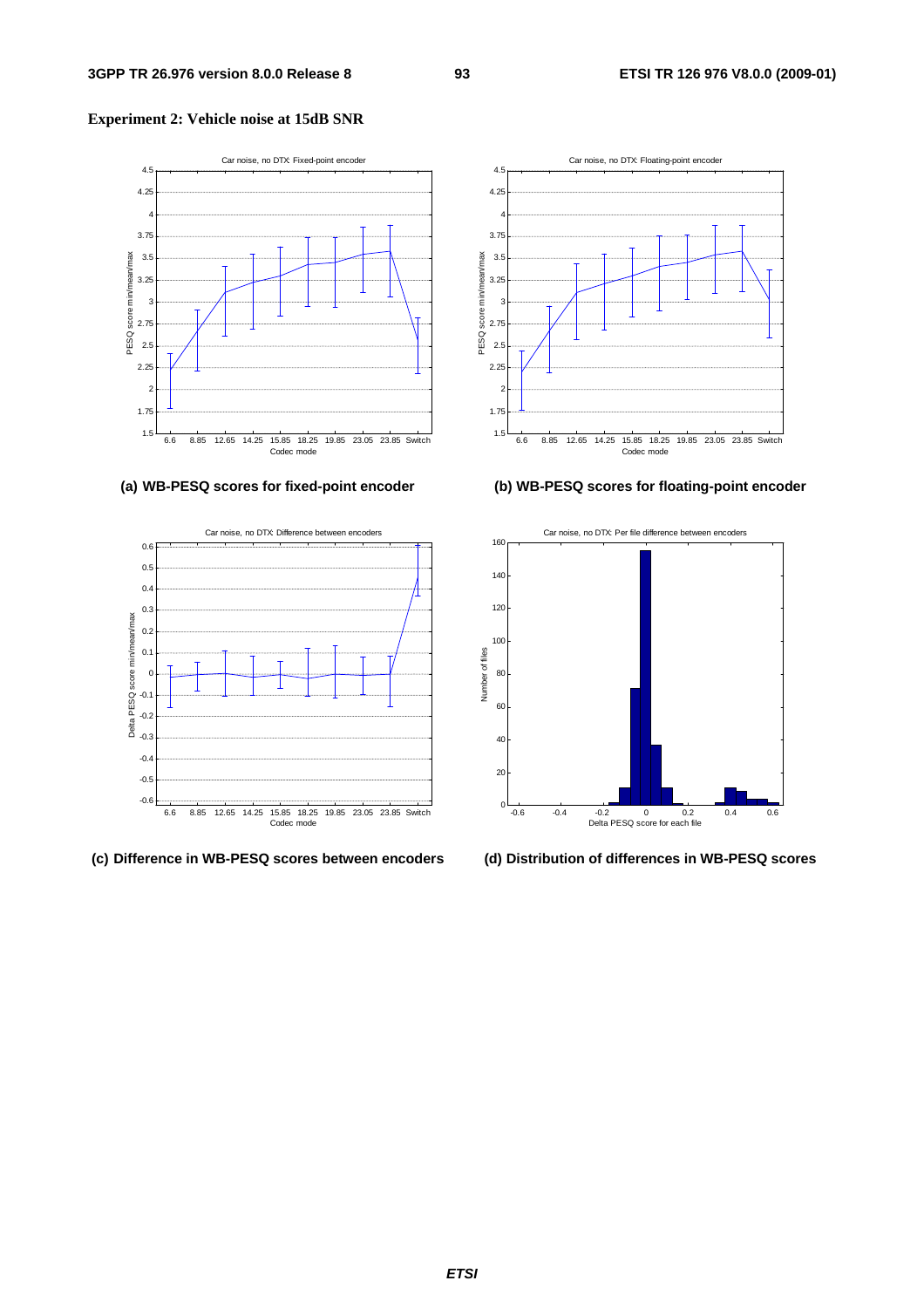## **Experiment 3: Office noise at 20dB SNR**





## **(c) Difference in WB-PESQ scores between encoders (d) Distribution of differences in WB-PESQ scores**



## **(a) WB-PESQ scores for fixed-point encoder (b) WB-PESQ scores for floating-point encoder**

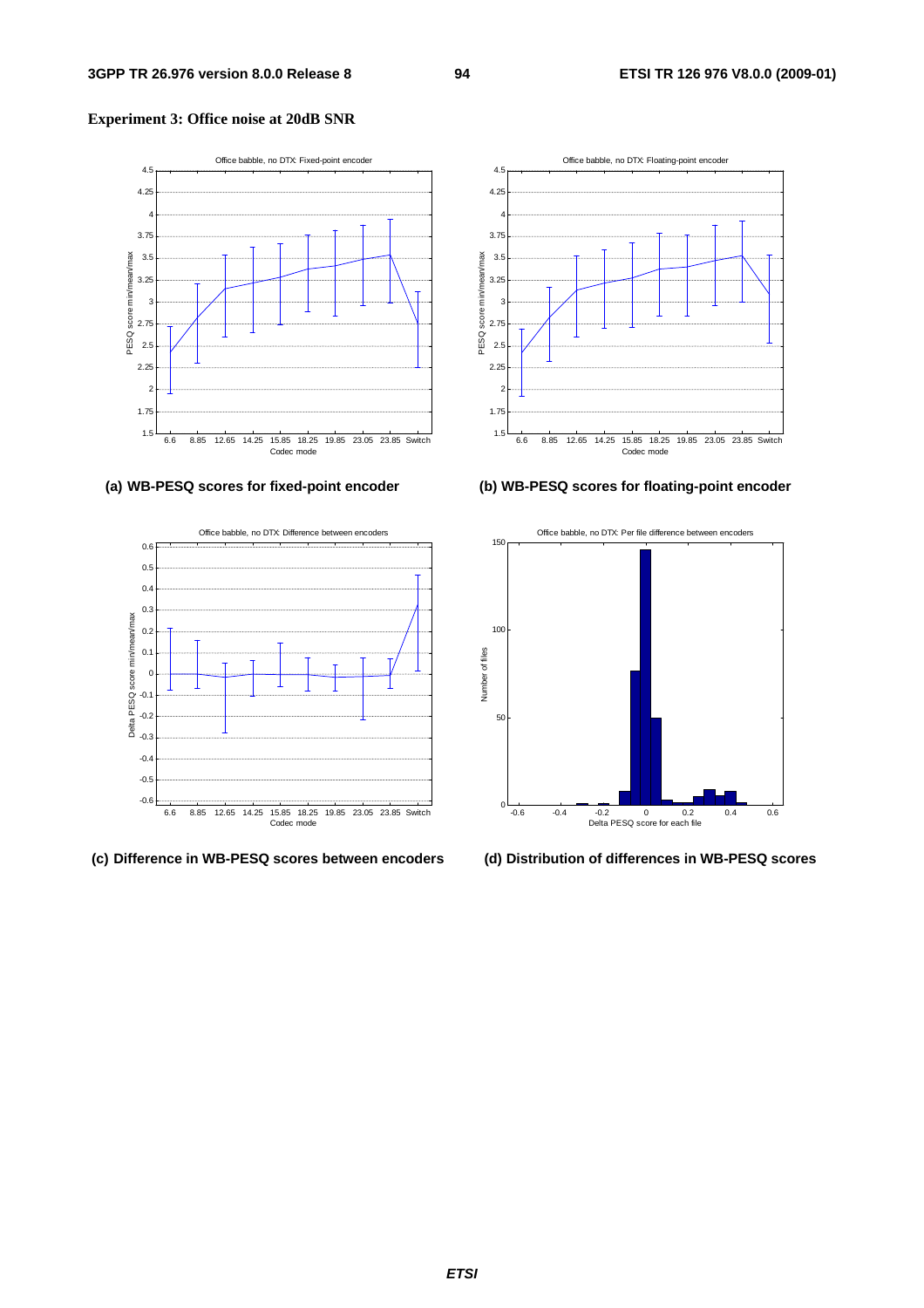## **Experiment 4: Office noise at 20dB SNR, with DTX**







## **(a) WB-PESQ scores for fixed-point encoder (b) WB-PESQ scores for floating-point encoder**



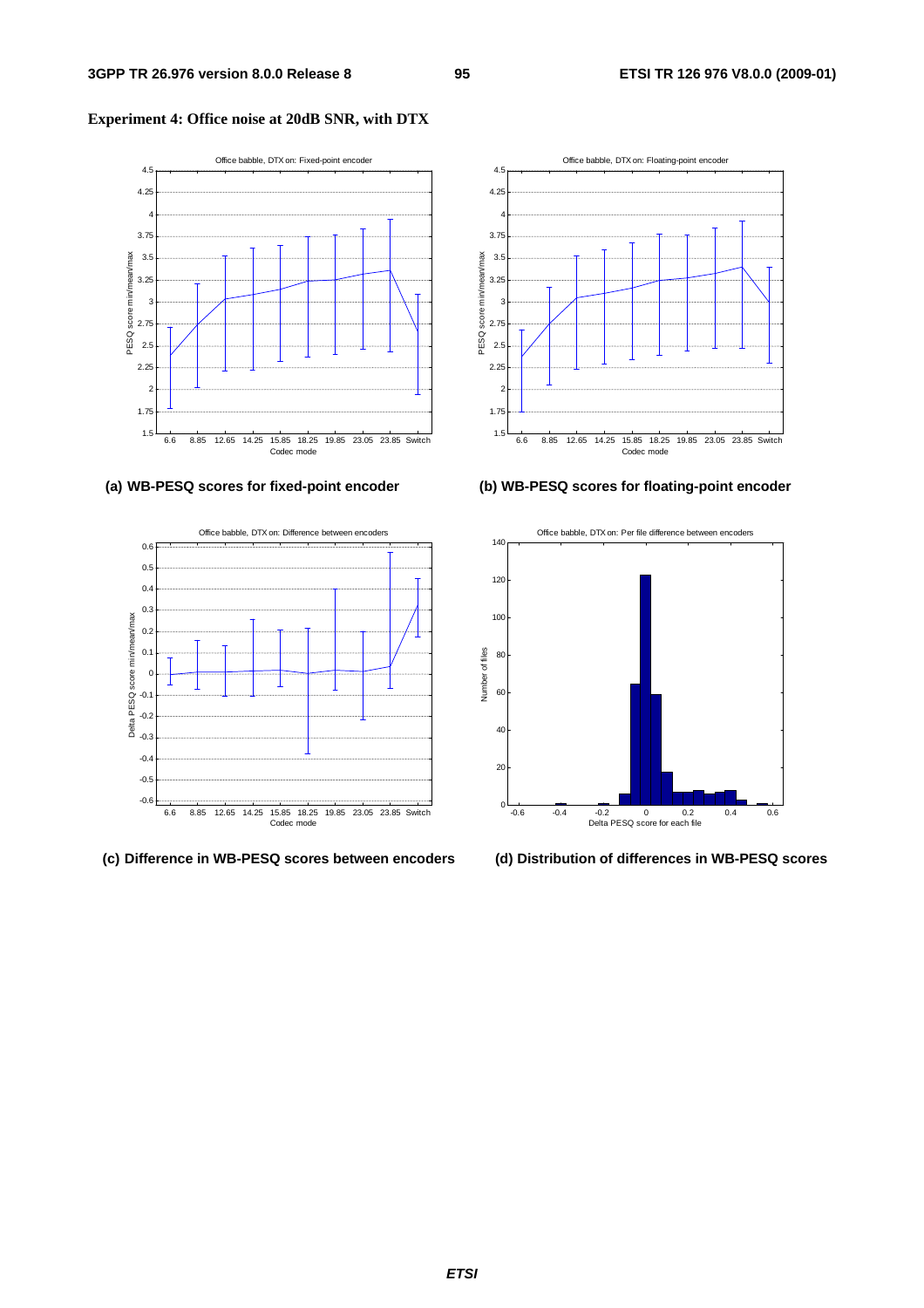## **Combined results**

The distribution of differences between the encoders, across all experiments and all modes, is shown in figure (a). The distribution of differences for all fixed-rate modes (excluding the switched-rate conditions) are shown in figure (b). The distribution of differences for only the switched-rate conditions are shown in figure (c).

As before, the histogram bins used are separated by 0.05 and centred on 0.0.





**(a) All combined results (b) All fixed-rate modes (excluding switched-rate conditions)** 



**(c) All switched-rate conditions** 

| <b>Sample</b>                   | <b>Sample</b> | <b>Sample</b> | Min/max | Data    | Approx. symm. | Significant? |
|---------------------------------|---------------|---------------|---------|---------|---------------|--------------|
|                                 | mean          | std. dev      | range   | points  | 99 % CI       |              |
| All conditions                  | 0.0001        | 0.054         | $-0.38$ | 1 2 8 0 | 0.0039        | No.          |
|                                 |               |               | 0.58    |         |               |              |
| All modes (excl. switched-rate) | $-0.0002$     | 0.054         | $-0.38$ | 1 152   | 0.0041        | No.          |
|                                 |               |               | 0.58    |         |               |              |
| Switched-rate conditions only   | 0.0026        | 0.052         | $-0.14$ | 128     | 0.0118        | No.          |
|                                 |               |               | 0.29    |         |               |              |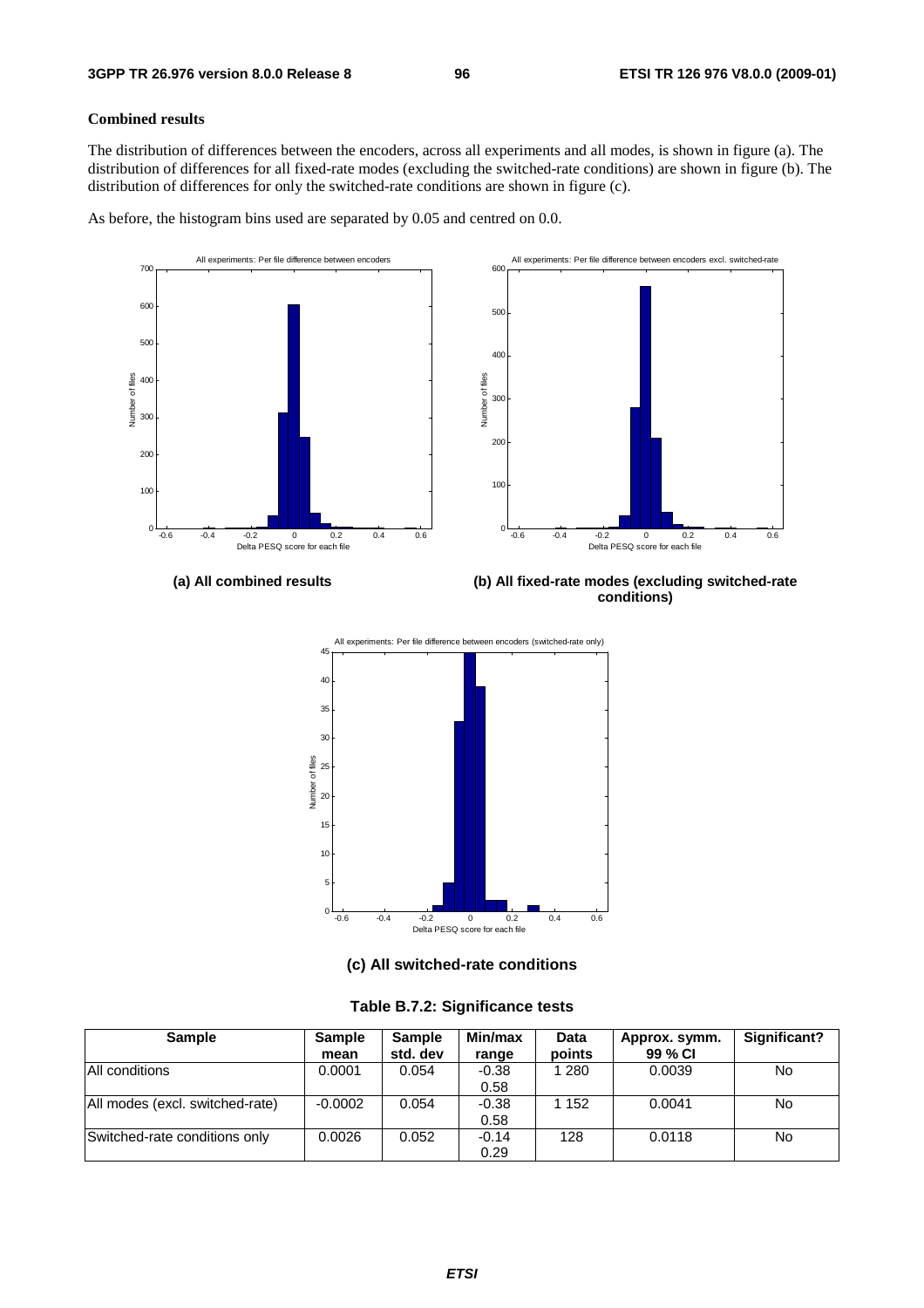## **Conclusions**

It is most likely, from the data, that there is no significant subjective difference between V5.3.0 of the fixed-point AMR-WB encoder with CR011 implemented and V0.2.2 of the floating-point AMR-WB encoder.

## **Appendix: Comparison between WB-PESQ and subjective MOS**

Just as there are normal variations in MOS from one subjective test to another, and between subjective listening laboratories, so there are variations between PESQ score and subjective MOS. However, before we can be satisfied about the results of the validation described in the present document, we need to know the relationship between PESQ and subjective MOS. This also makes it possible to understand the results of the validation: for example, is a change in PESQ score of 1.0 comparable to a change in MOS of 1.0?

For the four subjective test results reported in [1], WB-PESQ has an average correlation with MOS, measured per condition after monotonic  $3<sup>rd</sup>$ -order polynomial mapping, of 96.5 %. However WB-PESQ had not previously been validated with the AMR-WB codec. In this annex we present a comparison with MOS for experiment 1 of the fixedpoint AMR-WB characterisation tests.

Because it was not possible to replicate the more complex subjective test conditions given the limited data made available to us, we present results only for the clean speech conditions, with no tandeming and at nominal levels. The following graphs compare the subjective MOS reported by BT [4] and Nokia [5] for Experiment 1 with WB-PESQ, for the fixed-rate codec modes from 0 to 8. Condition averages are used both for subjective MOS and PESQ score. The linear correlation coefficients for these data sets are 97.4 % and 95.8 % respectively.



Given these results, our conclusions are as follows.

- WB-PESQ scores are monotonically increasing with bit-rate for this codec.
- There are small deviations from a smooth curve. It is difficult to account for these deviations without reference to the subjective test data, but they may be due to subtle differences in background noise processing or to subjective factors such as randomisation or material dependence.
- WB-PESQ appears to give scores that are slightly lower overall than subjective MOS for these tests.
- A range of WB-PESQ scores of about 0.9 (2.72 to 3.64) corresponds to a range of MOS of about 1.2 (3.02 to 4.21) for the BT test, and 0.75 (3.40 to 4.15) for the Nokia test. Differences in WB-PESQ score are clearly of similar magnitude to differences in MOS.
- WB-PESQ is applicable to the AMR-WB codec and appears to have a high correlation with MOS.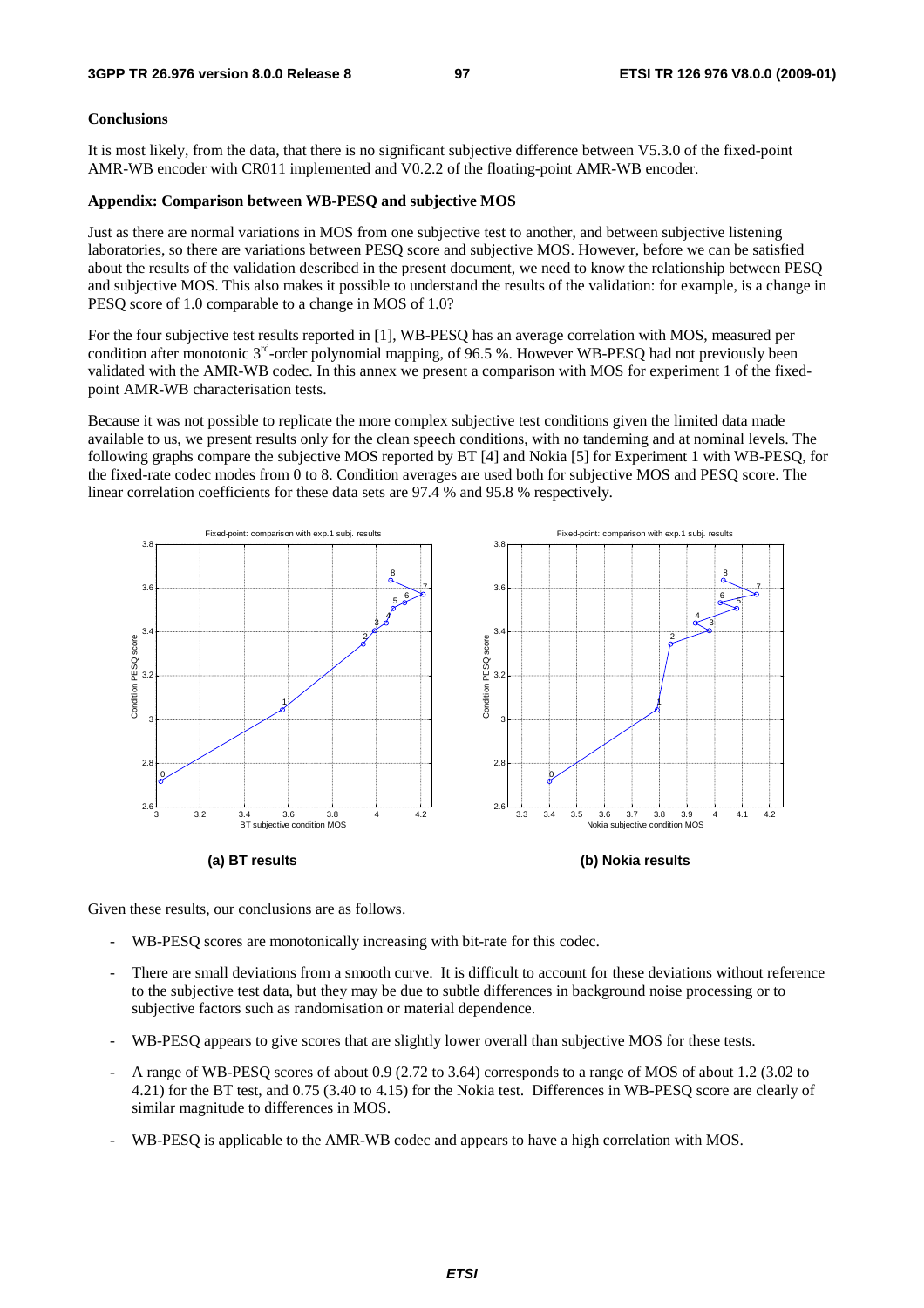# B.8 Operation of the VAD and comfort noise

This clause reports the results of the verification of the comfort noise generation system of the AMR-WB Floating point codec [28]. A comparative investigation with the AMR-WB Fixed-Point codec was made. The investigation compares the performance of the respective VADs and the behavior of the comfort noise generation. The study is organized similarly to the verification comfort noise generation system of the AMR-WB Fixed-Point codec [36]. In the course of the verification a bug causing a floating point exception was encountered. The bug was fixed after communication with Nokia and the verification was carried out with the accordingly modified codec implementation.

### **Test Conditions**

In accordance to verification of the AMR-WB Fixed-Point VAD [36], as a base for all experiments regarding VAD performance a five minutes long file was used containing conversational speech. This speech file was created from a database with Swedish speech material, comprising two male and two female speakers. The material was concatenated so that it contained approximately 40 % speech time and 60 % time of silence. For the main part of the investigations the input level of the speech was set to –26 dBov. However, tests with different input levels of the speech material have also been made. In these cases, the input level was set to –16 dBov and –36 dBov, respectively.

Four different types of noises are added to the speech file. The noises are recordings from car, street, office and airport hall environments. The noises differ widely in stationarity. To get In order to give some idea of how the stationarity of the noises, frame energy variances, i.e. the variances of frame-wise energy estimates, were calculated. are, we have computed how the energy-variance of the signal changes in-between the frame, i.e. the variance of the energy-variance. The result of this computation is shown in figure B.8.1.



**Figure B.8.1: Stationarity of noises** 

In addition, are two kinds of music are used as background noises. One file containing classical music (Bach) and one file containing rock music (Smashing Pumpkins). According to the stationarity measure from above, Then, the measure of stationarity above is used, does the file containing classical music show to be theis the more stationary one, and the music pieces are less stationary than the other noises.





The background files are added to the speech files at four different levels such that signal-to-noise ratios of 40 dB, 30 dB, 20 dB, and 10 dB are obtained. The noise is scaled in the same way as in the processing for the AMR-WB selection tests [37].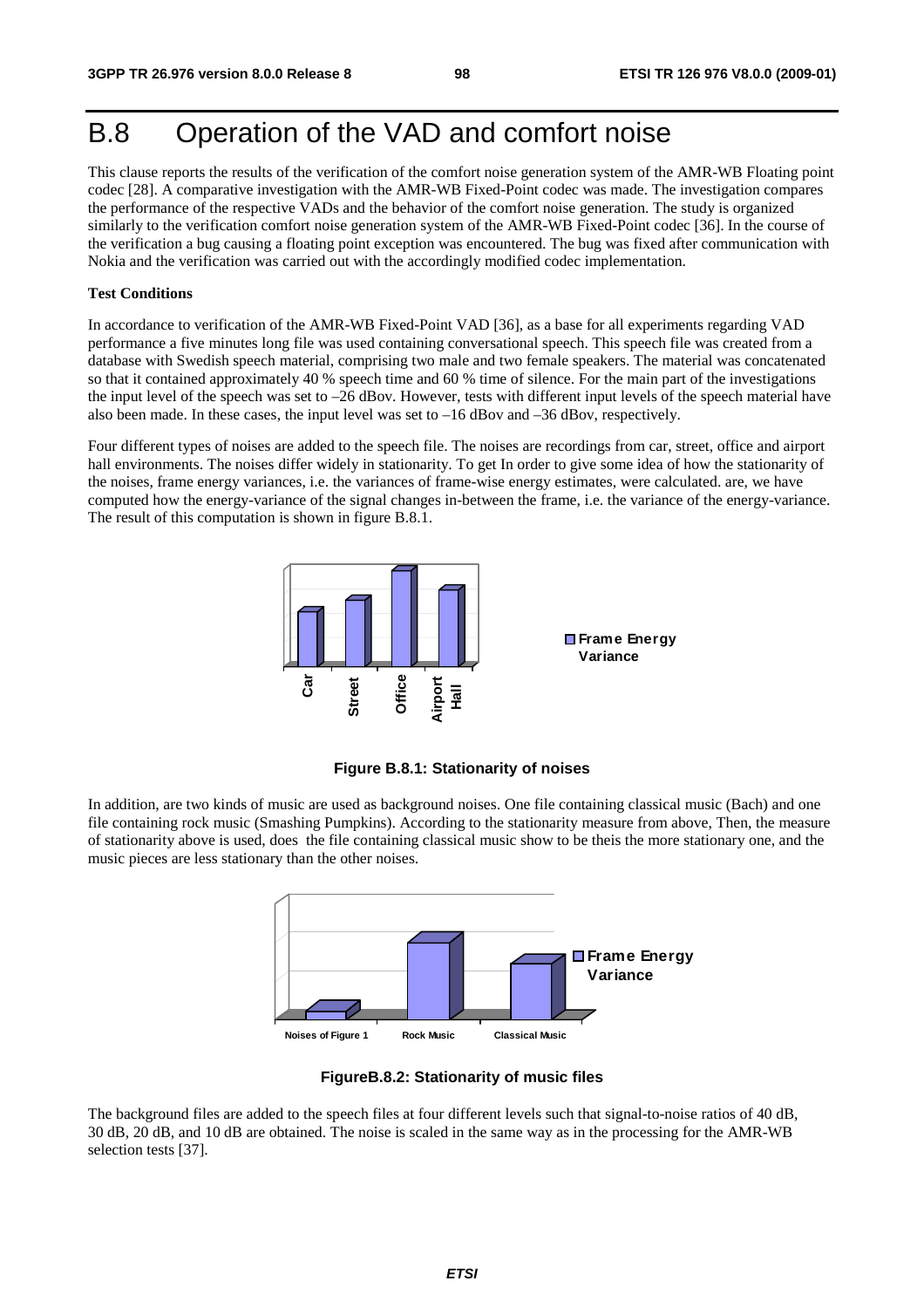### **Voice/Channel activity**

To evaluate the performance of the voice activity detection we have observed the VAD-flag and calculated the voice activity and clipping for different background conditions. The voice activity is calculated as follows:

$$
v^2 = \frac{\text{number of frames where VAD flag is "1"}}{\text{number of all frames}}
$$

**Equation 1:** 

The voice activity obtained from the different background conditions is compared to the activity of the ideal case, i.e. the clean case without any background noise.

The channel activity is the relevant parameter for evaluating the gain of a DTX system. It is the ratio between the number of transmitted frames (SPEECH, SID\_FIRST, SID\_UPDATE) and the number off all frames including the NO\_DATA frames. The channel activity is calculated as follows:

$$
Equation 2:
$$
\nchannel activity = 
$$
\frac{number\ of\ frames\ -\ number\ on\ NO\_DATA\ frames}{number\ of\ all\ frames}
$$

**Results** 

Measured Voice- and Channel Activity Factors for clean speech are given in Table B.8.1. It is seen that the differences are only minor.

### **Table B.8.1: Activity factors for clean speech**

|                                    | <b>Floating-Point VAD</b> | <b>Fixed-Point VAD</b> |
|------------------------------------|---------------------------|------------------------|
| Voice Activity Factor [%]          | 40.1307                   | 40.1477                |
| <b>Channel Activity Factor [%]</b> | 50.7216                   | 50.7386                |

Voice activity and channel activity measurements for the different background cases and different input levels are shown in figures B.8.3 to B.8.6. Bars representing the respective activity figures for Floating-Point VAD and Fixed-Point VAD measured for a given condition are depicted next to each other in different patterns.

In figures B.8.3 and B.8.4 it can be seen that the achievable activity is very similar for the different VADs. In total, the Floating-Point VAD leads to a slightly higher activity than the Fixed-Point VAD.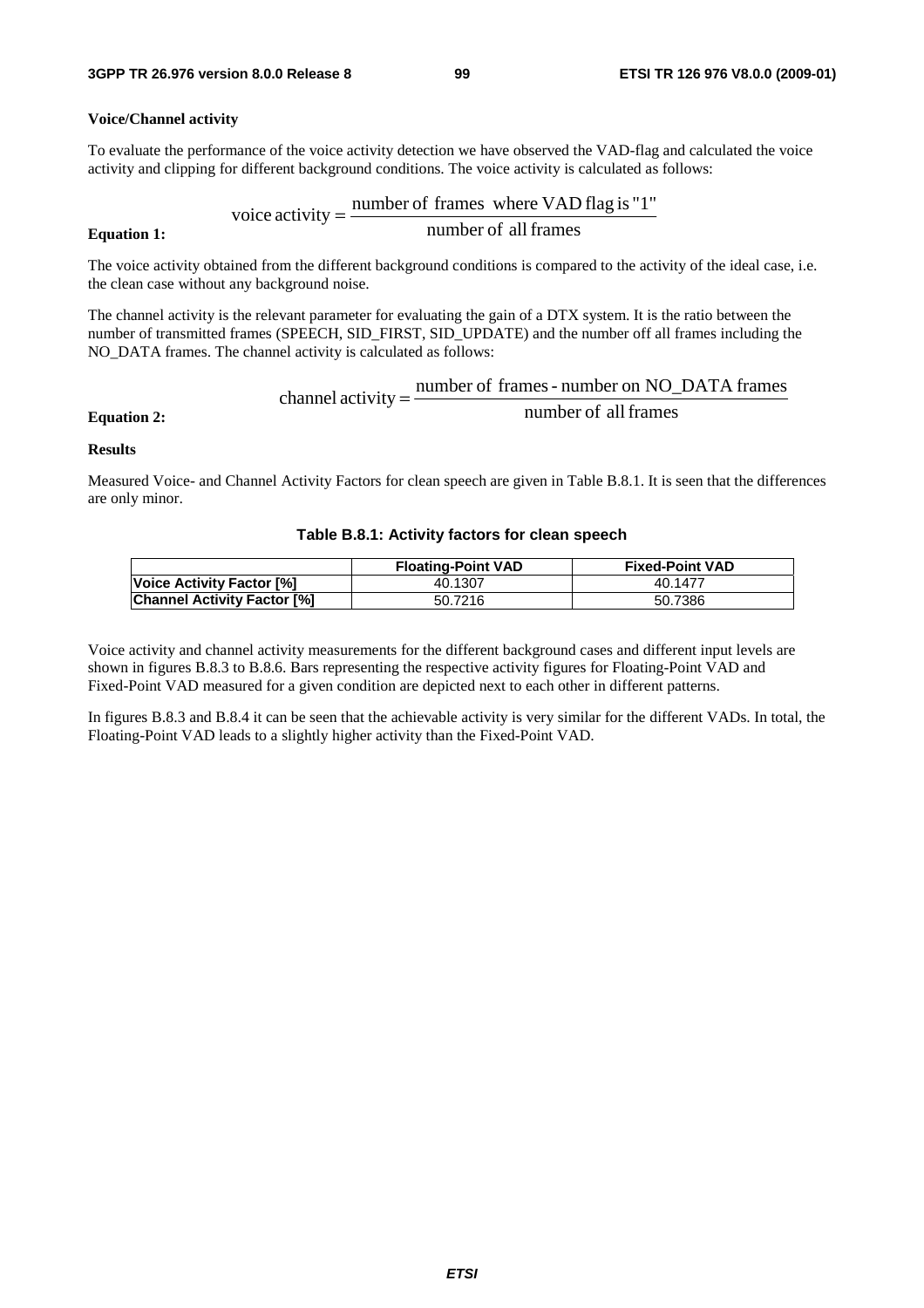**Voice Activity for Different Background Conditions**



**Figure B.8.3: Voice activity for different background conditions, input speech level -26 dBov** 



**Channel Activity for Various Background Conditions**

## **FigureB.8.4: Channel Activity for different background conditions, input speech level = -26 dBov**

Figures B.8.5 and B.8.6 show the dependence of the achievable voice and, respectively, channel activities on the input level for the example of street noise. It is again found that the measured activity factors are very similar. However, the following tendencies are visible:

• The Floating-Point VAD leads to relatively higher activity factors for poor SNR conditions.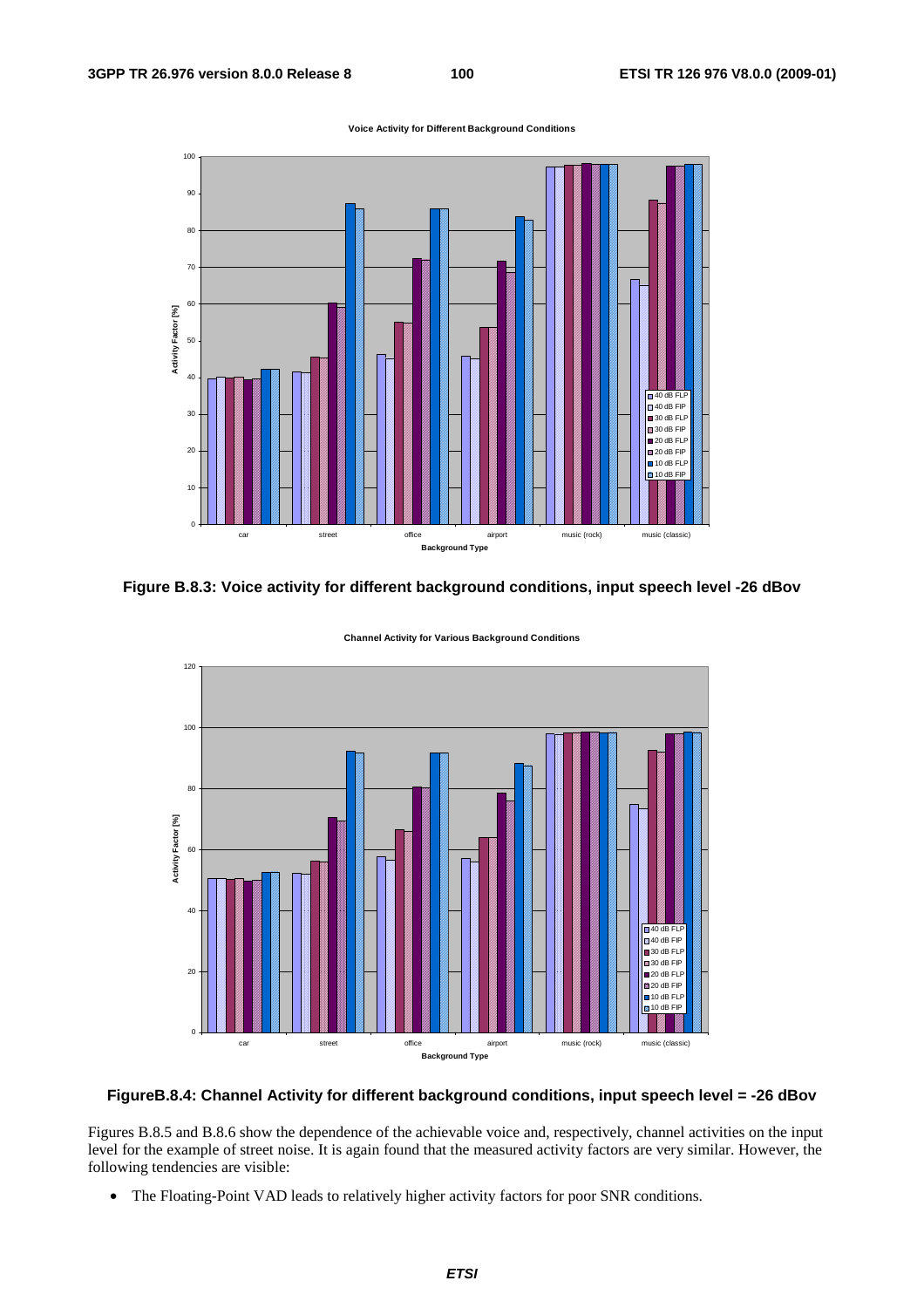• For low input levels, the Floating-Point VAD leads to relatively lower activity factors.



**Voice Activity for Different Speech Levels**

**Figure B.8.5: Voice Activity for different input levels (street noise)** 



**Channel Activity for Different Speech Levels**

**Figure B.8.6: Channel Activity at different input levels (street noise)**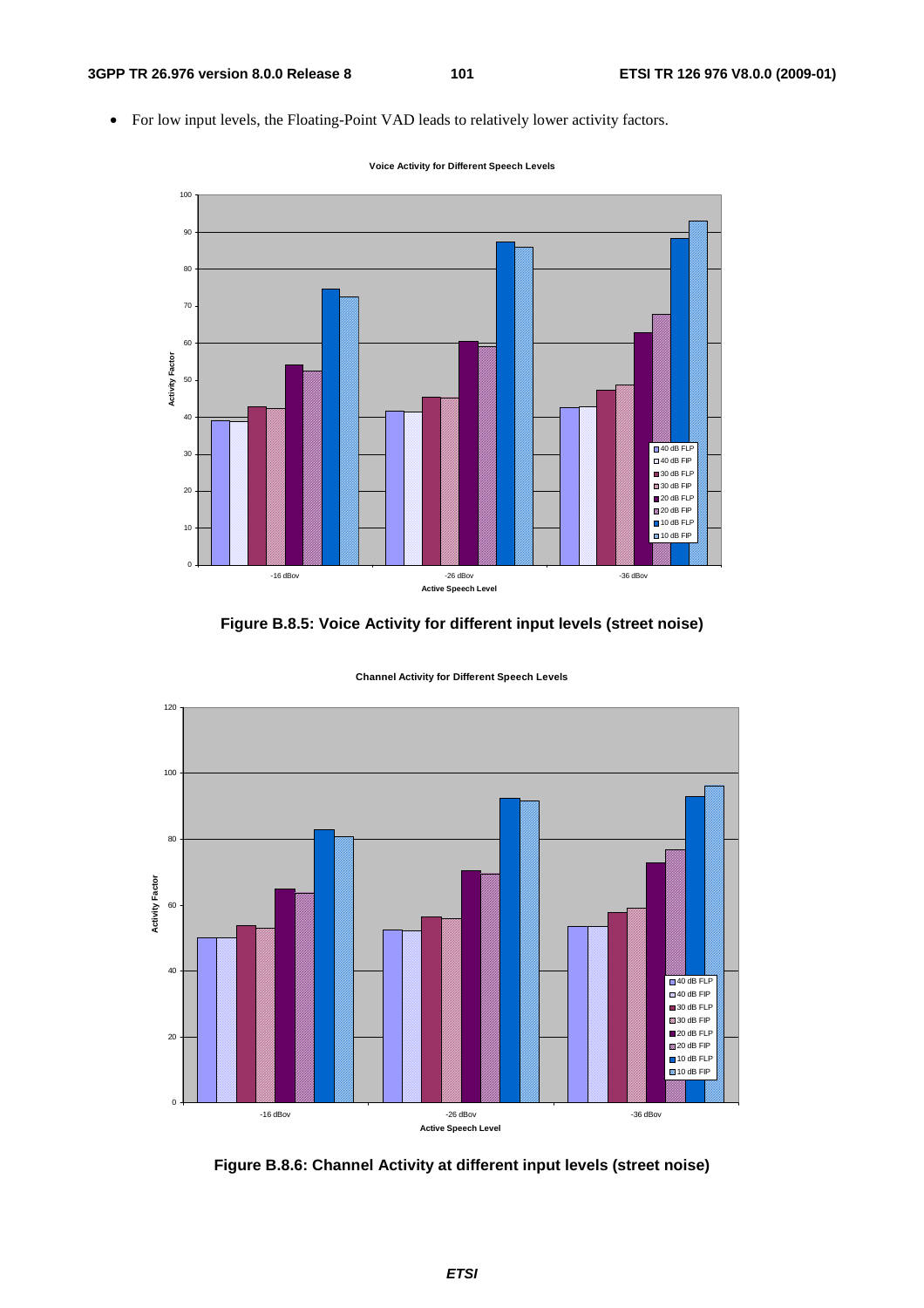## **Clipping**

For speech clipping assessment, the methodology described in [38] was taken over. This methodology is restated as follows: We first estimate how loudly speech is audible in each frame:

$$
L_{sp}(n) = \left(\frac{\max(0, sp(n) - 0.25 * no(n))}{1 + (no(n)/sp(n))^2}\right)^{0.3},
$$

**Equation 3:** 

where:

sp(n): speech power of the frame n.

no(n): noise power of the frame n.

 $L_{n}(n)$  **loudness of speech in frame n.** 

Speech and noise powers for each frame are calculated from the clean speech and noise files. The exponent of 0.3 is derived from the relation between loudness and intensity, i.e., an increase of 10 dB in the intensity causes the loudness to double. When speech power is 6 dB lower than noise power (see the 0.25 gain in the above equation), we assume that speech is not audible and loudness will be zero. Noise power in each frame is limited to below -55 dBm0, which is close to the noise level of the clean speech files. This limitation makes this equation applicable also for clean speech samples. Speech clipping is calculated as follows:

,

$$
C_{sp} = \frac{\sum_{n} L_{sp}(n) * (1 - VAD_{-}flag(n))}{\sum_{n} L_{sp}(n)}
$$

**Equation 4:**

where VAD  $flag(n)$  is the output of the VAD algorithm (1 for speech, 0 for noise).

As shown on the above equation, clipping is sum of loudness of the frames where VAD is "0" divided by sum of loudness of all frames.

Clipping measurements according to Eq. 4 for the different background cases and different SNRs are shown in figures B.8.7. The two VADs behave very similar and no consistent tendency can be observed according to which the VADs perform significantly differently. For clean speech, for both VADs a clipping figure of 0.0060 is measured.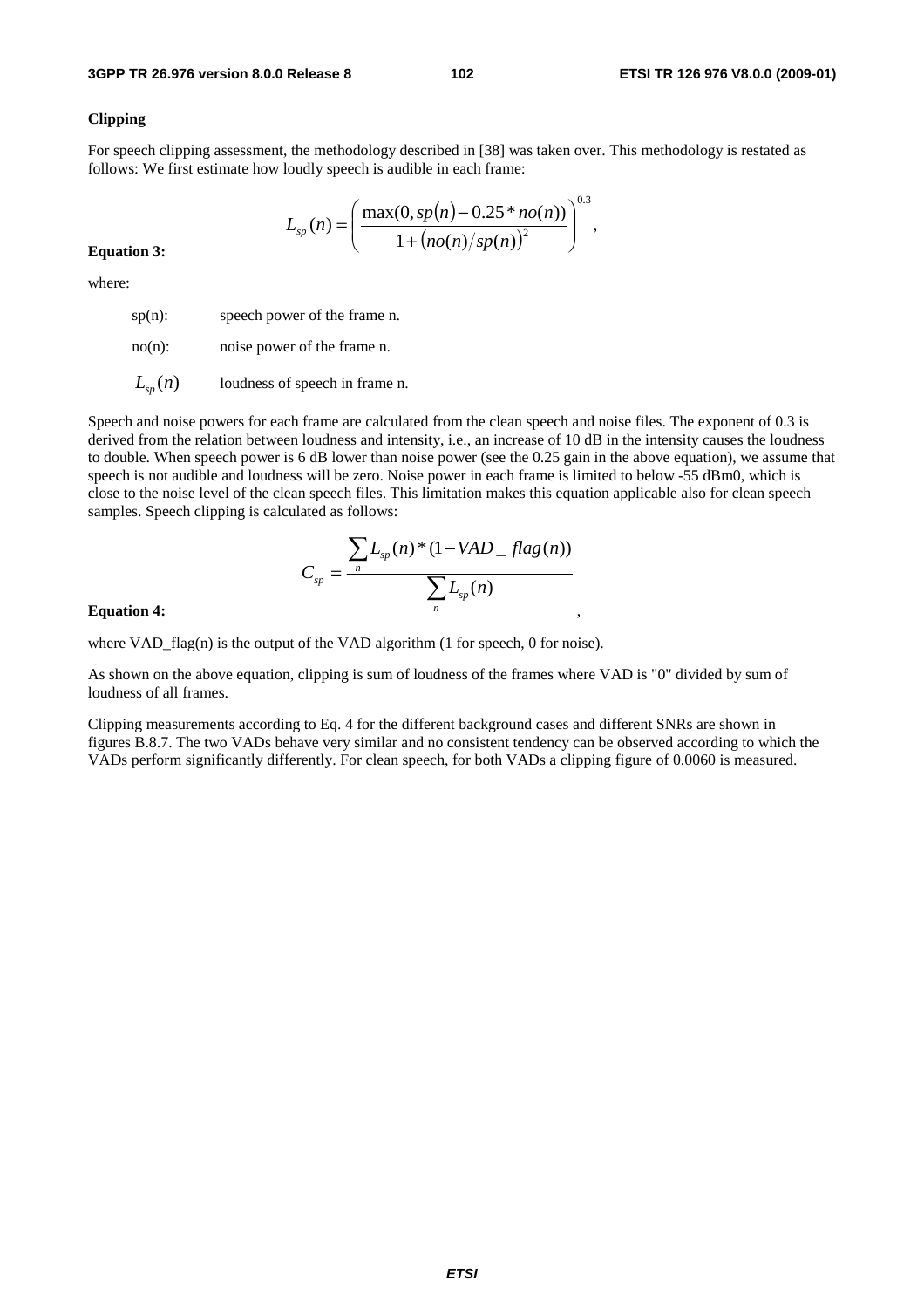

#### **Clipping for Various Background Noise Conditions**

## **Figure B.8.7: Clipping for different background conditions, input speech level –26 dBov**

For those speech samples for which severe clipping has been observed according to the clipping measure given above, careful expert listening has been carried out in order to check if the clipping is audible or differences between the two VAD implementations can be perceived. For most cases no clipping was found. In cases of slight clipping (car noise, low SNR) no significant differences could be noticed.

Additionally, VAD performance for pure music files was tested. Both VADs perform very similarly. On most music files only a few sparse frames are classified as inactivity, which does not affect the quality significantly. For certain problematic pieces (such as Carmina Burana by Orff) where the VAD switches to inactivity for longer periods, the quality is degraded. However, there are only minor differences between the two VADs.

#### **Comfort Noise Synthesis**

The purpose of this investigation is to evaluate if there are noticeable differences between the comfort noise syntheses of fixed and floating point implementations of AMR-WB, which would result from different comfort noise parameter calculations in the encoder. The investigation is done in two parts, as follows.

### **Comfort Noise Contrast Effects During Inactivity**

In order to investigate the comfort noise synthesis during inactivity, coding is done with the VAD decision forced to 0. Input signals used in this test are:

- Car noise.
- Street noise.
- Office noise.
- Airport noise.
- Artificial white noise with slow random magnitude variations.
- Artificial narrow band noise with sweeping center frequency from 50 Hz to 7 000 Hz.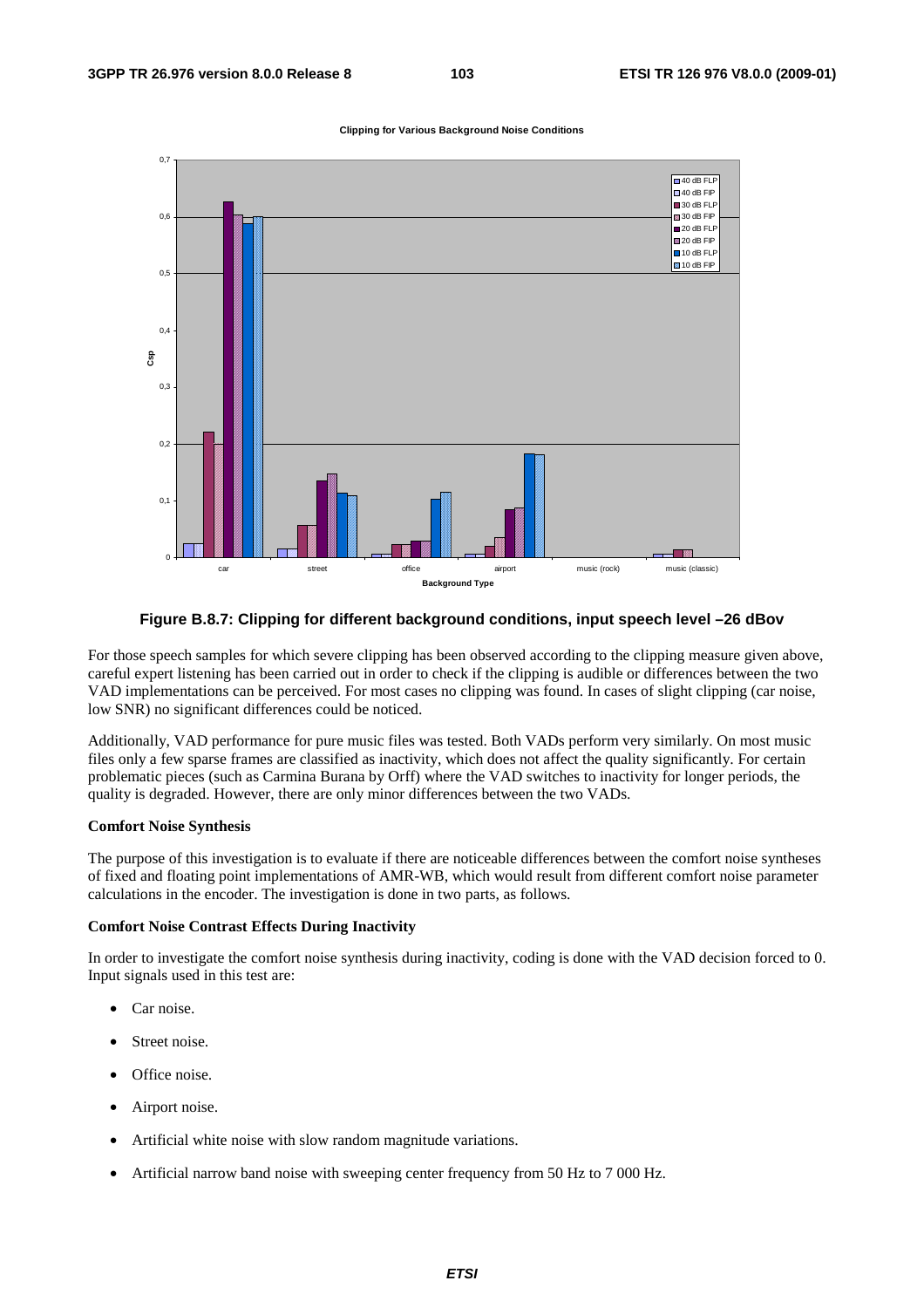For none of the signals remarkable differences between Fixed-Point and Floating-Point implementations of AMR-WB can be reported.

## **Comfort Noise Contrast Effects due to DTX state changes**

This test was made with the respective VADs enabled. The input signals used are those listed in the beginning of this clause but the level adjusted to such a value that the VAD decision is unstable. I.e. the VAD flag and in response to this, the DTX state toggles between activity and inactivity.

For none of the test signals significant qualitative differences can be reported between the two AMR-WB implementations. However, it is noticeable that the two VAD implementations slightly differ in sensitivity. This causes activity-inactivity transitions in the decoded signals to be located differently.

## **Conclusion**

VAD and comfort noise generation of the AMR-WB Floating-Point codec perform very similar to the corresponding fixed-point implementation. The floating-point VAD has a slightly different sensitivity which may lead to small differences between the achievable activity figures for a given signal condition. Even though for certain input signals this may result in slightly different decoded signals, no characteristic differences in perceived signal quality are to be reported.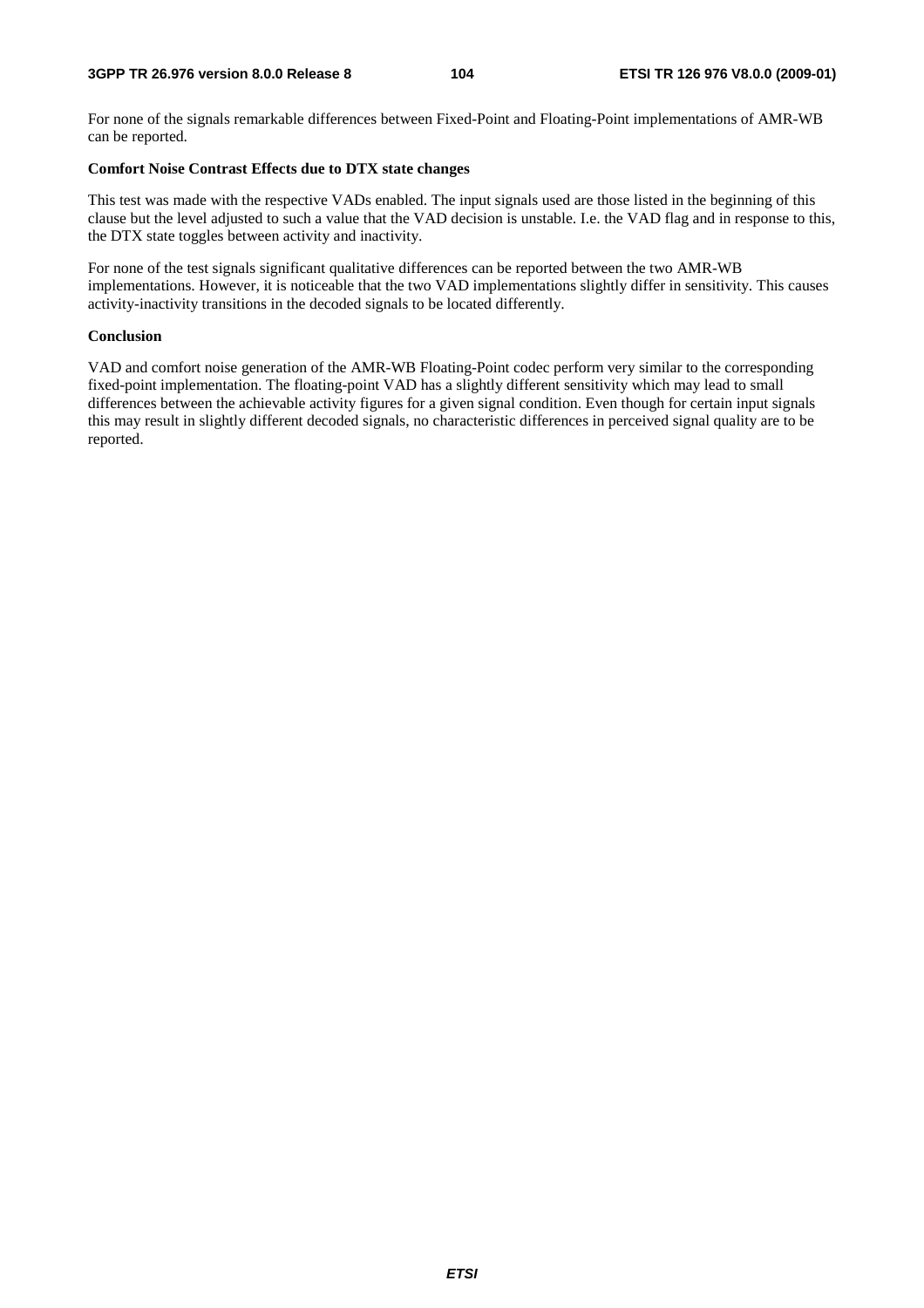# Annex C: Change history

| <b>Change history</b> |    |                       |     |  |                                                   |              |            |
|-----------------------|----|-----------------------|-----|--|---------------------------------------------------|--------------|------------|
| Date                  |    | <b>TSG # TSG Doc.</b> |     |  | <b>ICR Rev Subject/Comment</b>                    | <b>l</b> Old | <b>New</b> |
| 2002-12               | 18 | SP-020682             |     |  | Version 2.0.0 presented at TSG-SA#18 for approval |              | 5.0.0      |
| 2003-09               | 21 | SP-030450             | 001 |  | Reference to incorrect test results               | 5.0.0        | 5.1.0      |
| 2004-12               | 26 |                       |     |  | lVersion for Release 6                            | 5.1.0        | 6.0.0      |
| 2007-06               | 36 |                       |     |  | <b>Version for Release 7</b>                      | 6.0.0        | 7.0.0      |
| 2008-12               | 42 |                       |     |  | lVersion for Release 8                            | 7.0.0        | 8.0.0      |